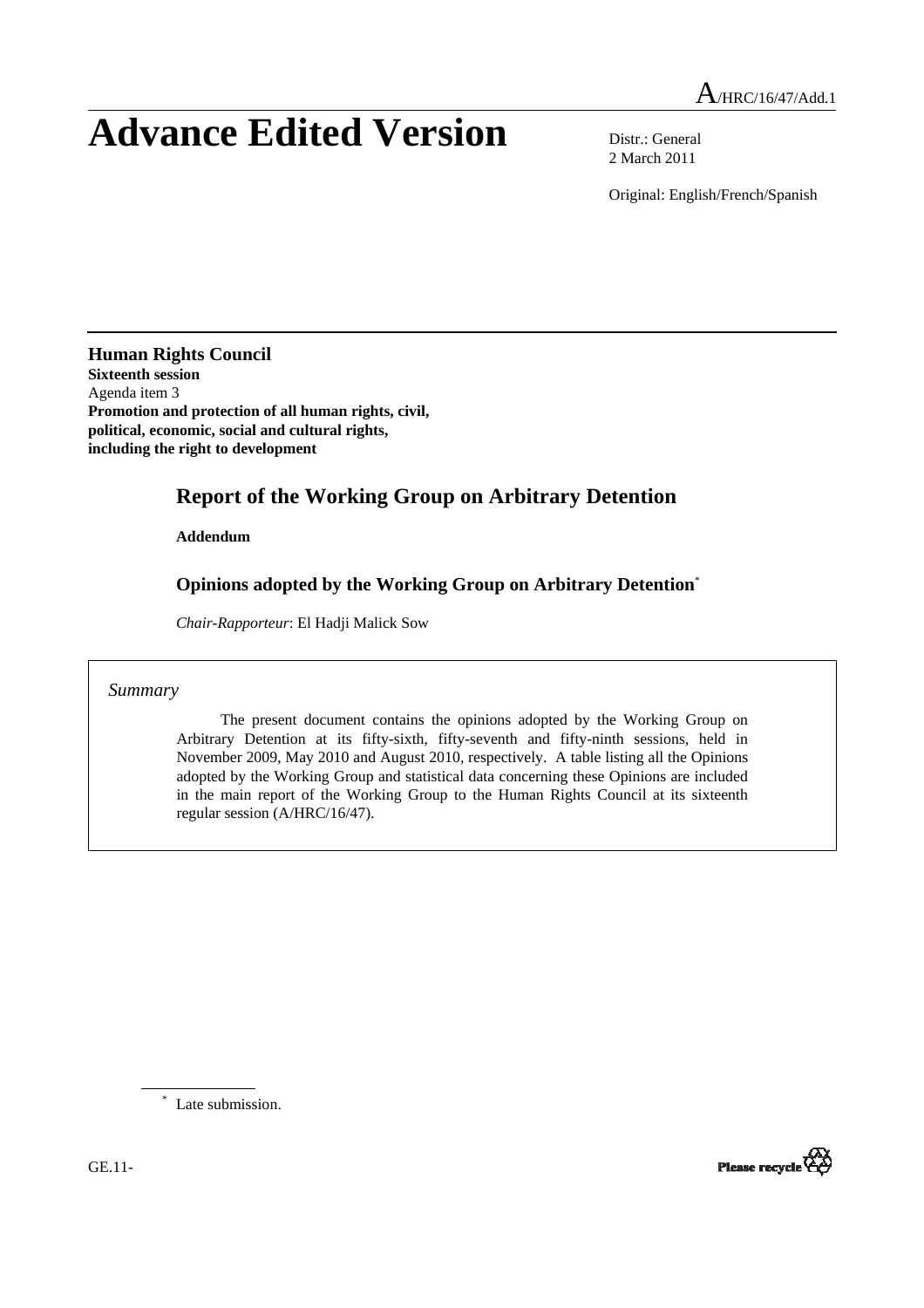# **Contents**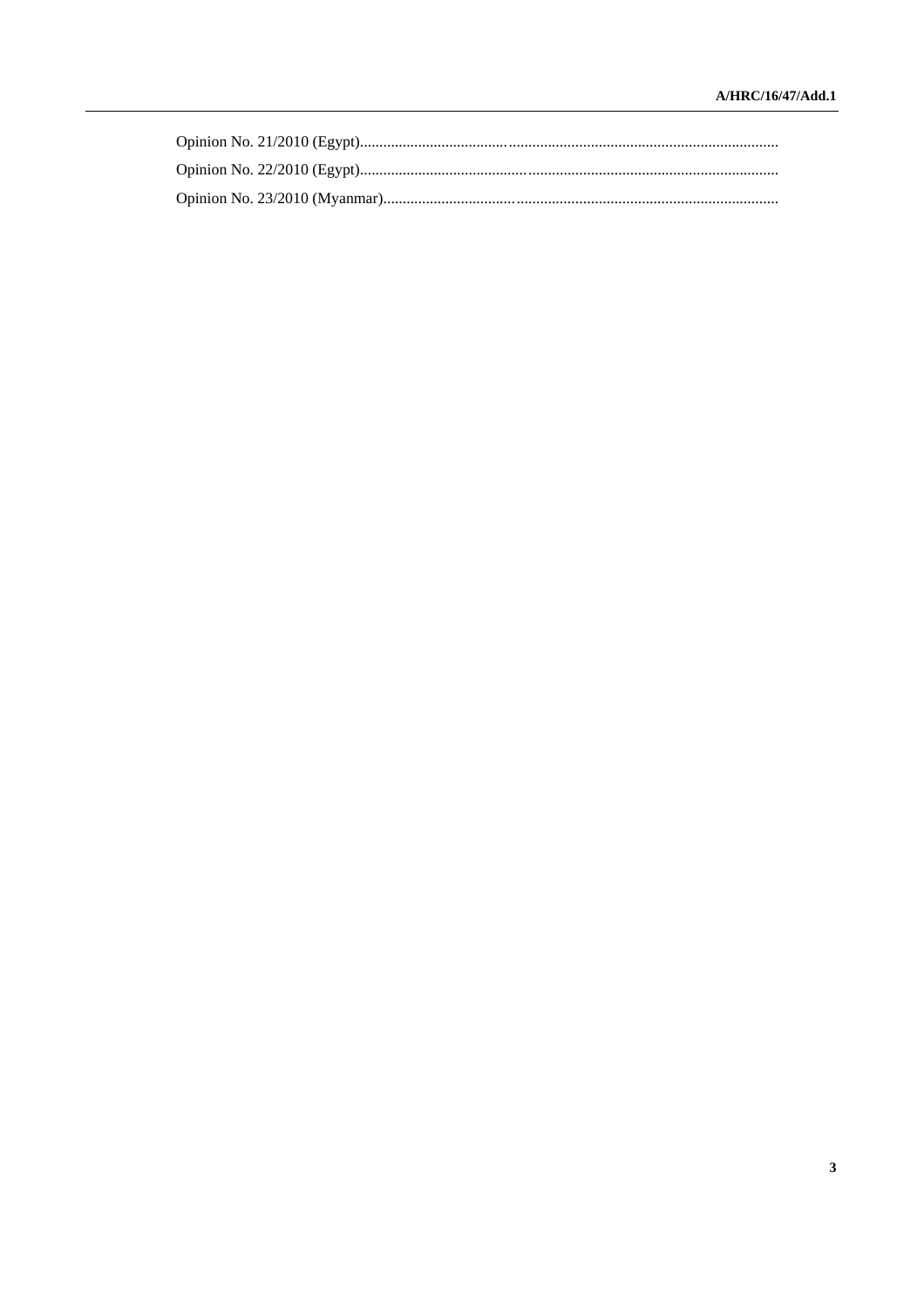## **Opinion No. 18/2009 (Ukraine)**

### **Communication addressed to the Government on 30 April 2009**

#### **Concerning: Mr. Olexander Oshchepkov**

#### **The State is a Party to the International Covenant on Civil and Political Rights.**

1. The Working Group on Arbitrary Detention was established by resolution 1991/42 of the former Commission on Human Rights. Its mandate was clarified and extended by Commission's resolution 1997/50. The Human Rights Council assumed the Working Group's mandate by its decision 2006/102 and extended it for a further three-year period by resolution 6/4 of 28 September 2007. Acting in accordance with its methods of work, the Working Group forwarded the above-mentioned communication to the Government.

2. The Working Group conveys its appreciation to the Government for having provided the requested information.

3. The Working Group regards deprivation of liberty as arbitrary in the following cases:

 (a) When it is clearly impossible to invoke any legal basis justifying the deprivation of liberty (as when a person is kept in detention after the completion of his sentence or despite an amnesty law applicable to him) (category I);

 (b) When the deprivation of liberty results from the exercise of the rights or freedoms guaranteed by articles 7, 13, 14, 18, 19, 20 and 21 of the Universal Declaration of Human Rights and, insofar as States parties are concerned, by articles 12, 18, 19, 21, 22, 25, 26 and 27 of the International Covenant on Civil and Political Rights (category II);

 (c) When the total or partial non-observance of the international norms relating to the right to a fair trial, established in the Universal Declaration of Human Rights and in the relevant international instruments accepted by the States concerned, is of such gravity as to give the deprivation of liberty an arbitrary character (category III).

4. The case summarized hereafter has been reported to the Working Group on Arbitrary Detention as set out below.

5. Mr. Olexander Oshchepkov was arrested on 22 July 1998 at 4.00 a.m. and taken to a detention facility at the Minsk District in Kiev and charged with a crime. He was interrogated without a lawyer being present before his detention was documented. During the interrogation he was beaten and plastic packaging material was put over his head. He was tortured with electric current applied to his genitals. Both earlobes were cut off. As a result of the torture sustained, he fell unconscious and had blood in his urine for about a month. On 23 July 1998, he was forced to write a statement that the investigator had dictated to him in which he confessed guilty to the crime of murder he was charged with.

6. During two days at the Police Department three statements of confession were signed by Mr. Olexander Oshchepkov which, despite the many contradictions and lack of further investigations into the crime, formed the basis of his indictment before the court.

7. On 17 February 1999, the Kiev City Court sentenced Mr. Oshchepkov to death for murder. The sentence was later commuted to life imprisonment. Neither the court nor the prosecution took into account that Mr. Oshchepkov revoked his confessions as having been obtained under threats and intimidation. A medical certificate establishing that he had been tortured and pictures of him taken on 23 July 1998 were ignored by the court. His defence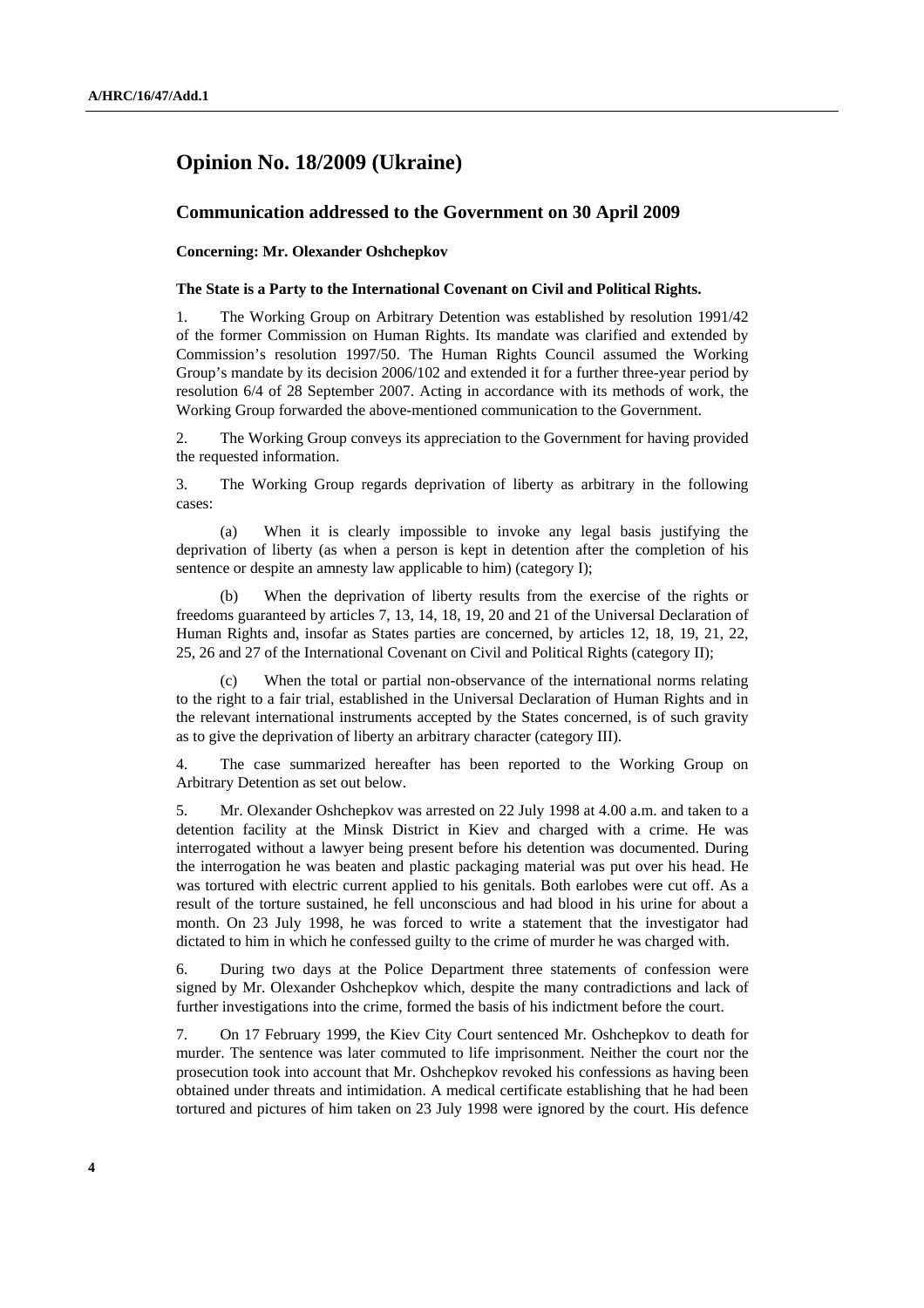lawyer argued that the investigation into the crime had not been properly conducted, in violation of article 22 of the Ukrainian Criminal Procedure Code (CPC).

8. Upon appeal, the Supreme Court upheld the sentence. Repeated requests by his mother addressed to various Government authorities for a revision of Mr. Oshchepkov's criminal case have been turned down, inter alia, on the grounds that "there was no torture in Ukraine".

9. The source argues that the arrest, detention and imprisonment of Mr. Oshchepkov is arbitrary as he did not enjoy his right of defence, which is in violation of articles 21, 43, and 46 of the Criminal Procedure Code, and because his confessions were obtained illegally, in violation of article 65 of the CPC.

10. The Working Group transmitted the communication to the Government on 30 April 2009 with the request to render the reply providing with detailed information about the current situation of Mr. Olexander Oshchepkov and the legal provisions justifying his continued detention.

11. The Working Group, by a note verbal dated 21 August 2009, reminded the Permanent Mission of Ukraine to the United Nations Office and other International Organizations at Geneva for response from the Government to its communication. The Permanent Mission of Ukraine transmitted the reply of the Government (in Russian). The reply confirms that Mr. Oshchepkov was arrested on 22 July 1998 under order of the Prosecutor's Office of the Minsk District in Kiev and was charged with a crime under art. 93 (g) of the Penal Code of Ukraine. On 4 September 1998, he was taken to the Kiev Investigating Detention Ward by the decision of the Prosecutor's Office of the Minsk District in Kiev. The Prosecutor's Office of the Minsk District in Kiev prolonged the term of detention twice till 22 December 1998. The pre-trial investigation was over on 16 December 1998 and the materials of the case were brought before Mr. Oshchepkov and his lawyer for study. The case was brought before the Kiev's City Court on 6 January 1999.

12. On 17 February 1999, the Kiev City Court sentenced Mr. Oshchepkov to death under Articles 93 (g) (e), 140 (2) and 42 of the Ukrainian Penal Code. Upon appeal dated 10 March 1999, the Supreme Court of Ukraine upheld the sentence by the decision of 24 June 1999. By the decision of the Kiev City Court dated 21 August 2000, Mr. Oshchepkov was sentenced to life imprisonment under articles 93 (g) (e), 140 (2) and 42 of the Ukrainian Penal Code. From 17 January 2001, Mr. Oshchepkov has been serving his sentence in the Vinnitsky penal facility. The Government states that the findings of the investigation do not cover any violation committed by persons working for the internal affairs authorities.

13. On 24 August 2009, the Working Group asked the source to inform it of its comments or observations to the Government's reply at its earliest convenience. Additionally, on 22 October 2009, the Working Group requested the source to submit the following information before 16 November 2009:

- (a) When Mr. Oleksander Oshchepkov did get legal assistance?
- (b) What happened during the period 22 July 1998 to 4 September 1998?
- (c) Had he adequate facilities for his defence?

 (d) A copy of the medical certificate establishing that Mr. Oshchepkov was victim of ill- treatment and torture;

 (e) Copies of the pictures which would demonstrate that he was victim of acts of ill-treatment and torture;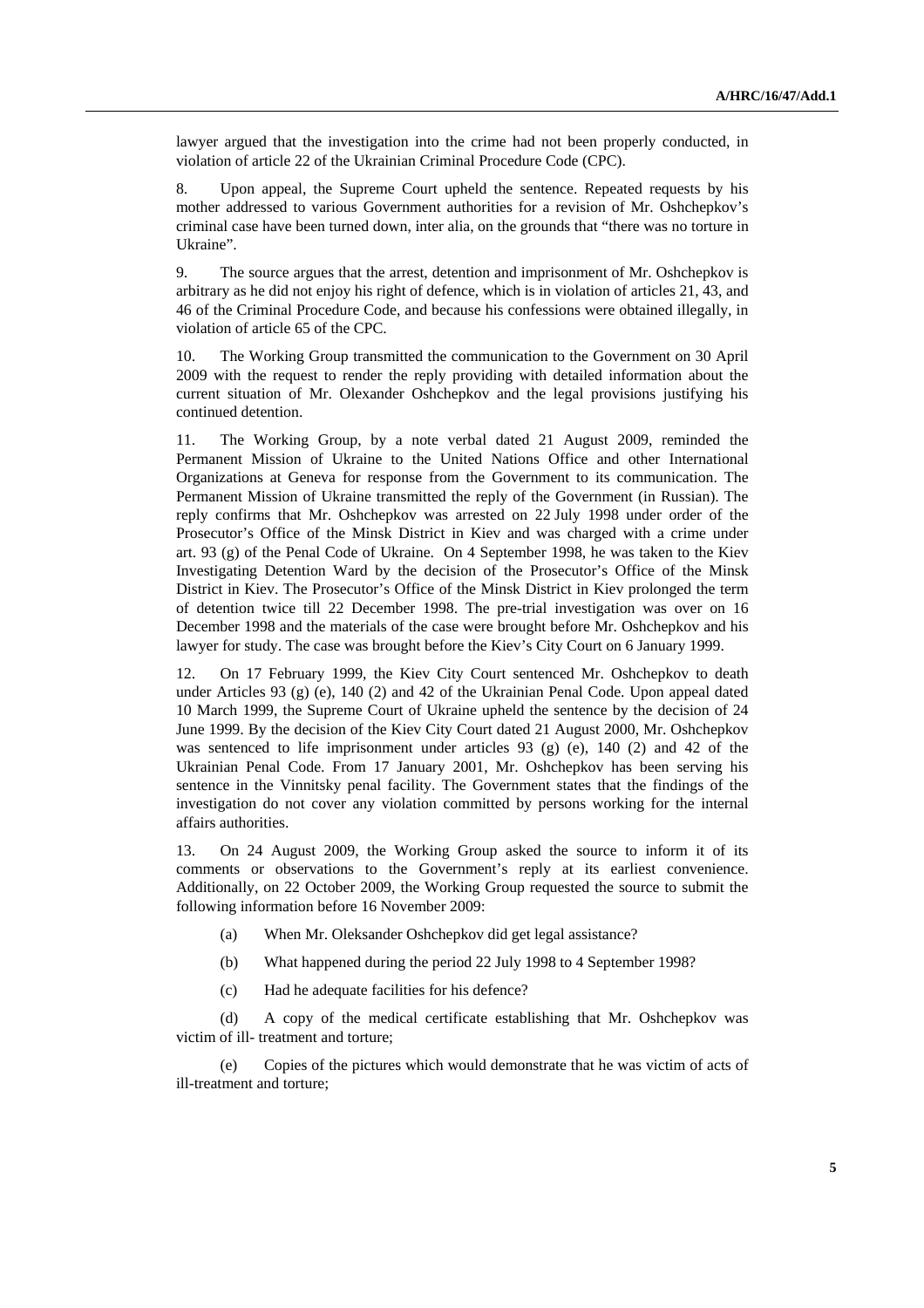(f) What was the conduct of the police officers who arrested and held Mr. Oshchepkov in pre-trial detention between June and December 1998?

14. The Working Group also requested to be provided with more detailed information on this case and copies of legal documents about the allegations contained in the source's letter received of November 2008.

15. The reply from the source has not been received.

16. The Working Group is in position to adopt an Opinion on the case, taking into consideration the following:

 (a) The source has not informed when Mr. Oshchepkov got legal assistance or if he had adequate facilities for his defence;

The source also has not produced a medical certificate establishing that Mr. Oshchepkov had been tortured nor pictures which could confirm the acts of torture and ill-treatment;

 (c) The source has not brought any concrete proof for the allegations contained in its communication of November 2008.

17. In the light of the foregoing, the Working Group decides to file provisionally the case attending further information from the source, according to paragraph 17 (d) of its Methods of Work.

Adopted on 19 November 2009

## **Opinión N.º 19/2009 (Colombia)**

## **Comunicación dirigida al Gobierno en junio de 2009, reiterada el 12 de noviembre de 2009**

#### **Relativa a: Sr. Andrés Elías Gil Gutiérrez**

### **El Estado es Parte en el Pacto Internacional de Derechos Civiles y**

**Políticos.** 

1. El Grupo de Trabajo sobre la Detención Arbitraria fue establecido por la antigua Comisión de Derechos Humanos mediante su resolución 1991/42. El mandato del Grupo de Trabajo fue aclarado y extendido por la Comisión en su resolución 1997/50. El Consejo de Derechos Humanos asumió el mandato en su decisión 2006/102 y lo extendió por tres años en su resolución 6/4 de 28 de septiembre de 2007. Actuando de conformidad con sus métodos de trabajo, el Grupo de Trabajo transmitió la mencionada comunicación al Gobierno.

2. El Grupo de Trabajo lamenta que el Gobierno no le proporcionase la información solicitada sobre las alegaciones transmitidas.

3. El Grupo de Trabajo considera arbitraria la privación de libertad en los casos siguientes:

 a) Cuando es manifiestamente imposible invocar fundamento jurídico alguno que la justifique (como el mantenimiento en detención de una persona tras haber cumplido su condena o a pesar de una ley de amnistía que le sea aplicable) (categoría I);

 b) Cuando la privación de libertad resulta de un enjuiciamiento o una condena por el ejercicio de derechos o libertades proclamados en los artículos 7, 13, 14, 18, 19, 20 y 21 de la Declaración Universal de Derechos Humanos, y, además, respecto de los Estados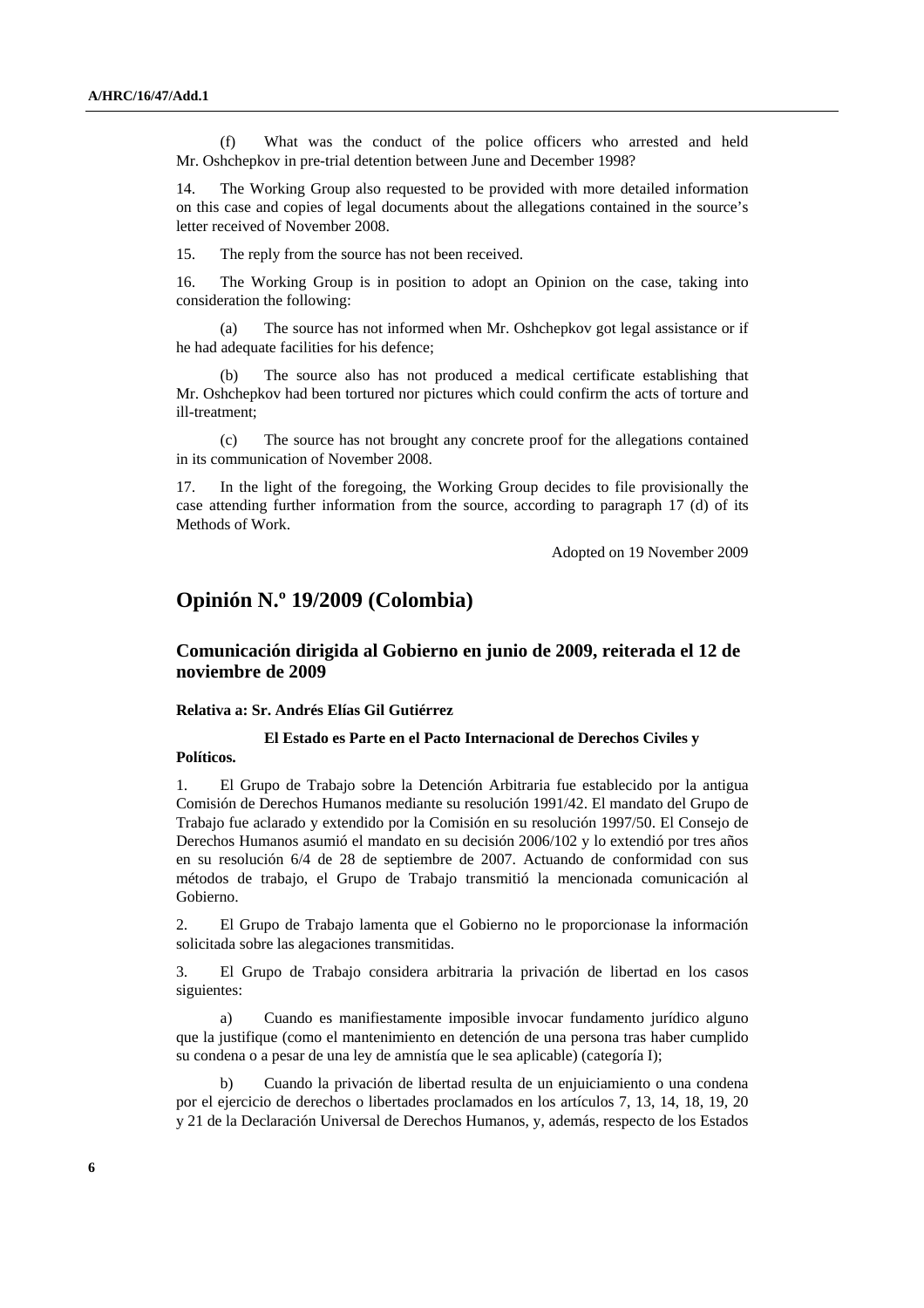Partes, en los artículos 12, 18, 19, 21, 22, 25, 26 y 27 del Pacto Internacional de Derechos Civiles y Políticos (categoría II);

 c) Cuando la inobservancia, total o parcial, de las normas internacionales relativas al derecho a un juicio imparcial, enunciadas en la Declaración Universal de Derechos Humanos y en los pertinentes instrumentos internacionales aceptados por los Estados Partes es de una gravedad tal que confiere a la privación de libertad, en cualquier forma que fuere, un carácter arbitrario (categoría III).

4. Los hechos expuestos señalan que el Sr. Andrés Elías Gil Gutiérrez es un dirigente de una organización de campesinos, la Asociación Campesina del Valle del Río Cimitarra (ACVC), dedicada a lograr el respeto de los derechos humanos de los campesinos. Dicha organización, desde 2002, ha sido acusada de ser un organismo de apoyo a las Fuerzas Armadas Revolucionarias de Colombia (FARC). Las acusaciones provienen de los servicios de inteligencia del Batallón Calibio de la XIV Brigada del Ejército, organismo que habría reconocido haber iniciado un proceso de judicialización en contra de la ACVC, sobre la base de participación remunerada de "reinsertados", expresión que se emplea en relación a desmovilizados de las guerrillas y de grupos paramilitares en Colombia.

5. En su condición de dirigente, el Sr. Gil había participado en marchas campesinas en 1998, en las que su movimiento logró acuerdos firmados por las organizaciones sociales y por el entonces Presidente de la República, Andrés Pastrana. En 2002 participó en un proceso que permitió que el valle del río Cimitarra fuese declarado Zona de Reserva Campesina por el Instituto Colombiano de Reforma Agraria.

6. El Sr. Gil fue detenido el 29 de septiembre de 2007, en el caserío Cagui, del municipio de Cantagallo (departamento de Bolívar), por agentes de la Regional de Bucaramanga del Departamento Administrativo de Seguridad (DAS), en operativo conjunto con soldados del Ejército y de la Marina de Colombia. Fue, en todo caso, un civil quien identificó a las personas que debían ser detenidas. La captura se produjo en cumplimiento de una orden emanada de la Fiscalía Tercera Seccional de Barrancabermeja, de 12 de julio del mismo año. No obstante, el proceso policial en su contra en procura de su judicialización se había iniciado en 2005, incluyendo investigaciones e, incluso la interceptación de su teléfono, y desde esa fecha se encontraba en situación de imputado, si bien nunca fue formalmente notificado de esta medida, la que también afectó a otros dirigentes como él. La falta de notificación de su condición de imputado, permitió a la Fiscalía recibir testimonios sin la presencia de los afectados, que no pudieron contrainterrogar a las personas que hacían las veces de testigos.

7. Luego de su detención, el Sr. Gil fue conducido a las oficinas del DAS y luego a la Cárcel Modelo de Bucaramanga, y posteriormente a otros establecimientos carcelarios.

8. El 8 de mayo de 2008, el Sr. Gil fue llamado a juicio por la Fiscalía Especializada de Derechos Humanos y Derecho Internacional Humanitario. El Juzgado Penal del Circuito de Barrancabermeja ha denegado su libertad provisional al menos en dos ocasiones, el 18 de noviembre de 2008 y el 22 de abril de 2009. De acuerdo con la ley colombiana, transcurridos seis meses de la ejecutoria de la resolución de acusación (de 8 de noviembre de 2008), no podía negarse al acusado su excarcelación, beneficio que le fue denegado en todas las instancias a las que se recurrió. El argumento para la denegación fue que la audiencia no había terminado dado que se encontraba suspendida con el argumento de que la defensa no había sufragado el costo de fotocopias, que la ley no obliga al acusado a pagar.

9. Una segunda petición de libertad bajo caución fue también denegada, aduciéndose que la Fiscalía no había logrado la comparecencia "en condiciones de seguridad, de testigos bajo protección", hecho del todo de responsabilidad de la Fiscalía, y en ningún caso del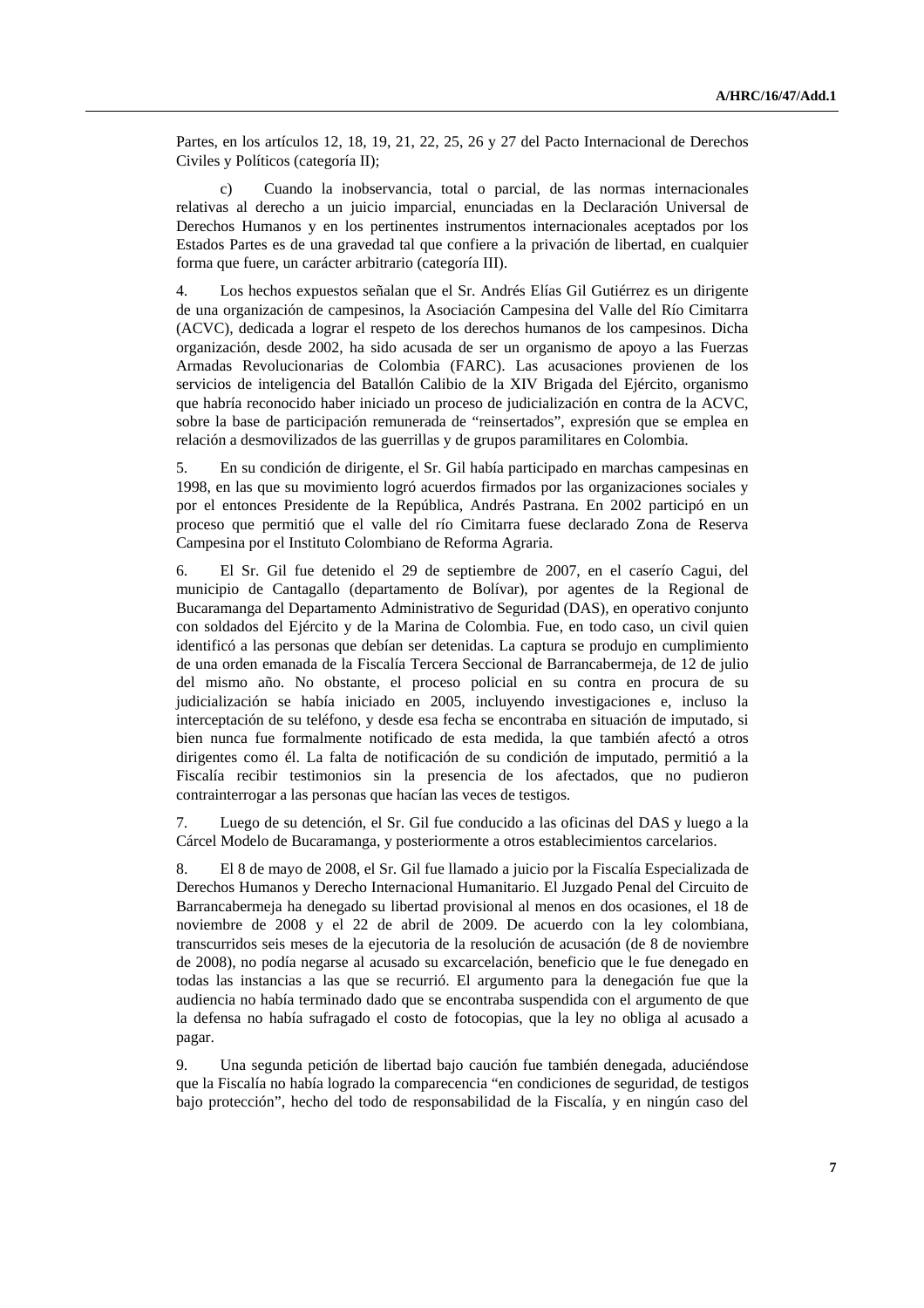inculpado. Estas determinaciones son contrarias a los criterios de la Corte Constitucional colombiana.

10. La segunda parte del párrafo 3 del artículo 9 del Pacto Internacional de Derechos Civiles y Políticos dispone que "La prisión preventiva de las personas que hayan de ser juzgadas no debe ser la regla general, pero su libertad podrá estar subordinada a garantías que aseguren la comparecencia del acusado en el acto del juicio, o en cualquier momento de las diligencias procesales y, en su caso, para la ejecución del fallo". Ni los fiscales y jueces que han intervenido en el proceso, ni el Gobierno han sostenido que existe necesidad de asegurar al Sr. Gil para realizar las diligencias procesales, impedir su fuga o no presentarse al cumplimiento de la sentencia. Los argumentos invocados son muy distintos: dificultades o impericias de la parte acusadora, e imputación de incumplimiento de una obligación que no existe.

11. No ha gozado tampoco el acusado del derecho a "hallarse presente en el proceso y a defenderse personalmente o ser asistido por un defensor de su elección; a ser informada, si no tuviera defensor, del derecho que le asiste a tenerlo, y, siempre que el interés de la justicia lo exija, a que se le nombre defensor de oficio, gratuitamente, si careciere de medios suficientes para pagarlo", consagrado en el inciso *d* del párrafo 3 del artículo 14 del Pacto. En la investigación de la Fiscalía, el Sr. Gil es sindicado como responsable de determinadas conductas, por testigos a los que desconoce, a los que nunca ha visto, ni ha podido contrainterrogar. Ni siquiera se le informó de que existía una investigación en su contra.

12. Los hechos expuestos constituyen infracciones de tal gravedad a las reglas del debido proceso de ley, que confieren a la privación de libertad de la persona por la que se recurre el carácter de arbitraria, según la categoría III de las consideradas por el Grupo de Trabajo.

13. Por otra parte, y a falta de toda información en contrario, el Grupo de Trabajo estima que el motivo de la detención del Sr. Gil ha sido su trabajo como dirigente gremial de organizaciones campesinas legítimas, en beneficio de los asociados. El objetivo de la ACVC es la defensa de los derechos humanos y el bienestar integral de los campesinos de ese valle. Se trata de una labor noble y que ha sido reconocida por la Asamblea General, al adoptar la Declaración sobre el derecho y el deber de los individuos, los grupos y las instituciones de promover y proteger los derechos humanos y las libertades fundamentales universalmente reconocidos (resolución 53/144 de la Asamblea, de 9 de diciembre de 1998). Esa función es, al mismo tiempo, una manifestación de los derechos humanos a la libertad de pensamiento, de opinión y de expresión; a la libertad de asociación; al derecho a la vida privada; y al derecho de reunión pacífica, derechos y libertades reconocidos tanto en la Declaración Universal de Derechos Humanos, como en el Pacto Internacional de Derechos Civiles y Políticos.

14. Habida cuenta de lo que antecede, el Grupo de Trabajo emite la siguiente Opinión:

 La privación de libertad del Sr. Andrés Elías Gil Gutiérrez es arbitraria, ya que contraviene lo dispuesto en los artículos 9, 10, 11, 12, 18, 19 y 20 de la Declaración Universal de Derechos Humanos, y 9, 10, 14, 17, 18, 19, 21 y 22 del Pacto Internacional de Derechos Civiles y Políticos; y corresponde a la categoría III de las categorías aplicables al examen de los casos presentados al Grupo de Trabajo.

15. Consecuentemente con la Opinión emitida, el Grupo de Trabajo pide al Gobierno que ponga remedio a la situación de esta persona, de conformidad con las disposiciones de la Declaración Universal de Derechos Humanos y el Pacto internacional de Derechos Civiles y Políticos, mediante la concesión de la libertad provisional hasta la terminación del juicio, adoptando además medidas para que el proceso que se sigue en su contra no sufra nuevas dilaciones indebidas.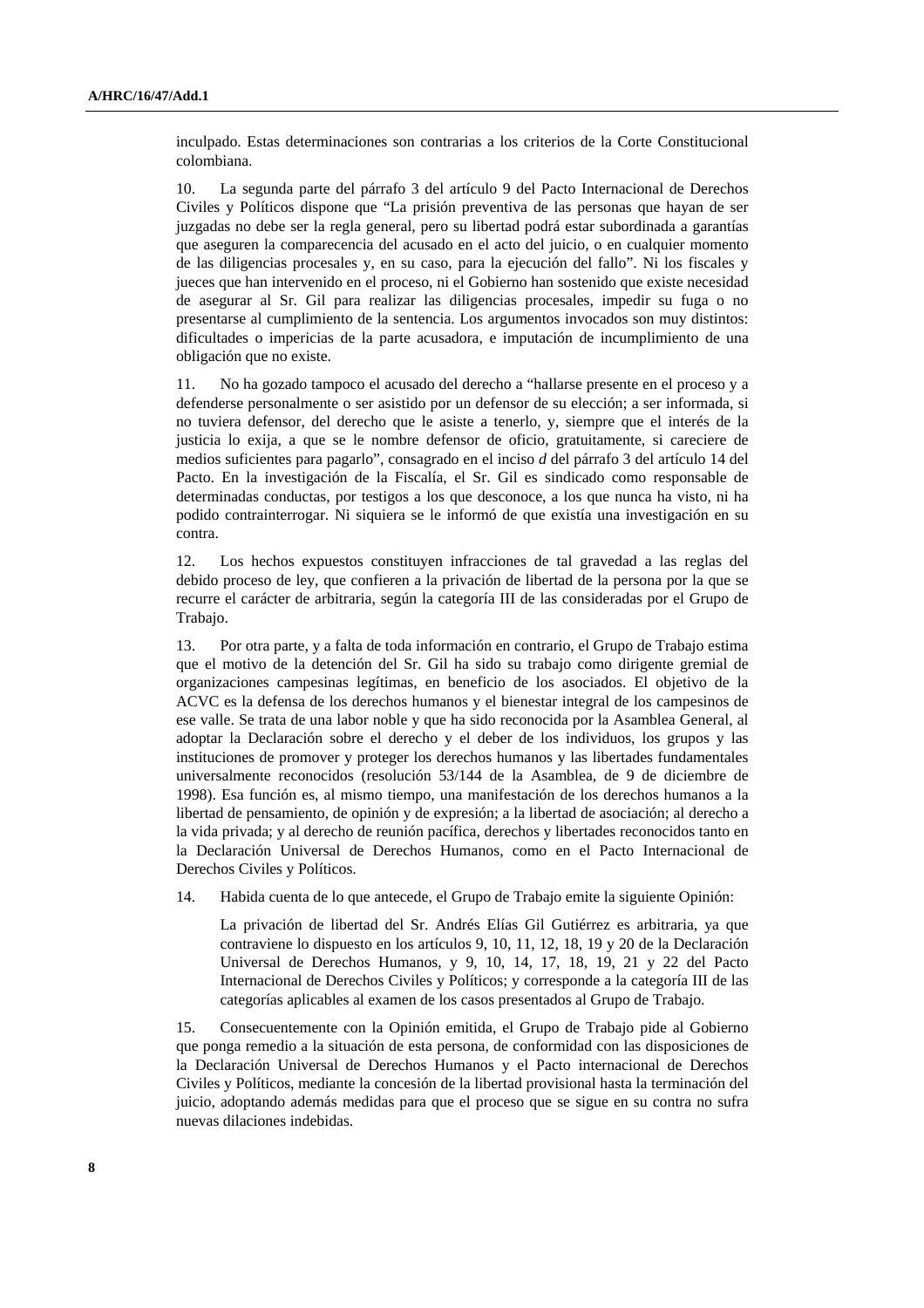Aprobada el 19 de noviembre de 2009

## **Opinion No. 20/2009 (Papua New Guinea)**

## **Communication addressed to the Government on 19 May 2009**

 **Concerning: Messrs. David Ketava; Peter Meteo; Peter Ripo; Kavini Varo; Jimmy Saki and Stephen Lakore.** 

#### **The State is a Party to the International Covenant on Civil and Political Rights.**

1. (Same text as paragraph 1 of Opinion  $N^{\circ}$  18/2009)

2. The Working Group regrets that the Government has not replied within the 90-days deadline and despite two reminders.

3. (Same text as paragraph 3 of Opinion  $N^{\circ}$  18/2009)

4. In the light of the allegations made, the Working Group would have welcomed the cooperation of the Government. Notwithstanding that the Government has failed to offer its version of the facts and explanation on the circumstances of the case, the Working Group believes that it is in a position to render an Opinion.

5. The case summarized below was reported to the Working Group as set out below.

6. Mr. David Ketava, a 24-year-old citizen of Papua New Guinea, was arrested without a warrant on 6 November 2003 by police officers at the Gerehu market, Port Moresby, and detained on the same day.

7. Mr. Peter Meteo, 23 years of age, a citizen of Papua New Guinea, was arrested on 6 November 2003 by police agents who showed an arrest warrant. He was detained on 8 November 2003.

8. Mr. Peter Ripo, aged 31, also a citizen of Papua New Guinea, dock worker by profession, was arrested on 28 November 2003 without a warrant by police forces in a church at Tete settlement in Gerehu.

9. Mr. Kavini Varo, a 22-year-old citizen of Papua New Guinea was arrested in Gerehu by police officers producing an arrest warrant issued by the police.

10. Mr. Jimmy Saki, aged 22, a citizen of Papua New Guinea was arrested without a warrant by police officers at Gerehu market and detained on 6 November 2003.

11. It was reported that all the above-mentioned five persons are co-defendants. As of the beginning of January 2009, they have been in pretrial detention at Bomana prison for more than five years.

12. In April 2007, all these five persons were found not guilty of murder by the Waieani National Court and have been detained on remand by the same court ever since. They are now awaiting trial on the remaining charges of armed robbery, breaking and entering, arson and rape. A trial date has not yet been set. All five are being represented by a lawyer.

13. Mr. Stephen Lakore, a citizen of Papua New Guinea, was arrested without a warrant by the police on 8 January 2004 in Lariau village, Ihu district, Gulf province and detained on the same day. At first he was held in Kerema prison before being transferred to Bomana prison. He has been charged with murder but no date has yet been set or his trial. The last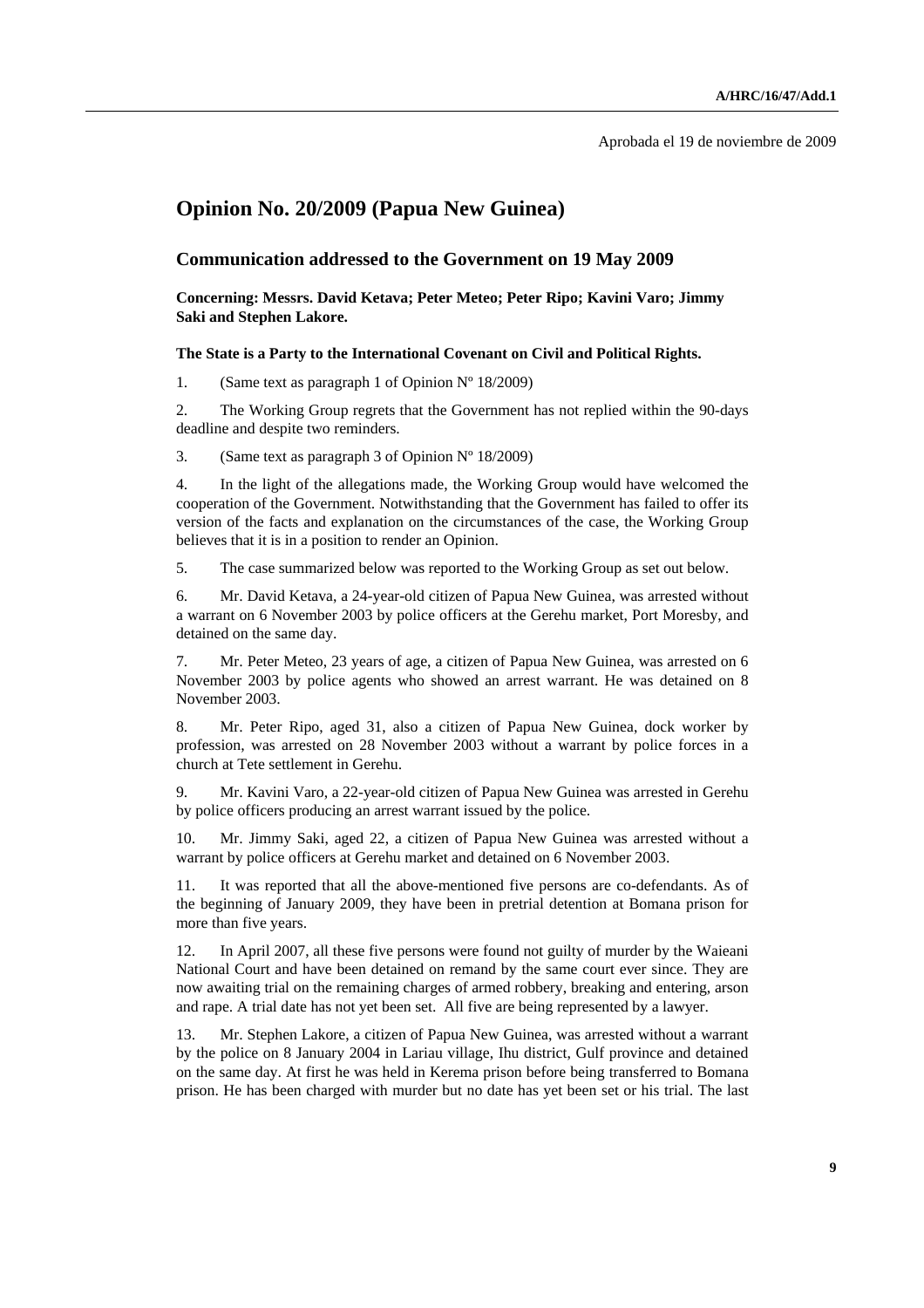time he attended court was in 2006. Mr. Lakore is represented by a public solicitor who does not respond to his requests to apply for bail.

14. The source considers the detention of the above mentioned persons as arbitrary as all have spent time in prolonged detention.

15. Having examined the information received and in the absence of a reply from the Government, the Working Group considers that a number of lapses in due process have occurred in the detention of the six persons mentioned above.

16. Mr. David Ketava, Mr. Peter Ripo, Mr. Jimmy Saki and Mr. Stephen Lakore were arrested without a warrant, which is contrary to the international human rights obligation of Papua New Guinea and is also in variance of its domestic laws.

17. In April 2007, at trial, the first five co-defendants were absolved of the charge of murder; yet they were held in detention without an opportunity for being released on bail or other pre trial release conditions.

18. The right to a fair trial also includes the right not to be detained for unduly long periods. A delay of more than six years in pretrial period constitutes an unnecessary period of detention when release on bail might have been offered while the trial was being set up, even in view of the seriousness of the charges put forward against all six pretrial detainees. This follows from the right to be untried without undue delay (art. 14, para. 3 (c), of the International Covenant on Civil and Political Rights) as well as the right to be presumed innocent until proven guilty according to law (art. 14, para. 2, of the International Covenant on Civil and Political Rights).

19. In light of the foregoing, the Working Group renders the following Opinion:

 The deprivation of liberty of Messrs. David Ketava, Peter Meteo, Peter Ripo, Kavini Varo, Jimmy Saki and Stephen Lakore is arbitrary, being in violation of articles 9 and 10 of the Universal Declaration of Human Rights and articles 9 and 14 of the International Covenant on Civil and Political Rights, and falls under category III of the categories applicable to the consideration of cases submitted to the Working Group.

20. Consequent upon the Opinion rendered, the Working Group requests the Government to take the necessary steps to remedy the situation of these persons and to bring it into conformity with the standards and principles set forth in the Universal Declaration of Human Rights and the International Covenant on Civil and Political Rights. This would include, inter alia, an opportunity for release on bail pending trial or other forms of conditions of pre trial release as well as expediting the trial in keeping with the right to a fair trial that includes a speedy trial.

Adopted on 20 November 2009

## **Opinion No. 21/2009 (Saudi Arabia)**

## **Communication addressed to the Government on 11 May 2009**

 **Concerning Mr. Khalid Said Khalid Al-Shammari.** 

#### **The State is not a party to the International Covenant on Civil and Political Rights.**

1. (Same text as paragraph 1 of Opinion  $N^{\circ}$  18/2009)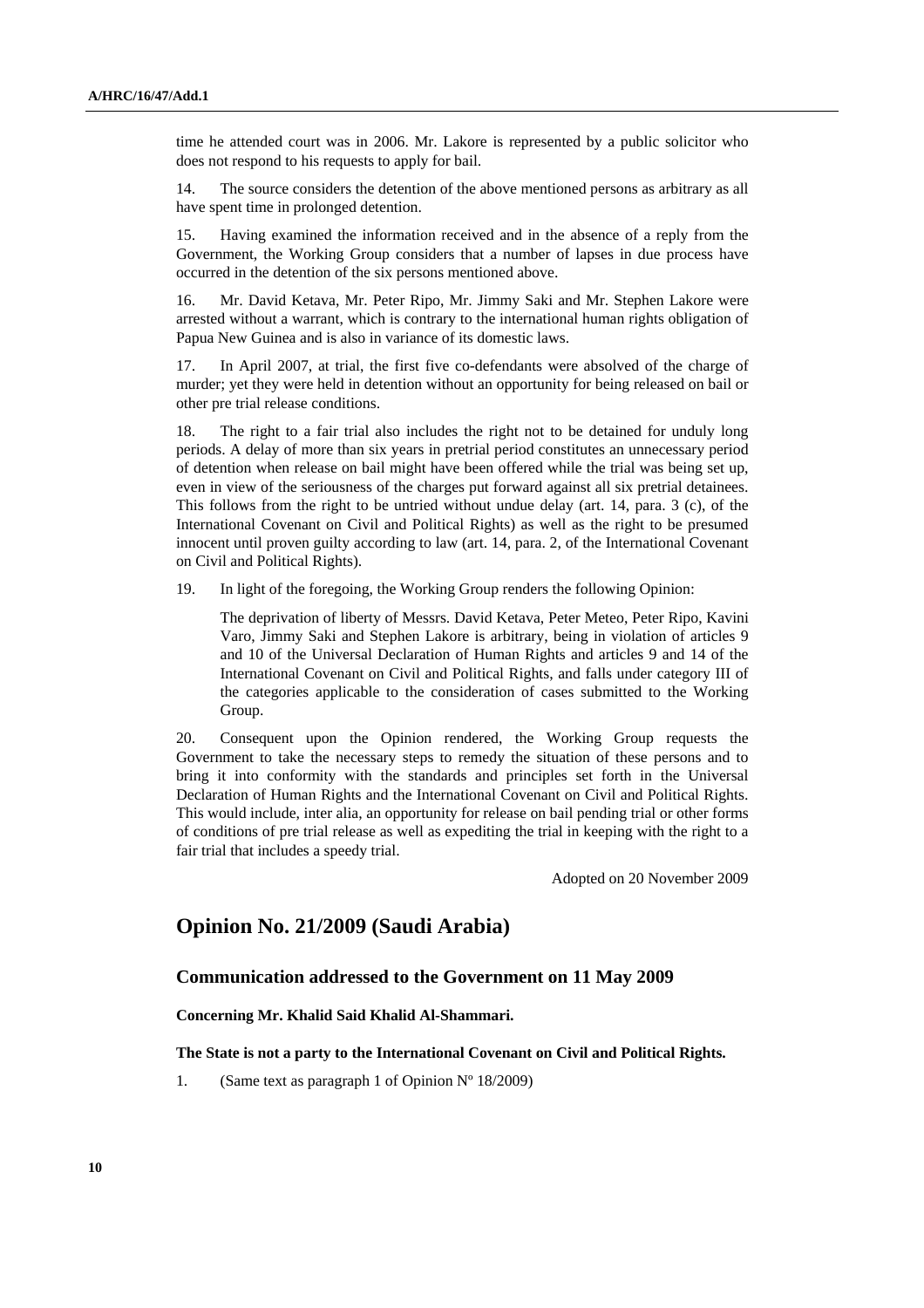2. The Working Group notes with appreciation the information received from the Government in respect of the case in question.

3. (Same text as paragraph 3 of Opinion Nº 18/2009)

4. The Working Group believes that it is in a position to render an Opinion on the facts and circumstances of the cases, in the context of the allegations made and the response of the Government thereto, as well as the observations by the source.

5. The case summarized below was reported to the Working Group by the source as follows: Mr. Khalid Said Khalid Al-Shammari (hereafter Mr. Al-Shammari), is a stateless person (Bedouin), born on 7 September 1980, residing with his family in Kuwait City, Kuwait.

6. During the month of January 2007, while he was on pilgrimage in Mecca, Mr. Al-Shammari was arrested by agents of an undetermined Saudi Arabian security service, probably the Saudi General Intelligence (Al Mabahit Al Aama). Mr. Al-Shammari had left Kuwait City on 27 December 2006.

7. The exact circumstances of his arrest are not known. Nevertheless, the facts that Mr. Al-Shammari was indeed in Mecca and that he conducted his pilgrimage have been confirmed to the source.

8. Mr. Al-Shammari was technically in a situation of a disappeared person until August 2007, seven months after his detention, when he did phone his relatives and informed them that he had been arrested in January 2007 by intelligence services officers and was since then kept in detention in Jizan prison. His father then stepped up efforts to try to visit him; to learn the reasons for his detention; and to provide his son with a lawyer in order to assist him. He addressed himself to the Saudi Arabia embassy in Kuwait and directly to the Jizan prison administration; however, to no avail.

9. It was not until May 2008 that Mr. Al-Shammari's family was authorized to establish direct contact with him. Mr. Al-Shammari's father was able to visit him at Abha prison to where Mr. Al-Shammari had just been transferred. According to the information received, Mr. Al-Shammari could confirm that he had neither been brought before a judge since his arrest; nor tried; nor otherwise made subject of any legal proceedings.

10. The source argues that Mr. Al-Shammari is being arbitrarily deprived of his liberty. His detention is contrary to both Saudi Arabian domestic laws and relevant international standards set forth in the Universal Declaration of Human Rights.

11. In its reply, the Government confirmed that Mr. Al-Shammari was indeed arrested in Riyadh on 6 or 7 January 2007 on a security-related charge. He was then transferred to the competent sharia court of first instance, which sentenced him to six years of imprisonment. According to the Government, throughout the period of his detention, Mr. Al-Shammari has been treated in accordance with Saudi Arabia's judicial regulations, derived from the sharia, under which human rights and international covenants and conventions in this regard are respected.

12. In its observations on the Government's reply, the source observes that in January 2009, Mr. Al-Shammari, together with a number of other individuals, was brought into a room where several persons were present. He was not given the opportunity to speak or to express himself in relation to the vague accusations against him. The sentence of six years of imprisonment was not announced to Mr. Al-Shammari. In fact, until present he is not even aware that he was participating in a court hearing, also because it was conducted in closed session. In addition, the source points out that Mr. Al-Shammari's conditions of detention since his arrest have been particularly difficult for him, affecting his physical and mental state of health.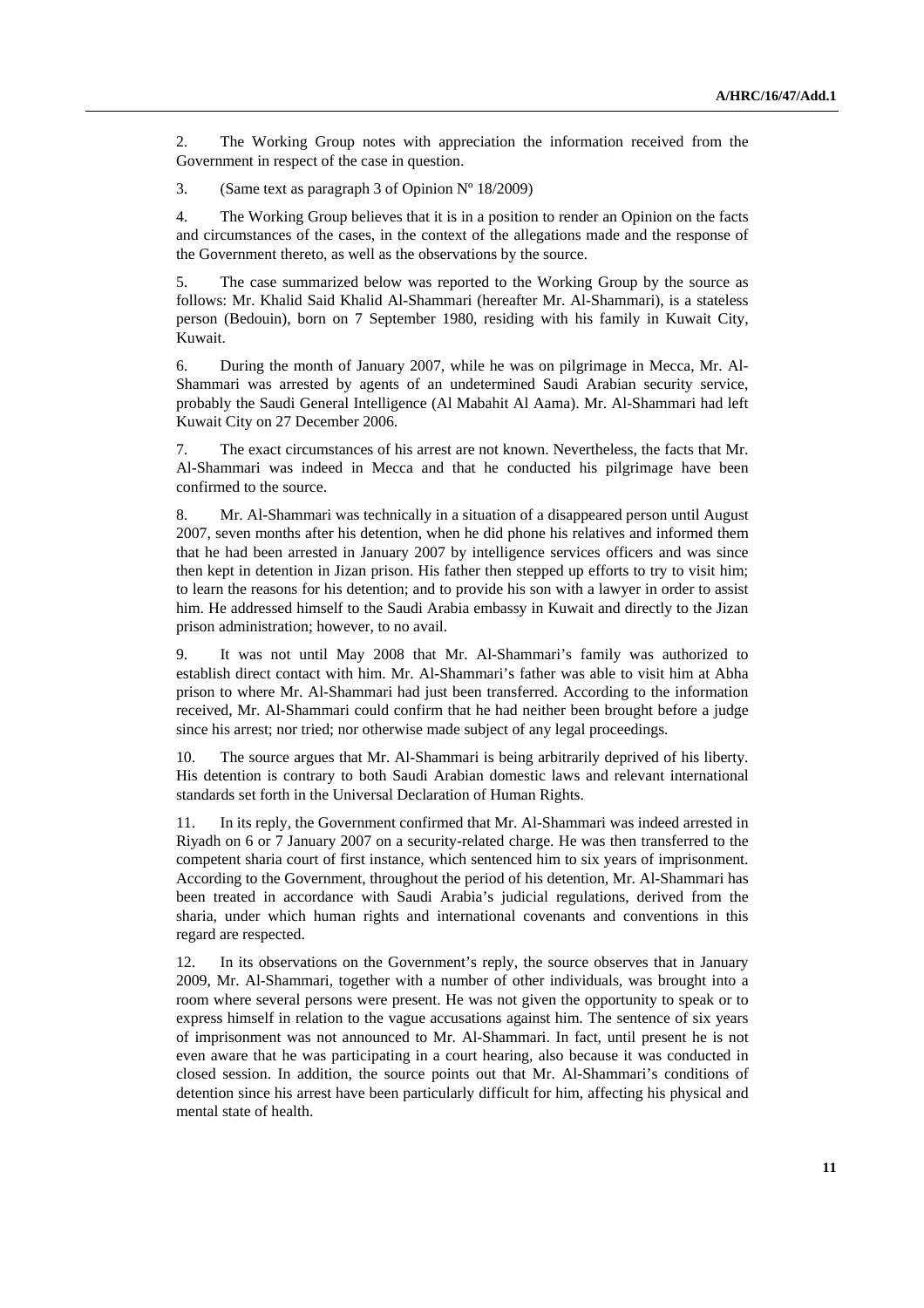13. Finally, the source reports that Mr. Al-Shammari has been transferred to a prison in Damman, where he is being detained to date.

14. The Working Group considers that, given the seriousness of the detailed allegations by the source, the Government replied evasively and summarily, without providing specific information justifying the lawfulness of detention of Mr. Al-Shammar; on the procedures followed and the judgement rendered; all information that it owed to the Working Group.

15. Indeed, if the source submits without having been contradicted by the Government that Mr. Al-Shammari was allowed a visit by his father only about one hour and a half years after his arrest and that during this visit, Mr. Al-Shammari confirmed that he had neither been tried, nor produced before a magistrate, the Government, in its reply, made no apparent effort to enlighten the Working Group on his case.

16. The Government also does not point out to us in what circumstances Al-Shammari was stopped; if it was brought before a magistrate for the delays requested to make its arrest official; if he could benefit from a legal defence; if it was judged by an independent, competent and impartial jurisdiction; if he could formed an appeal against the judicial decision: No detailed information was provided by the Government to the Working Group on these points.

17. The Working Group notes that the Government confirms the arrest and detention of Mr. Al-Shammari and does not deny the allegations from the source. Before and during the trial before the court in Riyadh, he was never allowed access to his criminal case file and was denied a lawyer despite his repeated requests and that of his family.

18. In these conditions, the Working Group considers that Mr. Al-Shammari could not benefit from the norms and guarantees requested for a fair trial and an equitable judgement. Consequently, the Working Group considers that the detention of Mr Al-Shammari is arbitrary and falls under category III of the categories applied by the Working Group to its consideration of cases of detention.

19. Accordingly, the Working Group asks the Government to take measures for the immediate release of Mr Al-Shammari and to envisage to concede him a reparation for the dammagte suffered.

20. The Working Group further recommends the State to consider the convenience of becoming a Party to the International Covenant on Civil and Political Rights.

Adopted on 20 November 2009

## **Opinion No. 22/2009 (Palestinian Authority)**

## **Communication addressed to the Palestinian Authority on 29 May 2009**

#### **Concerning: Mr. Mohammad Abu Alkhair.**

1. (Same text as paragraph 1 of Opinion  $N^{\circ}$  18/2009)

2. The Working Group regrets that the Palestinian Authority has not replied within the 90-day deadline.

3. (Same text as paragraph 3 of Opinion Nº 18/2009)

4. In the light of the allegations made, the Working Group would have welcomed the cooperation of the Palestinian Authority.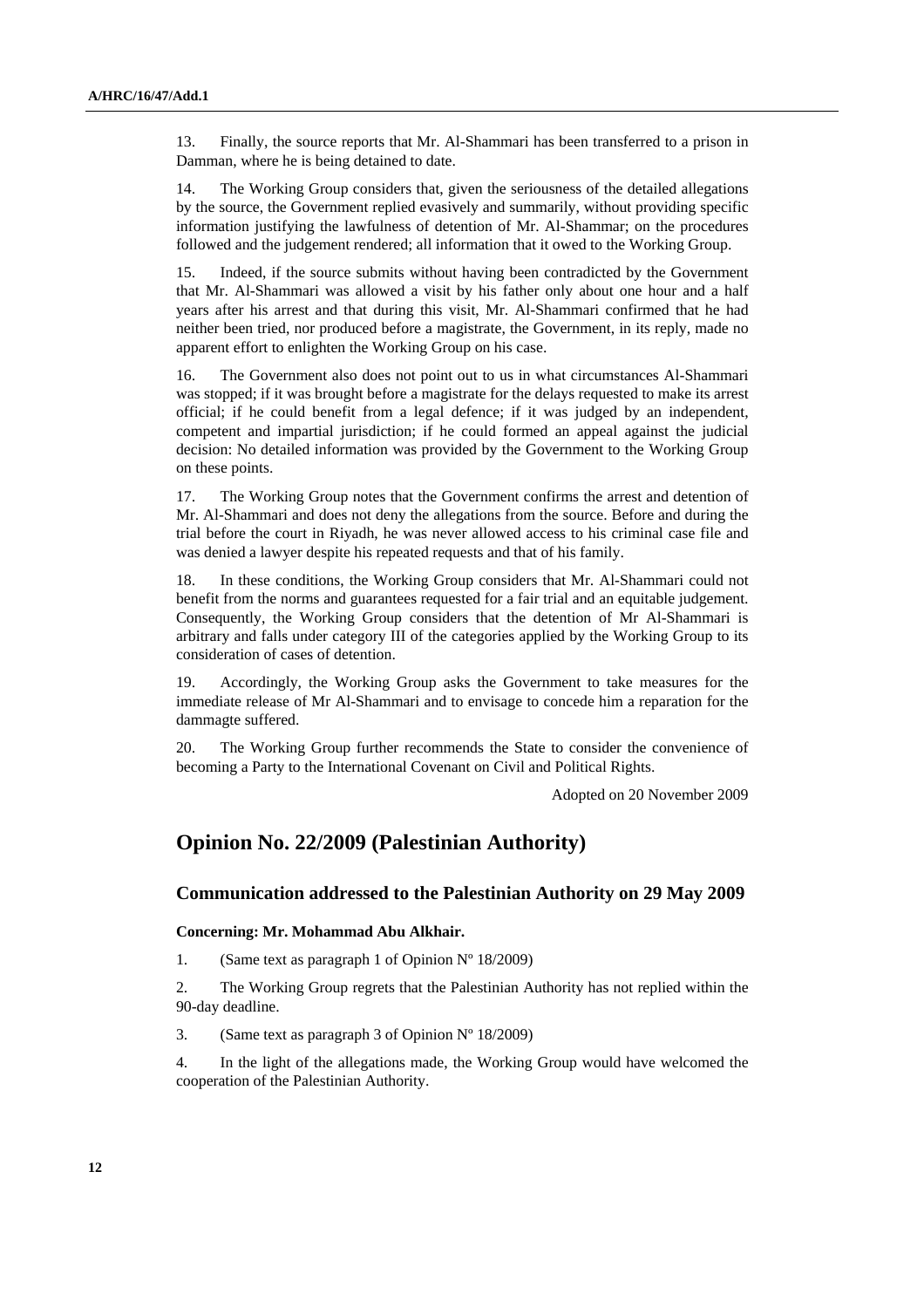5. The Working Group believes that it is in a position to render an Opinion on the facts and circumstances of the case, in the light of the allegations made, notwithstanding that the Palestinian Authority has not offered its version of facts and explanations on the circumstances of the case.

6. The case summarized below was reported to the Working Group on Arbitrary Detention as set out in the paragraphs below.

7. Mr. Mohammad Abu Alkhair (hereafter Mr. Abu Alkhair), a Palestinian, born on 11 May 1971, residing at Nour Shams Camp – Tulkarn, West Bank, and a social assistant at Al-Zakat hospital in Tulkarm, is reportedly suffering from diabetes and has different cardiac perturbations, being in need of special nutrition and continuous medical treatment.

8. As a social assistant at Al-Zakat Hospital in Tulkarm, Mr. Abu Alkhair handled health dossiers for patients with financial difficulties. He was also a member of a charity association named Zakat Association, as well as a member of the Electricity committee in the Nour Shams Camp – Tulkarm. Those jobs have reportedly given to Mr. Abu Alkhair a wide popularity among the camp's inhabitants.

9. According to the source, on 23 April 2009, Mr. Abu Alkhair was arrested at his home in Nour Shams Camp by agents of two different security bodies; the Palestinian Preventive Security Service (PSS) and the General Intelligence Forces as well as by other armed men, who did not shown any arrest warrant or judicial order. Mr. Abu Alhair was taken to the Preventive Security Service's local compound.

10. No reasons were communicated to Mr. Abu Alkhair for his arrest and detention. According to the source, the motive of his detention may be related to his functions as a social assistant at Al-Zakat Hospital and to his popularity as a member of several associations and committees.

11. The source expresses its fears that Mr. Abu Alkhair may be subjected to physical or psychological torture or other forms of ill-treatment, with serious consequences on his deteriorated health. The source mentions different methods of torture allegedly used by the security services against prisoners, particularly political prisoners and supporters of Islamist movements in the West Bank, including that known as the "Shabh": the prisoner's legs are tied to a small stool and his hands are tied behind his back with a bag covering his head; sometimes during more than 20 hours and depriving him from sleeping.

12. The source adds that Mr. Abu Alkhair has been put in a cold, rotting and narrow cell. He has been prevented from meeting his relatives and to contact a defence lawyer. Some lawyers were asked to defend Mr. Abu Alkhair; however they did not have any possibility to contact him and to ensure his defence. His case was reported to the Palestinian Parliament; to the International Committee of the Red Cross (ICRC) as well as to two different human rights organizations in Ramallah.

13. The source adds that Mr. Abu Alkhair's detention is contrary to articles 10, 11.1, 12, 13, 14, 19, 26, 75 and 103 of the 2002 Palestinian Basic Law. It provided to the Working Group the order of the Palestinian court declaring the detention of Mr. Abu Alkhair as without any legal basis and his arrest by the military authorities as outside their competence. This order is dated 12 July 2009 but Mr. Abu Alkhair was not released immediately after this ruling, as required by law.

14. The Working Group transmitted the above stated information to the Palestinian Authority requesting detailed information about the current situation of the abovementioned person and to clarify the legal provisions justifying his continued detention.

15. The source informed the Working Group that Mr. Abu Alkhair was released by the authorities on 29 July 2009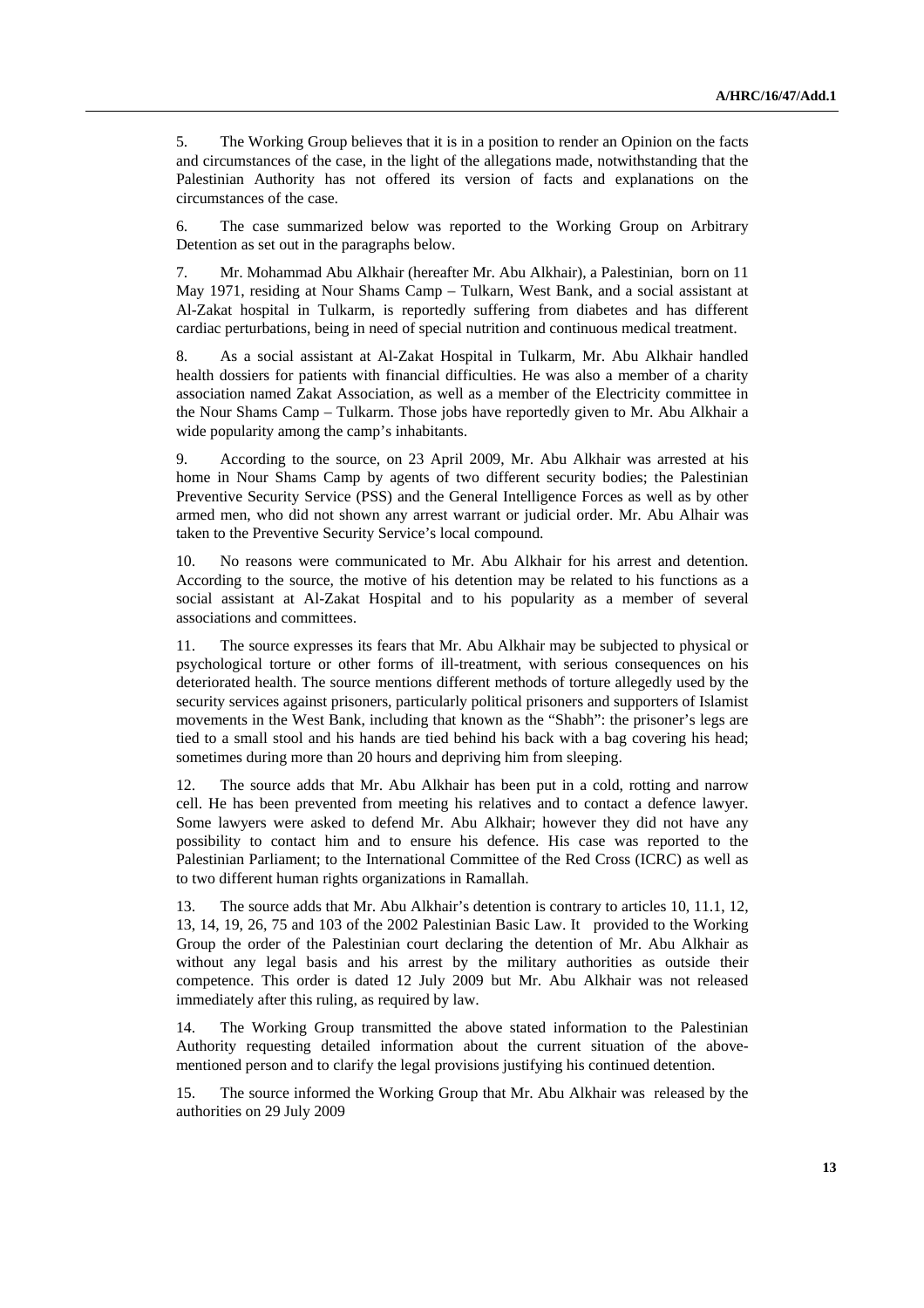16. Having examined the information received and in the absence of a reply from the Palestinian Authority, the Working Group considers that Mr. Abu Alkhair was detained without having been brought before a judicial authority, without a hearing and without the perspective of a trial. Consequently, the Working group considers that:

 (a) The deprivation of liberty of Mr. Abu Alkhair during the period 23 April 2009-29 July 2009 was arbitrary; being in contravention of articles 9 and 10 of the Universal Declaration of Human Rights and falls under category I and III of the categories applicable to the consideration of cases submitted to the Working Group;

 (b) Considering that Mr. Abu Alkhair was released on 29 July 2009, the Working Group, according with paragraph 17 (a) of its methods of work, decided to file the case.

17. The Working Group, bearing in mind the release of Mr. Abu Alkhair, requests the Palestinian Authority to take all necessary steps to provide him immediate compensation for the harm and dammages he has suffered during the period of his arbitrary detention.

Adopted on 20 November 2009

## **Opinión N.º 23/2009 (México)**

## **Comunicación dirigida al Gobierno el 10 de junio de 2009, reiterada el 25 de agosto de 2009**

 **Relativa a: Sr. Álvaro Robles Sibaja.** 

#### **El Estado es Parte en el Pacto Internacional de Derechos Civiles y Políticos.**

1. (Texto del párrafo 1 de la opinión N.º 19/2009)

2. El Grupo de Trabajo agradece al Gobierno por haberle proporcionado la información solicitada.

3. (Texto del párrafo 3 de la opinión N.º 19/2009)

4. En el presente caso el contencioso consiste en saber cómo ha de hacerse el cómputo del tiempo que debe servir al Sr. Robles Sibaja para cumplir las condenas que le fueron impuestas en dos procesos por hechos diferentes y desconectados, a saber:

 (a) El proceso pensal Rol 20/1990, en el que se concretó su privación de libertad el 23 de noviembre de 1989, y en el que fue en definitiva condenado a la pena de 15 años de privación de libertad, contados desde el día de su arresto;

 (b) El proceso penal Rol 40/1990, en el que se le condenó a la pena de 13 años y 6 meses, los que se ha contado también el plazo desde su arresto.

5. Sostiene la fuente que las penas deben computarse en forma simultánea, y no sucesiva, como según ella se ha hecho. De ser así, infiere que, de hecho, sólo cumpliría la pena máxima. Apoya su tesis en la reforma al artículo 25 del Código Penal reformado que establece que "las penas se compurgarán en forma simultánea".

6. De esta manera, la única eventual violación de derechos humanos que pudiere invocarse con precisión como causal de detención arbitraria, sería la de la frase final del párrafo 2 del artículo 11 de la Declaración Universal de Derechos Humanos y , que dispone que a nadie "se impondrá pena más grave que la aplicable en el momento de la comisión del delito", disposición reiterada en el Pacto Internacional de Derechos Civiles y Políticos (art. 15, párr. 1, frase intermedia).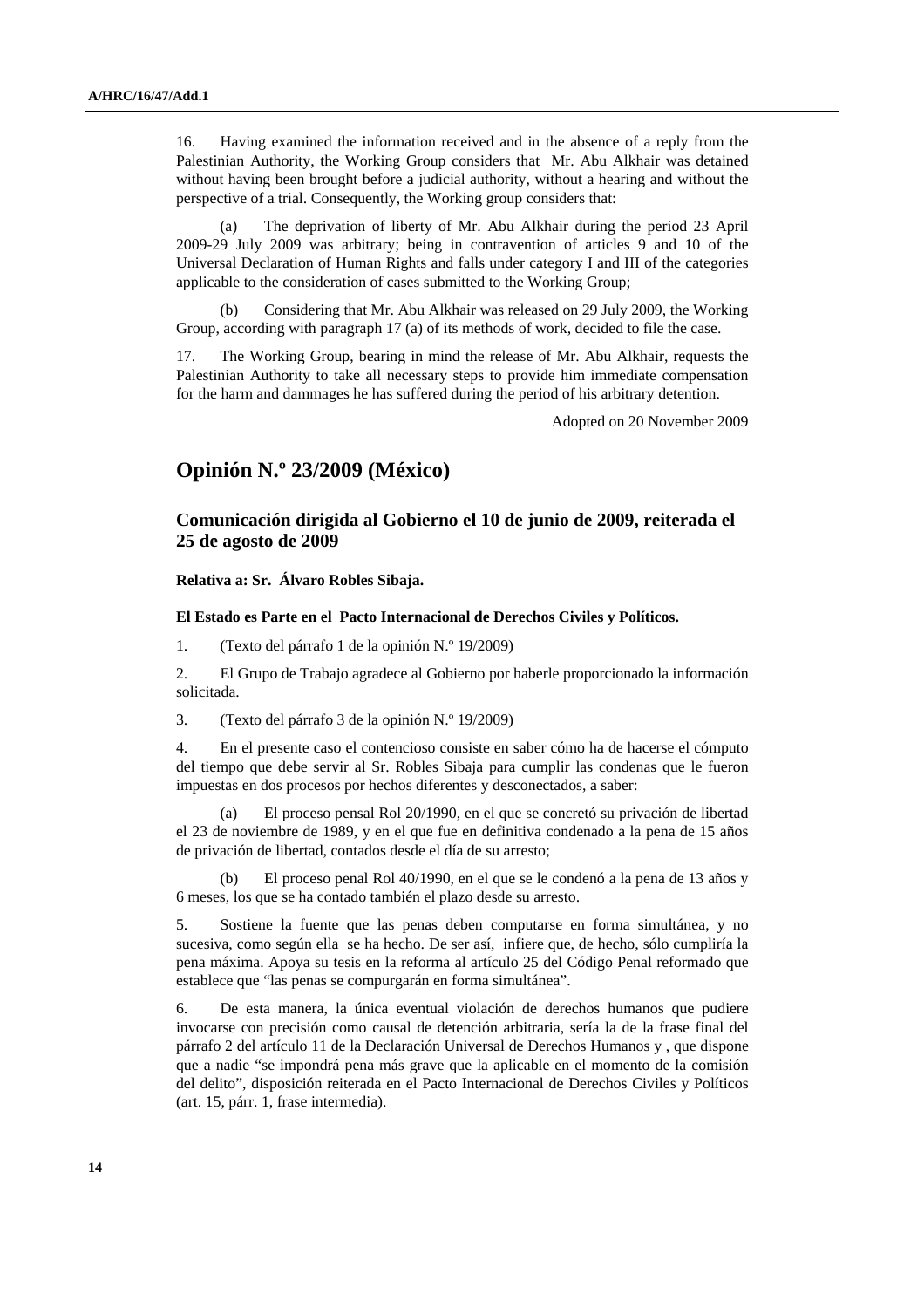7. El Grupo de Trabajo observa que la cita del artículo 25 del Código Penal Federal de México que hace la fuente es sólo parcial, y no permite descubrir su sentido. La cita completa del texto vigente al 18 de septiembre de 2009 establece lo siguiente, en el título denominado "De la prisión":

 "Articulo 25. La prisión consiste en la privación de la libertad corporal. Su duración será de tres días a sesenta años, y solo podrá imponerse una pena adicional al límite máximo cuando se cometa un nuevo delito en reclusión. Se extinguirá en las colonias penitenciarias, establecimientos o lugares que al efecto señalen las leyes o la autoridad ejecutora de las penas, ajustándose a la resolución judicial respectiva.

 La privación de libertad preventiva se computará para el cumplimiento de la pena impuesta así como de las que pudieran imponerse en otras causas, aunque hayan tenido por objeto hechos anteriores al ingreso a prisión. En este caso, las penas se compurgaran en forma simultánea".

8. El precepto deja en claro que el tiempo de la pena que se contabilizará simultáneamente es sólo aquel que corresponde a "la privación de libertad preventiva", es, decir, aquella que tuvo lugar durante el juicio, como medida de aseguramiento, y no las penas que son consecuencia de las distintas sentencias definitivas que afecten a la persona.

9. El Grupo de Trabajo considera que la orden de prisión del Sr. Robles emana de autoridad competente, con fundamento de derecho, lo que permite descartar la categoría I de las aceptadas por el Grupo de Trabajo para calificar el carácter legal o ilegal de una privación de libertad; no emana del ejercicio de algún derecho internacionalmente reconocido, lo que impide aplicar la categoría II; ni se observa una infracción a las normas del debido proceso de ley, de aquellas a que se refiere la categoría III.

10. Habida cuenta de lo que antecede, el Grupo de Trabajo emite la siguiente Opinión:

La privación de libertad del Sr. Álvaro Robles Sibaja no es arbitraria.

Adoptada el 22 de noviembre de 2009

## **Opinión N.º 24/2009 (Colombia)**

## **Comunicación dirigida al Gobierno el 15 de junio de 2009, reiterada el 13 de noviembre de 2009**

#### **Relativa a: Sr. Príncipe Gabriel González Arango.**

#### **El Estado es Parte del Pacto Internacional de Derechos Civiles y Políticos.**

1. (Texto del párrafo 1 de la opinión N.º 19/2009)

2. El Grupo de Trabajo expresa su apreciación al Gobierno por haber proporcionado la información solicitada el 19 de noviembre de 2009

3. (Texto del párrafo 3 de la opinión N.º 19/2009)

4. Estudiada la comunicación de la fuente, y la respuesta del Gobierno, y teniendo en cuenta que la persona por la cual se recurre ha sido puesta en libertad, y en conformidad con lo dispuesto en el inciso a del artículo 17 de sus Métodos de Trabajo, el Grupo de Trabajo decide archivar el presente caso, sin que existan razones para pronunciarse sobre el carácter arbitrario o no de la detención sufrida por el Sr. Príncipe Gabriel González Arango.

Adoptada el 24 de noviembre de 2009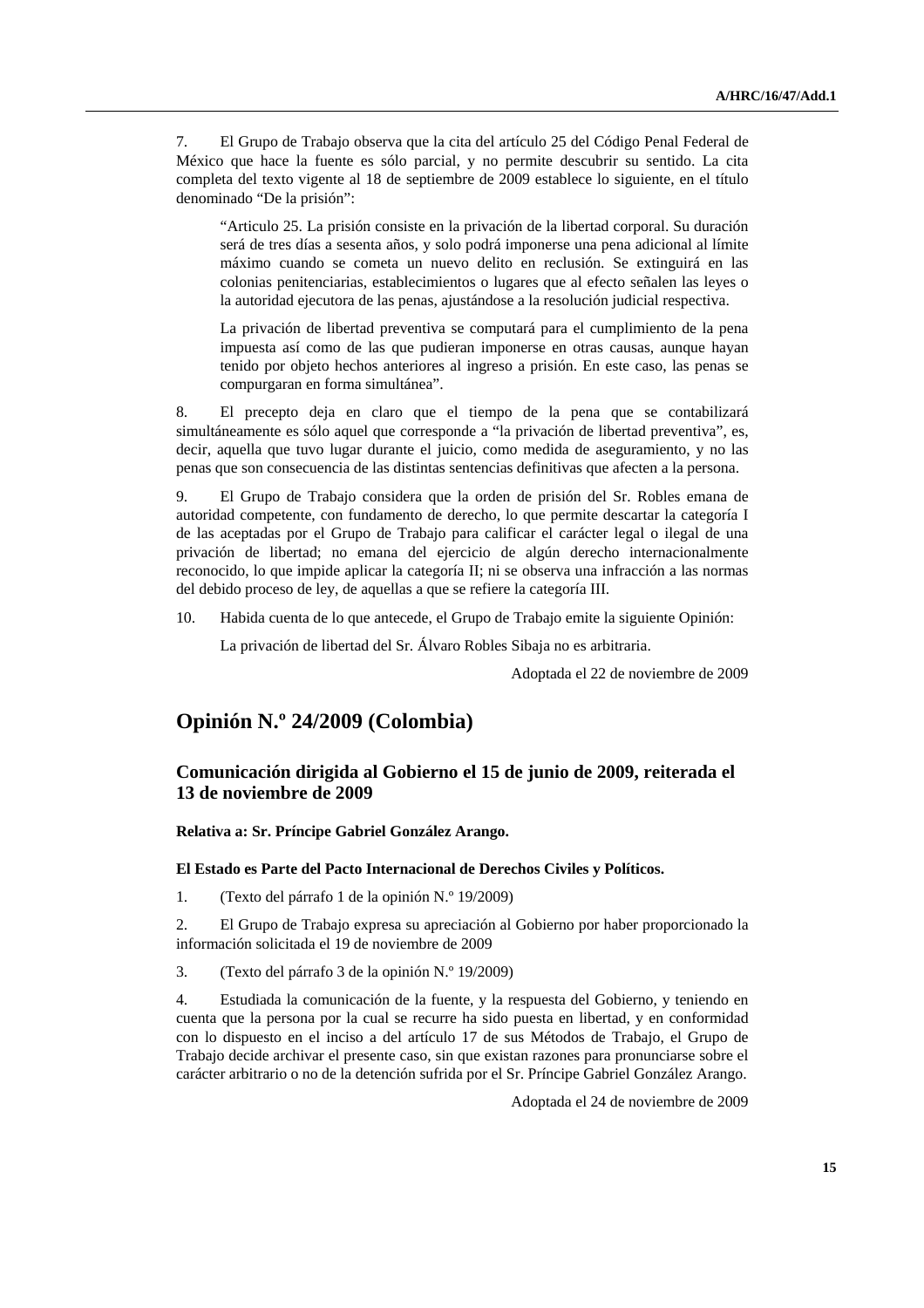## **Opinion No. 25/2009 (Egypt)**

## **Communication addressed to the Government on 18 May 2009**

 **Concerning: The source has specifically requested that the names of the 10 individuals concerned not be published; the Government was fully informed of their identities.** 

## **The State is a Party to the International Covenant on Civil and Political Rights.**

1. (Same text as paragraph 1 of Opinion Nº 18/2009)

2. The Working Group conveys its appreciation to the Government for having provided it with information concerning the allegations of the source.

3. (Same text as paragraph 3 of Opinion Nº 18/2009)

4. In the light of the allegations made, the Working Group welcomes the cooperation of the Government and appreciates its response. The Working Group transmitted the reply provided by the Government to the source, and has received its comments.

5. The case summarised below was reported to the Working Group on Arbitrary Detention as follows:

6. The ten persons were arrested on 2 January 2009 for allegedly engaging in consensual sexual relations with others of the same sex. All 10 men have been charged under case No.169/2009 Al-Agouza Misdemeanours pursuant to article 9, lit. (c) of Law 10/1961 (Law on Combating Prostitution). This provision criminalizes the "habitual practice of debauchery", which is interpreted to include consensual sexual behaviour between men. In addition, one person has been charged with "managing a residence for the practice of debauchery", under Article 8 of Law 10/1961. It may lead to imposition of a sentence of up to three years of imprisonment and a fine of up to 300 Egyptian pounds.

7. It was alleged that their arrest dates were falsified in the police reports to suggest that they were arrested on 4 January 2009. The 10 men were arrested in an apartment rented by one of them in Mohandesine, Giza. The police officers who arrested them allegedly failed to produce any arrest warrants.

8. Initially, the 10 individuals were taken to the Morality Police Department in Mogamma'a al-Tahrir in central Cairo, where they were held until they were taken to al-Agouza prosecution office on 4 January 2009. All were denied the right to inform a person of their choice about their arrest, in violation of article 71 of the Constitution of Egypt and article 139 of the Code of Criminal Procedure.

9. Some of those detained allege that they were ill-treated by police while being held at the Morality Police Department, including by being insulted, beaten on the back with a stick, slapped on the face and repeatedly kicked.

10. On 4 January 2009, the al-Agouza prosecution office ordered their preventive detention for four days, which was extended on 6 January 2009 for a further 15 days. The Prosecutor also ordered the transfer of all 10 men to the Forensic Medical Authority without their consent to be subjected to anal examinations and to the Ministry of Health laboratories for HIV testing.

11. Following their appearance before the al-Agouza prosecution office, the 10 individuals were moved to the al-Agouza police station, where they remained until 6 January 2009. While at the al-Agouza police station, they were reportedly subjected to further ill-treatment, including verbal abuse and physical beatings by police officers. On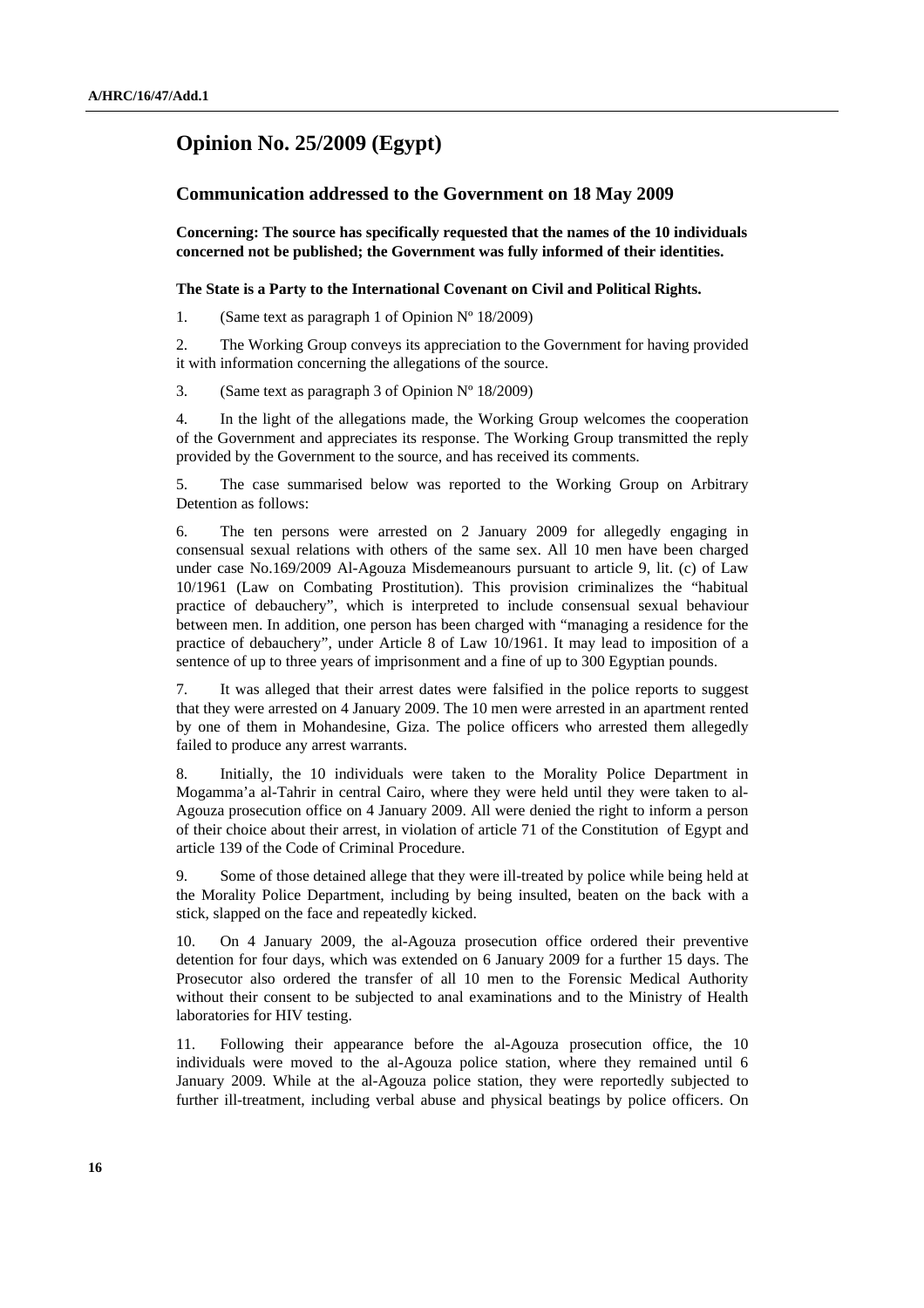one occasion, a police officer is reported to have ordered all ten individuals to remove their clothes and then to have beaten them.

12. On 6 January 2009, the individuals were moved to the Giza police station. On 20 January 2009, before the expiration of the initial 15-day extension, they appeared before a district judge who renewed their preventive detention for another 15 days. This order was appealed before the Appellate Court of Misdemeanours on behalf of the defendants by an Egyptian human rights organization. The court dismissed the appeal on 21 January 2009 and upheld the district judge's decision.

13. On 3 February 2009, the 10 individuals' preventive detention was renewed for a further 15 days by the district judge, apparently because the results of the anal examinations and HIV tests carried out had not yet been lodged.

14. On 19 February 2009, the individuals' detention was renewed for a further 45 days by the Appellate Court of Misdemeanours. The individuals are now being held at el-Qatta prison, where they were transferred following the latest renewal of their preventive detention period. The appeal of the renewal decision on 26 February 2009 before the Giza Criminal Court was rejected.

15. The Prosecutor General argues that the individuals were prostitutes and that while Egyptian law does not criminalize individual sexual orientation per se, it does criminalize promoting or trading in same-sex sexual relations as it criminalizes prostitution. In addition, it was argued that the arrests were carried out in order to protect public health, specifically with relation to HIV/AIDS.

16. The Prosecutor General's Office maintains that the police entered Mr. Mohamed Ragab Mohamed's home on the basis of a warrant issued by the Office of the Prosecution. It further asserts that the individuals confessed during both the police and public prosecutor investigations to having accepted money in exchange for same-sex sexual relations. The prosecution further argues that interrogations took place in the presence of lawyers and that their confessions were voluntary and made in the presence of their lawyers, who did not object or comment on them. Following their confessions, the defendants were subjected to preventive detention and presented before a judge four days after the arrests, who renewed their detention. The prosecution also confirms that the individuals were referred for forensic anal examinations and that this procedure was used to establish whether or not the accused had engaged in same-sex sexual conduct, either to confirm an accusation or to secure an acquittal.

17. In its response, the Government of Egypt states the following: the 10 persons referred to in the request were arrested at a furnished flat in Agouza district by a police officer from the Morality Police Department. They confessed to engaging in sodomy, an offence under Egyptian law, which criminalizes prostitution and all acts of public indecency, in order to preserve public order.

18. Agouza police station crime report No. 169/2009 was filed on the incident. When the accused were brought to the Public Prosecutor's Office, the latter took the following decisions:

 (a) To detain the accused for four days pending investigations; to compile files containing background information on them; to request their criminal records; to reimpound the items seized at the time of their arrest and to deposit them in the police depot until the case had been heard;

 (b) To designate a forensic doctor to examine the accused in order to establish whether sexual intercourse had taken place and to collect and analyse samples;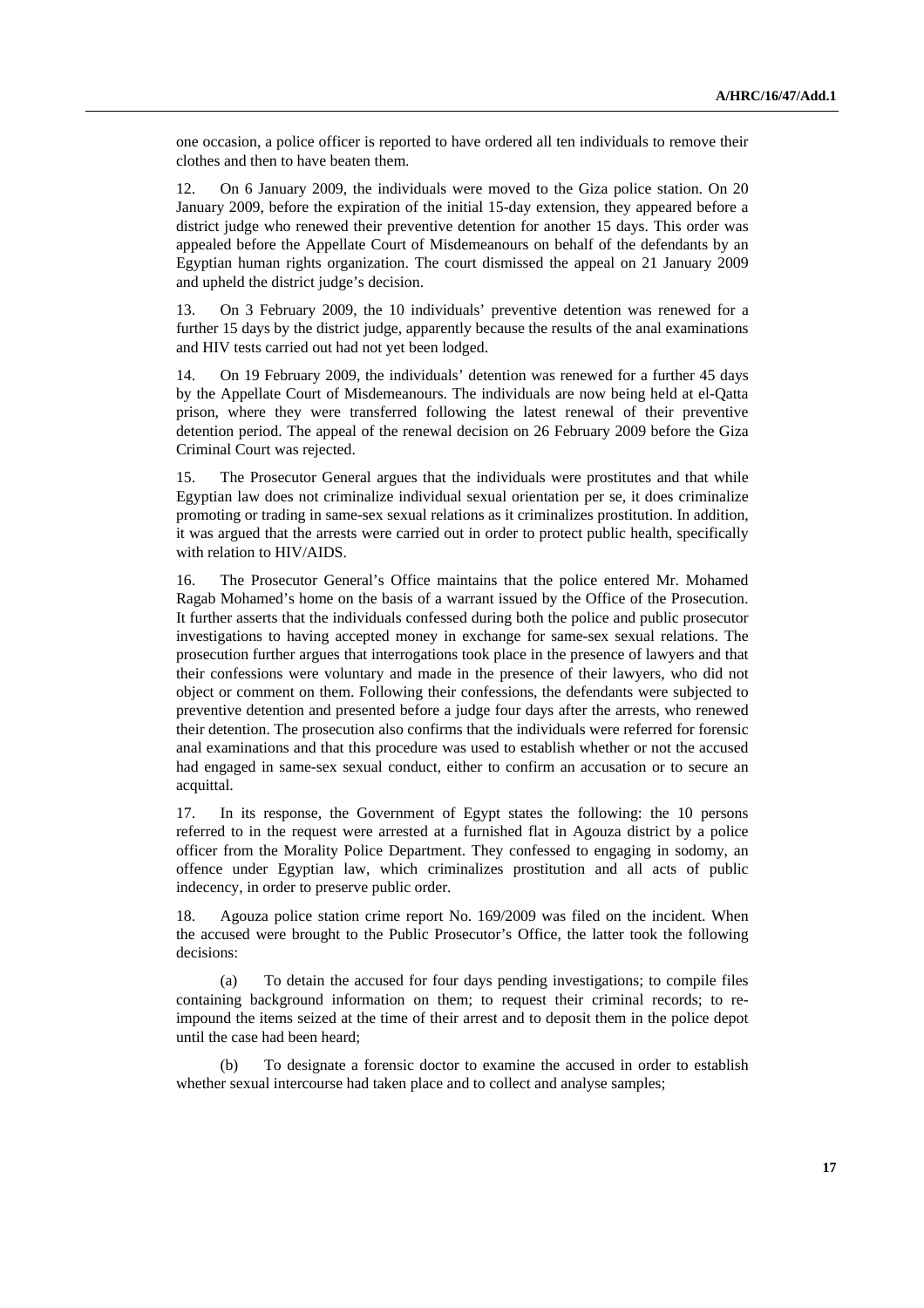(c) To ask a doctor from the Ministry of Health central laboratories to examine the accused and to conduct tests in order to establish whether or not any of them was suffering from a particular disease and, if so, the nature and mode of transmission of the disease;

 (d) To ask the Morality Police Department to conduct further investigations into the incident and to identify other suspects, based on information provided by those who had been arrested.

19. When the accused were again brought to the Public Prosecutor's Office, the Office decided to detain them for a further 15 days pending investigation and to reclassify the case as a serious offence, since one of the accused (a minor) had admitted to having sex in exchange for material reward. The reclassification was carried out in conformity with article 291 of the Children's Act No. 126 of 2008, which prescribes a penalty of five years' rigorous imprisonment for crimes involving the sexual exploitation of young persons.

20. On 28 May 2009, the South Giza Assize Court decided to release the accused on condition that they provided it with details of their place of residence.

21. The interviews conducted by the Public Prosecutor's Office with the accused resulted in the following:

 (a) Seven of the accused admitted to the charges, while three stated that they had witnessed the other seven engaging in sodomy with one another and with others but that they themselves had not taken part;

 (b) One of the accused admitted to renting the furnished apartment and to equipping it for the purpose of paid prostitution;

One of the accused (the minor) admitted to having sex for money and stated that the person renting the flat had previously brought a person there to have paid sex with him (the minor). The minor had also received extra money from the person renting the flat;

 (d) The allegations that the accused were beaten or tortured during their detention were not borne out by the test results. Furthermore, due process was followed throughout and the medical examination that the accused underwent was conducted in accordance with a decision of the Public Prosecutor's Office.

22. The source's comment on the Government's reply makes the following points:

 (a) The raid on the flat and arrests of these 10 individuals were made without a warrant;

 (b) Upon arrest in the flat, they were asked if they confessed to committing debauchery with men 'habitually' and as a practice 'without distinction'. The defendants, not having assistance of a lawyer at the time of this questioning, made confessionary statements to this effect, which were later retracted before a judge;

 (c) The combination of these terms implies the overriding concern of the arresting authorities relating to homosexuality and their objective to obtain statements along those lines. The Egyptian authorities continue to detain individuals on the basis of their real or alleged sexual orientation on the basis that this is done to protect public order and morality. Private consensual acts of individuals do not fall within this perview and violate basic human rights of individuals under national and international law;

 (d) The source observes that in relation to forced medical examination of the defendants, reports indicate that five of the 10 detainees were subjected to anal examinations without any further detail as to the nature of the tests. The source challenges the scientific use of these tests as well as the intrusive nature of these procedures which violate bodily rights and amount to torture and other ill-treatment;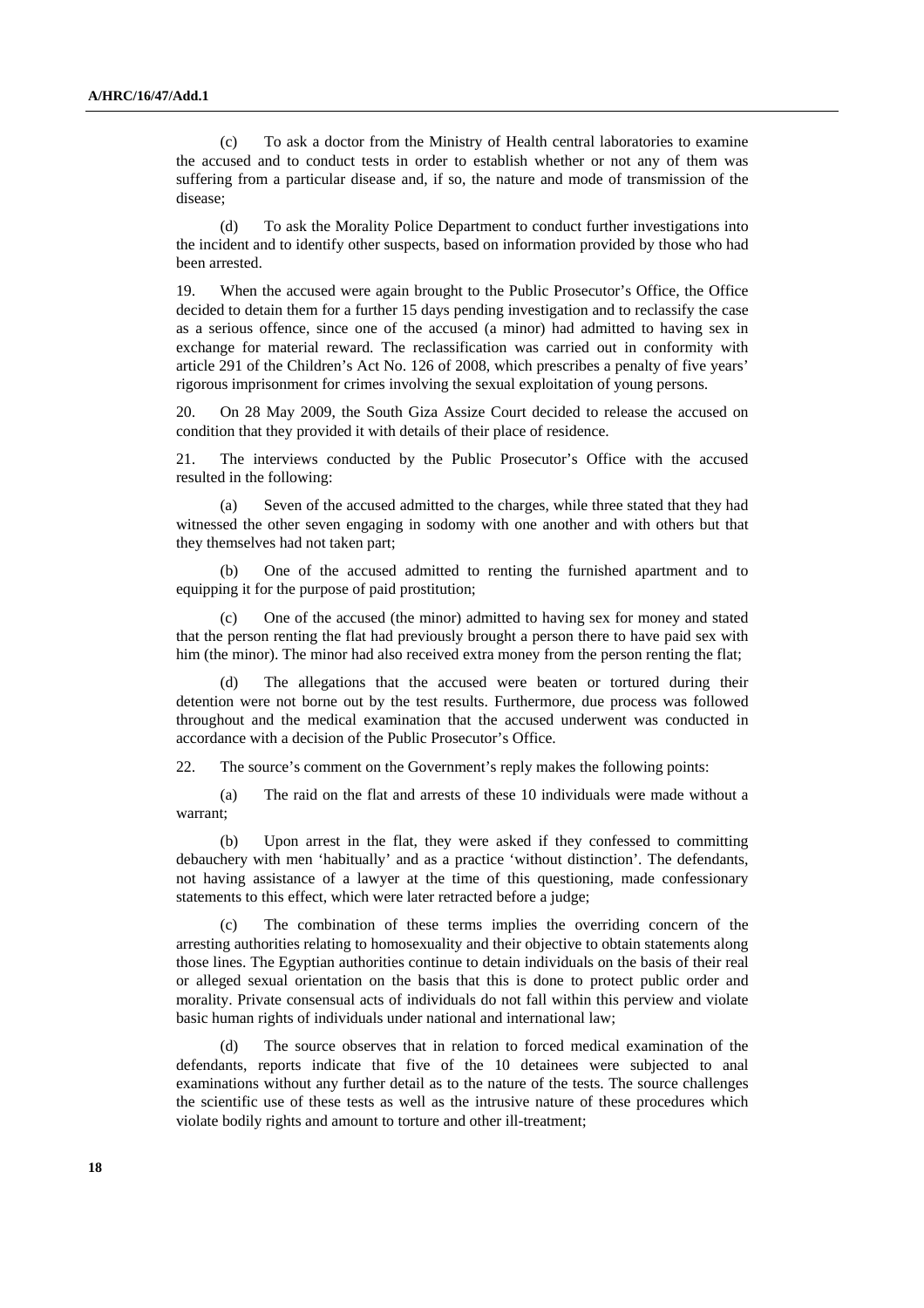(e) The only results provided by the laboratory analysing the tests were in relation to AIDS which incidentally were negative. The source argues that an AIDS test does not prove or disprove the crime of debauchery and is thus unnecessary in the offences under which the 10 men were arrested and charged;

 (f) The source states that whilst the defendants have been released on bail, two trials are coming up in which they are implicated as follows: all 10 defendants will face the charge of the "habitual practice of debauchery" under article 9(c) of law 10/1961; in the same trial and before the same court, 9 of the 10 defendants will face the additional charge of 'assault on honour without the use of force or intimidation' against the defendant aged 17 years under article 269 of the Penal Code; the first defendant Mr. Mohammad Ragab will face two additional charges under law 10/1961 i.e., of managing a furnished house for the practice of debauchery, and enticing and assisting the other nine defendants in the practice of debauchery;

 (g) The source also mentions that in the approximately five months of preventive detention that the defendants spent, the case was being dealt with as a misdemeanour attracting sentence of upto 3 years of imprisonment. According to the Code of Criminal Procedures and Instructions of the Prosecution of 2006, the maximum period stipulated for preventive detention for a felony, not misdemeanour, is five months. The defendants have spent time in detention beyond that allowed by law for misdemeanours.

23. The Working Group notes that a number of procedural lapses have occurred in the current case. For instance, it appears that the arresting authorities entered the premises without a warrant. The defendants were questioned and asked to record statements without the presence of a lawyer. Third, no apparent distinction appears to have been meted out in the treatment of the arresting and detaining authorities towards the defendant under the age of 18 and those who were adults. Fourth, preventive detention of the defendants was extended for reasons of supposedly obtaining evidence from medical examinations and tests. These tests, forcibly undertaken, are in and of themselves intrusive in nature and violative of bodily rights of the individual under human rights law.

24. The Working Group views with concern that cases where individuals are being detained, prosecuted, imprisoned and discriminated on the basis of their sexual orientation, appear to be of an ongoing nature and one of which the Working Group as well other human rights bodies are being seized of. To this effect, the Working Group brings to the attention of the Government its Opinions (Opinion No. 7/2002 (Egypt) of 21 June 2002 and Opinion no. 42/2008 (Egypt) of 30 May 2008). It also refers to the concluding observations of the Human Rights Committee (Egypt, CCPR/CO/76/EGY; 28 November 2002).

25. The Working Group would like to bring to the attention of the Government of Egypt its concern over the wide margin of discretion given to the Morality Police, which has been charged with oversight of "moral" and "immoral" behaviour. This wide discretion given to the police to determine what constitutes immoral actions, does not bode well for basic human rights such as privacy; freedom; liberty; freedom of opinion and expression.

26. As stated in its Opinion no. 42.2008 (Egypt) 30 May 2008, the Working Group would like to repeat its view that homosexual behaviour appears to be the focus of crackdown by the authorities, even if it is in a private and consensual environment. Further, that there appears to be an incorrect assumption that homosexual relationships are responsible for HIV/AIDS and thus detrimental to public health. "The Working Group is unable to agree with the Government's view that these tests are in the best interests of her citizens, especially in view of the fact that a huge stigma is attached to HIV/AIDS and when seen in conjunction with homosexuality, sufficient to marginalize and victimize a person for life. The investigation and prosecution procedures as well as treatment meted out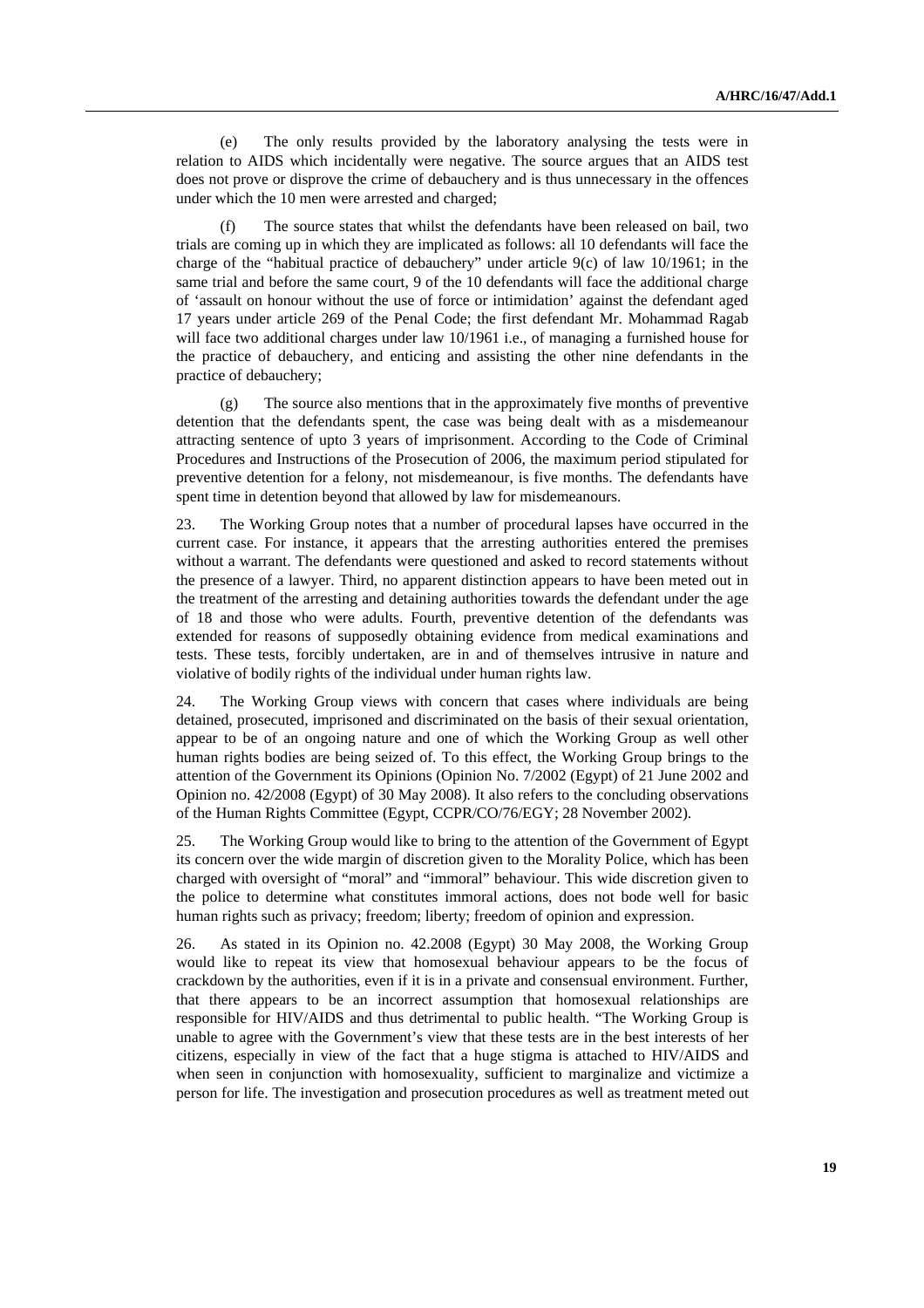to such detainees, is one of multiple discriminations and falls far short of a fair trial, equality before law and equal protection of the law".

27. The Working Group would also like to reiterate its position that the provision on public morals and public health and safety for restricting a right, be invoked where undesirable and controversial acts are being committed in the public domain and likely to be disruptive of the public order. The present case does not appear to be of this nature. Furthermore, the Government would be well aware of the social consequences for individuals convicted (or even accused) of being a homosexual in Egyptian society thus demanding extreme caution and sensitivity when arresting persons on the basis of 'habitual debauchery' and same sex relationship.

28. Accordingly, the Working Group considers that the arrest and detention of these 10 persons is arbitrary, as forced anal examinations contravene the prohibition of torture and other cruel, inhumane and degrading treatment, whether if, like in the present cases, they are employed with a purpose to punish, to coerce a confession, or to further discrimination.

29. In addition, they are medically worthless for the determination whether or not a person has engaged in same-sex sexual conduct or whether the person has been involved in the practice of habitual debauchery or the prostitution of men.

30. The Working Group has been advised of the release of the detainees pending trial but would like to request and urge strongly that all the requirements of a fair trial be ensured and monitored in accordance with national and international human rights law.

31. In light of the above, the Working Group is of the opinion that the detention of these 10 people is arbitrary, and falls under categories I and II of the categories applied by the Working Grouph detention. The detentionof these persons is in violation of article 2 of the Universal Declaration of Human Rights and articles 2 and 26 of the ICCPR.

32. Consequently, the Working Group requests the immediate release of these persons.

33. In addition, the Working Group reiterates its earlier call (vide Opinion No. 42/2008) upon the Government to reconsider the Anti-Prostitution Law and to bring it in conformity with the international human rights obligations undertaken by the State.

Adopted on 24 November 2009

## **Opinion No. 26/2009 (Yemen)**

## **Communication addressed to the Government on 29 May 2009**

 **Concerning Mr. Karama Khamis Saïd Khamicen.** 

## **The State is a party to the International Covenant on Civil and Political Rights.**

1. (Same text as paragraph 1 of Opinion No. 18/2009)

2. Acting in accordance with its methods of work, the Working Group forwarded a communication addressed to the Government on 29 May 2009. A reminder was sent on 13 November 2009. The Working Group regrets that the Government has not replied within the 90-day deadline.

3. (Same text as paragraph 3 of Opinion No. 18/2009)

4. According to the source, Mr. Karama Khamis Saïd Khamicen, a Yemeni national, born on 29 September 1970, residing in Kishan, Muhafadhat Al Mahra Governorate and an ambulance driver for Kishan Hospital, was arrested on 16 March 2009, leaving the Mosque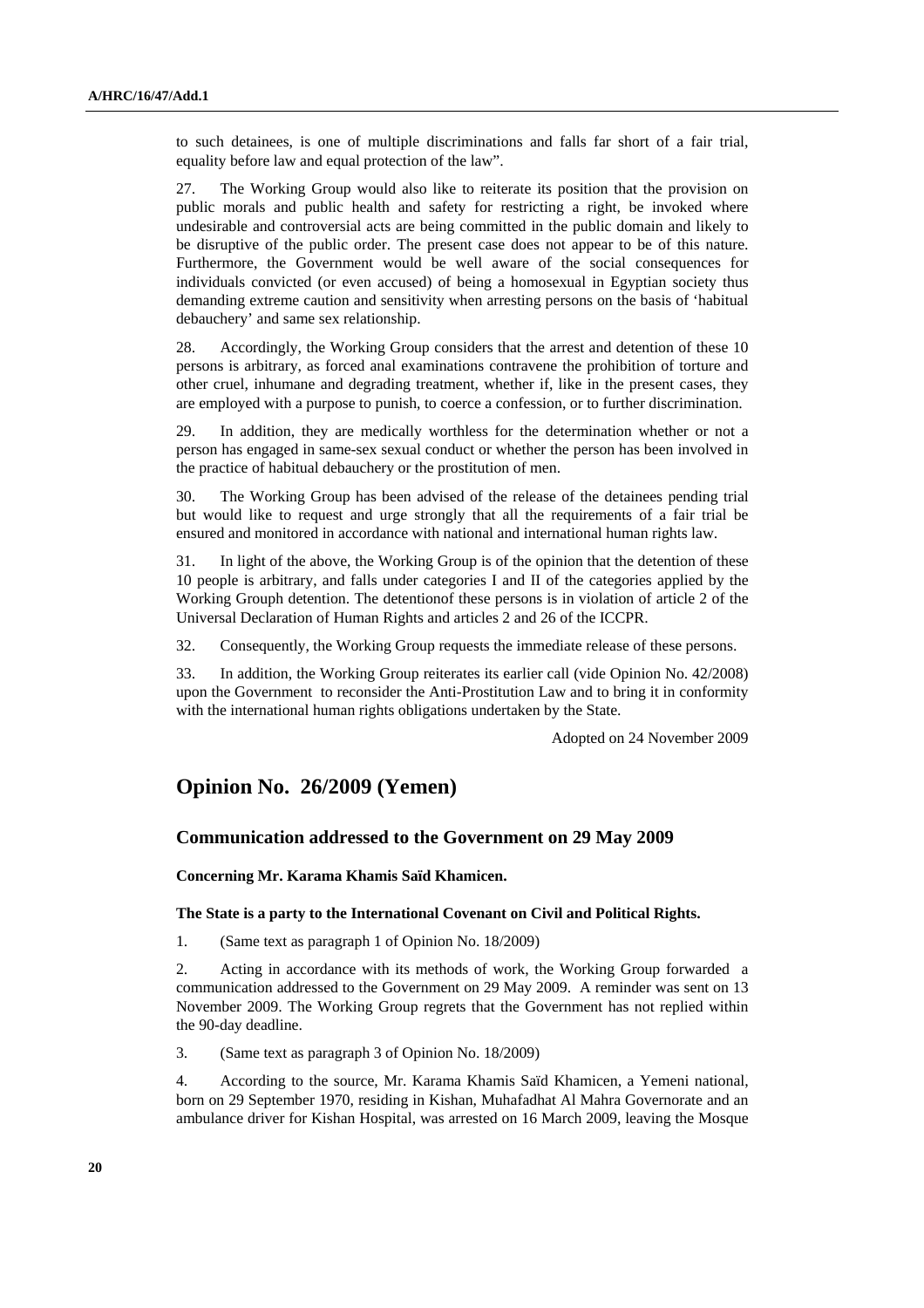in Al Shahir, by an agent of the Political Security Services (Al-Amn Assiyassi). The agent of the Political Security Services did not shown any arrest warrant.

5. Mr. Khamicen was detained at the United States naval base of Guantánamo Bay in Cuba for over three years before being released on 15 September 2005 to the authorities of Yemen. On his return from Guantánamo, he was kept in incommunicado detention for several months. On 13 March 2006, he was brought before the State Security Court on charges of trafficking narcotics. He was acquitted by the Court on the same day. The acquittal was later confirmed by the Appeal Court on 30 April 2006. Mr. Khamicen was released on 10 May 2006.

6. Mr. Khamicen had gone to consult his regular medical doctor in Al-Shahir for a serious stomach ulcer, a condition the source informs us that he contracted as a result of the torture suffered at the Guantánamo Bay detention facilities in Cuba. Mr. Khamicen was held in incommunicado detention and his arrest was not communicated to his relatives. His family had no news from him for more than a week. Some time later, Mr. Khamicen's brother discovered that he was being kept in detention in the local Headquarters of the Political Security Services in Al-Ghaida, Muhafadhat Al Mahra Governorate.

7. The source reports that Mr. Khamicen's brother was allowed to visit him in prison once. He noticed that his brother's health has deteriorated because of the absence of medical treatment.

8. Mr. Khamicen's brother was told that Mr. Khamicen would be released only if Mr. Khamicen collaborated with the services detaining him, which Mr. Khamicen had refused. He has had no visit since his brother's initial visit and is being kept without any contact with the outside world.

9. Mr. Khamicen has not been informed of the reasons for his detention. No charges have been brought against him and no case has been filed.

10. According to the source, the incommunicado detention of Mr. Khamicen without any legal procedure is in contravention of Yemeni domestic law.

11. An official communication by the local human rights organization HOUD was sent to General Ghaleb Al-Rokn Qamsh, Head of the Political Security Services, asking for the urgent release of Mr. Khamicen, but without any result.

12. Fears have been expressed that Mr. Khamicen might be subject to torture and illtreatment during his incommunicado detention. His current state of health and the absence of medical treatment only reinforced these fears.

13. Having examined the information received and in the absence of a reply from the Government, the Working Group considers that Mr. Khamicen is being arbitrarily detained in contravention of articles 3, 9 and 11 of the Universal Declaration of Human Rights.

14. The detention in this case is also in violation of article 9 of the International Covenant on Civil and Political Rights, and in particular the guarantees that "everyone has the right to freedom and security of person"; that "no one shall be subjected to arbitrary arrest or detention"; and that "no one shall be deprived of his liberty except on such grounds and in accordance with such procedure as are established by law".

15. Mr. Khamicen's detention is also in violation of article 14 of the International Covenant on Civil and Political Rights, which requires that everyone shall be informed promptly of the nature and cause of the charge against them, and have the right to be tried without undue delay.

16. In the light of the foregoing, the Working Group renders the following Opinion: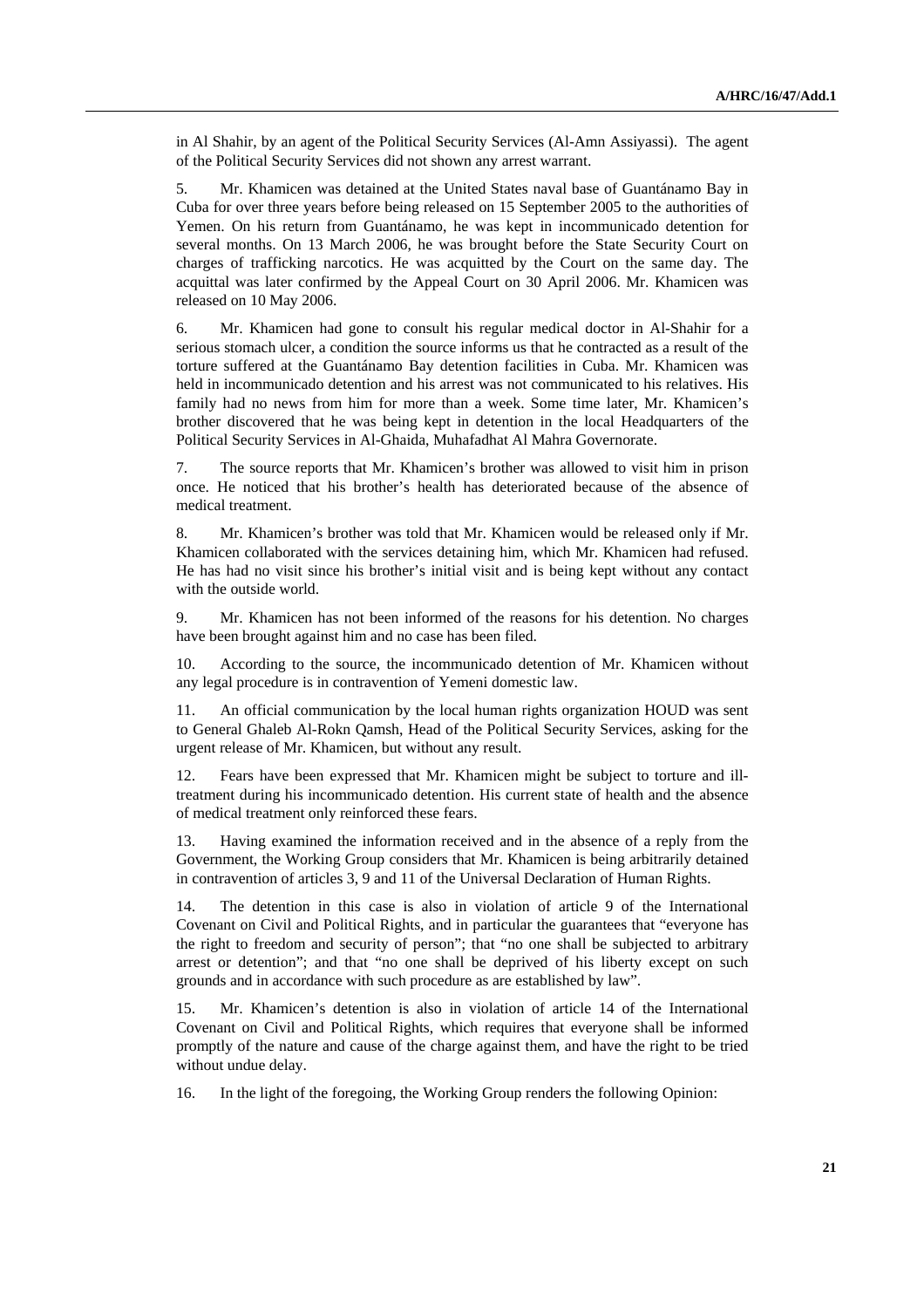The deprivation of liberty of Mr. Karama Khamis Saïd Khamicen is arbitrary, being in contravention of articles 3, 9 and 11 of the Universal Declaration of Human Rights and articles 9 and 14 of the International Covenant on Civil and Political Rights. It falls under categories I and III of the categories applicable to the consideration of cases submitted to the Working Group.

17. The Working Group requests the Government to take the necessary steps to remedy the situation, which, under the specific circumstances of this case, are the immediate release of, and adequate reparation to, Mr. Khamicen.

The Working Group would emphasize that the duty to immediately release Mr. Khamicen will not allow further detention, even if the further actions taken against him should satisfy the international human rights obligations of Yemen. Furthermore, the duty to provide adequate reparation under article 9, paragraph 5, of the International Covenant on Civil and Political Rights is based on the arbitrary detention that has taken place and subsequent proceedings or findings in these cannot limit the State's responsibility.

Adopted on 23 November 2009

## **Opinion No. 27/2009 (Syrian Arab Republic)**

## **Communication addressed to the Government on 16 March 2009**

 **Concerning: Messrs. Sa'dun Sheikhu, Mohammad Sa'id Omar, and Mustafa Jum'ah.** 

#### **The State is a party to the International Covenant on Civil and Political Rights.**

1. (Same text as paragraph 1 of Opinion No. 18/2009)

2. The Working Group conveys its appreciation to the Government for having provided it with information concerning the allegations of the source.

3. (Same text as paragraph 3 of Opinion No. 18/2009)

4. In the light of the allegations made, the Working Group welcomes the cooperation of the Government. The Working Group transmitted the reply provided by the Government to the source, however, has not received any comments from it.

5. The case summarized below was reported to the Working Group on Arbitrary Detention as set put in the pararaphs below.

6. Mr. Sa'dun Sheikhu and Mr. Mohammad Sa'id Omar, two Syrian Kurdish political activists and senior members of the Leadership Committee of the Kurdish "Azadi (Freedom) Party" in Syria, were arrested on 25 October 2008 by Military Intelligence officers, who raided their homes in the north-eastern cities of Ras al-'Ayn and Ramellan.

7. They were held in incommunicado detention for nearly three and a half months, at first at a detention centre in the northwestern city of Aleppo, about 500 kilometres from their homes. Following their transfer, in November 2008, they were held at the Palestine Branch, an interrogation and detention centre in Damascus run by Military Intelligence. Later, they were transferred to 'Adra Prison in Damascus.

8. Mr. Mustafa Jum'ah, a Syrian Kurdish political activist who had been carrying out some of the duties of the Party's Secretary General who is living in exile, was arrested on 10 January 2009 by Military Intelligence officers when he presented himself to the Palestine Branch for questioning.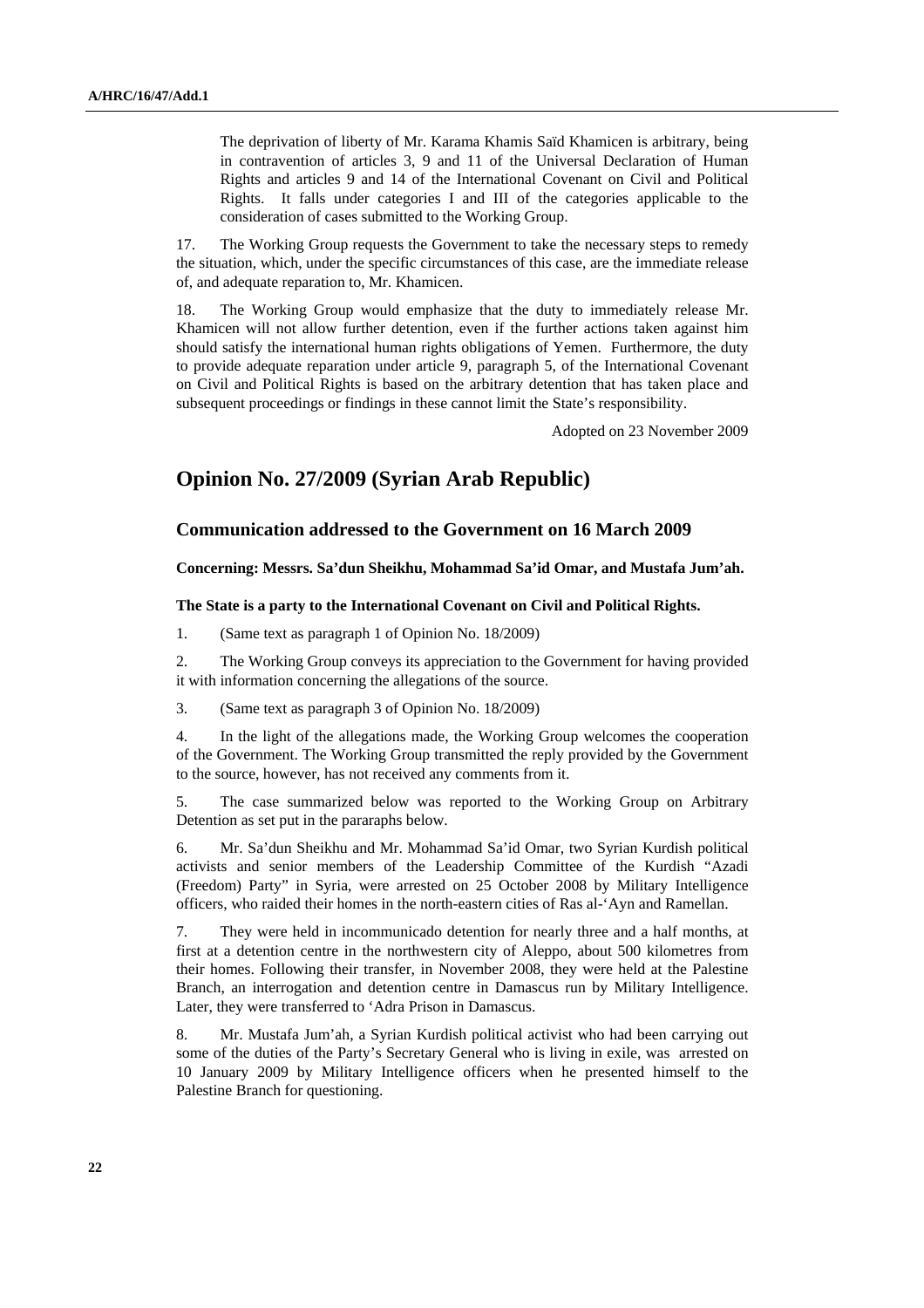9. It was further reported that, on 6 January 2009, four days before his arrest, Mr. Jum'ah was summoned to the Military Intelligence's interrogation and detention centre in Aleppo, where he lives. The centre referred his case to the Palestine Branch, to which he was summoned on two occasions on 8 January before having to present himself for questioning on 10 January 2009 He was held in incommunicado detention at the Palestine Branch for almost one month.

10. On 8 February 2009, these three persons were transferred from the Palestine Branch to 'Adra prison. Two days later, they were charged with "weakening national sentiments" under article 285 of the Syrian Penal Code; establishing an "organization with the aim to changing the financial or social status of the State" (art. 306) and "inciting sectarian strife" (art. 307).

11. As of 17 February 2009, they were allowed to meet their relatives every week, but have been unable to hold private conversations with them because of the presence of prison guards. At least one lawyer has also been allowed to meet them, but was unable to hold confidential conversations as prison guards were also present during these meetings.

12. The three above-mentioned persons were said to be awaiting trial before the Damascus Criminal Court.

13. It was further alleged that they were verbally insulted and intimidated while in detention at the Palestine Branch, where many cases of torture and other forms of ill-

14. According to the source, the detention of the above-mentioned persons is arbitrary. They have been arrested and are held in detention solely for the peaceful exercise of their rights to freedom of opinion, expression and association as senior members of the Kurdish "Azadi Party".

15. Mr. Mohammad Sa'id Omar (Mohammad Saed Hossein Al-Omar) was already the subject of a joint urgent appeal sent to the Government on 10 November 2009 by the Special Rapporteur on adequate housing as a component of the right to an adequate standard of living, and on the right to non-discrimination in this context; the Special Rapporteur on contemporary forms of racism, racial discrimination, xenophobia and related intolerance; and the Special Rapporteur on torture and other cruel, inhuman or degrading treatment or punishment. In addition, the Chair-Rapporteur of the Working Group on Arbitrary Detention; the Special Rapporteur on contemporary forms of racism, racial discrimination, xenophobia and related intolerance; the Independent Expert on Minority Issues; and the Special Rapporteur on the promotion and protection of the right to freedom of opinion and expression addressed a joint urgent appeal to the Government on 2 February 2009 concerning Messrs. Sa'dun Sheikhu (Sadoon Mahmoud Shekho), Mohammad Sa'id Omar (Mohammed Saed Hossein Al-Omar), and Mustafa Jum'ah (Mustafa Jum'a), as well as two other Syrian nationals of Kurdish origin.

16. By note verbale, dated 17 March 2009, the Government, with reference to the communication sent pursuant to the Working Group's regular procedure leading to the adoption of an Opinion, informed it that the above names had been sent to the Government previously as part of the above-mentioned urgent appeal, dated 2 February 2009, and confirmed that it was forwarded to the relevant authorities in the Syrian Arab Republic for a response. While the Government further expressed its readiness to cooperate permanently with the Special Rapporteurs, it was surprised to receive from the Working Group an additional letter concerning these same persons, and asked for clarification, in the light of the spirit of cooperation that exists between the Syrian Arab Republic, the Working Group and all the human rights mechanisms for the promotion and protection of human rights.

17. By note verbale, dated 18 August 2009, the Government responded to the allegations contained in the urgent appeal of 2 February 2009. According to the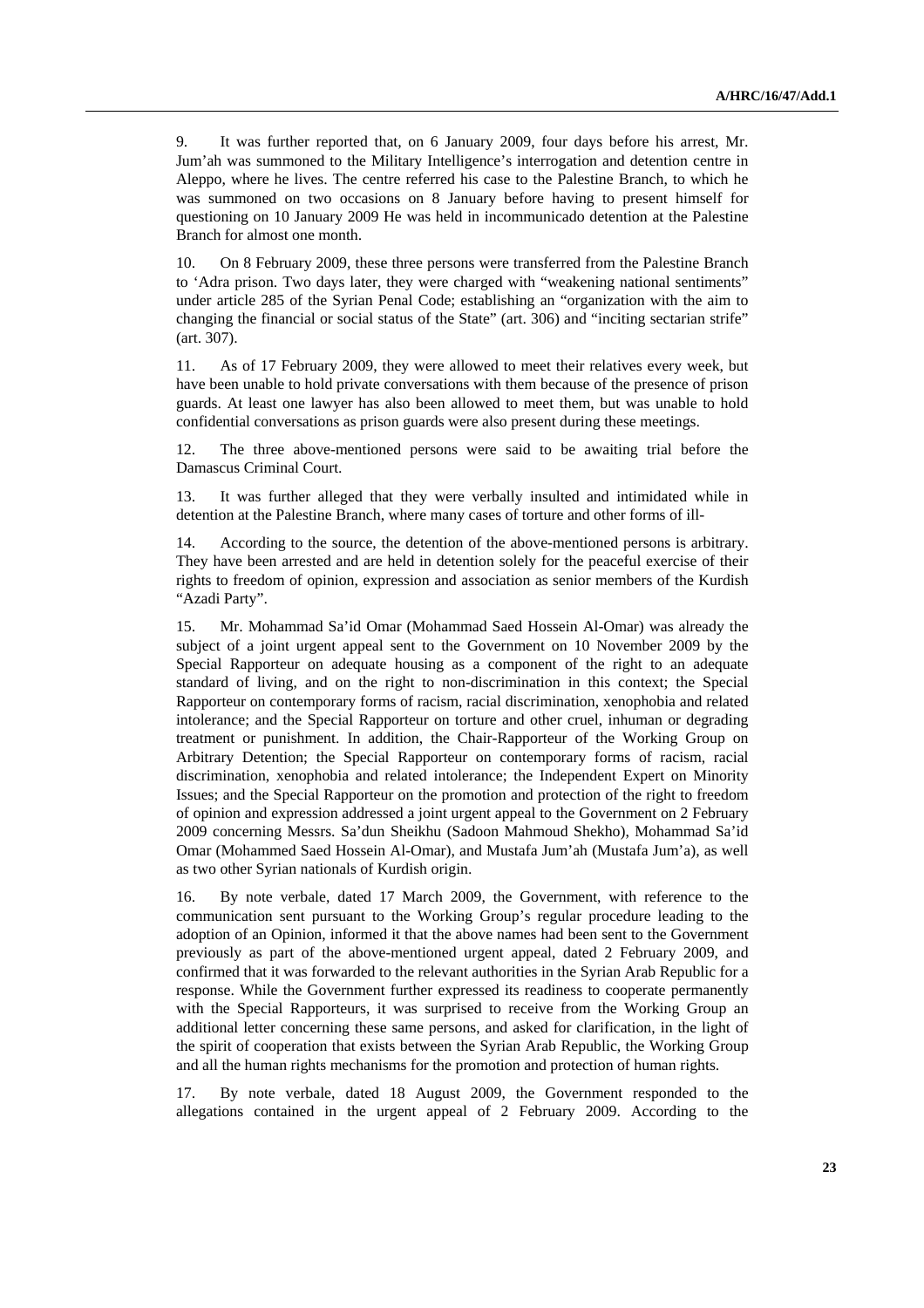Government, the individuals to whom the urgent appeal referred are Syrian nationals who enjoy the full rights of citizenship accorded by Syrian law – which is entirely in conformity with all international treaties and instruments  $-$  in addition to the protection of the Constitution of the Syrian Arab Republic. The Government's explanation of their individual situations can be summarized as set out in the paragraphs below.

18. Mr. Sa'dun Shaikhu and Mr. Mohammad Sa'id Omar (Muhammad Sa'd Hussain-al-Umar) were arrested on 26 October 2008 and Mr. Mustafa Jum'ah (Mustafa Jum'ah Bakr) was arrested on 10 January 2009 on the basis that all three were members of a secret organization banned in the Syrian Arab Republic. This organization, according to the Government, aims to divide the State by encouraging acts of terrorism designed to undermine national unity, including through the distribution of publications that fabricate lies intended to create discord among citizens.

19. The Government stated that the three accused were presented to the Public Prosecutor's office in Damascus where a public prosecution case was initiated against them. The investigating judge in Damascus accused them of heading a political association and disseminating unauthorized printed materials with the intention of inciting unrest, weakening national sentiment, undermining national unity and altering the nature of the State, which acts are offences under articles 217, 285, 298, 306 and 307 of the Criminal Code. Further to his investigations and the measures that he had taken, the investigating judge issued decision No. 153 on 23 February 2009, referring the accused to the indictment division of a Damascus court for inciting unrest among fellow citizens and weakening the national sentiment by heading an unauthorized secret association and disseminating unauthorized printed materials, acts which are serious offences under articles 298, 285 and 306 of the Criminal Code, and for undermining national unity, which is a major offence under article 307 of the Criminal Code. The investigating judge requested that the accused should stand trial for the major offence at the same time as the serious offences for which indictment had been requested pursuant to the Syrian Code of Criminal Procedures.

20. The investigating judge in Damascus then reviewed the case and issued his decision No. 162 on 23 February 2009 charging the accused with using propaganda for the purpose of weakening national sentiment, stirring up racial strife, inciting unrest and civil war and altering the nature of the State and basic conditions in society by means of terrorism. Such acts are offences under articles 285, 298, 304 and 306 of the Criminal Code. The accused were to be tried by the Damascus Criminal Court for the major offence of undermining national unity together with the serious offences with which the investigating judge had decided to charge them.

21. The accused lodged an appeal against the decision of the indictment division with the Syrian Court of Cassation which reviewed the case and the legality of the procedures followed and issued decision No. 1126 of 18 May 2009, dismissing the appeal of the merits and upholding the decision of the indictment division. The case file was then forwarded to the Damascus Criminal Court to try the accused for the offences listed in the bill of indictment.

22. The legal grounds for the arrest of the defendants and for their referral to the relevant courts consist of their engagement in unlawful activities through their membership of secret organizations that aim to undermine national unity by creating division and discrimination between Syrian citizens and by making propaganda that favours the dismemberment of the Syrian State by all means including through the incitement of unrest and civil war. These are offences under Syrian law and the defendants must be prosecuted for them in the competent courts. These offences are not related to political and cultural activities, which the Syrian Constitution and legislation defends and protects in order to ensure freedom of opinion in accordance with international standards, including those set out in the International Covenant on Civil and Political Rights, the Universal Declaration of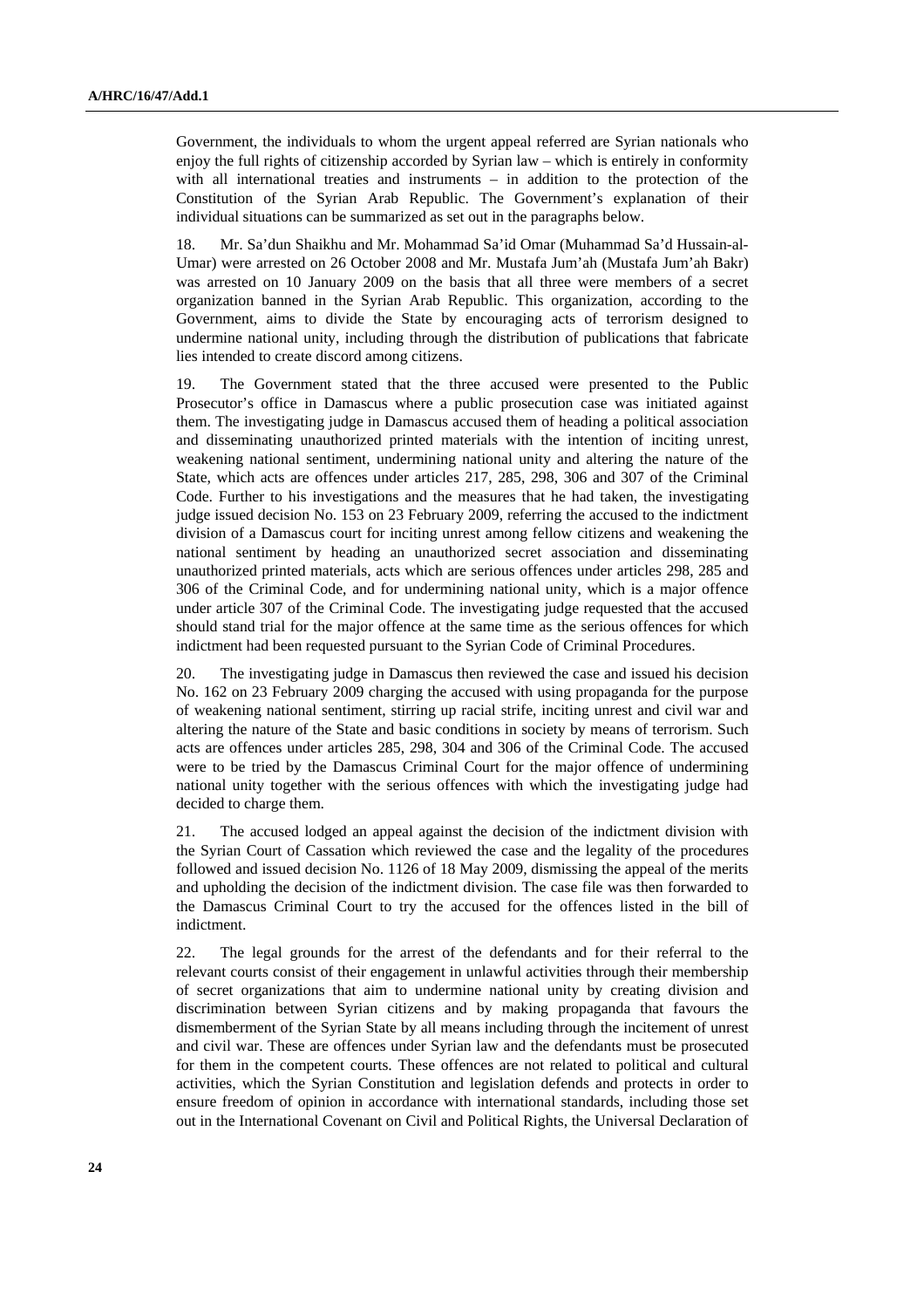Human Rights and the International Convention on the Elimination of All Forms of Racial Discrimination.

23. In the absence of a separate response by the Government to the allegations contained in the communication dated 16 March 2009 forming the basis of this Opinion, the reply of the Government to the urgent appeal, dated 2 February 2009, was sent to the source for its final observations; it has not responded.

24. At the outset, the Working Group clarifies that the transmission of an urgent appeal to the concerned State on a humanitarian basis does not exclude the transmission of the same case pursuant to its regular procedure leading to the adoption of an Opinion. According to its methods of work, the two communications procedures are distinct, as in the former case the Working Group does not take a stance on the question as to whether or not the detention of the individual(s) concerned is arbitrary. Only in an Opinion does the Working Group take a definite decision on the case, declaring the detention arbitrary or not, or taking any other appropriate decision in accordance with paragraph 17 of its methods of work. Accordingly, States are requested to provide separate replies to each of the communications.

25. The Working Group is of the view that, based on the initial information and clarifications and response of the Government, it is able to render an Opinion. The Working Group, while appreciating the cooperation of the Government regarding this case by sending a response, believes that its observations do not allay the concerns raised in the communication. Neither does the response refute specific allegations made by the source.

26. The Working Group notes that in order to determine whether a detention is arbitrary or not, a number of critical procedural safeguards need to be confirmed by the Government. For instance, the Working Group has not received an unequivocal confirmation that the three detainees were arrested pursuant to a warrant; that they had access to a lawyer; that they were able to have private meetings with their lawyer; that they were presented before a judge within the stipulated period following arrest; or that they were allowed meetings with their family respecting their privacy.

27. Coming to the actual conditions of detention, the Government has not refuted the allegation that the detainees have been held in incommunicado detention (for three and a half months in the case of Mr. Sa'dun Sheikhu and Mr. Mohammad Sa'id Omar and almost one month in the case of Mr. Mustafa Jum'ah).

28. The Government has not responded to allegations of ill-treatment of the detainees at the hands of the detaining authorities, but the Working Group is unable to assess these allegations from the source due to lack of substantiation.

29. Regarding the specific articles of the Criminal Code under which the said detentions have been made, the Government mentions vague accusations including "undermining national unity"; "weakening national sentiments"; "stirring up racial strife"; "inciting unrest and civil war"or "altering the nature of the State and basic conditions in society by means of terrorism". These general accusations, however, have not been substantiated by particular examples of acts for which the accused were incriminated.

30. Furthermore, the Government does not provide information on the actual contents of each of the criminal provisions applied, some of which the Working Group has on previous occasions already considered as too vague and overbroad (Opinion Nos. 5/2008 and 10/20081 ). The Government has failed to provide justification for the limitation of the right to freedom of opinion and expression and of association by means of the criminal

<sup>&</sup>lt;sup>1</sup> A/HRC/10/21/Add.1, pp. 98 and 117.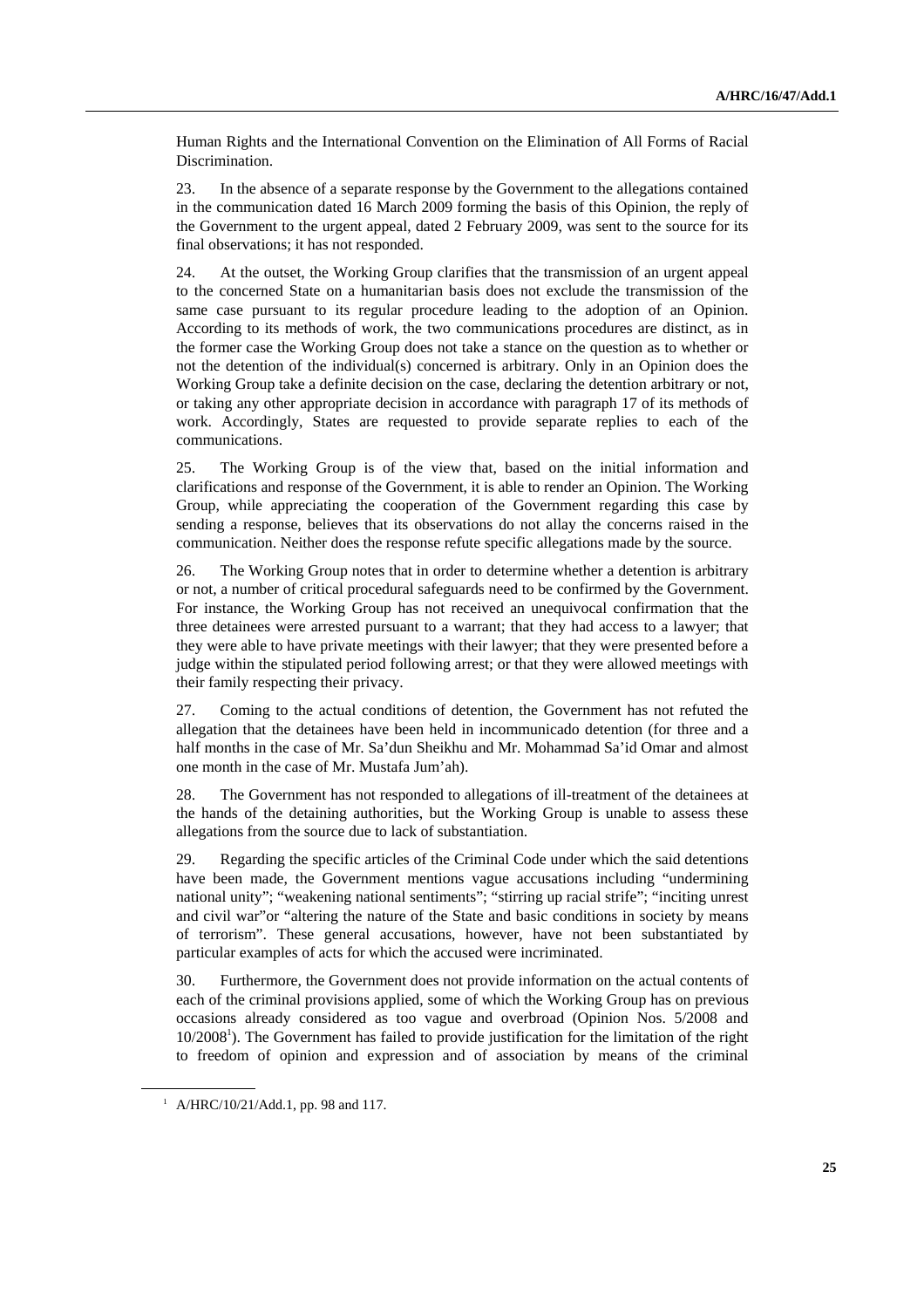provisions used against Messrs. Sa'dun Sheikhu, Mohammad Sa'id Omar, and Mustafa Jum'ah, and whether the criminalization complies with the requirements of articles 19, paragraph 3, and 21, paragraph 2, of the International Covenant on Civil and Political Rights.

31. It appears that the three detainees are members of a political party and were exercising their right to freedom of opinion and expression and association as accepted under national and international law. These expressions of their rights and their leadership role in their political party are the apparent cause of their detention. The Government has not further elaborated on the reasons for or the circumstances of the ban of the "Azadi Party".

32. The Working Group thus believes that in the instant cases, a number of articles of the Universal Declaration of Human Rights stand violated, including articles 9 (freedom from arbitrary arrest and detention), 19 (freedom of opinion and expression) and 20 (freedom of peaceful assembly and association). Similarly, the Working Group considers that articles 9, 14, 19, and 21 of the International Covenant on Civil and Political Rights have been violated.

33. In light of the foregoing, the Working Group renders the following Opinion:

 The detention of Messrs. Sa'dun Sheikhu, Mohammad Sa'id Omar and Mustafa Jum'ah is arbitrary, falling within category II and III of the categories applicable to the consideration of cases submitted to the Working Group.

34. Accordingly, the Working Group calls upon the Government to release the detained persons forthwith, to give serious consideration to its domestic laws on "serious" and "major" offences under its Criminal Code and bring these in conformity with the State's international human rights law obligations.

Adopted on 24 November 2009

## **Opinion No. 28/2009 (Ethiopia)**

## **Communication addressed to the Government on 27 May 2009**

## **Concerning Ms. Birtukan Mideksa Deme.**

#### **The State is a party to the International Covenant on Civil and Political Rights.**

1. (Same text as paragraph 1 of Opinion No. 18/2009)

2. Acting in accordance with its methods of work, the Working Group forwarded a communication addressed to the Government on 27 May 2009. An extension of two months of the 90-day time limit for a reply was granted by the Working Group on 4 September 2009 in response to a request by the Government in accordance with paragraphs 15 and 16 of the methods of work of the Working Group. The Working Group conveys its appreciation to the Government for having provided it with information in its reply concerning the allegations of the source.

3. (Same text as paragraph 3 of Opinion No. 18/2009)

4. According to the source, Ms. Birtukan Mideksa Deme, a citizen of Ethiopia, born in 27 April 1974, is a former judge and the chairperson of the political opposition party "Unity for Democracy and Justice" (UDJ). Ms. Birtukan is currently incarcerated in Kaliti Central Prison, Addis Ababa.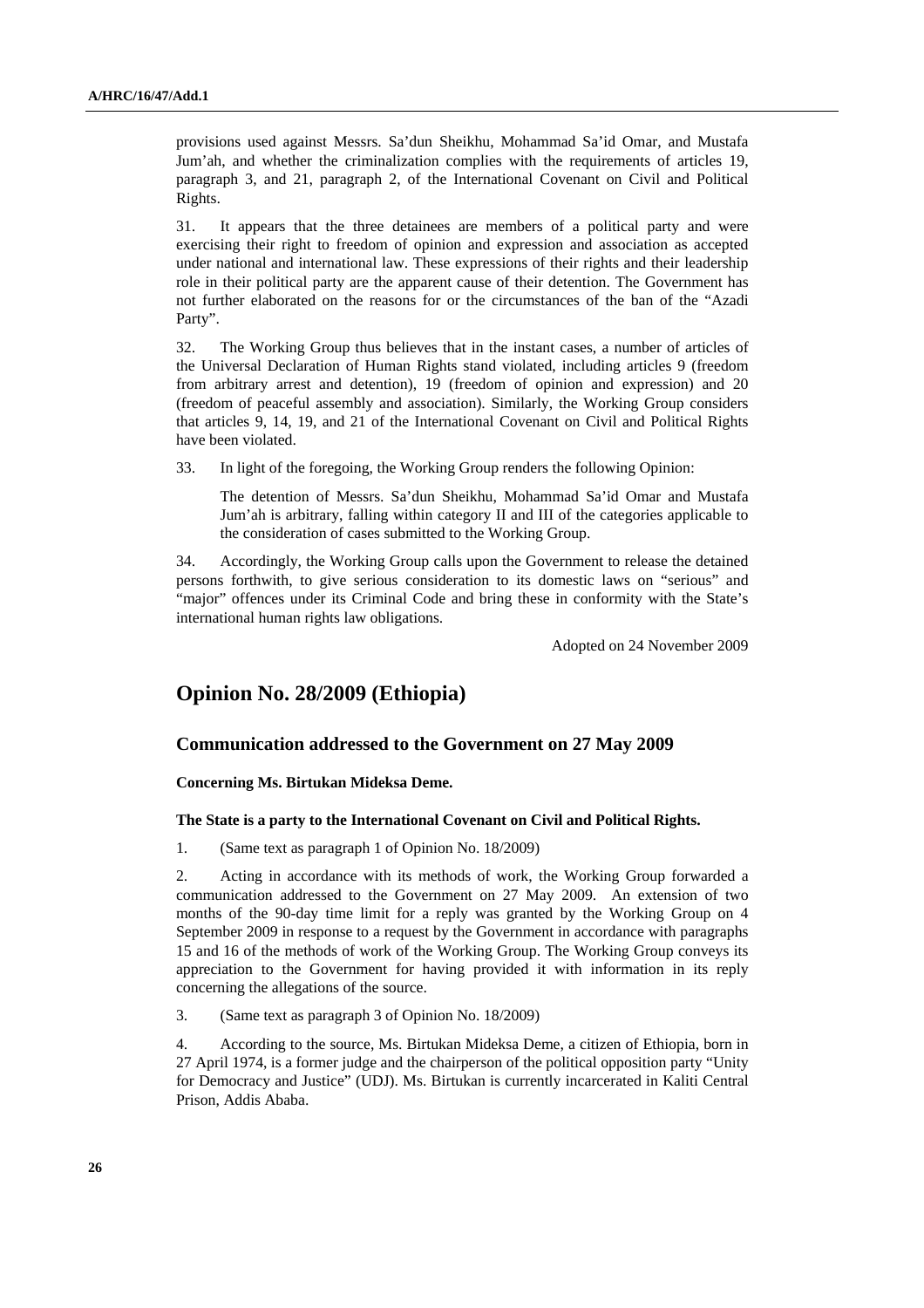5. Ms. Birtukan was arrested in 2005, together with other leaders and supporters of the predecessor party of the UDJ, the "Coalition for Unity and Democracy" (CUD), following demonstrations against the counting and aggregation of the results of the May 2005 parliamentary and regional elections in Ethiopia.

6. According to the source, after the situation had deteriorated, resulting in the death of almost 200 persons in 2006, a group of Ethiopian elders initiated a mediation process to negotiate a traditional reconciliation between the Government and the detained CUD leaders. In this context, the elders convinced Ms. Birtukan and other CUD leaders to sign a document dated 18 June 2006, asking the public and the Government for forgiveness. An agreement had been reached that all persons detained because of their affiliation with the CUD would be released on the condition that they would not seek to change the constitutional order by unlawful means and would accept the institutions established by the Constitution, that the political dialogue between the Government and the CUD would resume and that the CUD would be able to continue its work without restrictions.

7. On 11 June 2007, the Federal High Court in Lideta, Addis Ababa, convicted Ms. Birtukan and 37 co-defendants, most of whom were also CUD leaders, of treason and other offences, and, according to information presented by the source, contrary to the promise made by the Government to the elders during the negotiation process. During the trial, the defendants, including Ms. Birtukan, had refused to defend themselves and to recognize the competence of the Court. On 16 July, Ms. Birtukan was sentenced to life imprisonment. On 20 July, the Ethiopian President pardoned her, as well as the 37 other persons, upon recommendation of the Pardon Board, to which the Prime Minister had submitted the document dated 18 June 2007, in which Ms. Birtukan, through the elders, had asked the public and the Government for forgiveness. The same day, she was released from prison.

8. According to information presented by the source, in November 2008, during a visit to Sweden Ms. Birtukan publicly stated that she had never applied for a pardon to the Pardon Board, while not denying that she had signed the document dated 18 June 2006 at the elders' request, for the sake of reconciliation. On 10 November 2008, the Federal Police Commissioner summoned Ms. Birtukan to his office, where he questioned her about the statement that she had made in Sweden. On 24 December, he summoned her to his office again. Instead of asking her any of the questions indicated in the warrant, he informed her that her pardon would be revoked and that she would be imprisoned again unless she retracted her statement made in Sweden within three days. She refused to comply with the three-day ultimatum. On 27 December, the Pardon Board reportedly met and decided to revoke her pardon, re-imposing her original life sentence passed in 2007.

9. On 29 December 2008, Ms. Birtukan was arrested by the police without a court order in a manner, which, according to information presented by the source, was degrading and accompanied by violence, and brought to Kaliti Central Prison in Addis Ababa. Prof. Mesfin Woldemariam, a 78-year old human rights advocate, who was with Ms. Birtukan during her arrest, and her driver were beaten by the police when they protested against her treatment. Mr. Woldemariam sustained injuries to his leg which required treatment at hospital.

10. Subsequently, the Ministry of Justice issued a statement explaining that Ms. Birtukan's pardon had been revoked because she had not complied with the condition for its granting.

11. Ms. Birtukan has since her arrest been detained in solitary confinement in a small cell in isolation from other prisoners. Only her mother and her four-year old daughter have been allowed to visit her. She was reportedly denied access to her lawyer prior to 29 January 2009, as well as to medical treatment, despite the fact that she had been on hunger strike and her state of health was deteriorating. On two occasions, her lawyer asked for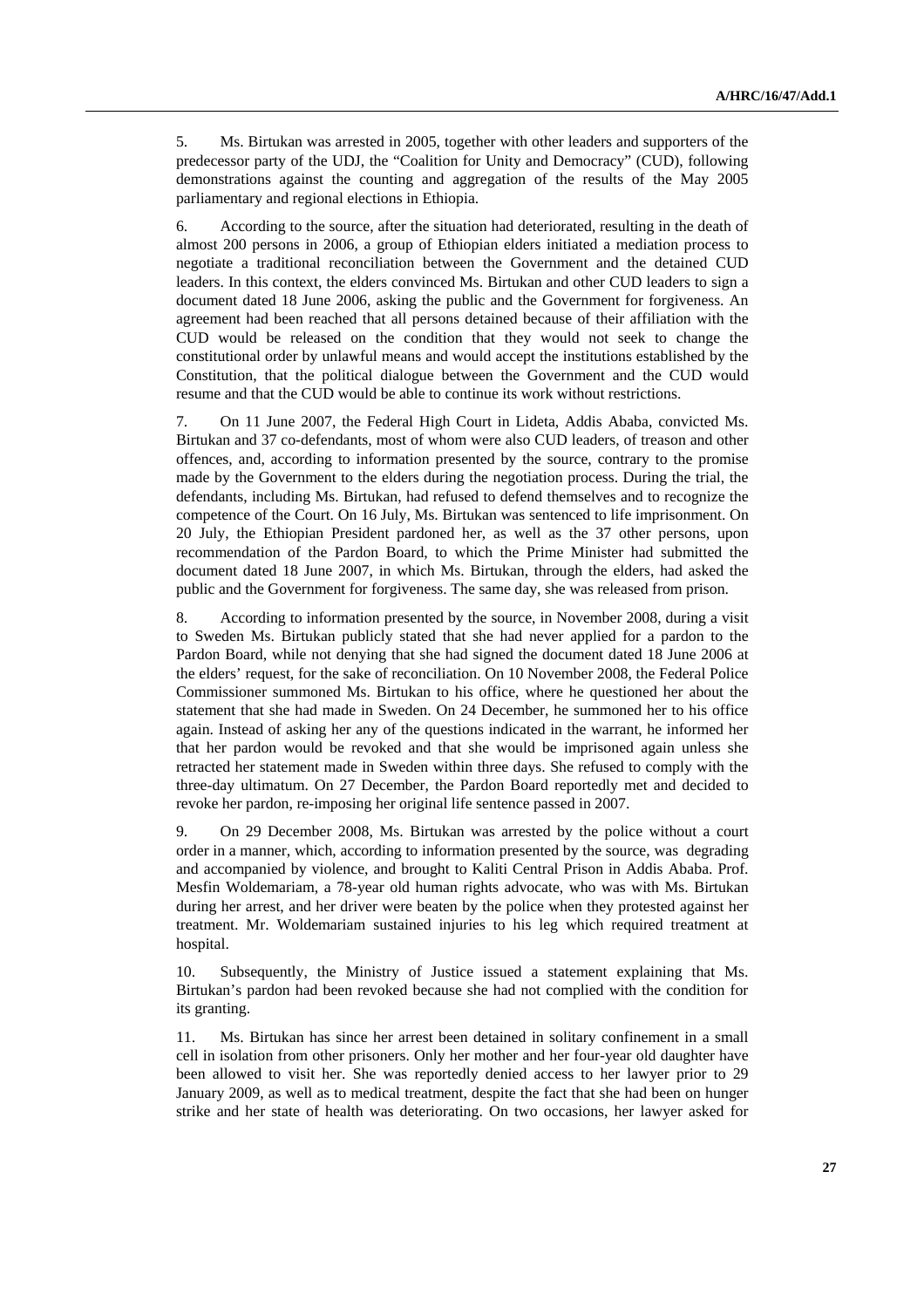permission to visit her at Kaliti prison but was denied access, allegedly on the ground that Ms. Birtukan had refused the assistance of a lawyer when she had first been charged with treason and other offences in 2006.

12. In March 2009, her lawyer filed a complaint against the prison administration challenging that Ms. Birtukan was not allowed to receive any visitors except for her mother and daughter and that she was kept in isolation from the general prison population. On 13 April 2009, the Federal High Court ruled in favour of Ms. Birtukan's visitation right. However, it held that her solitary confinement was a matter to be decided by the prison administration.

13. According to the Ethiopian Ministry of Justice, the ground for revoking her pardon was her failure to comply with the conditions for the pardon. Article 16(3) of Proclamation No. 395/2004 on the Procedure of Pardon provides that "the decision of pardon shall be of no effect if it is known that the condition for its granting has not been met". The source argues that Ms. Birtukan and the other CUD leaders had been released on the basis of the agreement negotiated by the elders, rather than on the basis of the procedure laid down in Proclamation No. 395/2004. The official pardon procedure was inapplicable in her case, as she had never applied for a pardon to the Pardon Board. Pursuant to article 12(1) of Proclamation No. 395/2004, individuals who are convicted may apply for a pardon in person or through their spouse, close relatives, representatives or lawyer. The document dated 18 June 2006 signed by Ms. Birtukan had been submitted to the Pardon Board by Prime Minister Meles Zenawi, whom Ms. Birtukan had not authorized to act on her behalf. The source concludes that there was no legal basis for revoking Ms. Birtukan's pardon.

14. Procedural rules for revoking a pardon had not been complied with. Article 17 of Proclamation 395/2004 requires that the grantee of a pardon shall be furnished with a written notice of the cause for revocation of pardon, against which he or she may submit his or her reply within 20 days. Ms. Birtukan had not been furnished with a written notice. Instead, the Federal Police Commissioner had told her that her pardon would be revoked and that she would be imprisoned again unless she retracted her statement made in Sweden within three days. Apart from non-compliance with the requirements of article 17, including the 20-day period to reply, the Federal Police Commissioner was not the competent organ to notify her of the cause for revocation of pardon. The source reiterates that the revocation of her pardon was thus unlawful.

15. The ground for revoking Ms. Birtukan's pardon was the statement that she had made in Sweden. By stating that she had never asked for a pardon within the sense of the official pardon procedure, she had exercised her right to freedom of expression. The source contends that the true reason for Ms. Birtukan's re-arrest is that the Prime Minister saw his authority challenged by her statement, and that the Government wishes to silence dissent and opposition in the wake of the parliamentary elections in 2010. As the charismatic leader of the opposition party UDJ, Ms. Birtukan was one of the most prominent figures of the democratic opposition in Ethiopia. The revocation of her pardon and the resulting deprivation of liberty were therefore also based on her exercise of the rights to freedom of association and assembly and of the right to take part in the conduct of public affairs.

16. Ms. Birtukan was already the subject of three joint urgent appeals by the Chairperson-Rapporteur of the Working Group on Arbitrary Detention, the Special Rapporteur on the independence of judges and lawyers, the Special Rapporteur on the promotion and protection of the right to freedom of opinion and expression, and the Special Rapporteur on torture and other cruel, inhuman or degrading treatment or punishment on 14 January 2009; by the Chairperson-Rapporteur of the Working Group on Arbitrary Detention, the Special Rapporteur on the promotion and protection of the right to freedom of opinion and expression, the Special Rapporteur on the question of torture and the then Special Representative of the Secretary-General on the situation of human rights defenders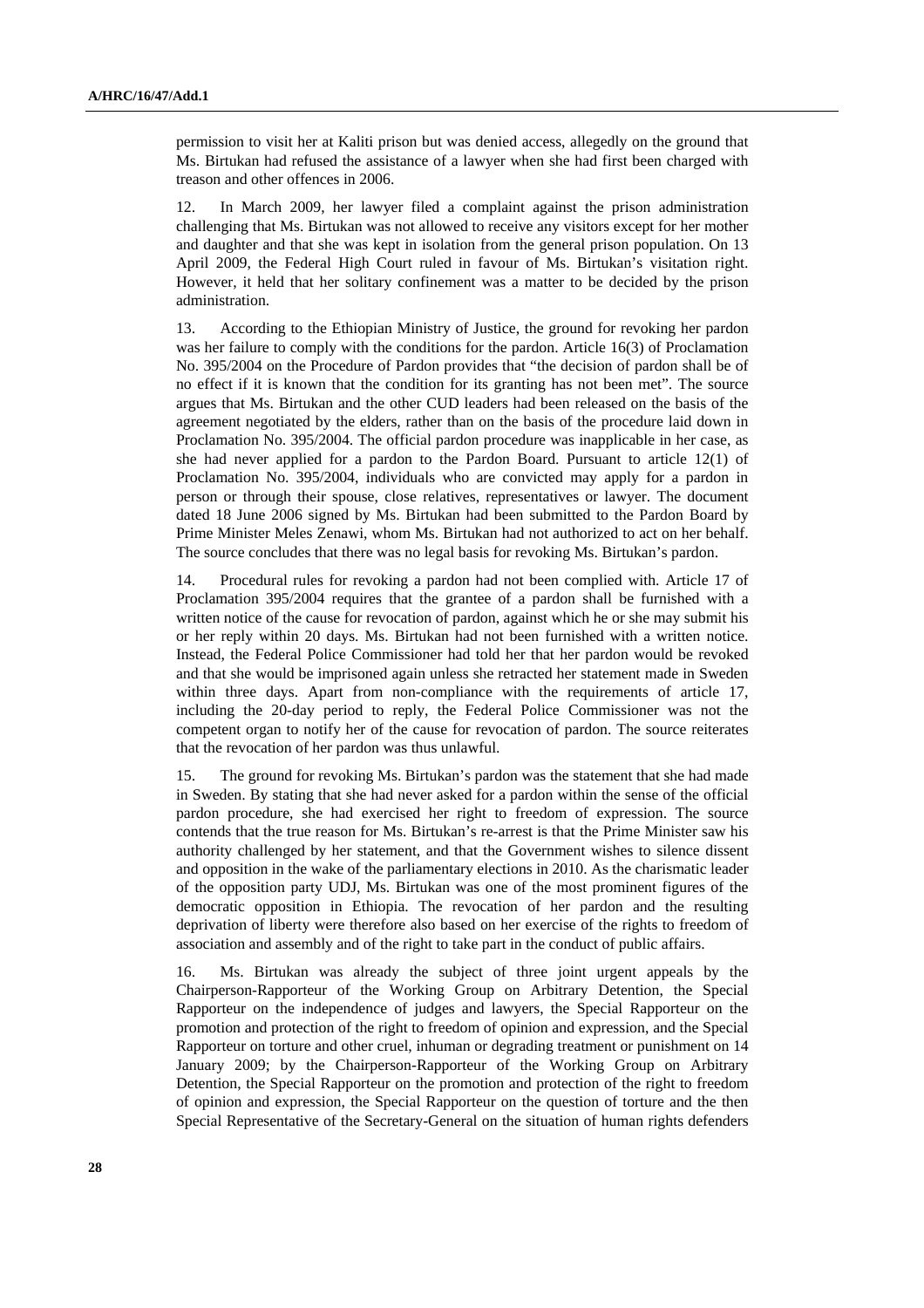on 3 November 2005; and by the Chairperson-Rapporteur of the Working Group on Arbitrary Detention, the Special Rapporteur on the promotion and protection of the right to freedom of opinion and expression and the then Special Representative of the Secretary-General on the situation of human rights defenders on 18 November 2005. The Government of Ethiopia responded on 23 November 2005 and on 12 February 2009

17. In its response to the allegations of the source, the Government refers to previous information provided, inter alia, to the mandate holders in response to the above-mentioned urgent appeals. The Government states that the 2005 violence resulted in the unfortunate death of several civilians and law enforcement officers, and the destruction of public property worth millions of dollars. The Government continued that it took constitutional measures to maintain law and order, but also stirred a number of inquiries into the crisis. The findings of the Parliamentary Commission clearly showed the extent to which some members of the opposition instigated, and in some instances were directly involved in, the violence.

18 According to the Government, the particular circumstance of the arrest and detention of Ms. Birtukan has also been a subject of a great deal of interest mainly due to the fact that she is the only opposition member who remained in custody after all of those who were arrested were released following an amnesty granted by the Government. She and others in the leadership of the former Coalition for Unity and Democracy (CUD) party were granted conditional pardon on 19 July 2007 by the President on the basis of the Procedure of Pardon Proclamation No. 395/2004. Ms. Birtukan and others in their plea for pardon apologized for the crimes committed against the constitutional order for which they were convicted and sentenced to life imprisonment. They requested pardon from the people and Government of Ethiopia. Upon recommendation by the Board of Pardon, the President granted these leaders of the CUD, including Ms. Birtukan, conditional pardon.

19. Most of these beneficiaries of the pardon are carrying out their political and social activities in accordance with the laws of the country. Some of them are already participating in public activities in preparation for the next parliamentary elections to be held in May 2010. However, Ms. Birtukan on different occasions misrepresented the circumstances of the pardon by making an open statement to her supporters saying "she did not make any plea for pardon" and that the pardon was rather granted through the intervention of elders and because of the pressure exerted on the Government by her supporters. In effect, Ms. Birtukan denied her request for pardon to the people and Government of Ethiopia. She violated the very premise and basis of the pardon by making it manifest she was not remorseful and did not have regrets about her former illegal acts.

20. Specifically, she acted in contravention of the first and second conditions of the pardon, namely, acceptance of individual and collective responsibility for the destructive acts committed and to refrain from such acts in the future. By denying that she ever petitioned the Government for pardon, Ms. Birtukan has in effect disavowed the first condition of the pardon, by which she in effect also disavowed the second one. As such, violation of any of the conditions of pardon in the case of constitutional pardon inevitably triggers the provisions of Proclamation No. 395/2004 relating to the revocation of pardon with all its legal consequences.

21. After Ms. Birtukan's denial, the Government argues that it took immediate and appropriate measures. The Federal Police, discharging its responsibility of ensuring compliance with the conditions of pardon and protecting the constitutional order from criminal acts, talked to Ms. Birtukan on more than one occasion hoping her statement might have been an innocent mistake and could be rectified without difficulty. The Federal Police advised her to renounce the statements she made and set the record straight. However, Ms. Birtukan made it clear that she made no request for pardon. Once this had become clear, the Federal Police asked her to officially rectify her statement within three days, failing which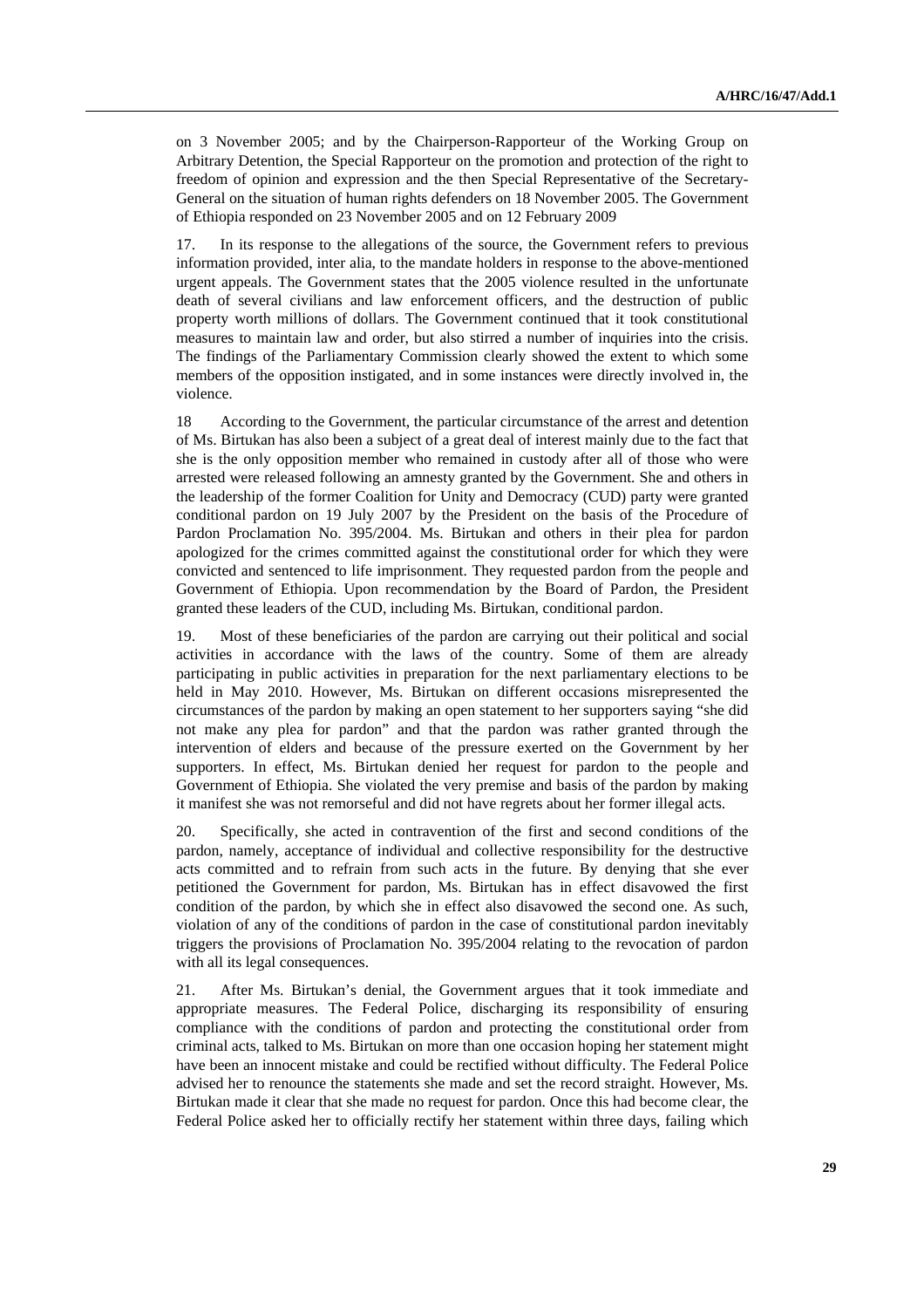appropriate legal action would be taken to revoke the pardon granted to her by the Government. Again this cooperative gesture on the part of the Federal Police did not meet with any positive response from Ms. Birtukan. Contrary to expectations and the spirit of the pardon, Ms. Birtukan stuck to her position and issued press statements rejecting her previous request for pardon, which was the very basis for her release.

22. The Government continues to state that, on the basis of Proclamation No. 395/2004, the Federal Police, having observed Ms. Birtukan's final statements of refusal to renounce her misrepresentation of the condition for her release, requested the Board of Pardon to revoke the pardon. The Board of Pardon, according to Proclamation No. 395/2004, has the power to examine such cases and submit recommendations of revocation to the President when persons granted conditional pardon by the President have allegedly failed to meet such conditions or have violated the same. The Board, having considered the lapse of time given to her to renounce her denial of pardon and having been convinced of the existence of sufficient ground for revocation, submitted its recommendation to the President of Ethiopia for revocation of pardon. This is the lawful process through which the conditional pardon for Ms. Birtukan is revoked. It is fully in line with the procedure provided for in Proclamation No. 395/2004. Due to the conditional nature of the pardon, the penalty of life imprisonment imposed by the Federal High Court was reactivated starting from the day of revocation of the pardon.

23. According to the Government, Ms. Birtukan is being detained in humane manner, a treatment accorded to any detainee under custody in full compliance with the laws of the country and the international obligations of Ethiopia with respect to individuals under custody. Ms. Birtukan and other detainees in Ethiopia are visited by their family members every Saturday and Sunday. In her case the visitors included her mother, sister and her daughter. She receives food items every day from her family. No restriction is placed in this regard with respect to her family meeting her special requests. She has never been denied meeting with her attorney and in fact confers with her attorney as and when requested.

24. The Working Group believes that it is in a position to render an Opinion on the facts and circumstances of the case, in the light of the allegations made and the response of the Government.

25. Having examined all information available to it, the Working Group notes at the outset that the Government and the source are in agreement about the fact that Ms. Birtukan was granted Presidential pardon on 19 or 20 July 2007. On 20 July 2007, she was released from prison to which she had been sentenced to life by the Federal High Court on 16 July 2007 on charges of treason and other offences against the constitutional order. The act of pardon was revoked and, on 29 December 2008, she was rearrested without a warrant or court order, as alleged by the source and not contested by the Government. Ms. Birtukan has since then been detained serving her term of life imprisonment based on her initial conviction.

26. The source and the Government disagree about the basis and the procedure followed leading to Ms. Birtukan's granting and revocation of pardon. The Government maintains that the rules of the Procedure of Pardon Proclamation No. 395/2004 were followed, whereas the source argued that Ms. Birtukan has never asked for pardon. According to the source, she indeed signed the document dated 18 June 2007 in which she had asked the public and the Government for forgiveness. She was, however, released on the basis of a reconciliation agreement negotiated by the elders outside the framework of Proclamation No. 395/2004. This document had been submitted by the Prime Minister to the Board of Pardon, who was not authorized to act on her behalf, and which is contrary to article 12, paragraph 1, of Proclamation No. 395/2004. Finally, the source asserts that the procedure laid down in this proclamation for revocation of a pardon was not followed.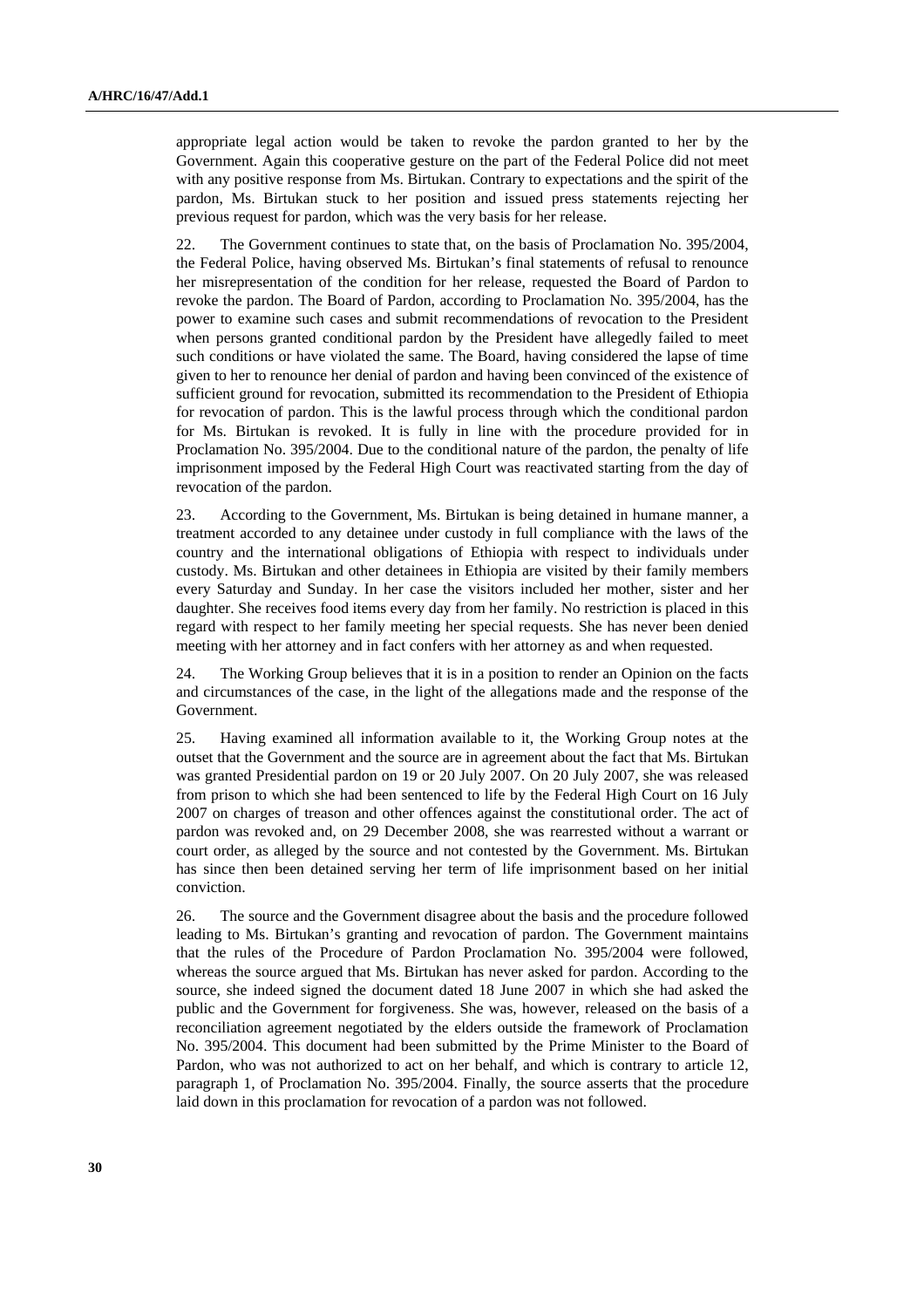27. The Working Group considers that Ms. Birtukan's imprisonment since 29 December 2008 is arbitrary in terms of Category I of the categories applicable to the consideration of cases submitted to it. The revocation of the pardon granted to her and hence her anew imprisonment is devoid of a legal basis.

28. The right to seek an act of pardon, historically being the sole prerogative of the ruler, granted as an act of grace largely outside of the sphere of law, has now been recognized by international human rights law as a human right in certain cases. Article 6, paragraph 4, of the International Covenant on Civil and Political Rights provides that "anyone sentenced to death shall have the right to seek pardon … of the sentence. … [P]ardon … of the sentence of death may be granted in all cases". Within the framework of the right to a fair trial, article 14, paragraph 6, of the International Covenant on Civil and Political Rights also recognizes the existence of an act of pardon when it provides for a right to compensation under certain circumstances, inter alia, following such act.

29. In the view of the Working Group, international human rights law, in principle, does not prevent States from enacting laws which provide for a procedure governing the granting and revocation of pardon following a criminal conviction and imposing legal conditions or restrictions. This can be both upon the Government itself and on the beneficiary of a pardoning act within the framework of separation of powers between the executive, legislative and judicial branches of Government.

30. The validity of the Presidential pardon issued for Ms. Birtukan in July 2007, following which she was released from prison, as an exceptional correlate taken by the executive to a final decision taken by the judiciary in a criminal case, cannot be contested in the present case. In this context, it is irrelevant whether the President acted on the basis of powers granted to him under article 10, paragraph 1, of Proclamation No. 395/2004 to "grant or deny pardons based on the recommendations of the Board [of Pardon] or on his own appreciation of the facts", or on the basis of a prerogative power he may have retained as the Head of State, and in relation to the agreement struck by the elders. Legal certainty and the beneficial character of the pardoning act, specifically in view of the severity of the sentence to life imprisonment against Ms. Birtukan, requires that the granting of pardon remains valid. This is so even if the application procedure regulated in Proclamation No. 395/2004 may not have been followed with a view of Ms. Birtukan's assertion that she had never pleaded for pardon or authorized a representative to petition on her behalf. The Government has not disputed that the initial pardon act was valid.

31. Assuming that an act of pardon can be granted conditionally and revoked if the grantee fails to meet its terms or has violated them, the Working Group considers that such conditions and the legal basis for attaching such terms to an act of pardon must comply with applicable international human rights standards. This is not the case in respect of Ms. Birtukan.

32. According to the source, the revokation of her pardon followed a public statement made by Ms. Birtukan in Sweden where she stated that she had not petitioned for pardon, which was not contested by the Government. The Government added that she had made similar statements to her supporters and in press releases and confirmed that these statements were the reason for the Board of Pardon to recommend the revocation which was accepted and carried out by the President. However, such statements fall squarely within her right to freedom of opinion and expression as guaranteed by articles 19 of the International Covenant on Civil and Political Rights and of the Universal Delcaration of Human Rights.

33. It has not been argued by the Government, and there are no grounds for the Working Group to believe, that a condition of pardon of such kind is "provided for by law" in Ethiopia and "necessary … for the respect of the rights or reputations of others; o [f]or the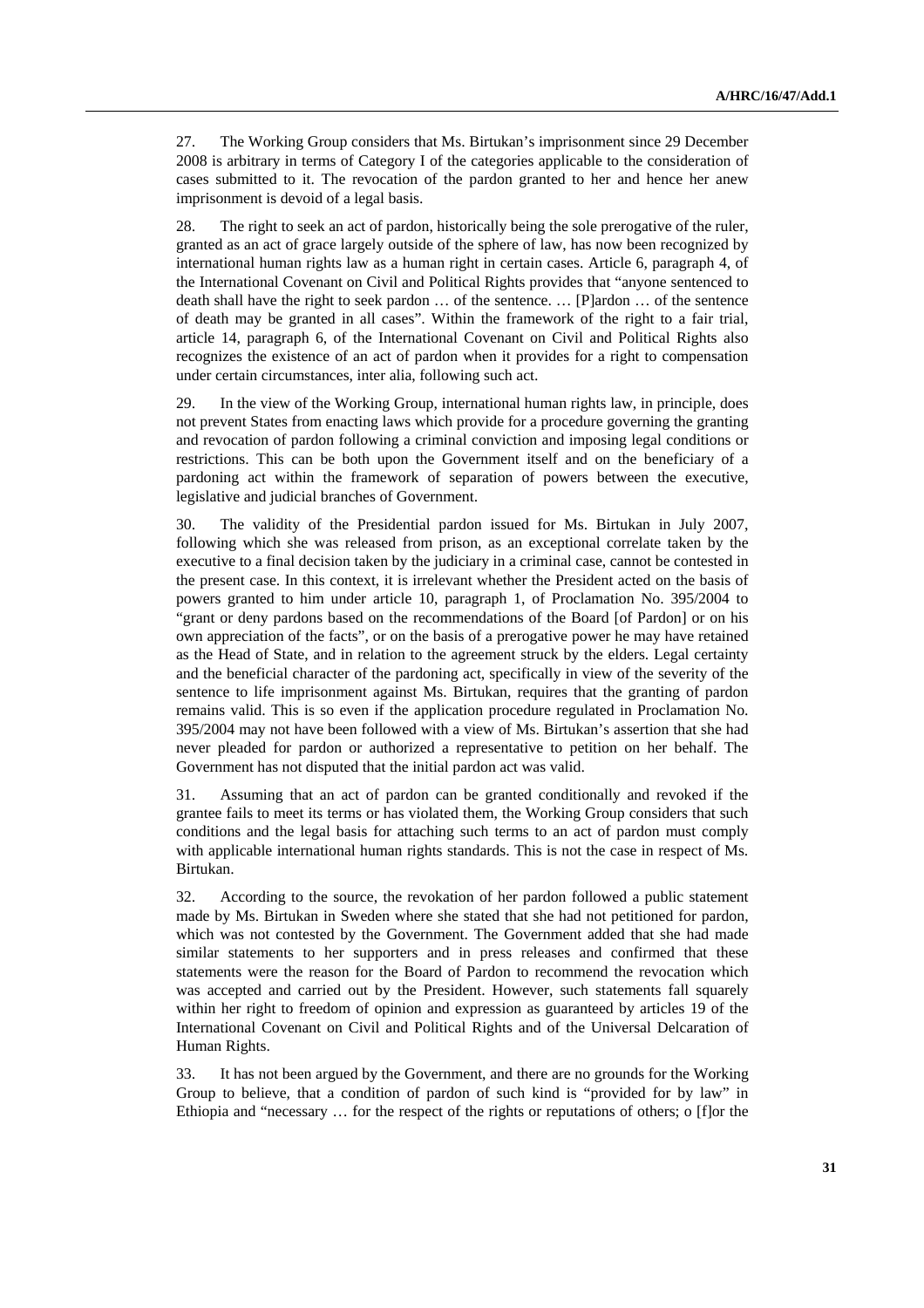protection of national security or of public order (*ordre public*), or for public health or moral" as required by article 19, paragraph 3 (b), of the International Covenant on Civil and Political Rights for a justification of a limitation of the right to freedom of opinion and expression. Proclamation No. 395/2004, in its article 4, paragraphs 1 and 3, and article 16, paragraph 3, foresees conditional pardons, however, it fails to define any such condition. Even if such criteria for conditions were prescribed by Ethiopian laws they would not stand the test of the limitation clause of article 19, paragraph 3, of the International Covenant in the case at hand, and cannot form the legal basis for the revokation of Ms. Birtukan's pardon.

34. Consequently, the Working Group considers that the new imprisonment of Ms. Birtukan results from her legitimate exercise of her right to freedom of opinion and expression. As the leader of a political party in a democratic society, she clearly enjoys the right to address her supporters at home or while visiting a foreign country. The deprivation of liberty of Ms. Birtukan also constitutes a violation of her right to freedom of association and assembly and the right to take part in the conduct of public affairs, guaranteed by articles 21, 22 and 25 of the International Covenant on Civil and Political Rights and by articles 20 and 21 of the Universal Declaration of Human Rights. Thus, it is arbitrary, in addition to Category I, in terms of Category II.

35. Finally, the renewed detention of Ms. Birtukan gravely violates the right to fair trial, more particularly the principle of ne bis in idem, or that "no one shall be liable to be tried or punished again for an offence for which he has already been finally convicted or acquitted in accordance with the law and penal procedure of each country", as protected by article 14, paragraph 7, of the International Covenant on Civil and Political Rights. In the view of the Working Group, acquittal "within the meaning of this provision includes acts of pardon", which are final. If conditional pardons are recognizable under international human rights law, they must not contain conditions that are themselves in violation of of international human rights laws and standards as in the case of Ms. Birtukan and thus cannot form the basis of a revocation and repeated punishment. Consequently, the current imprisonment of Ms. Birtukan is arbitrary in terms of Category III.

36. In the light of the foregoing, the Working Group renders the following Opinion:

 The deprivation of liberty of Ms. Birtukan Mideksa Deme is arbitrary, being in contravention of articles 9, 10, 19, 20 and 21 of the Universal Declaration of Human Rights and of articles 9, 14, 19, 21, 22 and 25 of the International Covenant on Civil and Political Rights. It falls under categories II and III of the categories applicable to the consideration of cases submitted to the Working Group. Her detention since 29 December 2008 falls also under category I.

37. The Working Group requests the Government to take the necessary steps to remedy the situation, which, under the specific circumstances of this case, are the immediate release of, and adequate reparation to, Ms. Birtukan.

38. The Working Group would emphasize that the duty to immediately release Ms. Birtukan will not allow further detention, even if further actions taken against her should satisfy the international human rights obligations of Ethiopia. Furthermore, the duty to provide adequate compensation under articles 9, paragraph 5, and 14, paragraph 6, of the International Covenant on Civil and Political Rights is based on the arbitrary detention that has taken place and subsequent proceedings or findings in these cannot limit the State's responsibility.

Adopted on 25 November 2009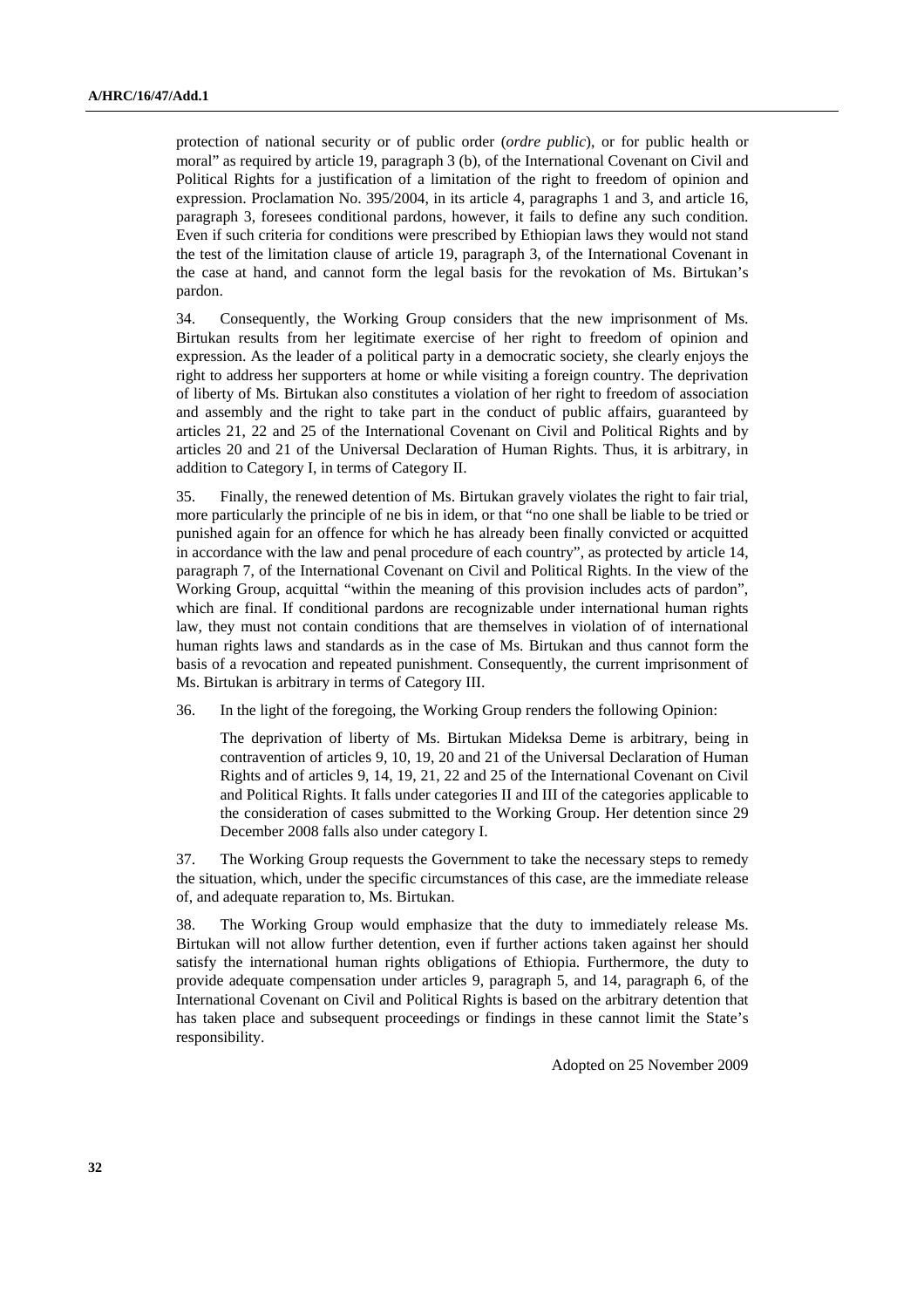## **Avis n° 29/2009 (Liban)**

## **Communication adressée au Gouvernement le 29 mai 2009**

 **Concernant: MM. Deeq Mohamed Bere, Ghandl El-Nayer Dawelbeit et Jamil Hermez Makkhou Jakko.** 

#### **L'État est partie au Pacte international relatif aux droits civils et politiques**

1 Le Groupe de travail sur la détention arbitraire a été établi par la résolution 1991/42 de l'ancienne Commission des droits de l'homme, laquelle a précisé et prolongé son mandat par sa résolution 1997/50. Le Conseil des droits de l'homme a assumé le mandat du Groupe de travail par sa décision 2006/102 et l'a renouvelé pour trois ans par sa résolution 6/4 du 28 septembre 2007. Agissant conformément à ses méthodes de travail, le Groupe de travail a transmis au Gouvernement la communication susmentionnée.

2. Le Groupe de travail considère comme arbitraire la privation de liberté dans les cas énumérés ci-après:

 a) Lorsqu'il est manifestement impossible d'invoquer une base légale quelconque qui la justifie (comme le maintien en détention d'une personne au-delà de l'exécution de la peine ou malgré une loi d'amnistie qui lui serait applicable) (catégorie I);

 b) Lorsque la privation de liberté résulte de l'exercice de droits ou de libertés proclamés dans les articles 7, 13, 14, 18, 19, 20 et 21 de la Déclaration universelle des droits de l'homme et, en outre, en ce qui concerne les États parties, dans les articles 12, 18, 19, 21, 22, 25, 26 et 27 du Pacte international relatif aux droits civils et politiques (catégorie II);

 c) Lorsque l'inobservation, totale ou partielle, des normes internationales relatives au droit à un procès équitable, établies dans la Déclaration universelle des droits de l'homme et dans les instruments internationaux pertinents acceptés par les États concernés, est d'une gravité telle qu'elle confère à la privation de liberté un caractère arbitraire (catégorie III).

3. Les trois cas ci-dessous ont été soumis au Groupe de travail sur la détention arbitraire.

4. Le 30 mai 2008, M. Deeq Mohamed Bere, né le 1<sup>er</sup> juillet 1975, originaire de Somalie, a été arrêté par les forces de sécurité internes libanaises au poste de police de Jounieh, pendant une visite à un ami détenu dans le même établissement. Le lendemain, M. Deeq Mohamed Bere a été transféré au Centre général de détention de sécurité à Adliya, Beyrouth, Liban, sous le contrôle du Directorat général de sécurité générale.

5. La source a rapporté que la base juridique sur laquelle la détention de M. Bere est fondée relève de l'article 32 de la loi du 10 juillet 1962 réglementant l'entrée et le séjour des étrangers au Liban ainsi que leur sortie. Selon les informations obtenues, la justification de la détention de M. Bere est constituée par le fait de sa présence illégale au Liban. Le mandat d'arrêt contre M. Bere a vraisemblablement été émis par le Procureur à Baabda, Mont-Liban.

6. Depuis qu'il a été placé en détention, M. Bere n'a toujours pas été présenté devant un tribunal. M. Bere est un réfugié statutaire somalien, reconnu par le Haut-Commissariat des Nations Unies pour les réfugiés (HCR) et en possession d'un certificat de refugié émis le 17 novembre 2008 à Beyrouth. Il ne peut donc pas être déporté. Il a obtenu une acceptation préliminaire pour sa réinstallation au Canada et il est en attente d'un certificat médical. On craint pour l'état de santé de M. Bere, qui ne cesse de se détériorer étant donné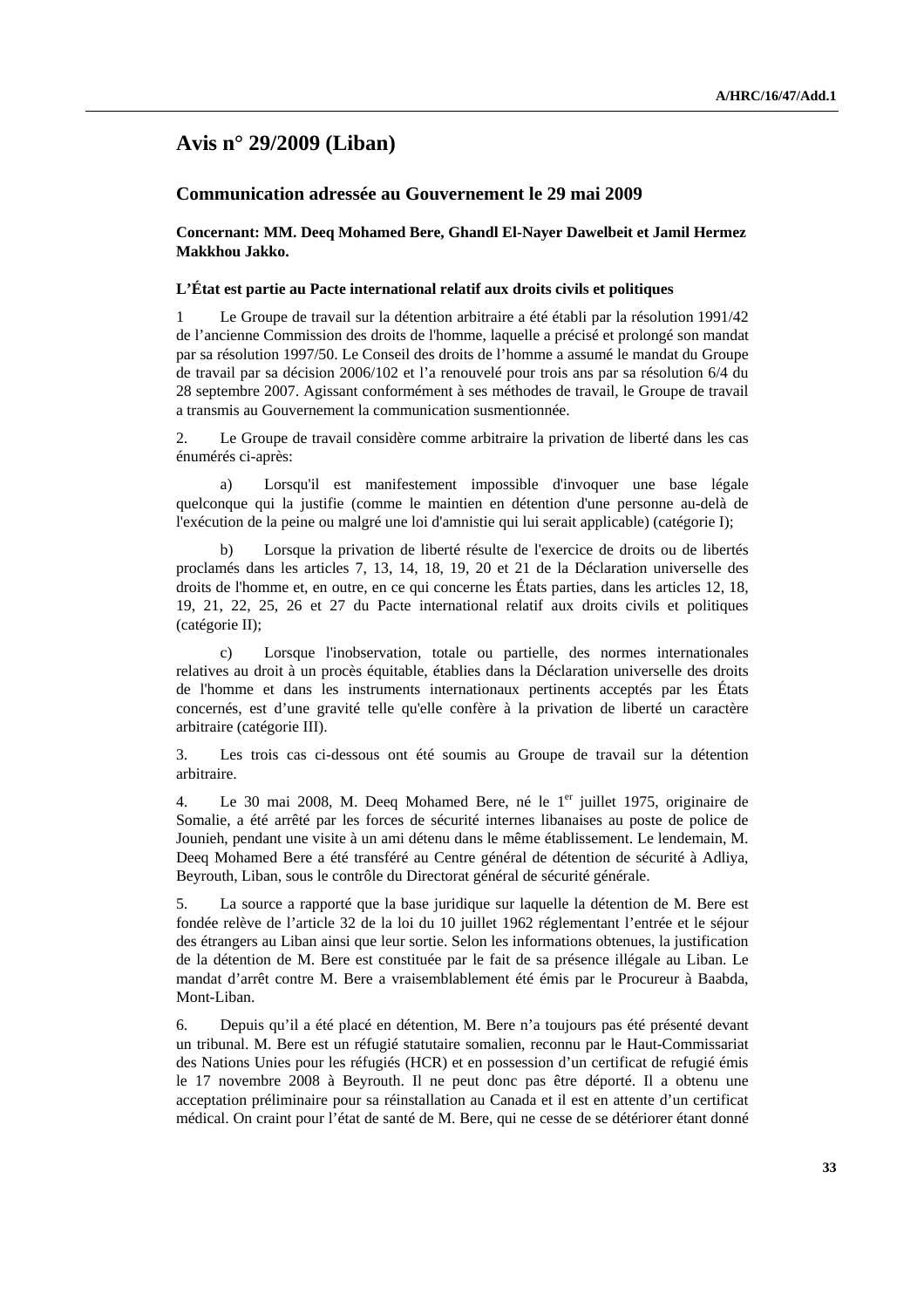ses conditions actuelles de détention. Il a fait la grève de la faim plusieurs fois pour contester sa détention arbitraire prolongée. M. Bere s'est également coupé avec des lames de rasoir et a avalé des pilules.

7. Le 3 mars 2009, une organisation non gouvernementale a envoyé une pétition officielle au Procureur Public, demandant que soit réexaminée la légalité de la détention de M. Bere. La pétition se fonde sur l'article 304 du Code de procédure pénale libanais qui prévoit que le Procureur a le pouvoir de réexaminer la légalité de toute détention et d'ordonner la libération immédiate du détenu en cas de détention illégale. Aucune réponse n'a été reçue à ce jour.

8. Le même jour, cette organisation a en outre envoyé une pétition officielle au Ministère de l'intérieur, exigeant le réexamen de la légalité de la détention de M. Bere. La requête se fonde sur la compétence du Ministère en tant qu'organe supérieur chargé de la sécurité générale.

9. Le 7 avril 2009, le Ministère de l'intérieur a fait parvenir à cette organisation la réponse officielle du Directorat général de sécurité générale. Dans sa réponse, le Directorat général de sécurité générale a confirmé que M. Bere était détenu au Centre général de détention de sécurité depuis le 31 mars 2009, et accusé de présence illégale dans le pays. Le Directorat général de sécurité générale n'a pas nié le fait que le détenu n'avait pas été présenté devant un tribunal. À cet égard, le Directorat général de sécurité générale n'explique pas les motifs pour lesquels M. Bere est détenu depuis plus de 10 mois sans avoir droit à un procès.

10. De plus, dans la lettre susmentionnée, le Directorat général de sécurité générale a expliqué que M. Bere avait été détenu à quatre reprises depuis 1998, sous les accusations d'entrée illégale, de vol et de détention de drogues/substances illicites, et que chaque fois il avait été relâché compte tenu de son statut de réfugié et de la perspective de sa réinstallation dans un pays tiers. D'après les informations fournies par le Directorat général de sécurité générale, M. Bere aurait omis de contacter sa famille et le HCR après chacune de ses libérations. De plus, le Directorat général de sécurité générale a confirmé que le réfugié était autorisé à s'installer au Canada, sans expliquer les raisons pour lesquelles M. Bere n'a toujours pas été libéré à ce jour. Le Ministère de l'intérieur n'a fait aucun commentaire.

11. Le 3 décembre 2008, M. Ghandl El-Nayer Dawelbeit, né le 1<sup>er</sup> janvier 1975, apatride de facto, résidant habituellement au Soudan, concierge, a été arrêté conjointement avec sa femme à leur domicile à Koraytem, Beyrouth, Liban, par les forces de sécurité générale du Liban. Ils ont ensuite été transférés au Centre général de détention de sécurité.

12. Selon les informations fournies par M. Dawelbeit, les agents de la sécurité générale ont présenté un mandat d'arrêt contre sa femme, citoyenne du Sri Lanka, au motif qu'elle détient un passeport et un permis de travail libanais sous un nom falsifié. M. Dawelbeit a également été arrêté, bien qu'il ait présenté son certificat de demandeur d'asile (émis le 30 août 2007 par le HCR) aux agents de la sécurité.

13. La source a rapporté que la base juridique sur laquelle la détention de M. Dawelbeit est fondée relève de l'article 32 de la loi du 10 juillet 1962 réglementant l'entrée et le séjour des étrangers au Liban ainsi que leur sortie. Selon les informations recueillies, la justification de la détention de M. Dawelbeit est constituée par le fait de son entrée et de sa présence illégale au Liban.

14. Néanmoins, depuis le 3 Décembre 2008, M. Dawelbeit n'a toujours pas été déféré à la justice. Aucune procédure judiciaire n'a été engagée. Il semblerait aussi que M. Dawelbeit ait été soumis aux interrogatoires du Procureur le jour même de sa détention, avant son transfert au centre de détention.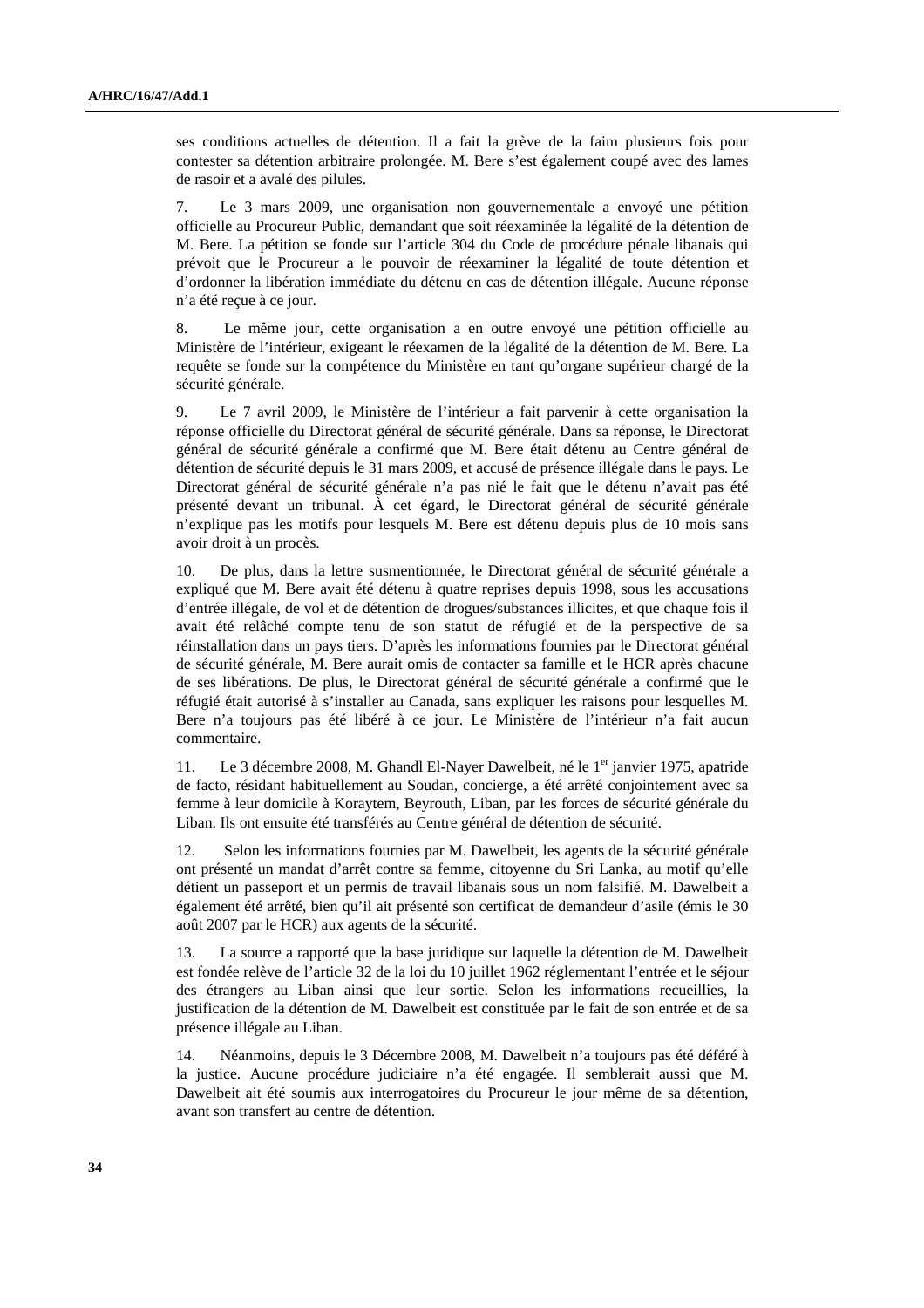15. La demande d'asile soumise par M. Dawelbeit au HCR a été transmise pour examen en appel. Selon les informations obtenues, M. Dawelbeit a rapporté que le Bureau de la sécurité générale libanaise avait contacté l'ambassade soudanaise au Liban pour demander des informations en rapport avec cette affaire. L'ambassade soudanaise aurait répondu qu'aucune information sur le casier judiciaire de M. Dawelbeit n'était disponible au Soudan.

16. Le 8 avril 2009, M. Jamil Hermez Makkhou Jakko, né en 1952, originaire d'Iraq, reconnu comme réfugié par le HCR (statut de réfugié obtenu le 28 janvier 2009), nettoyeur, a été arrêté par les forces de la sécurité générale, à Jdeideh, alors qu'il effectuait une demande de renouvellement de son permis de travail et de son titre de séjour. Il a été informé par les autorités susmentionnées que son arrestation relevait d'une décision judiciaire rendue *in absentia* le 5 février 2008 par le tribunal pénal de Damour (décision n°17/2008). Ladite décision se fonde sur le crime d'entrée illégale sur le territoire libanais, qui est sanctionné par l'article 32 de la loi du 10 juillet 1962 réglementant l'entrée et le séjour des étrangers au Liban ainsi que leur sortie.

17. M. Jakko avait déjà été condamné pour le même crime le 22 décembre 2005 par le tribunal pénal de Matn (décision n° 1692/2005). M. Jakko avait exécuté sa peine avant d'obtenir son permis de séjour, régularisant ainsi son statut au Liban.

18. L'avocat de M. Jakko a contesté la décision du tribunal rendue *in absentia* le 5 février 2008. Consécutivement à cette contestation, le 24 avril 2009, le tribunal pénal de Damour a annulé cette décision et écarté toutes les accusations contre M. Jakko (décision n° 44/2009, n° de registre 52/2009).

19. Entre le 8 et le 14 avril 2009, M. Jakko a été détenu successivement au Centre de sécurité générale de Jdeideh, au poste de police de Damour sous contrôle des forces de sécurité interne et au Palais de justice à Baabda. Depuis le 14 avril 2009, M. Jakko est en garde à vue au Directorat général de sécurité générale à la prison centrale de Roumieh, Mont-Liban.

20. Les autorités de la prison à Roumieh ont refusé la lettre-missive du tribunal, arguant que la décision n° 17/2008 rendue le 5 février 2008 avait été annulée en raison d'une erreur de transcription dans le numéro de ladite décision. À la demande de l'avocat, le tribunal de Damour a adressé une nouvelle lettre-missive aux autorités de la prison le 8 mai 2009. Ces dernières ont accepté tant son enregistrement que sa mise en œuvre le 11 mai 2009; mais à ce jour M. Jakko est toujours retenu en détention.

21. Selon la source, l'administration des prisons est sous la responsabilité des Forces de sécurité intérieure (FSI), lesquelles doivent s'assurer qu'aucune personne ne se retrouve emprisonnée sans fondement légal. Le Code de procédure pénale établit clairement que les FSI sont chargées de l'exécution des décisions de justice et qu'un condamné doit être libéré le jour même où sa peine de prison se termine. Une disposition similaire se trouve dans le décret qui gouverne l'administration des prisons.

22. Les dispositions légales qui régissent le régime d'exécution des peines et l'administration des prisons n'établissent pas de distinction entre un national et un nonnational. Cependant, des instructions internes réglementent la pratique concernant les étrangers. Ainsi, l'instruction du Procureur Public n° 2004/4662 du 16 décembre 2004 établit que tous les étrangers doivent être transférés au centre de détention des Services de sécurité générale (SSG), une fois reçue la décision de leur libération conditionnelle ou la constatation que leur période de prison est terminée, de manière à ce que les SSG prennent une décision appropriée sur leur statut légal. Le fait que l'étranger possède ou non les documents requis n'a pas d'incidence sur la norme que l'on vient de mentionner. En conséquence, les étrangers détenus qui ont accompli leur peine ne sont plus considérés comme relevant de la responsabilité du pouvoir judiciaire ou des FSI, mais de celle des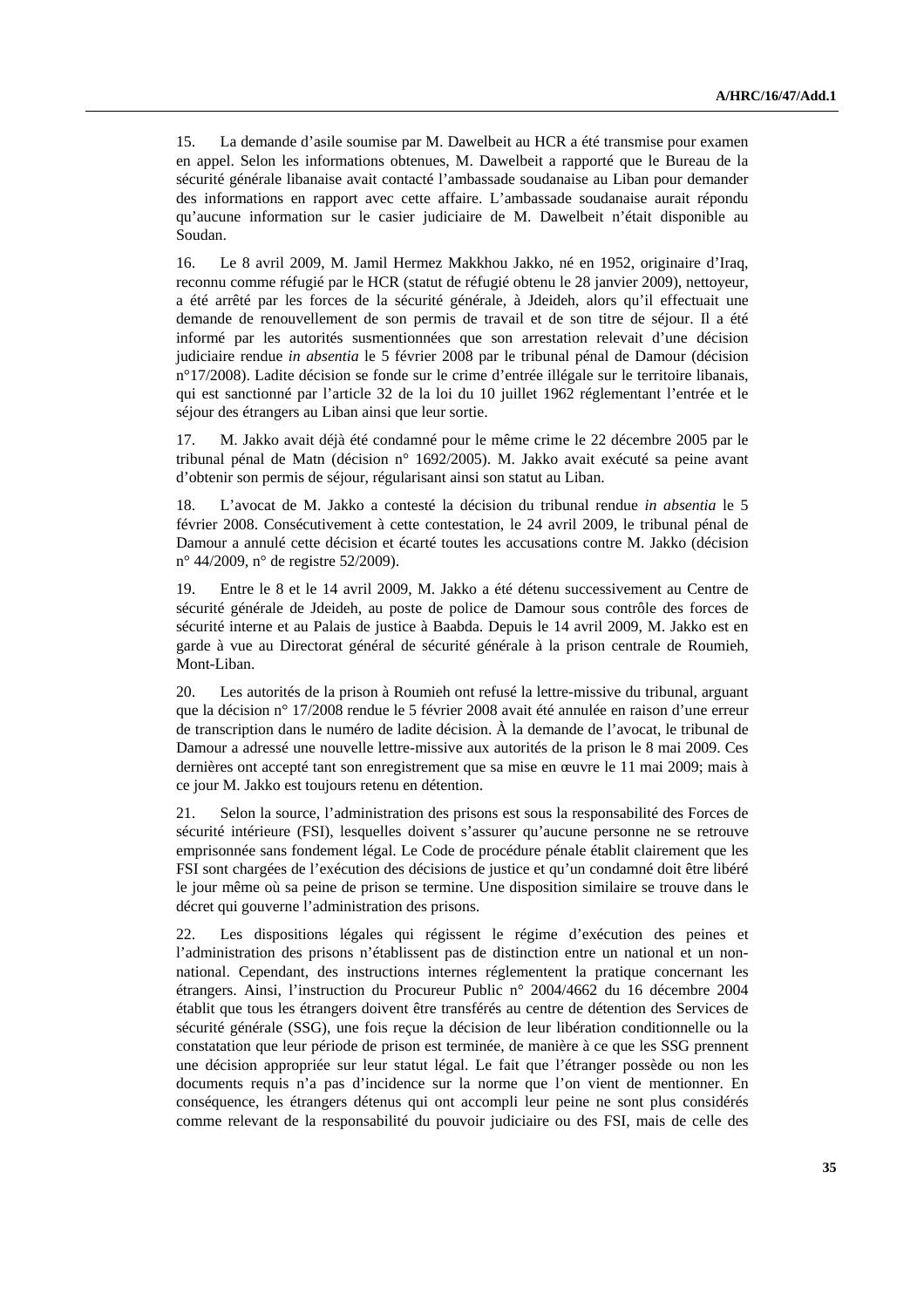SSG. Le transfert d'autorité est automatique et peu importe que l'étranger ait ou non le statut de résident légal ou que la sentence judiciaire inclue ou non un ordre de déportation. Une fois qu'ils ont purgé leur peine, les étrangers en détention sont considérés comme étant sous «ida», c'est-à-dire «sous déport» dans les SSG, même s'ils sont physiquement maintenus en détention dans les prisons administrées par les FSI.

23. Ces instructions, directives et pratiques sont clairement une violation des normes légales qui prohibent de maintenir en détention une personne au-delà du terme de sa peine de détention. Ces instructions et pratiques conduisent à maintenir en détention des étrangers pendant un temps indéfini, même après que la Cour a fini par déclarer leur innocence, a désestimé les accusations portées à leur encontre ou que l'étranger a purgé complètement sa peine d'emprisonnement. Le nom de M. Jakko avait été effacé de la liste des prisonniers condamnés le 11 mai 2009 et inclus dans la liste des prisonniers à libérer. Cependant, il n'a pas été libéré mais transféré de la prison centrale de Roumieh au centre de détention des SSG le 27 mai 2009, conformément aux pratiques décrites dans le paragraphe précédent.

24. Le Gouvernement a été saisi de ces trois cas par une lettre en date du 29 mai 2009. Une note verbale de rappel lui a été envoyée le 13 novembre 2009. À ce jour, aucune réaction n'a été enregistrée de sa part.

25. Il convient d'ajouter que le Gouvernement n'a pas cru devoir utiliser les dispositions du paragraphe 16 des méthodes de travail du Groupe, qui lui offrent la possibilité de solliciter la prorogation du délai qui lui est imparti pour donner sa réponse.

26. Dans ces conditions, le Groupe de travail estime devoir passer outre et examiner les cas soumis à son attention malgré la libération de M. Deeq Mohamed Bere, à une date inconnue, et de M. Ghandl El-Nayer Dawelbeit, 14 juillet 2009, compte tenu de la gravité des allégations et du fait que la pratique décrite ci-dessus semble s'être institutionnalisée.

27. Cela dit, le Groupe de travail relève que les trois cas concernent des personnes d'origine étrangère ayant toutes les trois sollicité l'asile et obtenu un certificat du Haut-Commissariat des Nations Unies pour les réfugiés. Par ailleurs, si M. Deeq Mohamed Bere a obtenu une acceptation préliminaire pour sa réinstallation au Canada, les deux autres, MM. Ghandl El-Nayer Dawelbeit et Jamil Hermez Makkhou Jakko, ont trouvé du travail, l'un comme concierge et l'autre comme nettoyeur.

28. À ce stade, il n`est plus possible de leur reprocher l'entrée et le séjour illégal au Liban, d'autant moins que le Groupe de travail a toujours considéré que le migrant en situation irrégulière ne doit pas faire l'objet d'une détention. Toutefois, si ce principe doit souffrir une exception, la détention doit alors respecter un certain nombre de principes, en particulier celui de proportionalité, qui exige que la détention ne s'effectue qu`en dernier recours et qu'elle soit entourée de toutes les garanties judiciaires indispensables en la matière.

29. En l'espèce, tous les individus concernés avaient obtenu un certificat du Haut-Commissariat des Nations Unies pour les réfugiés et tous avaient trouvé un emploi, sauf M. Bere qui attendait le résultat de ses examens médicaux pour se rendre au Canada. Ils ne pouvaient en conséquence être considérés comme des étrangers en situation irrégulière. Ainsi, le motif invoqué pour leur arrestation et leur détention doit être considéré comme un prétexte.

30. Il convient d'ajouter à cela que les détenus n'ont eu ni la possibilité de contester la légalité de leur détention ni la possibilité d'être jugés par un tribunal indépendant dans le cadre d'une procédure publique et équitable organisée dans des délais raisonnables, comme le prévoient les dispositions des articles 10 et 11 de la Déclaration universelle des droits de l'homme.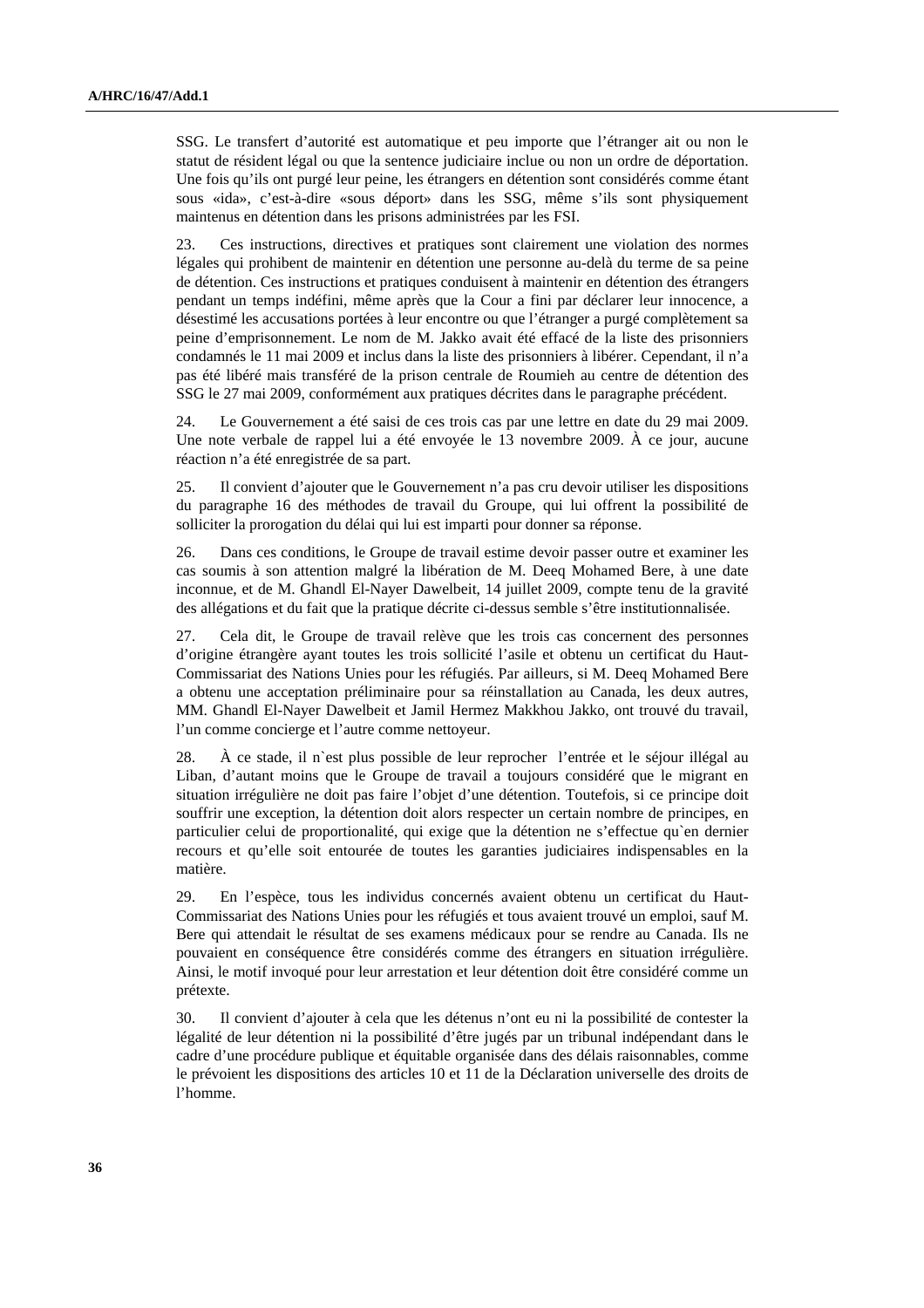31. Le Groupe de travail dispose dès lors de suffisamment d'éléments pour considérer que la détention de M. Deeq Mohamed Bere, entre le 30 mai 2008 et avant le 23 juillet 2009 et la détention de M. Ghandl El-Nayer Dawelbeit, entre le 3 décembre 2008 et le 14 juillet 2009, sont arbitraires et contreviennent à la catégorie III de ses méthodes de travail. Étant donné que ces personnes ont été libérées, le Groupe de travail décide de classer l'affaire, conformément à l'alinéa *a* du paragraphe 17 de ses méthodes de travail.

32. Par ailleurs, en ce qui concerne M. Jamil Hermez Makkhou Jakko, ce dernier reste en détention malgré l'annulation de sa condamnation et malgré la décision du tribunal d'ordonner sa mise en liberté. Sa détention doit être considérée comme arbitraire selon la catégorie III des méthodes de travail du Groupe.

33. En conséquence, le Groupe de travail prie le Gouvernement de bien vouloir procéder à la libération immédiate de M. Jamil Hermez Makkhou Jakko et de veiller à assurer aux trois personnes susmentionnées un procès équitable.

Adopté le 25 novembre 2009

# **Opinion No. 1/2010 (Libyan Arab Jamahiriya)**

## **Communication addressed to the Government on 21 January 2010**

 **Concerning: Mr. Jamali Al Hajji.** 

### **The State is a party to the International Covenant on Civil and Political Rights.**

1. (Same text as paragraph 1 of Opinion No. 18/2009)

2. Acting in accordance with its methods of work, the Working Group forwarded a Communication addressed to the Government on 21 January 2010. The Working Group rejects that the Government has not provided it with information ceoncerning the allegations of the source.

3. (Same text as paragraph 3 of Opinion Nº18/2009)

### *Submission from the source*

4. Jamali Al Hajji, born on 6 March 1955, a citizen of the Libyan Arab Jamahiriya, usually resident on Belkheir Avenue in Tripoli, working as an accountant, has also been active in the field of human rights for many years.

5. On 9 December 2009, Mr. Al Hajji was arrested by the State Security Service without being presented with any arrest warrant or informed about the reasons for his arrest.

6. Several months before his arrest, Mr. Al Hajji submitted a complaint to Mustafa Muhammad Abdeljalil, the Secretary of the General People's Committee for Justice (Justice Minister) regarding allegations of numerous human rights violations committed by the Libyan authorities. In the complaint, Mr. Al Hajji expressed his opinions and criticism of the system of justice implemented by the Libyan authorities; the treatment of Libyan prisoners; the torture and arbitrary detention of individuals, and other allegations of violations committed by the Libyan security forces.

7. On 5 November 2009, Mr. Al Hajji was summoned by the State Security Prosecution Office in Tripoli regarding this complaint. He was reportedly questioned and then released.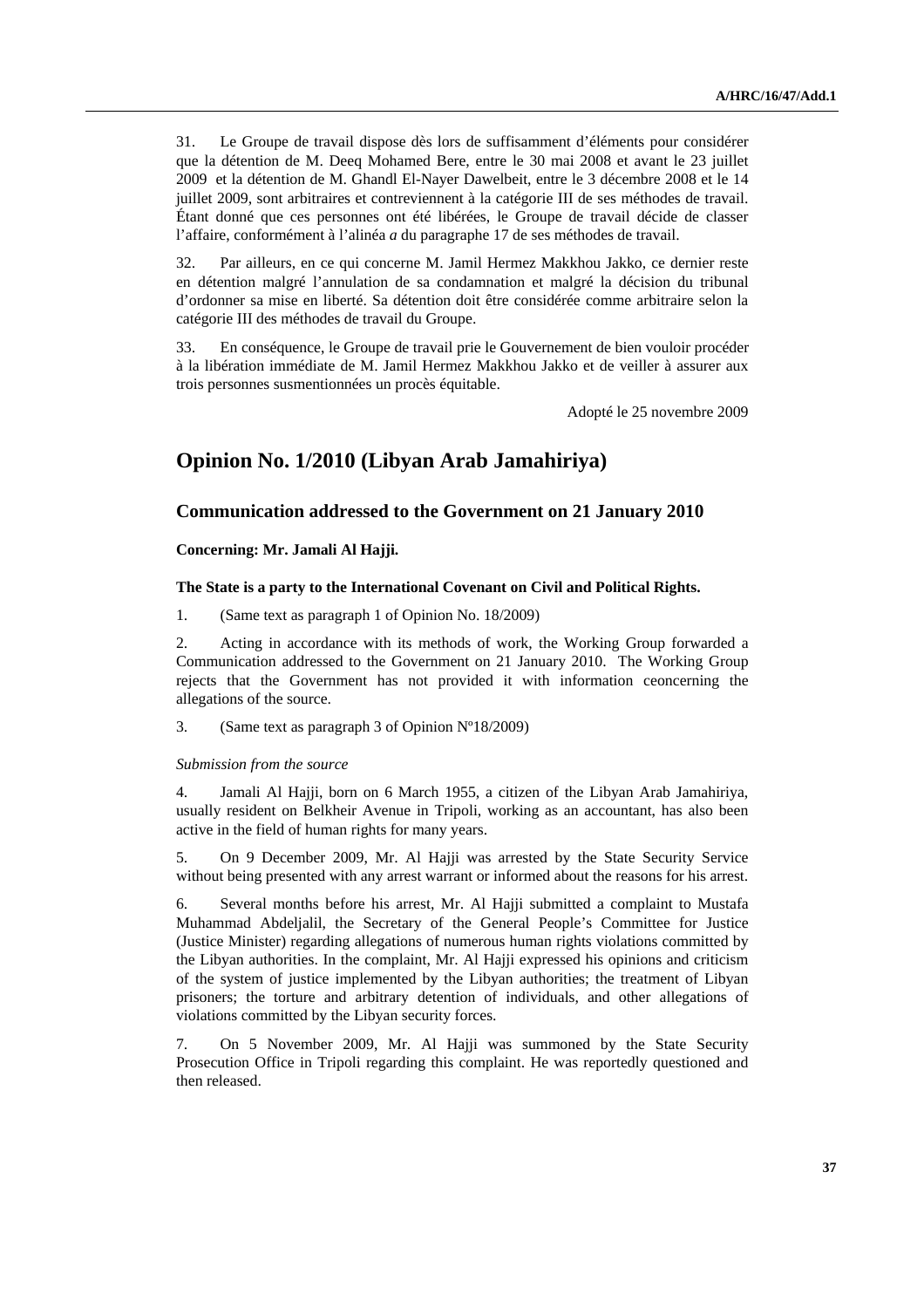8. On 9 December 2009, Mr. Al Hajji was arrested when he was for the second time summoned to the State Security Prosecution Office. He was taken to Jdeida prison in Tripoli where he has been detained since then.

9. Mr. Al Hajji's family received official confirmation of his detention on 10 December 2009, the second day of his arrest. However, his family and lawyer have been denied any contact with him. Since his arrest, Mr. Al Hajji has been detained incommunicado. He has not been charged, nor has he been brought before a judge.

10. The Working Group observes that Mr. Jamali Al Hajji was arrested in February 2007 after participating in a call for a peaceful gathering to commemorate the deaths, two years earlier, of 12 people in Benghazi during a demonstration. He was then released in March 2009. After his release he filed a writ addressed to the Secretary of the General People's Committee for Justice complaining about the judicial system; the treatment of prisoners; illtretment and torture by State agents, and other situations concerning human rights in the country.

#### *Deliberation*

11. The Working Group regrets that the Government has not provided it with information concerning the allegations of the source.

12. Mr. Jamali Al Hajji was arrested without any judicial warrant issued by a competent authority. No reason for his arrest was expressed at the moment of his detention. He was held incommunicado; impeded from contacting his relatives or a defence lawyer and has been deprived of his right to a fair trial before an independent and impartial tribunal.

13. The Working Group further notes that Mr. Al Hajji's detention is in relation with his activities as a human rights defender, in particular his complaint about the human rights situation in Libya to the Secretary of the General People's Committee for Justice (Minister of Justice). This would be a sanction or punishment for Mr. Al Hajji's legitimate exercise of his right to freedom of opinion and expression, as enreshined in articles 19 of the Universal Declaration of Human Rights and the International Covenant on Civil and Political Rights.

14. Mr. Al Hajji's detention is also contrary to articles 1, 6, 7 and 8 of the Declaration on Human Rights Defenders, adopted on 9 December 1998 by the General Assembly in its resolution 53/144.

15. Although the Libyan Arab Jamahiriya was one of the 26 co-signatories of a letter expressing certain reservations to some articles of the Declaration, the Declaration on Human Rights Defenders resumes principles and norms of customary international law and is in fully concordance with articles 3, 5, 8, 9, 10, 11, 18, 19, 20 and 21 of the Universal Declaration of Human Rights and articles 9, 10, 14, 18, 19, 21, 22 and 25 of the International Covenant on Civil and Political Rights.

#### *Conclusion*

16. Accordingly, the Working Group renders the following Opinion:

 The detention of Mr. Jamali Al Hajji is arbitrary because it is devoid of any legal basis. Since his arrest, Mr. Al Hajji has not been informed about the reasons for his arrest, nor has he been accused or charged. His detention is in violation of article 9, 10 and 19 of the Universal Declaration of Human Rights and 9, 14 and 19 of the International Covenant on Civil and Political Rights. It is also contrary to article 9.3 of the Declaration on the Right and Responsibility of Individuals, Groups and Organs of Society to Promote and Protect Universally Recognized Human Rights and Fundamental Freedoms adopted by the General Assembly on 9 December 1998.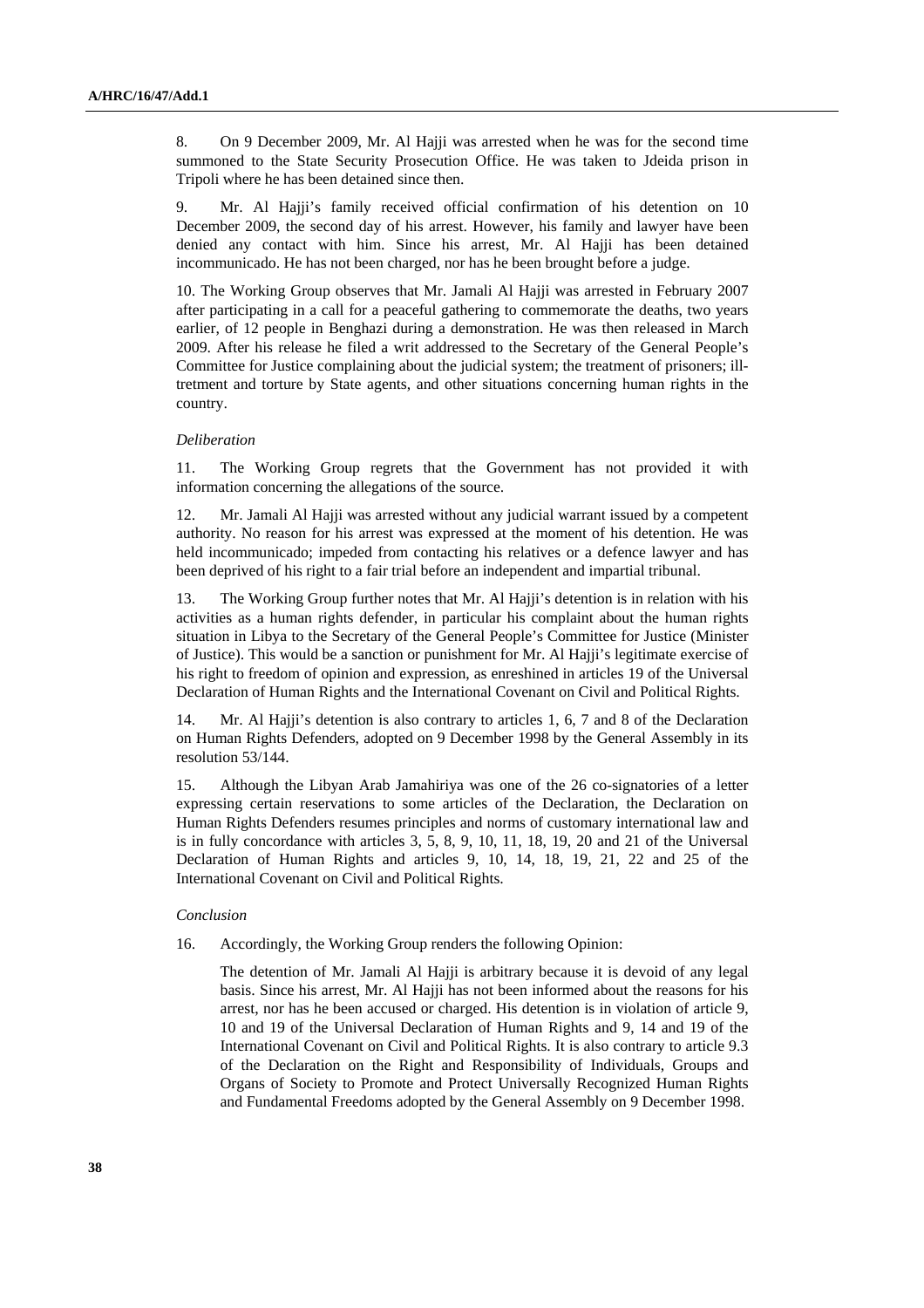17. The Working Group requests the Government of the Libyan Arab Jamahiriya:

(a) To release Mr. Jamali Al Hajji;

 (b) Alternatively, to release him on bail and to submit him to a process with all the guarantees of a fair trial;

 (c) To consider providing him with an effective reparation for the damage caused.

Adopted on 4 May 2010

## **Opinion No. 2/2010 (Islamic Republic of Iran)**

## **Communication addressed to the Government on 1 February 2010**

#### **Concerning: Mr. Shane Bauer, Ms. Sarah Shourd and Mr. Joshua Fattal.**

### **The State is a party to the International Covenant on Civil and Political Rights.**

1. (Same text as paragraph 1 of Opinion No. 18/2009)

2. The Working Group regrets that the Government has not replied within the 90-day deadline.

3. (Same text as paragraph 3 of Opinion No. 18/2009)

4. The case summarized hereinafter was reported by the source to the Working Group on Arbitrary Detention as set out in the paragraphs below.

5. The following three individuals were arrested by Iranian officers on 31 July 2009 when they accidentally strayed across an unmarked border into the Islamic Republic of Iran from Iraq, while on a hiking trip:

(a) **Shane Bauer**, born on 13 July 1982, a citizen of the United States of America, is a photographer and freelance journalist, who usually resides in Damascus, Syrian Arab Republic;

(b) **Sarah Shourd**, born on 10 August 1978, a citizen of the United States of America, working as an English teacher, resides in Damascus with Shane Bauer.

(c) **Joshua Fattal**, born on 4 June 1982, a citizen of the United States of America, usually residing in Elkins Park, United States of America, an environmentalist, worked as a teaching fellow with the International Honours Program "Health and Community" study-abroad programme from January to June 2009. Mr. Fattal arrived in Damascus on 20 July to visit his friends Mr. Bauer and Ms. Shourd.

6. According to the source, Mr. Bauer, Ms. Shourd and Mr. Fattal entered northern Iraq with visas from Turkey on 28 July 2009 and planned to spend five days visiting the area. On the evening of 30 July 2009, they set out for Ahmed Awa with the plan to visit the Ahmed Awa waterfall and go hiking in the area with no intention of entering Iran. On 31 July 2009, they were hiking around the Ahmed Awa waterfall area.

7. It was reported that, since the borders were poorly marked in that area, they had no knowledge of their proximity to the Iranian border.

8. Mr. Bauer, Ms. Shourd and Mr. Fattal are currently detained at Evin prison in Tehran for illegal entry into the Islamic Republic of Iran. Since their detention, these three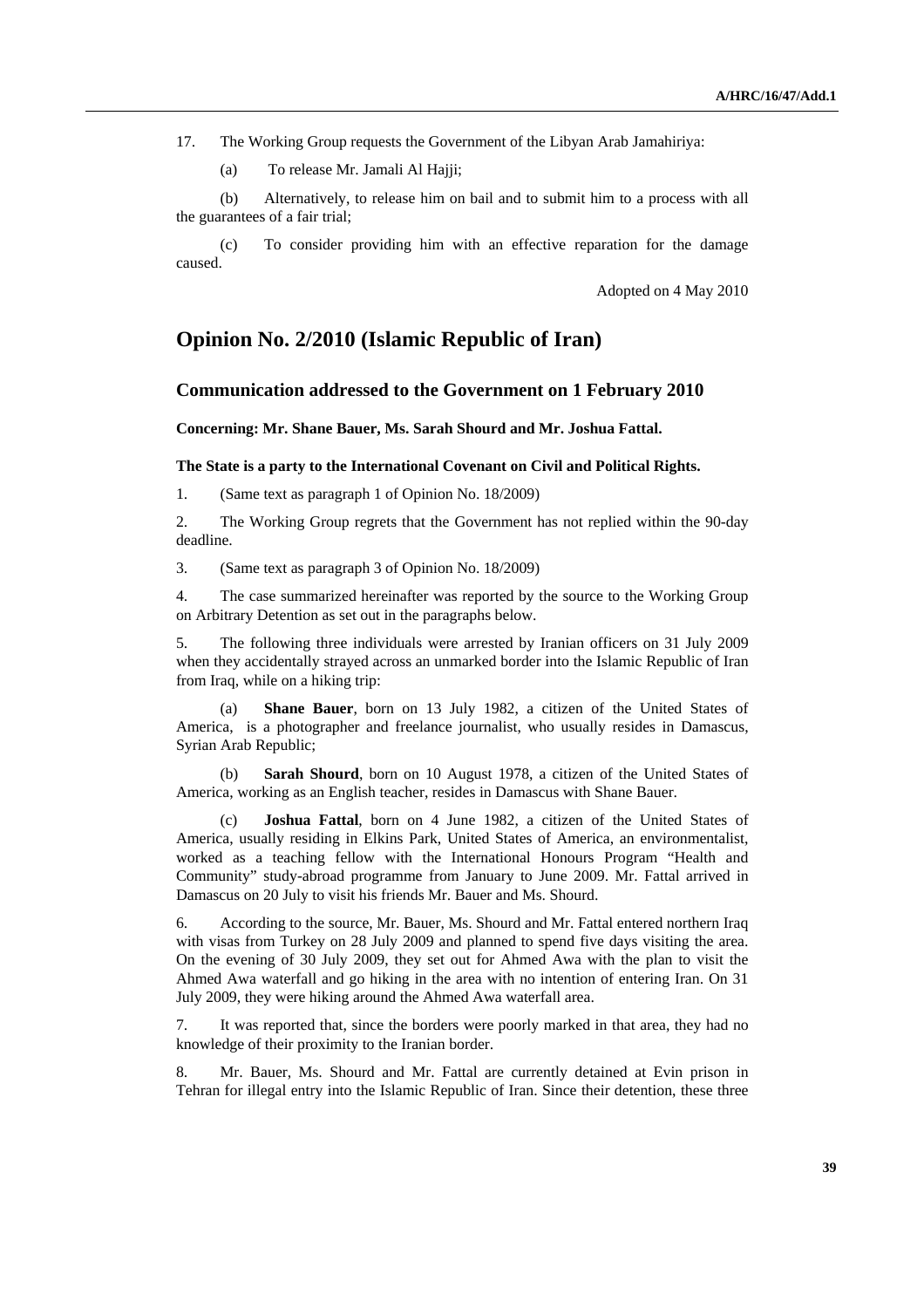individuals have not been able to contact with their families or allowed visits by a lawyer hired by their families.

9. According to the source, since their arrest, the Iranian authorities have only allowed two consular visits by a Swiss diplomat with these three individuals, which lasted 60 minutes in total. The first visit was granted in the late September 2009 while the last visit took place on 29 October 2009

10. It was reported that Mr. Bauer, Ms. Shourd, and Mr. Fattal were officially charged with espionage in November 2009 by Iran's Public Prosecutor. On 14 December 2009, the Iranian authorities announced that the three individuals would be put on trial. Before this, in September 2009, the President of the Republic was reported to have told the media that Mr. Bauer, Ms. Shourd and Mr. Tattal had broken the law, but that he would ask the judiciary to expedite the process, to give it its full attention and to look at the case with maximum leniency. While the judiciary had its own procedures to follow, he stated he was hopeful in this regard.

11. According to the information from the source, Mr. Bauer, Mrs Shourd and Mr. Fattal have demonstrated a great commitment to constructing a harmonious world. This commitment is evident from Mr. Bauer's work as a journalist in the Middle East, Ms. Shourd's active support for the rights of women and the underprivileged and Mr. Fattal's dedication to a sustainable environment, all of which is documented.

12. The source argues that the detention of Mr. Bauer, Ms. Shourd and Mr. Fattal is arbitrary.

13. It also argues that espionage is a totally unfounded charge. The source asserts that the three young people have absolutely no connection with any kind of action against the Iranian State or Government.

14. The source alleges that to continue to detain the three individuals without due process raises grave concerns that the Islamic Republic of Iran is holding them for political purposes and calls into question Iran's stated commitment to the rule of law.

15. The source finally alleges that the three individuals have been deprived of their right to access to a lawyer.

16. The Working Group regrets that the Government of the Islamic Republic of Iran has not responded to the allegations transmitted by the Group. It wishes to remind Governments that should they desire an extension of the time limit to transmit their replies, governments shall request such extension within the 90-day deadline and inform the Group of the reasons for requesting one. According to its methods of work, the Working Group may then grant a further period of two months.

17. Even in the absence of any information from the Government, the Working Group considers it is in the position to render an Opinion on the detention of the persons mentioned above, in conformity with paragraph 15 of its methods of work.

18. From the outset, the Working Group reiterates that the right not to be deprived arbitrarily of liberty is one of the fundamental human rights provided for in article 9 of the Universal Declaration on Human Rights, and that the principles of no undue delay of a trial and reasonable time are principles consecrated in articles 9 and 14 of the International Covenant on Civil and Political Rights (see, in this regard, the Working Group's Opinion No. 45/2006 (United Kingdom of Great Britain and Northern Ireland) (A/HRC/7/4/Add.1, p.40).

19. In particular, pursuant to article 9, paragraph 3, of the International Covenant on Civil and Political Rights, anyone arrested or detained on a criminal charge shall be entitled to trial within a reasonable time or released. It has been recognized that one of the purposes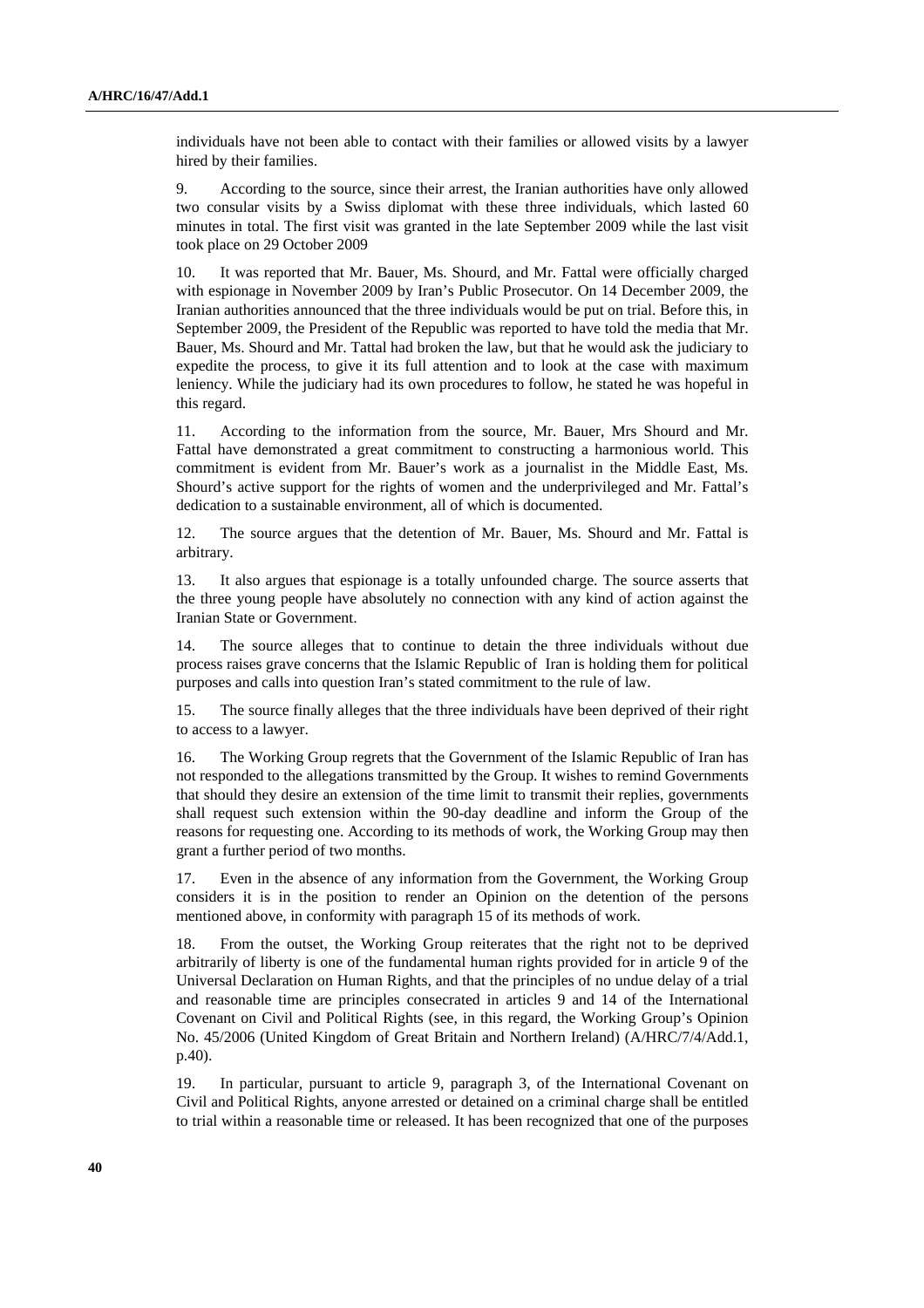of this provision is to protect individuals from remaining too long in a state of uncertainty about their fate. Indeed, in the conduct of criminal proceedings against persons who are detained, the authorities must display special diligence and reduce any delay to the minimum possible.

20. Moreover, under article 9, paragraph 4, of the International Covenant on Civil and Political Rights, anyone who is deprived of his liberty by arrest or detention shall be entitled to take proceedings before a court, in order that that court may decide without delay on the lawfulness of his or her detention and order his or her release if the detention is not lawful.

21. The Working Group considers that depriving the three individuals of their right to take proceedings before a court during eight months is an apparent violation of the above provision of the International Covenant.

22. Furthermore, contrary to the requirements of Principle 11 of the Body of Principles for the Protection of All Persons under Any Form of Detention or Imprisonment, Mr. Bauer, Ms. Shourd and Mr. Fattal have been denied access to any legal assistance for eight months. Indeed, the right of a detained person to communicate with his legal representative is part of the basic requirements of a fair trial.

23. The Working Group also recalls that Principles 15 and 19 of the Body of Principles provide for the right of the detained or imprisoned person to communication with the outside world, and in particular his or her family or counsel. Such communication shall not be denied for more than a matter of days. In the Working Group's view, the deprivation of the three persons from communication with their families or counsel for eight months represents a clear violation of these Principles.

24. In the light of the foregoing, the Working Group renders the following Opinion:

 The deprivation of liberty of Mr. Bauer, Ms. Shourd and Mr. Fattal since 31 July 2009 is arbitrary, being in contravention of article 9 of the Universal Declaration of Human Rights, and article 9 of the International Covenant on Civil and Political Rights, and falls under category III of the categories applicable to the consideration of cases submitted to the Working Group.

25. Consequent upon the opinion rendered, the Working Group requests the Government to take the necessary steps to remedy the situation of Mr. Bauer, Ms. Shourd and Mr. Fattal and bring it into conformity with the standards and principles set forth in the Universal Declaration of Human Rights and the International Covenant on Civil and Political Rights.

Adopted on 4 May 2010

## **Opinion No. 3/2010 (India)**

## **Communication addressed to the Government on 29 January 2010**

 **Concerning: Mr. Jamali Khan** 

#### **The State is a party to the International Covenant on Civil and Political Rights**

1. (Same text as paragraph 1 of Opinion No. 18/2009)

2. The Working Group regrets that the Government has not replied within the 90-days deadline.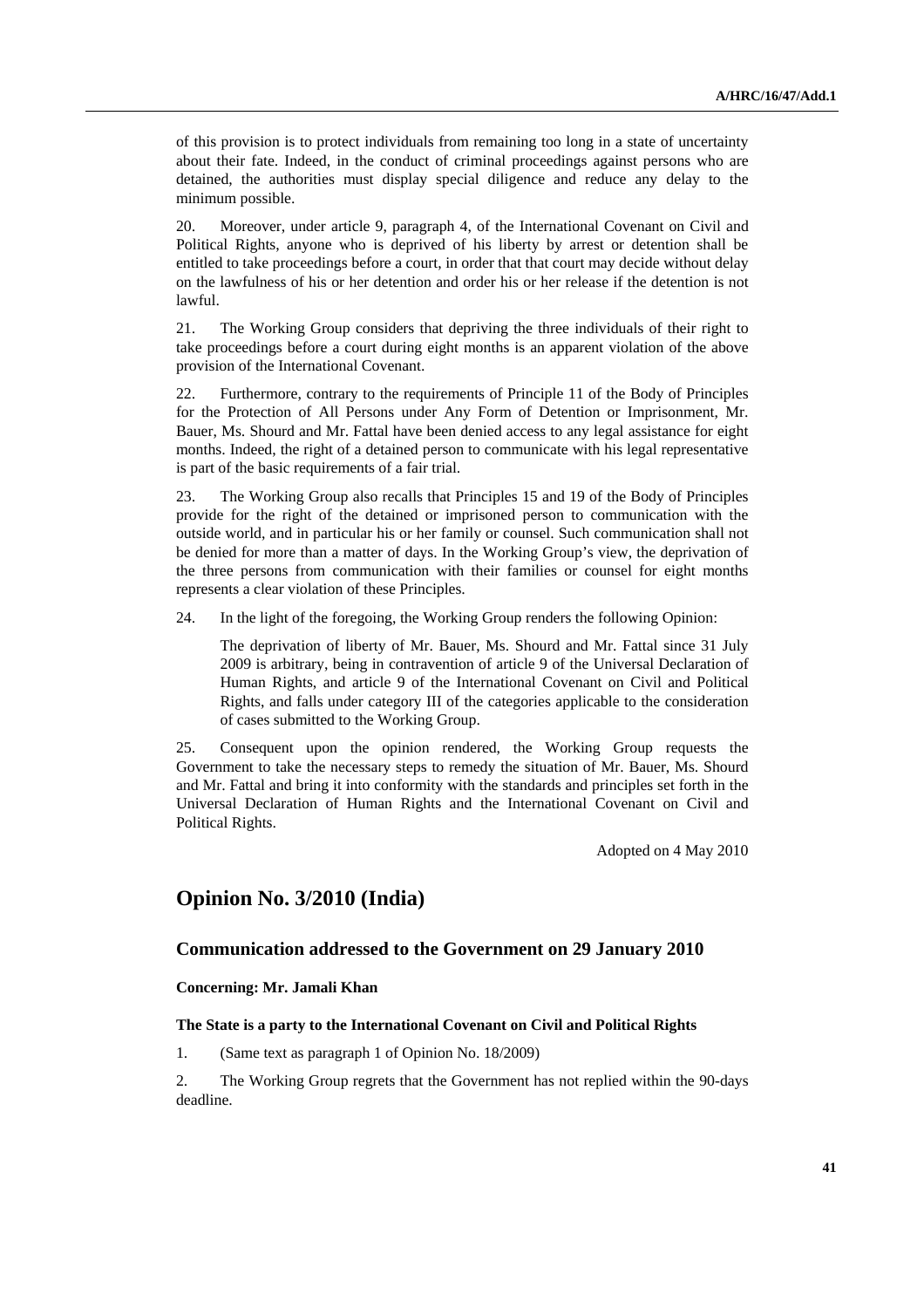3. (Same text as paragraph 3 of Opinion No. 18/2009)

#### *Communication from the source*

4. According to the information received, Mr. Jamali Khan, 50 years of age, an Indian citizen, employed in the building and construction sector, usually residing in Lajpat Nagar, New Delhi, was arrested without a warrant by officials from the Jammu and Kashmir Police on 3 November 2007 in Udhampur, Jammu and Kashmir, pursuant to sections 13, 17, 18, 21, 24, and 40, of the Unlawful Activities Act (case No. FIR No. 252/2007).

5. Mr. Khan was arrested when he and his family were on their way to visit his in-laws in Srinagar. Mr. Khan was carrying money with him to purchase a small plot of land in Srinagar in the name of his wife. He was routinely checked by the police, arrested and then accused of being a money-launderer.

6. On 19 December 2007, the District Magistrate, Udhampur, ordered Mr. Khan's detention. On 4 January 2008 the Chief Judicial Magistrate, Udhampur, granted Mr. Khan bail. However, instead of releasing Mr. Khan on bail, the State invoked the Public Safety Act and ordered his detention in a high-security jail.

7. According to the source, the High Court of Jammu has since then twice quashed his detention as being arbitrary and prejudiced and ordered his release (Writ petition in the High Court of Jammu, OWP 143/2008, 16 September 2008; Writ petition in the High Court of Jammu, HCP 38/2008, 27 July 2009). Following the first decision a release order was furnished by the jail authorities on 19 September 2008. However, instead of his release, Mr. Khan, was taken into unlawful custody by the Joint Interrogation Cell until 6 October 2008 when the District Magistrate, Udhamour, passed another detention order.

8. Following the second decision of the High Court, on 28 July 2009, a release order was served on Jail Supt., Kot Balwal. Mr. Khan was released, however, handed over to the Joint Interrogation Cell where he was illegally detained until the next day. On 29 July 2009, Mr. Khan was transferred to the Udhampur District Jail and again unlawfully detained until 31 July 2009, when the Government issued another detention order under the Public Security Act, and Mr. Khan was put into custody at Kot Balwal Jail, Jammu. On 28 September 2009, the Government of Jammu & Kashmir revoked the detention order.

9. On 3 October 2009, Mr. Khan was presented before the trial court in relation to the original crime with which he was charged. As Mr. Khan had been granted bail more than a year before the session judge ordered his release. Mr. Khan was transferred back to Kot Balwal Jail to be released from there. When he left the jail, he was again arrested and taken to the Joint Interrogation Cell. His wife was promised that he would be released on 5 October 2009; however, when she went there on that day she was told by a senior officer that her husband was fine and that "he has spent two years in Kot Balwal, let him spend two years with us, too".

10. Mr. Khan's exact place of detention in Srinagar, Jammu and Kashmir, is not known at present.

11. In addition to the various court proceedings initiated by Mr. Khan or on his behalf, petitions were also made to the Chief Minister, Jammu and Kashmir State; the President of India; the National Human Rights Commission; the State Human Rights Commission; and the National Commission for Minorities.

### *Deliberation*

12. Even in the absence of any reply from the Government, the Working Group considers that it could render an Opinion on this case.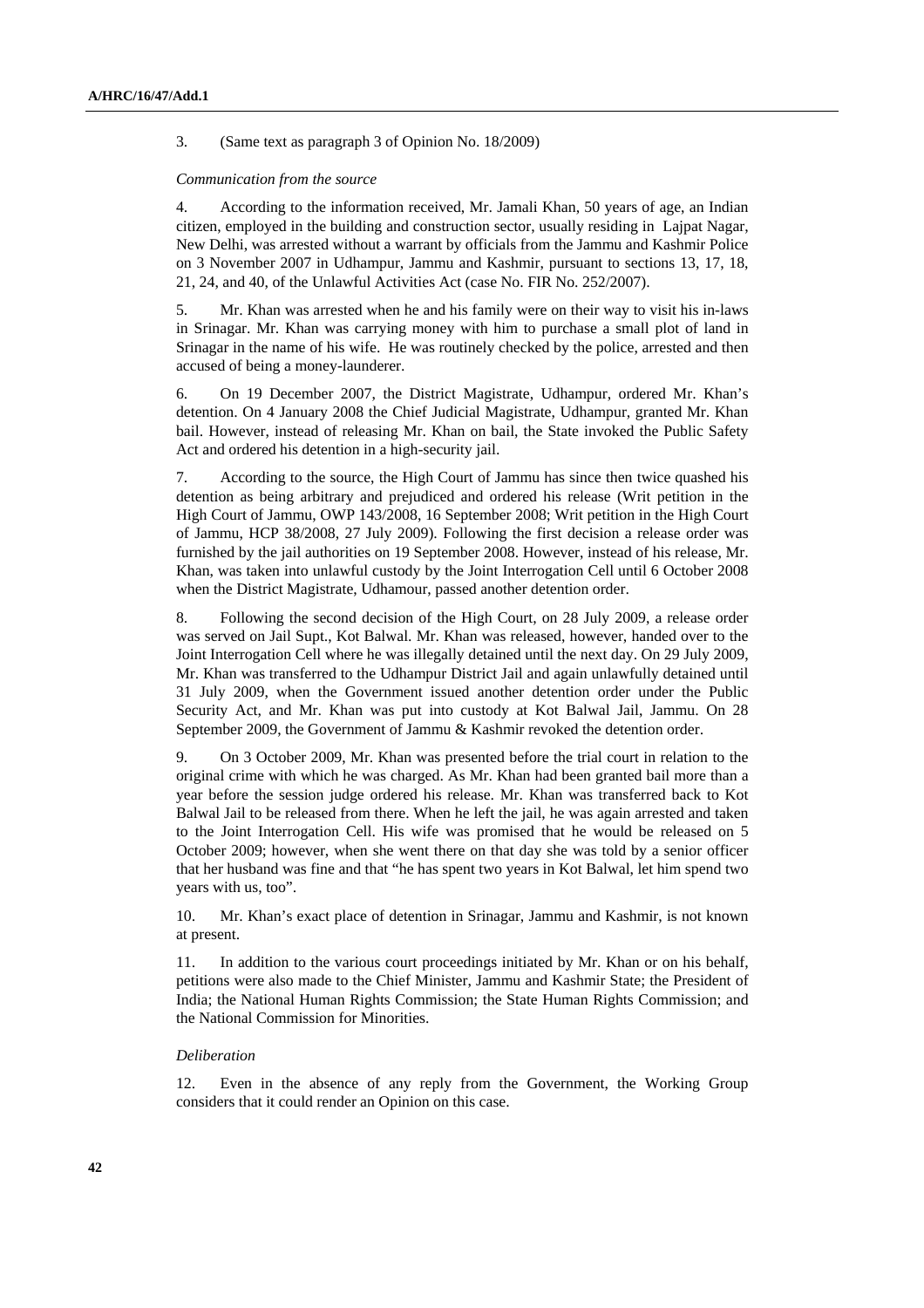13. Mr. Khan has been deprived of his liberty without any judicial order. His arrest was carried out on 3 Novermber 2007 without any arrest warrant. It was only 46 days later, on 19 December 2007, that his detention was ordered by a District magistrate. However, on 4 January 2008, he was granted bail.

14. Mr. Khan's fundamental right not to be arbitrarily deprived of his liberty was further denied when he was immediately rearrested by police agents, on the same day, in application of the Public Safety Act. The judicial order was clearly not respected. That was in violation of Article 9.3., **in fine**, of the International Covenant on Civil and Political Rights.

15. Mr. Khan was subjected to several rearrests. His liberty was ordered in two occasions by the High Court of Jammu (on 16 September 2008 and on 28 July 2009) and in one occasion by the Government (on 28 September 2009). However, those orders were not respected. On 3 October 2009 he was rearrested for a fifth time. But this time his detention is more serious because his place of detention is unknown.

16. Mr. Khan has not been brought to trial before an independent and impartial tribunal. The charges brought against him have been changing from money-laundering to generic unlawful activities. His right to be presumed innocent has not either been respected.

17. Consequently, the Working Group renders the following Opinion:

 The privation of liberty of Mr. Jamali Khan is arbitrary, contrary to article 9 of the Universal Declaration of Human Rights and articles 9 and 14 of the International Covenant on Civil and Political Rights and correspond to categories I and III applicable by the Working Group in its consideration of cases of detention.

18. The Working Group requests the Government of India:

(a) To immediately release Mr. Jamali Khan;

 (b) Alternatively, to release him on bail respecting the judicial decisions in that sense and to submit him to a judicial process with all the guarantees of due process and fair trial;

 (c) To consider provide him with an effective reparation for the damage caused for his arbitrary detention.

Adopted on 4 May 2010

# **Opinion No. 4/2010 (Myanmar)**

## **Communication addressed to the Government on 29 May 2009**

 **Concerning: Dr Tin Min Htut and Mr. U Nyi Pu** 

#### **The State is a not a Party to the International Covenant on Civil and Political Rights**

1. (Same text as paragraph 1 of Opinion No. 18/2009)

2. The Working Group regrets that the Government has not replied within the 90-day deadline.

3. (Same text as paragraph 3 of Opinion No. 18/2009)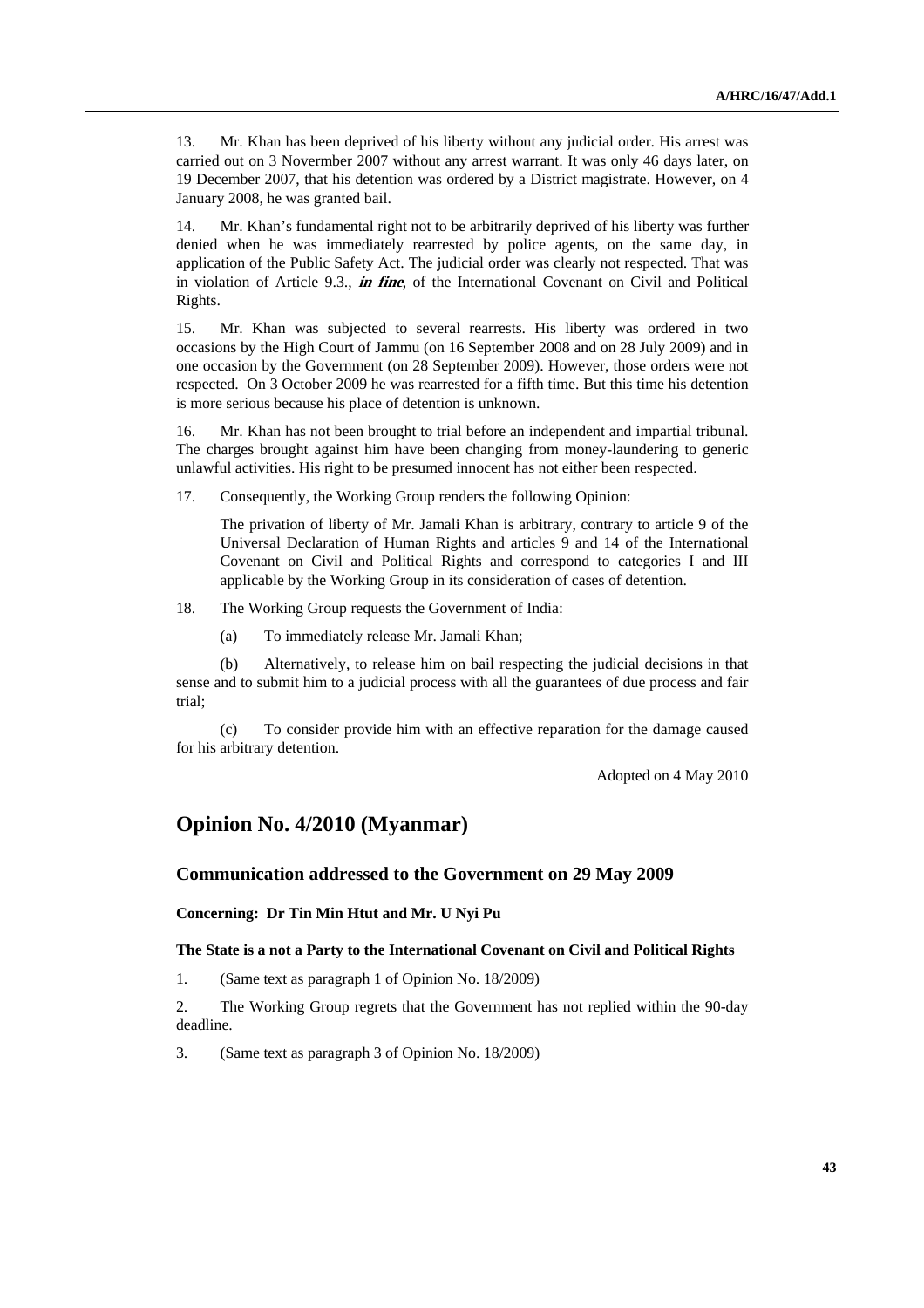#### *Communication from the source*

4. The case summarized below concerns Dr. Tin Min Htut and Mr. U Nyi Pu, and was reported by the source to the Working Group on Arbitrary Detention as set out in the paragraphs below.

5. Tin Min Htut was arrested without a warrant on 12 August 2008. Dr Htut was born on 4 May 1952, and is a citizen of Myanmar. He is a medical doctor by profession, and was elected MP for Pantanaw.

6. According to the source, he was arrested by Police Major Ye Nyunt, Special Branch; Police Captain Than Soe, Special Branch; Police Captain Aye Naing, External Affairs Department, Special Branch; Sub-Inspector Hla Min; Sub-Inspector Thaung Tan; Sub-Inspector Tin Myo; and Sub-Inspector Win Kyaw.

7. U Nyi Pu was arrested without a warrant at his home on 11 August 2008 by the same police officers. Mr Pu was born on 10 April 1955 and is a citizen of Myanmar. He was elected MP for Gwa Township, Rakhine State.

8. As elected members of Parliament, in July 2008, Dr Htut and Mr Pu organized 92 elected members of Parliament to sign a letter addressed to the United Nations Secretary-General and the Security Council, criticizing the military Government of Myanmar, and also the United Nations itself, alleging that it sides with the military Government. According to the source, after their arrest both men were held at the Aungthapyay Interrogation Camp, an army camp, until the end of September 2008, when they were transferred to the central prison. Neither of them was brought before a judge until February 2009, although section 61 of the Criminal Procedure Code requires that they should have been brought to a judge within 24 hours of arrest.

Section 61 of the Criminal Procedure Code:

No police-officer shall detain in custody a person arrested without warrant for a longer period than under all the circumstances of the case is reasonable and such period shall not, in the absence of a special order of a Magistrate under section 167, exceed twenty-four hours exclusive of the time necessary for the journey from the place of arrest to [the police station, and from there to the Magistrate's Court].

9. Dr Htut and Mr Pu were sentenced on 13 February 2009 to 27 years of imprisonment by the Yangon West District Court (Special Court). Judge U Tin Htut, a Deputy District Judge, presided. The charges were disturbing public tranquillity and peace pursuant to section 4 of the Anti-Subversion Law (The Law Protecting the Peaceful and Systematic Transfer of State Responsibility and the Successful Performance of the Functions of the National Convention against Disturbances and Opposition) No. 5/96, section 33(a) of the Electronic Transactions Law No. 5/04 and section 505(b) of the Penal Code of Myanmar.

Sections 3 and 4 of the Anti Subversion Law 5/1996 provide:

No one and no organization shall violate either directly or indirectly any of the following prohibitions:

 (a) Inciting, demonstrating, delivering speeches, making oral or written statements and disseminating in order to undermine the stability of the State, community peace and tranquillity and prevalence of law and order;

 (b) Inciting, delivering speeches, making oral or written statements and disseminating in order to undermine national reconsolidation;

Disturbing, destroying, obstructing, inciting, delivering speeches, making oral or written statements and disseminating in order to undermine, belittle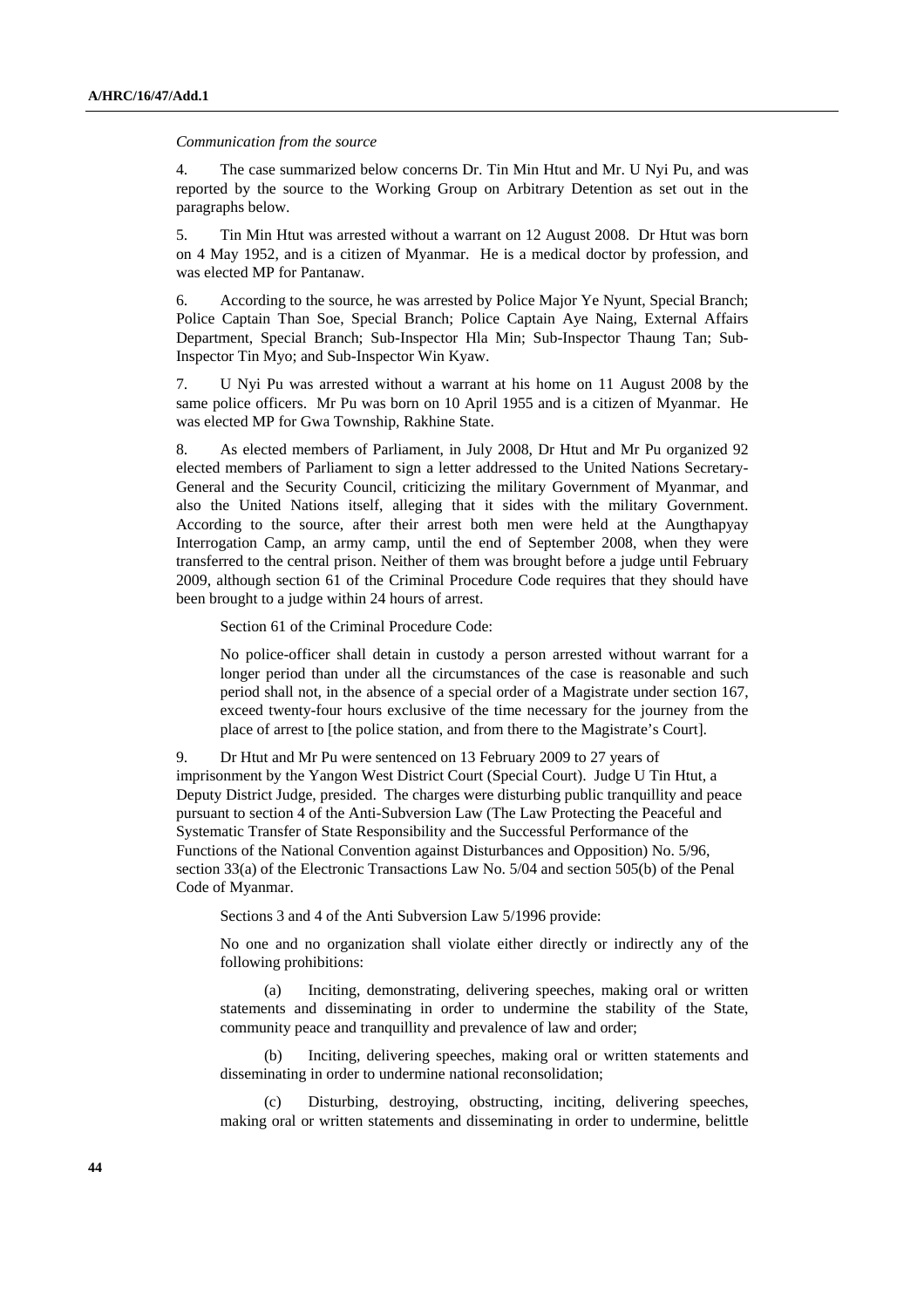and make people misunderstand the functions being carried out by the National Convention for the emergence of a firm and enduring Constitution;

 (d) Carrying out the functions of the National Convention or drafting and disseminating the Constitution of the State without lawful authorization;

(e) Attempting or abetting the violation of any of the prohibitions.

Whoever violates any prohibition contained in section 3 shall, on conviction be punished with imprisonment for a term of a minimum of (5) years to a maximum of (20) years and may also be liable to fine.

Section 33 of the Electronic Transactions Law 5/2004 provides:

Whoever commits any of the following acts by using electronic transactions technology shall, on conviction be punished with imprisonment for a term which may exend from a minimum of 7 years to a maximum of 15 years and may also be liable to a fine:

 committing any act detrimental to the security of the State or prevalence of law and order or community peace and tranquillity or national solidarity or national economy or national culture.

Section 505 of the Penal Code provides:

 (a) Whoever makes, publishes or circulates any statement, rumour or report, [... ]

 (b) with intent to cause, or which is likely to cause, fear or alarm to the public or to any section of the public whereby any person may be induced to commit an offence against the State or against the public tranquillity; [...] shall be punished with imprisonment which may extend to two years, or with fine, or with both.

10. According to the source, the trial took place inside a closed court in the prison. Neither of the accused was allowed access to a lawyer, although they signed a Power of Attorney for a Supreme Court advocate, U Kyaw Hoe, to represent them. U Kyaw Hoe indeed came to the location of the trial to conduct the defence, but was not allowed inside. The source claims that such conduct is in violation of section 2 of the Judiciary Law 2000 of Myanmar, which stipulates that:

 The administration of justice shall be based upon the following principles; [… ]

(e) Dispensing justice in open court unless otherwise prohibited by law;

 (f) Guaranteeing in all cases the right of defence and the right of appeal under the law; …

11. The source further asserts that the evidence against Dr Htut and Mr Pu was inadequate for a conviction, had the court conducted its hearings independently and according to the legal standards that it is supposed to uphold. The police could not produce the original letter that the defendants were alleged to have prepared and sent, but only a copy taken from the Internet. The source argues that a copy of the letter is not sufficiently strong evidence by itself to be used for a conviction. Such evidence is only admissible as secondary evidence under sections 62-65 of the Evidence Act of Myanmar, but not sufficient proof of an offence in the present case upon which to secure a conviction. These sections provide:

Primary evidence. Primary evidence means the document itself produced for the inspection of the Court...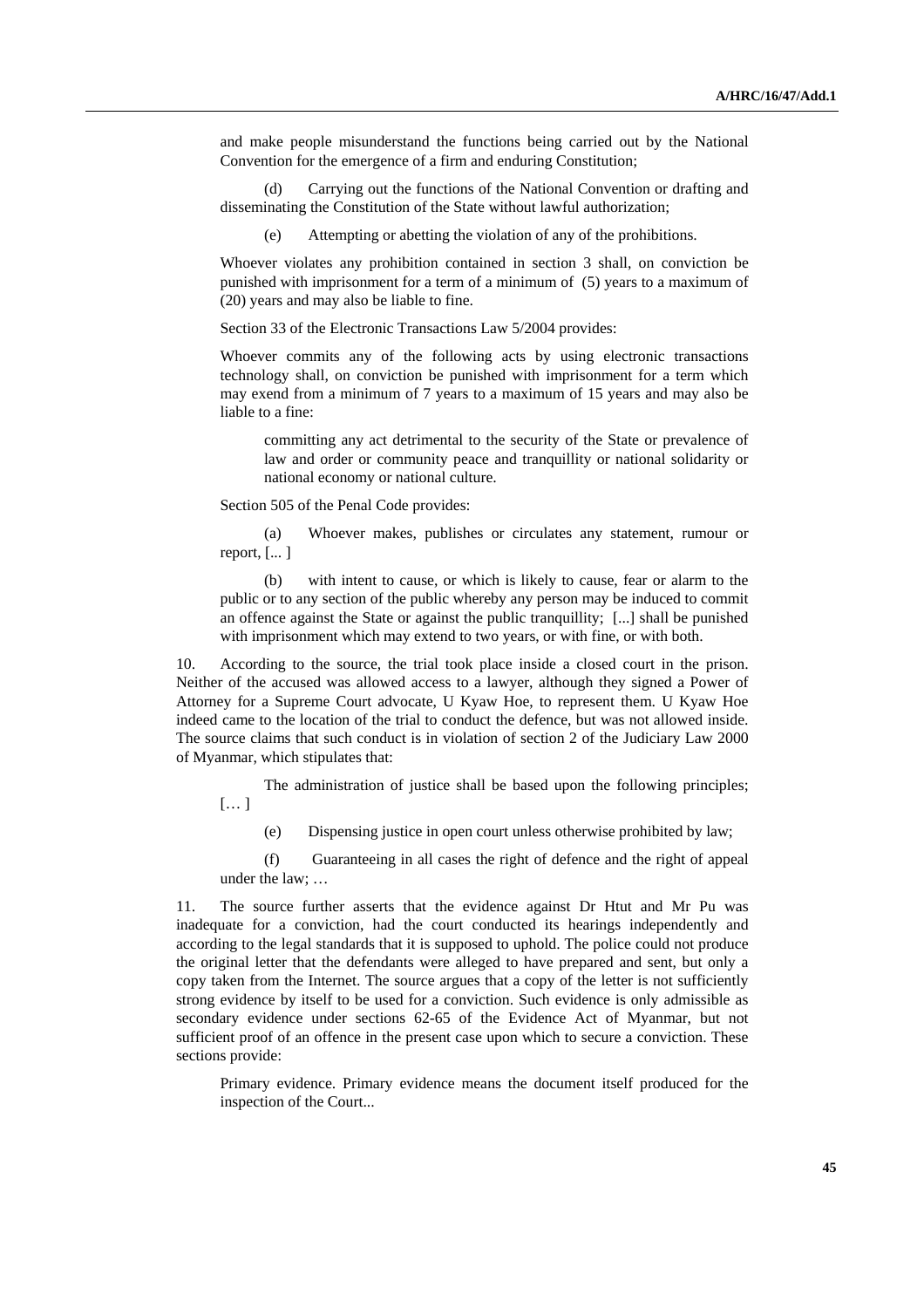Secondary evidence. Secondary evidence means and includes-- ... (2) copies made from the original by mechanical processes which in themselves insure the accuracy of the copy, and copies compared with such copies...

Proof of documents by primary evidence. Documents must be proved by primary evidence except in the cases hereinafter mentioned.

Cases in which secondary evidence relating to documents may be given. Secondary evidence may be given of the existence, condition or contents of a document in the following cases:-- (a) when the original is shown or appears to be in the possession or power-- of the person against whom the document is sought to be proved, or of any person out of reach of, or not subject to, the process of the Court, or of any person legally bound to produce it, and when, after the notice mentioned in section 66, such person does not produce it; (b) when the existence, condition or contents of the original have been proved to be admitted in writing by the person against whom it is proved or by his representative in interest; (c) when the original has been destroyed or lost, or when the party offering evidence of its contents cannot, for any other reason not arising from his own default or neglect, produce it in reasonable time.

12. The defendants were accused of having distributed the letter via the Internet. According to the source, the police was not able to produce evidence at the trial to demonstrate who had actually posted the letter online. Notwithstanding, both defendants were also convicted under the Electronic Transactions Law.

13. The presiding judge did not provide any reasoning when handing down the guilty verdicts against the two accused. He merely summarized the witness statements and gave the sentences. The lack of reasons and tone of the verdicts indicate that the judge was operating from a presumption of guilt.

14. Dr Htut and Mr Pu are currently being held at Insein Central Prison, Yangon, under the authority of the Department of Corrections, Ministry of Home Affairs. Mr Pu's health has reportedly deteriorated since his detention.

#### *Deliberation*

15 The Working Group wishes to express its regrets over the Government's omission to reply within the 90-day deadline, and to note that the Government did not use the opportunity to request an extension of the time limit under section 16 of the Working Group's Methods of Work. The Working Group stated in its two communications that it would appreciate if the Government could provide information about the current situation of Dr Htut and Mr Pu and provide clarification about the legal provisions justifying their continued detention.

16. The Working Group is in a position to provide an Opinion, on the basis of all the information it has obtained, on the detention of Dr Htut and Mr Pu, as one of the measures provided for in section 17.

17. Several provisions of the international instruments that the Working Group relies upon in the examination of the cases brought to its attention, have been violated. The preamble to the Universal Declaration of Human Rights states that human rights should be protected by the rule of law. The fair trial and arbitrary arrest provisions of the Universal Declaration have been violated in the cases of Dr Htut and Mr Pu.

18. The pretrial detention of Dr Htut and Mr Pu, from August 2008 to their trial in February 2009, was in violation of their right to a court hearing. International human rights law requires that a court review the lawfulness of the detention, and that this hearing occur promptly (See article 9 of the Universal Declaration of Human Rights; the Body of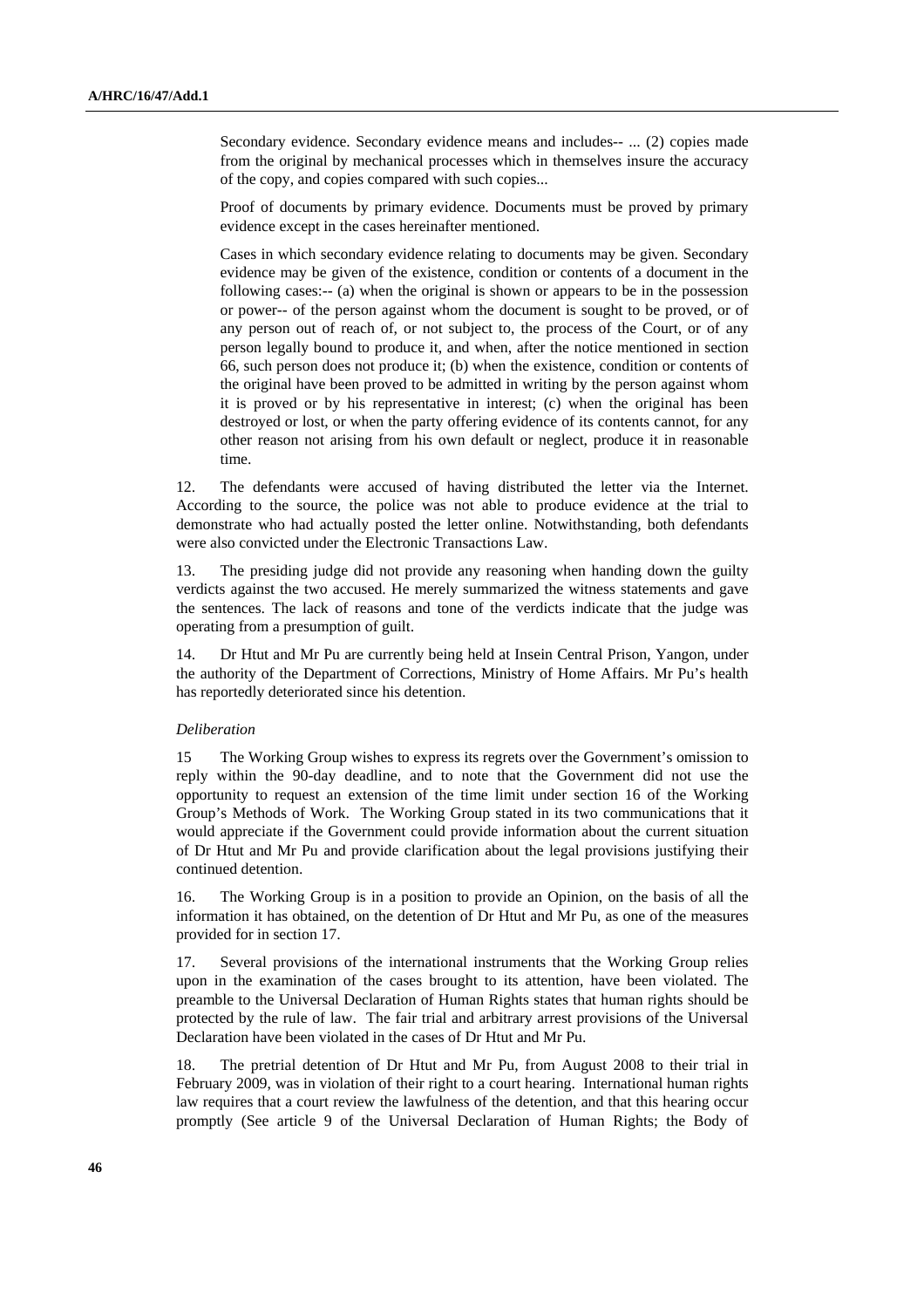Principles for the Protection of All Persons under Any Form of Detention or Imprisonment, Principle 11; and the rule in ICCPR article 9 (3), which in opinion of the Working Group constitutes customary international law.

19. At their trial, Dr Htut and Mr Pu were denied assistance of legal counsel. (See Body of Principles for the Protection of All Persons under Any Form of Detention or Imprisonment, Principles 17 and 18 and the rule in ICCPR article 14 (3) (d) which constitutes customary international law).

20. The evidence relied upon by the court, and the form of the judgment with the limited reasons given, constitute violations of the right to be presumed innocent until proved guilty according to law. The presumption of innocence is guaranteed by article 11 the Universal Declaration of Human Rights and established as one of the fair trial rights of customary international law as it is also provided for in Article 14 of the ICCPR. Another violation is constituted by holding the trial in private without the justification of absolute necessity (See article 10 of the Universal Declaration of Human Rights which guarantees the right to a fair and public hearing by an independent and impartial tribunal in the determination of his rights and obligations and of any criminal charge against him).

21. The Working Group notes that the detention and conviction was in response to the exercise of their freedom of opinion, expression and political free speech, and in violation of article 19 of the Universal Declaration of Human Rights. This requires a particularly vigilant review of the application of fair trial guarantees, and even more so, given that the domestic system seems to fail, as in the present case.

22. This also applies to the role of Dr. Htut and Mr. Pu as human rights defenders. They have been detained and convicted for alleged acts of informing the United Nations about human rights violations.

23. Their prison conditions raise further concerns. The Working Group has received information which gives rise to concerns for Mr. Pu's health. The Working Group reminds the Government, in this case as in previous cases (inter alia, Opinion No. 44/2008) that under the United Nations Standard Minimum Rules for the Treatment of Prisoners, the authorities have a duty to provide the services of a qualified medical officer within the prison facilities; to transfer prisoners and detainees who require specialist treatment to specialized institutions or to civil hospitals; and to provide prisoners and detainees with adequate food of nutritional value adequate for health and strength.

24. Consequently, the Working Group renders the following Opinion:

The detention of Dr. Tin Min Htut and Mr. U Nyi Pu is arbitrary, in violation of articles 9, 10, 11 and 19 of the Universal Declaration of Human Rights, and in contradiction of the Body of Principles for the Protection of All Persons under Any Form of Detention or Imprisonment. The detention falls within categories II and III of the categories applicable to the consideration of the cases submitted to the Working Group.

25. The Working Group requests the Government to take the necessary steps to remedy the situation, which are the immediate release of, and an adequate reparation to, Dr Htut and Mr Pu.

26. The Working Group would emphasize that the duty to immediately release Dr. Htut and Mr. Pu will not allow further detention, even if the further actions taken against him should satisfy the international human rights obligations of Myanmar. Furthermore, the duty to provide adequate reparation under article 8 of the Universal Declaration of Human Rights, compare article 9 (5) of the International Covenant on Civil and Political Rights, is based on the arbitrary detention that has taken place and subsequent proceedings or findings in these cannot limit the State's responsibility.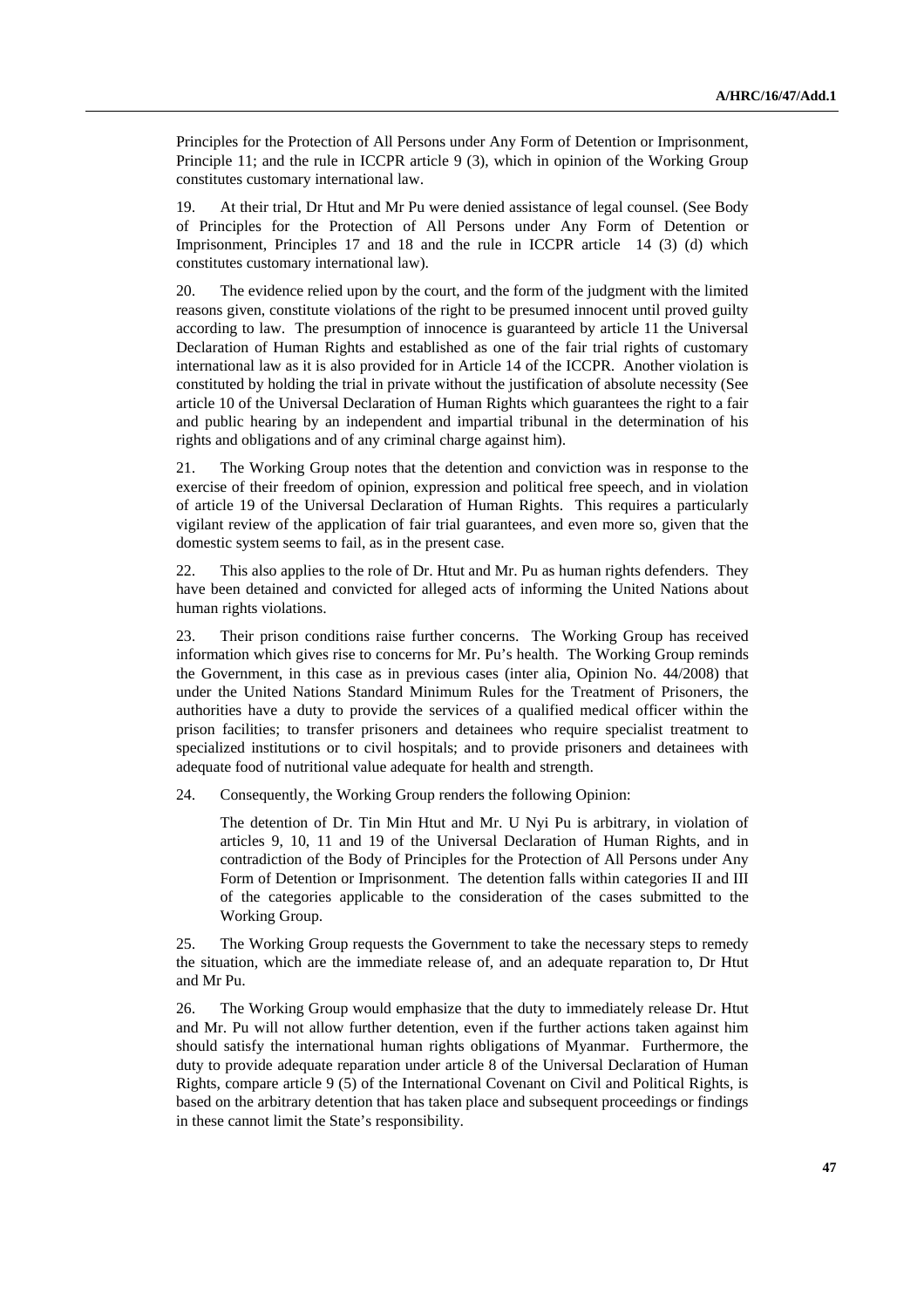27. The Working Group further requests the Government to seriously consider the possibility of becoming a State party to the International Covenant on Civil and Political Rights.

Adopted on 5 May 2010

## **Opinion No. 5/2010 (Israel)**

## **Communication addressed to the Government on 2 February 2010**

#### **Concerning Messrs. Hamdi Al Ta'mari and Mohamad Baran**

## **The State is a party to the International Covenant on Civil and Political Rights**

1. (Same text as paragraph 1 of Opinion No. 18/2009)

2. According to its methods of work, the Working Group forwarded a Communication addressed to the Government on 2 February 2010. The Government has not requested any extension of the time limit. The Working Group regrets that the Government has not replied within the 90-day deadline.

3. (Same text as paragraph 3 of Opinion No. 18/2009)

4. The case summarized hereinafter was reported by the source to the Working Group on Arbitrary Detention as follows:

5. Mr. **Hamdi al-Ta'mari**, born on 20 August 1992, a Palestinian citizen, student, usually residing in Bethlehem, West Bank, Occupied Palestinian Territory, was first arrested without a warrant on 25 July 2008 at his family home by Israeli soldiers invoking Israeli Military Order No. 1591. He was released without charge on 13 November 2008, but rearrested on 18 December 2008.

6. On 12 March 2008, Mr. Al-Ta'mari's father, Mr. Baran Shahadeh, along with three other men, were killed in Bethlehem by a suspected Israeli undercover unit. At around 4.00 a.m., on 25 July 2008, Mr. Al-Ta'mari heard loud banging on the front door of the family home in Bethlehem. When the door was opened Israeli soldiers said that they were looking for Mr. Al-Ta'mari. The soldiers tied his hands and legs and made him lie on the floor where he remained for around 15 minutes whilst soldiers pointed their weapons at him. He was then blindfolded and placed on the floor of a jeep. His hands were tied so tight that they became swollen. The jeep drove for about two hours during which Mr. Al-Ta'mari was physically and verbally abused by the soldiers. He was taken to Ofer Interrogation and Detention Centre, near Ramallah in the West Bank, where he was further kicked and beaten by soldiers.

7. On 28 July 2008, three days after his arrest, Mr. Al-Ta'mari was taken for interrogation in handcuffs. The interrogator spoke Arabic and accused him of being a member of "Islamic Jihad". Mr. Al-Ta'mari denied the accusations and stated that he was supporting independent members of "Fateh". The interrogator also asserted that military clothes and a weapon were found at his home, the existence of which he denied. There was no lawyer present during the interrogation which lasted for about one hour.

8. Several days later Mr. Al-Ta'mari was informed that he had been given a three month administrative detention order, which was confirmed by the Military Administrative Detention Court. He was released from administrative detention on 13 November 2008 and never charged with any offence. The source notes that membership of a banned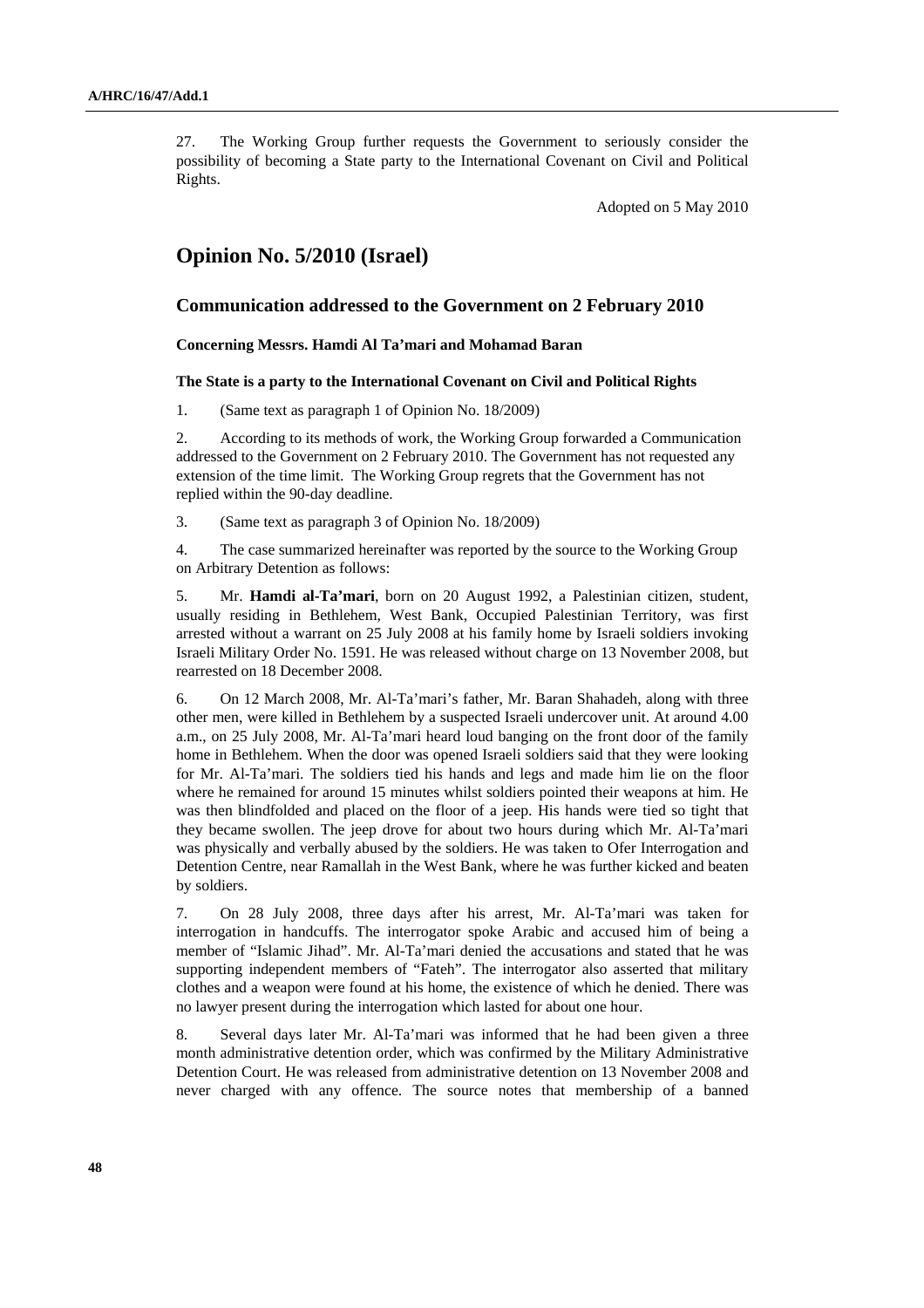organization and possession of weapons are offences punishable under Israeli Military Order No. 378.

9. At around 2 a.m., on 18 December 2008, Mr. Al-Ta'mari was again arrested, blindfolded, his hands tied, and taken out of the building and put into a truck. About an hour later, Mr. Al-Ta'mari was transferred from the truck to a jeep. Half-an-hour later, the jeep arrived at Etzion Interrogation and Detention Centre in the West Bank, where he remained for 15 days before being transferred to Ofer Interrogation and Detention Centre.

10. There, Mr. Al-Ta'mari was interrogated about visitors he had seen after his release, flags on the roof of the building he lives, and about his activities. He explained that the visitors were neighbours and relatives and that he had no connection with the "Islamic Jihad" of which he was accused. The interrogation was conducted in the absence of a lawyer and lasted for about half an hour. This was only the second time Mr. Al-Ta'mari was interrogated.

11. On 28 December 2008, Mr. Al-Ta'mari was taken before the military Military Administrative Detention Court. He was not represented by a lawyer. The judge told him via an interpreter that a four months administrative detention order had been issued against him on the basis of secret information. The Court confirmed this order.

12. On 15 April 2009, Mr. Al-Ta'mari received a third administrative detention order of four months, which was confirmed by the Military Administrative Detention Court.

13. On 14 August 2009, Al-Ta'mari was issued with a fourth administrative detention order by an Israeli military commander, Colonel Ronen Cohen, Deputy Intelligence Central Command, Judea and Samaria District. This order was confirmed by a military court on 20 August 2009. Mr. Al-Ta'mari has not been charged with any offence. However, his latest administrative detention order describes the reason for his detention as follows: "His activity endangering the security of the area and the public."

14. Mr. **Mohammad Baran**, born on 17 October 1990, a Palestinian citizen, student, usually residing at Beit Ummar, Hebron, West Bank, was arrested without a warrant invoking Israeli Military Order 1591 on 1 March 2008 by Israeli soldiers from the ambulance vehicle that was taking him to hospital.

15. On 1 March 2008, Mr. Baran was at home trying to repair a gasoline heater. The heater exploded injuring Mr. Baran's right hand. Mr. Baran's parents immediately took him to the village clinic where a doctor treated him. An ambulance taking Mr. Baran to the hospital was stopped by Israeli soldiers outside the village. The ambulance driver informed the soldiers that he had an urgent case. One of the soldiers then slapped the ambulance driver in the face and struck him with the butt of his rifle. Mr. Baran was placed on a stretcher and moved to a military ambulance. His parents were not permitted to accompany him.

16. Mr. Baran believes he was taken to Hadassa Ein Karim Hospital in Jerusalem. The next morning Mr. Baran was informed by a doctor that he had undergone a long operation and had lost three fingers from his right hand. Mr. Baran spent the next three days in hospital during which time he was tied to the bed, guarded by three soldiers and not permitted to see any visitors.

17. On the third day, two interrogators came to the hospital to interview Mr. Baran. One of the interrogators accused Mr. Baran of preparing a homemade explosive device. Mr. Baran denied this accusation. The interrogator slapped him on the face and shouted at him that he would be placed in solitary confinement unless he confessed. Mr. Baran continued to deny the accusation. The interrogation lasted for approximately one hour.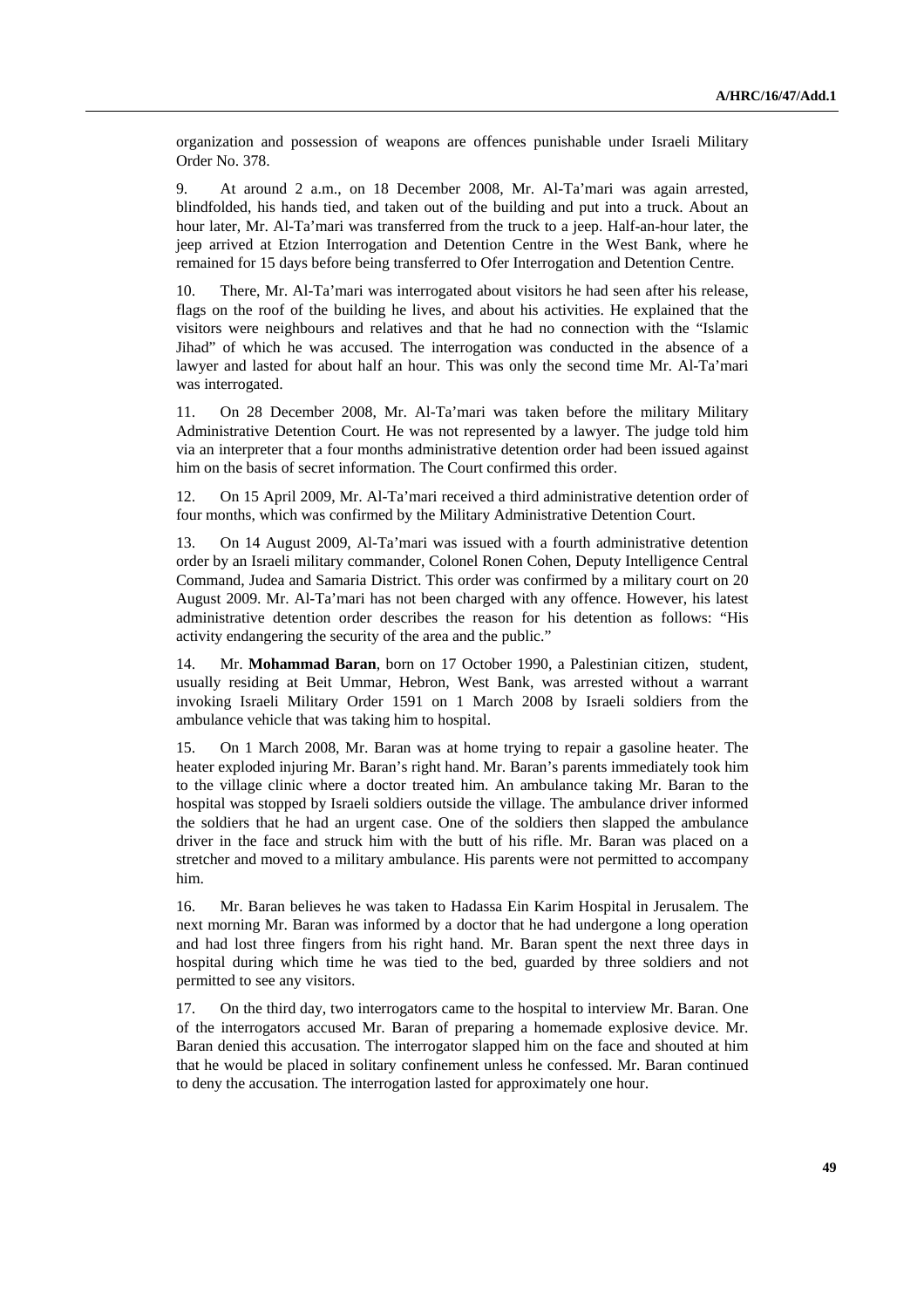18. After three days in hospital, Mr. Baran was transferred to Megiddo Prison, inside Israel, where he remained for two days before being transferred to Telmond Compound, also inside Israel. During the next few weeks Mr. Baran was taken back to hospital several times to have his bandages replaced. Mr. Baran reports having been in a lot of pain during this period against which the prison authorities gave him sedatives. Mr. Baran reports that the sedatives he was given only reduced the pain for around half an hour at a time.

19. Around 10 days after his arrest, Mr. Baran was taken to Ofer Military Court where he was informed that he had been issued with a six-month administrative detention order by the military commander. Mr. Baran was informed that there was a "secret file" regarding his activities and an accusation that he was a member of "Islamic Jihad". Mr. Baran's appeal against this decision was rejected by the Military Administrative Appeals Court.

20. Six days before its expiry Mr. Baran was informed of a new order for another six months being issued against him, which was confirmed in court and his appeal being overruled.

21 Mr. Baran was served with a third administrative order for another six months which was confirmed by the court, but on appeal reduced to three months. The courts, however, then confirmed a fourth administrative detention order of three months issued against him two days before the expiry of third order.

22. On or about 26 August 2009, Mr. Baran was informed that he had been issued with a fifth administrative detention order. He has not been charged with any offence. However, during the interrogation in hospital, Mr. Baran was accused of preparing a homemade explosive device, which he denies.

23. The source asserts that the accusations of being a member of a banned political organization and possession of a weapon in the case of Mr. Al-Ta'mari, and of preparing a homemade explosive device in the case of Mr. Mohammad Baran constitute offences under Israeli Military Order No. 378. It submits that if the authorities had evidence supporting these accusations, both could have been charged under military orders and tried in military courts.

24. However, Mr. Al-Ta'mari was interrogated for about half an hour in a manner which would suggest there was a wholly inadequate level of evidence against him. As there is evidence that Mr. Baran was physically abused and threatened during his interrogation, the source suggests that his interrogators knew they had insufficient evidence to secure a conviction in the military courts and therefore needed to obtain a confession. The source maintains that administrative detention must not be used because there is insufficient evidence to support a conviction.

25. Although the administrative detention orders issued by the Israeli military commander are the subject of review and further appeal by a military court, lawyers are not permitted to see the evidence against their clients making this right of review illusory. Further, when Mr. Al-Ta'mari's second administrative detention order was reviewed by the military court on 28 December 2008, he was not represented by counsel.

26. The Working Group transmitted the allegations of the source to the Government of Israel on the 2 February 2010 requesting information about the current situation of Mr. Hamdi Al-Ta'mari and Mr. Mohammad Baran and clarification regarding the legal provisions justifying their detention. On the 26 April 2010 a further letter was sent to the Government informing them that case in question was on the agenda of the fifty-seventh session of the Working Group and a response was required. The Working Group expresses its regrets over the Government's failure to reply within the 90-day deadline, and to note that the Government did not use the opportunity to request an extension of the time limit under section 16 of the Working Group's methods of work.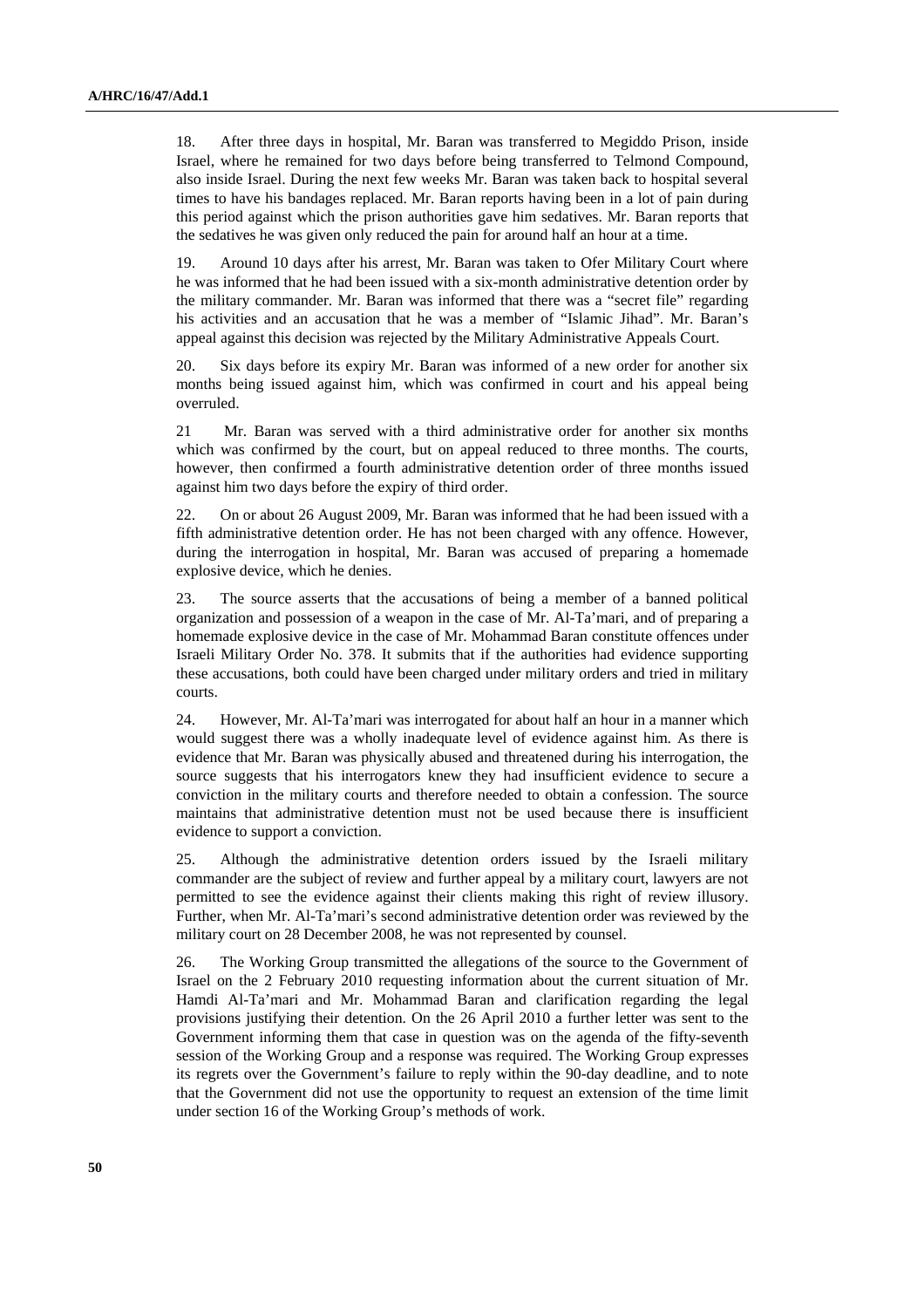27. Despite the absence of a response from the Government and based on the information it has received, the Working Group believes itself to be in a position to provide an Opinion as one of the measures provided for in section 17 of its methods of work. It is important to take note that the Working Group has been notified of the release of the detainees but in view of the gravity of the case in hand, decides to render an Opinion.

28. The most glaring human rights violation in the instant cases are the fact that the detainees were children as defined by the United Nations Convention on Rights of the Child (CRC) which ought to have offered a further layer of protection to the detainees rather than further vulnerability.

29. It is difficult to accept that the stringent requirements of "absolute necessity" which "threatens the life of the nation" of article 42 of the Fourth Geneva Convention and article 4 of the International Covenant on Civil and Political Rights have been satisfied in Mr. Al-Ta'mari's and Mr. Baran's case.

30. In addition, both have been arbitrarily denied their right to a fair trial guaranteed by article 40, paragraph 2(b) of the Convention on the Rights of the Child, including to be presumed innocent until proven guilty according to law; to have the matter determined without delay by a competent, independent and impartial authority or judicial body in a fair hearing according to law, and to examine or have examined adverse witnesses. Unlike the fair trial guarantees contained in articles 9 and 14 of the International Covenant on Civil and Political Rights, which may, under limited circumstances, be derogated from, no such derogation is permitted pursuant to the Convention on the Rights of the Child. Further, Mr. Al-Ta'mari's and Mr. Baran's detention violates article 37 (b) of the Convention.

31. Although administrative detention orders issued by military commanders under Israeli Military Order No. 1591 are reviewed by the Military Administrative Detention Court and Military Appeals Court, there are no effective means to challenge such orders. Military tribunals are not independent and impartial. They consist of military personnel who are subject to military discipline and dependent on superiors for promotion. In addition, counsel are not allowed to see the "secret evidence" against their clients, collected by the Israeli Security Agency (ISA).

32. The practice of putting Palestinians under administrative detention orders for months, even years, without ever being informed about the reasons or length of their detention, and the practice of routinely informing them of the extension of their detention only within days of the former order expiring reaches a level of unwarranted cruelty in violation of article 16 of the Convention Against Torture and Other Cruel, Inhuman or Degrading Treatment or Punishment.

33. Protective provisions contained in international human rights law must be given greater weight than arguments of *lex specialis* of international humanitarian law given the circumstances in the Occupied Palestinian Territory, which has been under military occupation for 42 years.

34. According to the source, 80 per cent of the Israeli prisons where Palestinian children are detained are located inside Israel, and alleges this to be in contravention of article 76 of the Fourth Geneva Convention which provides that an occupying power must detain residents of an occupied territory inside that territory. A practical consequence of this violation is that it makes family visits more difficult, and in some cases, impossible.

35. The Working Group considers that critical ingredients of the right to a fair trial are missing in the case in hand. From the moment of detention and throughout the periods of deprivation of liberty, the two detainees, Mr. Al-Ta'mari and Mr. Baran, were denied the fundamental rights contained in articles 7, 9, 10 and 11 of the Universal Declaration of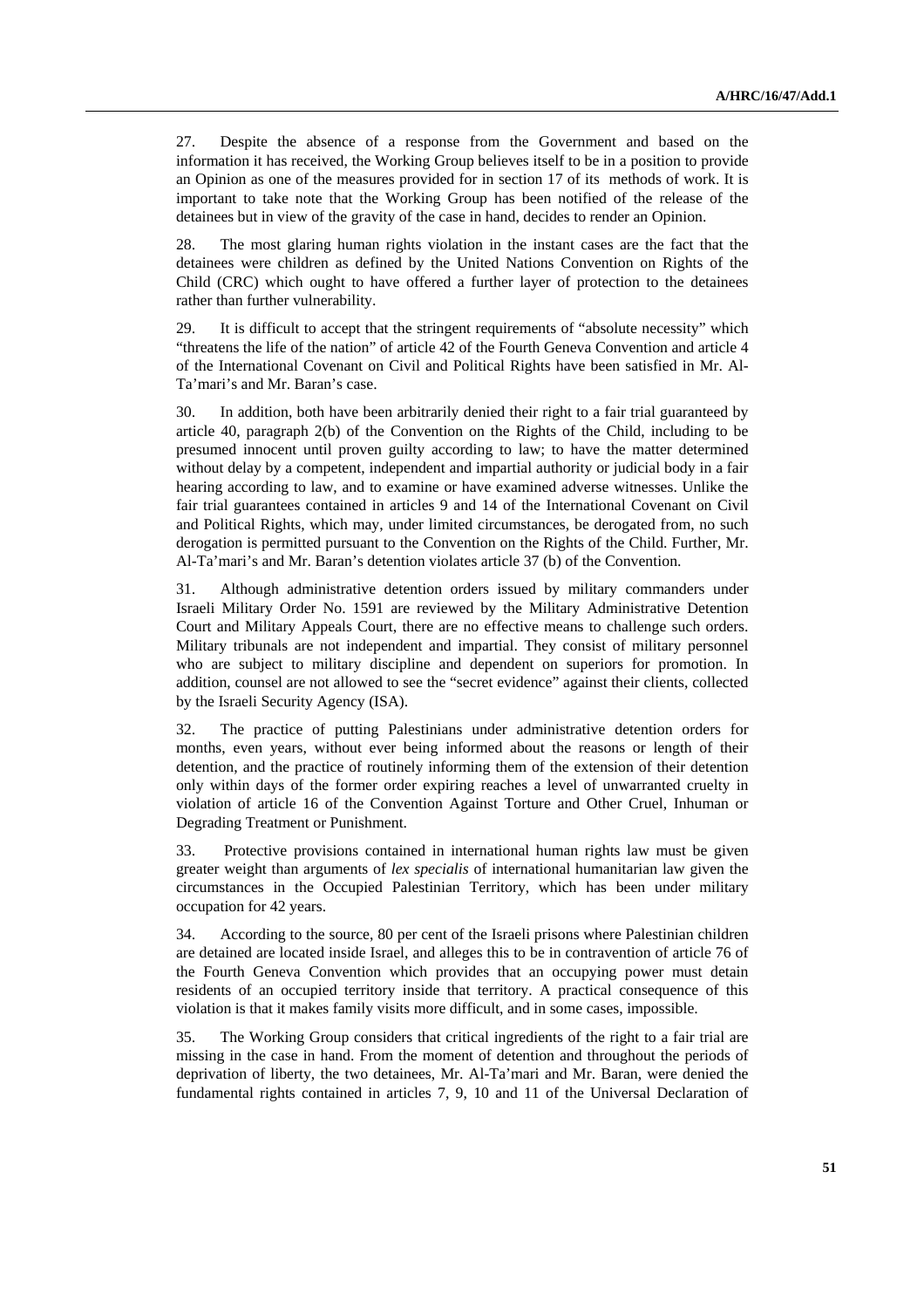Human Rights and articles 9 and 14 of the International Covenant of Civil and Political Rights.

36 Not only have both detainees been denied their rights as stated above, they have been in the hands of adjudication forums (Military Courts) of the occupying Israeli forces invoking Military law (Israeli Military Order 1591). The detention orders are issued on the basis of "secret evidence" collected by the Israeli Security Agency (ISA). Neither the detainee nor their lawyers are given access to this secret evidence. Therefore there is no effective means of challenging the detention as required by international law.

37. The practice of serial administrative detention has assumed alarming proportion among states of all denominations and the Working Group has expressed its grave concern of the practice. The cases in hand are illustrative of this predicament where Mr. Al-Ta'mari has undergone four (4) periods of administrative detention (25 July to 13 November 2008); before being arrested again (18 December 2008); a third detention in April 2009 for 4 months and a fourth period of detention starting August 2009. Administrative detention is only permitted in strictly limited circumstances and only if "the security of the State ... make it absolutely necessary" and only in accordance with "regular procedure" (arts. 42 and 78 of the Fourth Geneva Convention (1949) and art. 4 of the ICCPR). Furthermore, article 37(b) of the Convention on the Rights of the Child provides that "(No) child should be deprived of his or her liberty arbitrarily and detention should only be used as a last resort for the shortest possible time".

38. The case of Mr. Baran is equally replete with violations of a number of fundamental human rights under national and international human rights law. He too was served with four administrative detention orders and has not been formally charged with any offence except accusations that have not been thus far substantiated through evidence. It is important to make the point that where an initial period of administrative detention runs out without formal charges being brought against the detainee and a further period of detention is demanded by the detaining authorities, the threshold of proof for requiring this further detention becomes much higher. The judicial forum before which such subsequent detention is sought is thus obligated under international human rights law to employ stricter rules of determination for arriving at a decision in this regard.

39. The Working Group thus renders the following opinion: the detention of Mr. Al-Ta'mari and Mr. Baran is arbitrary and falls within categories I, II and III of the categories applied by the Working Group.

40. Consequent upon this Opinion being rendered, the Working Goup urges the Government of Israel to release Mr. Al-Ta'mari and Mr. Baran forthwith.

41 It also urges the Government of Israel to remedy the situation of Mr. Al-Ta'mari and Mr. Baran, including as minors (initially) held in arbitrary detention, and including reparation for their time in detention.

Adopted on 6 May 2010.

## **Opinion No. 6/2010 (Viet Nam)**

## **Communication addressed to the Government on 29 May 2009**

### **Concerning Father Thadeus Nguyen Van Ly**

 **The State is a Party to the International Covenant on Civil and Political Rights** 

1. (Same text as paragraph 1 of Opinion No. 18/2009)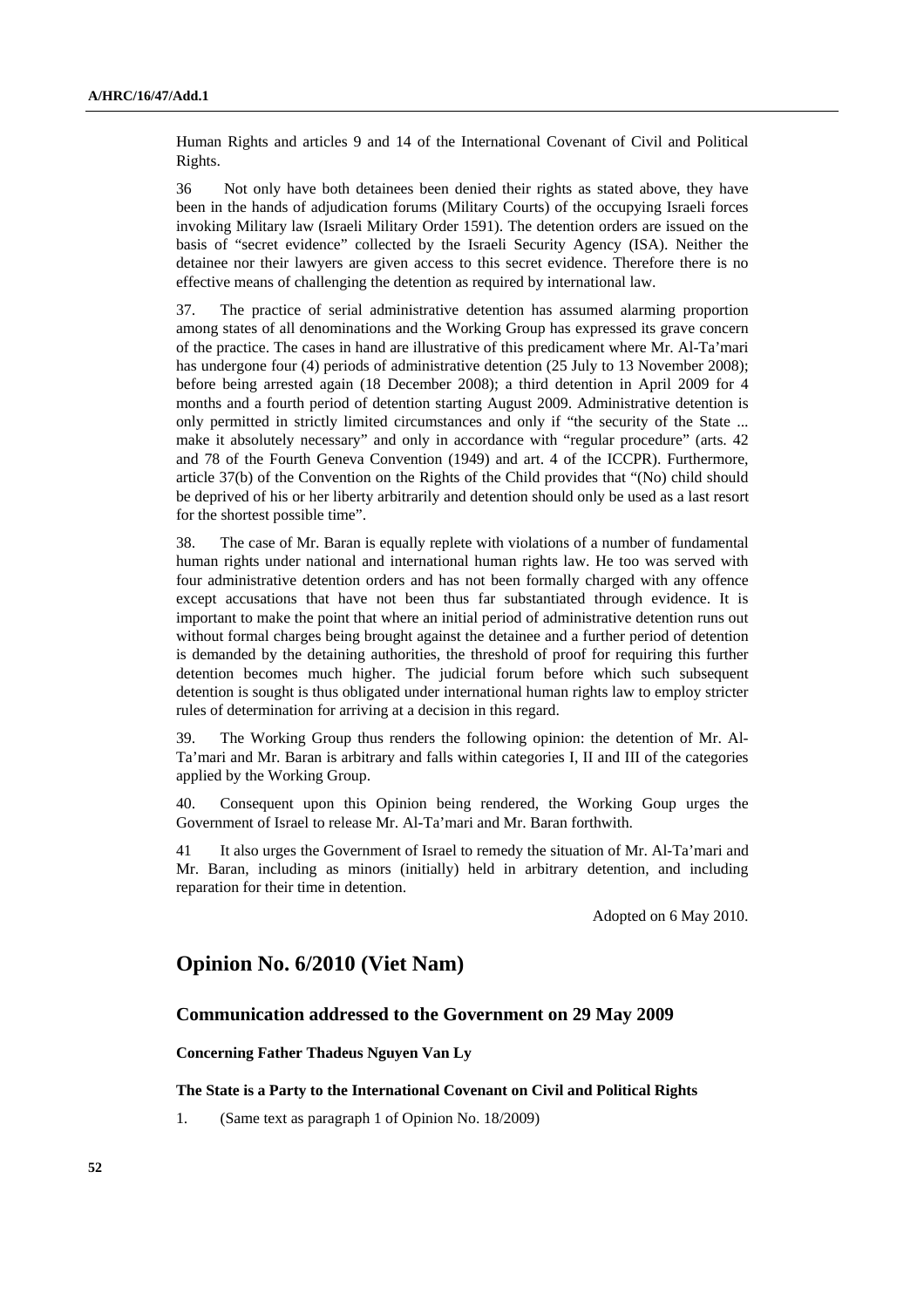2. The Working Group regrets that the Government has not replied within the 90-day deadline.

3. (Same text as paragraph 3 of Opinion No. 18/2009)

4. The case summarized concerns Father Thadeus Nguyen Van Ly, and was reported by the source to the Working Group on Arbitrary Detention as set out in the paragraphs below.

5. Father Thadeus Nguyen Van Ly, born 14 May 1946, is a citizen of Viet Nam, and a Roman Catholic priest. He was arrested at his home on 18 February 2007 by police forces of the city of Hue who came to his home for the purpose of what was communicated to him as an "administrative check". The authorities confiscated a significant number of computers, printers, cell phones, cell phone SIM cards and documents. Father Ly was effectively placed under strict house arrest.

6. On 24 February 2007, upon a decision of the Chairman of the Thua Thien-Hue Provincial People's Committee, he was transferred to the rural town of Ben Cui, Phong Dien District, Thua Thien-Hue Province. The Hue Police concluded that there was evidence of criminal activity and transferred Father Ly's file and material evidence to the Office of Security and Investigation of the Thua Thien-Hue Province Police to investigate and prosecute the case. The authorities also transferred Father Ly to a small church in Ben Cui, approximately 20 km from Hue, where he was held in administrative detention until his trial on 30 March 2007.

7. On 15 March 2007, the President of the People's Procuracy of Thua Thien-Hue Province formally charged and indicted Father Ly with disseminating propaganda against the Government, in particular "making, storing and/or circulating documents and/or cultural products with contents against the Socialist Republic of Vietnam", in violation of article 88, paragraph 1 (c), of the Vietnamese Penal Code.

8. Four other pro-democracy activists who had helped Father Ly prepare and disseminate information about the "Vietnam Progression Party" and "Bloc 8406" were indicted at the same time as Father Ly. However, the conclusions of the Police Investigation referred to Father Ly as the "ringleader," noting that "it is necessary to prosecute the ringleader (Nguyen Van Ly) strictly and clearly in the eyes of the law". They contain only a concluding statement that Father Ly's actions "have caused serious detrimental effects to the local political and social stability and have caused harm to national security".

9. On March 30, 2007, five weeks after his arrest and a mere two weeks after being formally charged, Father Ly was put on trial in the Thua Thien-Hue Provincial People's Court, which lasted four hours. After 20 minutes of deliberation, Chief Judge Bui Quoc Hiep sentenced Father Ly to prison for eight years pursuant to article 88 of the Vietnamese Penal Code for "carrying out propaganda against the Socialist Republic of Vietnam", followed by five years of house arrest. Article 88, paragraph 1, of the Penal Code provides:

Those who commit one of the following acts against the Socialist Republic of Vietnam shall be sentenced to between three and twelve years of imprisonment:

 a) Propagating against, distorting and/or defaming the people's administration;

 b) Propagating psychological warfare and spreading fabricated news in order to foment confusion among people;

 c) Making, storing and/or circulating documents and/or cultural products with contents against the Socialist Republic of Vietnam.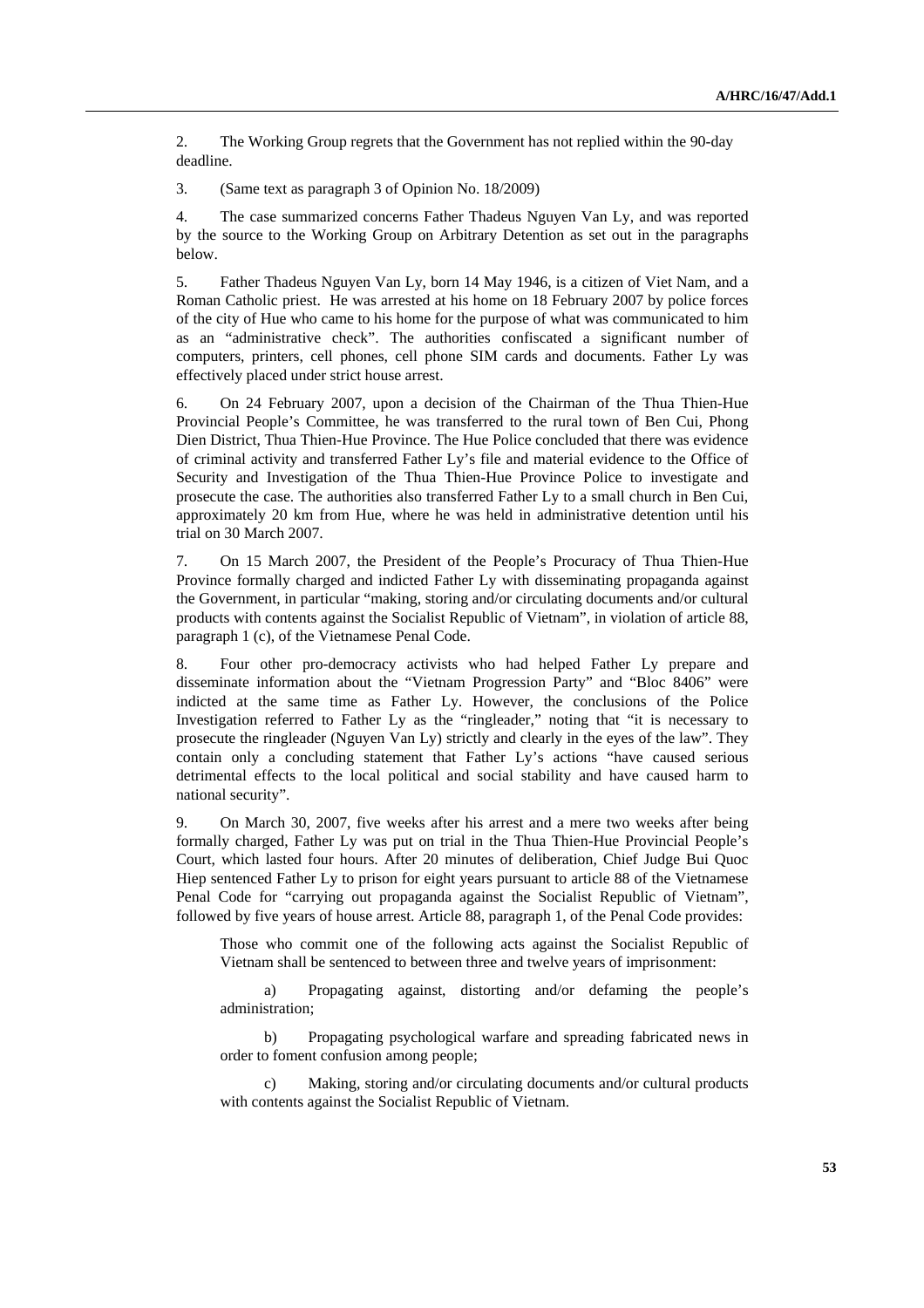10. Father Ly was convicted of the following acts:

Holding interviews with overseas anticommunist radio stations and newspapers, in which he maligned the Government of Viet Nam and distorted the truth about the policies of the CPV and the Government;

Purchasing equipment and tools to collect, compose, edit, and disseminate propaganda against the Government of Viet Nam;

 (c) Collecting, composing, printing, storing, and disseminating materials and articles maligning the leadership and Government of Viet Nam, misrepresenting the state of religious freedom in Vietnam, and distorting the policies and laws of the Government, with the intent to undermine the Government of Vietnam;

Inducing others to join "Bloc 8406," form the "Vietnam Progression Party," and form the "Lac Hong Coalition" in order to amass a political force opposing the Government of Vietnam;

 (e) Inducing others to assist him in collecting, composing, editing, and disseminating propaganda maligning the Government of Viet Nam; and

Encouraging others to boycott the 2007 National Assembly elections of the Government of Viet Nam.

11. Father Ly was refused access to counsel, both before and during his trial, and he was precluded from presenting any form of defence. He was not permitted to make any statements in his own defence or examine adverse witnesses. The police led Father Ly into the courtroom in handcuffs and kept him handcuffed throughout the trial. At one point during his trial, Father Ly shouted "Down with the Communist Party of Viet Nam!" A police officer immediately turned off Father Ly's microphone, covered his mouth, and hustled him out of the courtroom. Father Ly was removed to a separate room where he listened to the trial over a loudspeaker. Later, he was brought back into the courtroom but he was only permitted to answer "Yes." or "No." to questions. When he shouted "Viet Nam practises the law of the jungle", he was once again removed from the courtroom.

12. The authorities allowed a few diplomats and international journalists to observe the trial. However, they were permitted inside the courtroom only during the prosecutor's opening statement and the judge's verdict; for the rest of the trial, they were taken to a separate room to watch the trial via closed-circuit television. Moreover, neither Father Ly's family nor any religious representatives were permitted to be present in the courtroom. When Father Ly's sentence was handed down and announced he was not present in the courtroom.

13. According to the source, since his conviction and sentencing on 30 March 2007, Father Ly has been imprisoned in solitary confinement in a small cell at Ba Sao Prison in Phu Ly District, Ha Nam Province, which is in northern Viet Nam, approximately 400 kilometres from his home in Hue province. While he is provided with enough food to survive, he does not have a bed or separate bathroom. He does not have books, television, or radio, and he has been denied access to a Bible because prison officials fear he would convert other inmates to Christianity.

14. The Government allows, according to the source, Father Ly's family to visit once every two months for between 30 minutes to one hour. It takes his family six days to travel from their home to his prison. During a visit on 14 November 2008, when his relatives gave Father Ly a pamphlet written by the President of the Council of Vietnamese Bishops, the prison guard overseeing the visit took the document and made a copy of it.

15. On 12 July 2009, Father Ly suffered a stroke, possibly due to inadequate medical attention, which left the right side of his body completely paralysed. On 12 May 2009,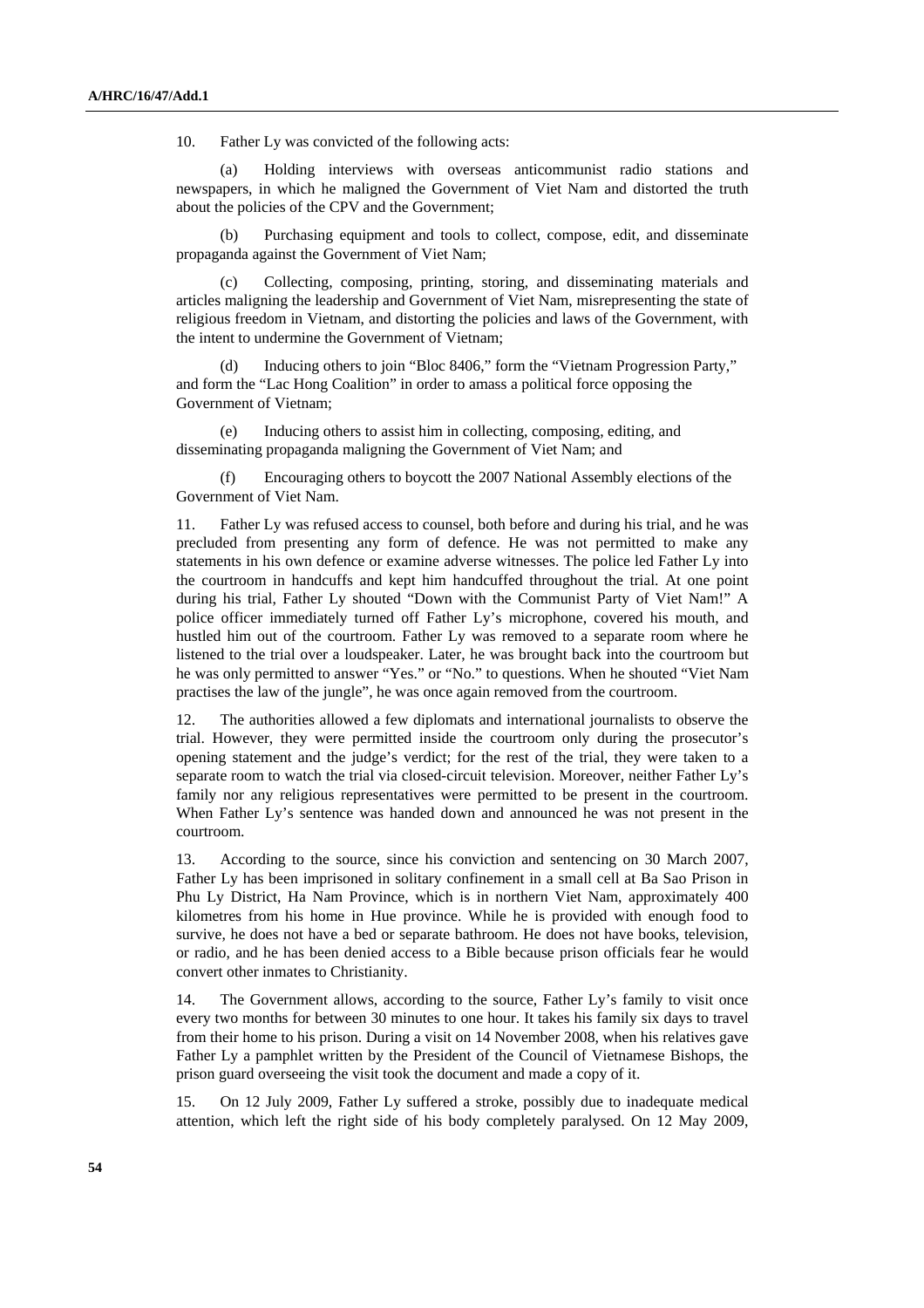Father Ly experienced acute abdominal pain and bleeding. Three days later, Father Ly fell and hit his head on the floor, unable to call out for help. He lay on the floor of his prison cell for a period of time before a guard noticed him and took him to the prison clinic where they gave him some medicine of an unknown kind and sent him back to solitary confinement. On 14 July 2009, Father Ly wrote a letter to his family informing them of his medical emergency, writing with his left hand. The prison officials delivered the letter to his family only on 21 August 2009. In the letter, Father Ly asked his family to send him medication to alleviate his high blood pressure. The source raises grave concerns that he might not receive the level of care his conditions requires.

16. The source, argues that the deprivation of liberty of Father Ly is in violation of international human rights protection and also violates article 69 of the Vietnamese Constitution, which guarantees the right to freedom of opinion and speech and association.

17. The source also argues that article 88 of the Vietnamese Penal Code fails to meet the limitation requirements of the aforementioned articles as being too broad and vague and not distinguishing between armed and violent acts, therefore being subject to manipulation for political reasons.

18. The manner in which his trial was conducted also violates article 132 of the Constitution of Viet Nam, which provides that "the right of the defendant to be defended is guaranteed; …the defendant can either conduct his own defense or ask someone else to do it".

19. The source reports that Father Ly is a peaceful advocate for democracy and religious freedom. As an adult, Father Ly committed himself to the Roman Catholic faith and became an ordained priest in 1974. In attempting to practice his religion, Father Ly discovered many legal and political barriers to free worship in Viet Nam. The Government of Viet Nam has repeatedly arrested, harassed, and jailed Father Ly for his advocacy of religious freedom. From 1977 to 1978 he was detained without charge or trial for distributing statements critical of the Government's treatment of Catholics. He subsequently spent nine more years in prison, deportation, and forced-labour camps between May 1983 and July 1992 as punishment for his advocacy on behalf of religious groups. He was imprisoned once again from October 2001 to February 2005 for advocating religious freedom in Viet Nam.

20. On 1 February 2005, Father Ly was released from prison and his prison sentence was commuted. However, he was still required to complete his sentence of five years administrative probation at his parish in Hue. In 2006, Father Ly became a founding member and representative of a pro-democracy organization called "Bloc 8406", named after the date (8 April 2006) on which the group released its mission statement. At its inception in April 2006, "Bloc 8406" consisted of 116 Vietnamese citizens who supported a multi-party political system, freedom of religion, freedom of association, and respect for basic human rights in Vietnam. After only one month, the group had grown to 424 citizens. "Bloc 8406" implored people both inside and outside Vietnam for support and assistance in bringing democracy to Vietnam. As an Interim Representative of "Bloc 8406", Father Ly signed his own name to several public documents that the group released. Father Ly also founded and served as editor of two underground publications, "*Tu Do Ngon LuanI*" ("Freedom of Expression") and "*Tu Do Dan Chu*" ("Freedom and Democracy"), whose goal was to advocate democracy and change in Vietnam. Furthermore, Father Ly was a founding member of the "Vietnam Progression Party", an alternative, non-communist party that seeks ties with foreign democracy activists and began to operate publicly in Vietnam on 8 September 2006.

21. The Working Group wishes to express its regrets over the Government's failure to reply within the 90-day deadline, and to note that the Government did not use the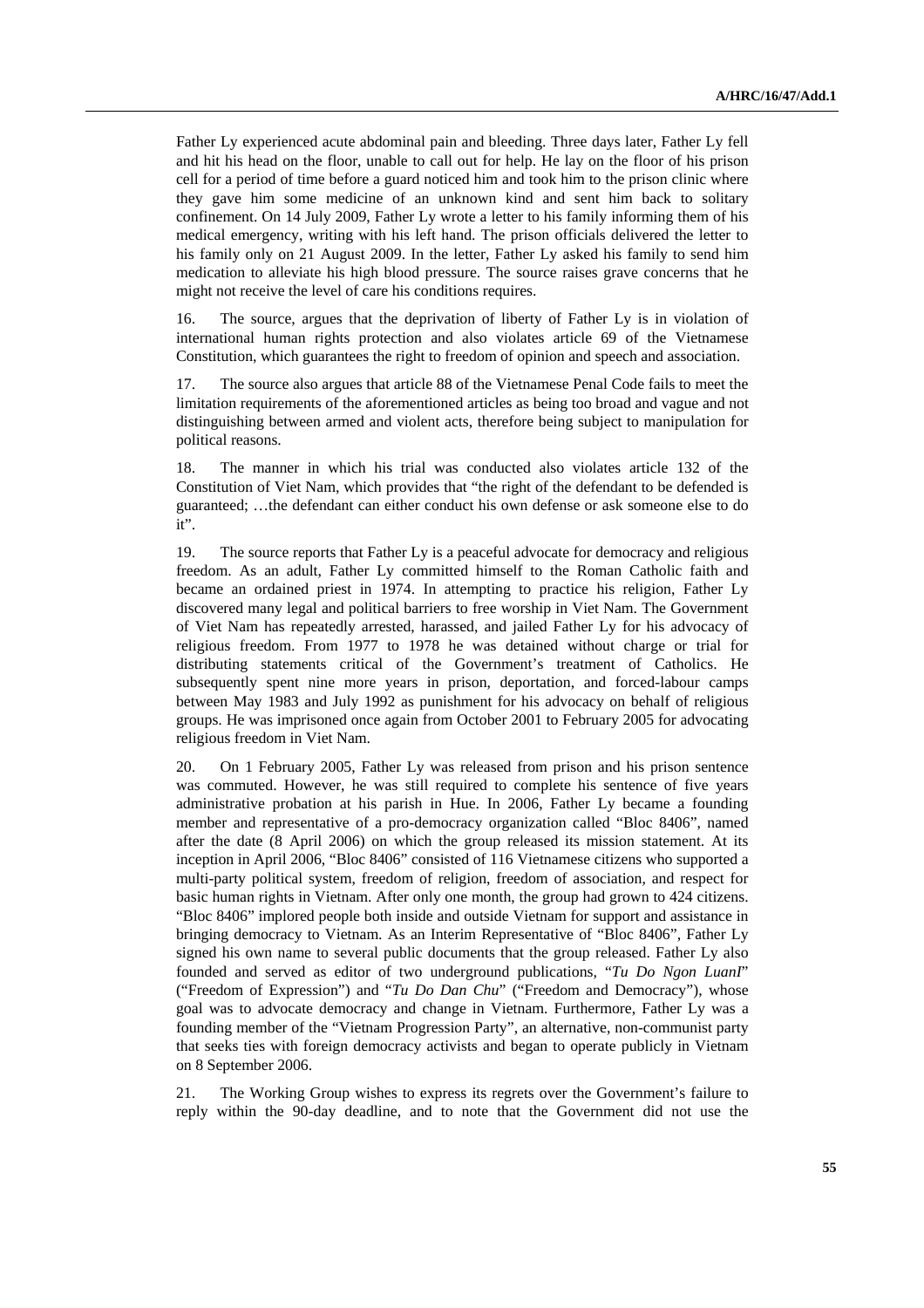opportunity to request an extension of the time limit under section 16 of the Working Group's Methods of Work. The Working Group stated in its two communications that it would appreciate it if the Government could provide information about the current situation of Father Ly and provide clarification about the legal provisions justifying their continued detention.

22. The Working Group is in a position to issue an Opinion, on the basis of all the information it has obtained, on the detention of Father Ly, according to paragraph 17 of its Methods of Work.

23. The Working Group recalls that Father Ly has previously been the subject of its Opinion 20/2001 (Vietnam) and of urgent appeals concerning his health and conditions in prison. The Working Group reminds the Government that under the United Nations Standard Minimum Rules for the Treatment of Prisoners, the authorities have a duty to provide the services of a qualified medical officer within the prison facilities; to transfer prisoners and detainees who require specialist treatment to specialized institutions or to civil hospitals; and to provide prisoners and detainees with adequate food of nutritional value adequate for health and strength.

24. In the present case, the Working Group holds that Father Ly was denied a fair trial by being refused access to legal counsel, both before and during his trial, and precluded from presenting any form of defence, which constitutes a clear breach of Viet Nam's international human rights obligations (see art. 14, para. 3 (d), of the International Covenant on Civil and Political Rights (ICCPR) and Principles 17 and 18 of the Body of Principles for the Protection of All Persons under Any Form of Detention or Imprisonment. In addition, he was not permitted to make any statements in his own defence or examine adverse witnesses.

25. The Working Group notes that neither Father Ly's family nor any religious representative were permitted to be present in the courtroom. When the sentence was handed down and announced, Father Ly was not present in the courtroom.

26. The Working Group wishes also point out that the detention and conviction of Father Ly was in response to the peaceful exercise of his freedom of religion and freedom of expression and political speech. According to the source, he is a peaceful advocate for democracy and religious freedom, a view which has not been denied by the Government. Given the reasons for his arrest and detention, a particularly correct observance of fair trial guarantees for him during his judicial process was necessary, and even more, attending to the compliance and concordance of the domestic legal system with international human rights law principles, standards and rules.

27. The Working Group will also point out that the requirement of proportionality on the restrictions of fundamental freedoms gives the States an obligation to provide clear and precise reasons for such restrictions, and to show that due and balanced consideration of the relevant interests took place.

28. The Working Group renders the following Opinion:

The detention of Father Thadeus Nguyen Van Ly is arbitrary, in violation of articles 9, 10, 11, 18, 19 and 20 of the Universal Declaration of Human Rights, and articles 14, 18, 19 and 22 of the International Covenant of Civil and Political Rights. The detention falls within categories II and III of the categories applicable to the consideration of the cases submitted to the Working Group;

 (b) The Working Group requests the Government of the Socialist Republic of Viet Nam to take the necessary steps to immediately remedy the situation, which are the immediate release of, and to provide adequate reparation to, Father Thadeus Nguyen Van Ly;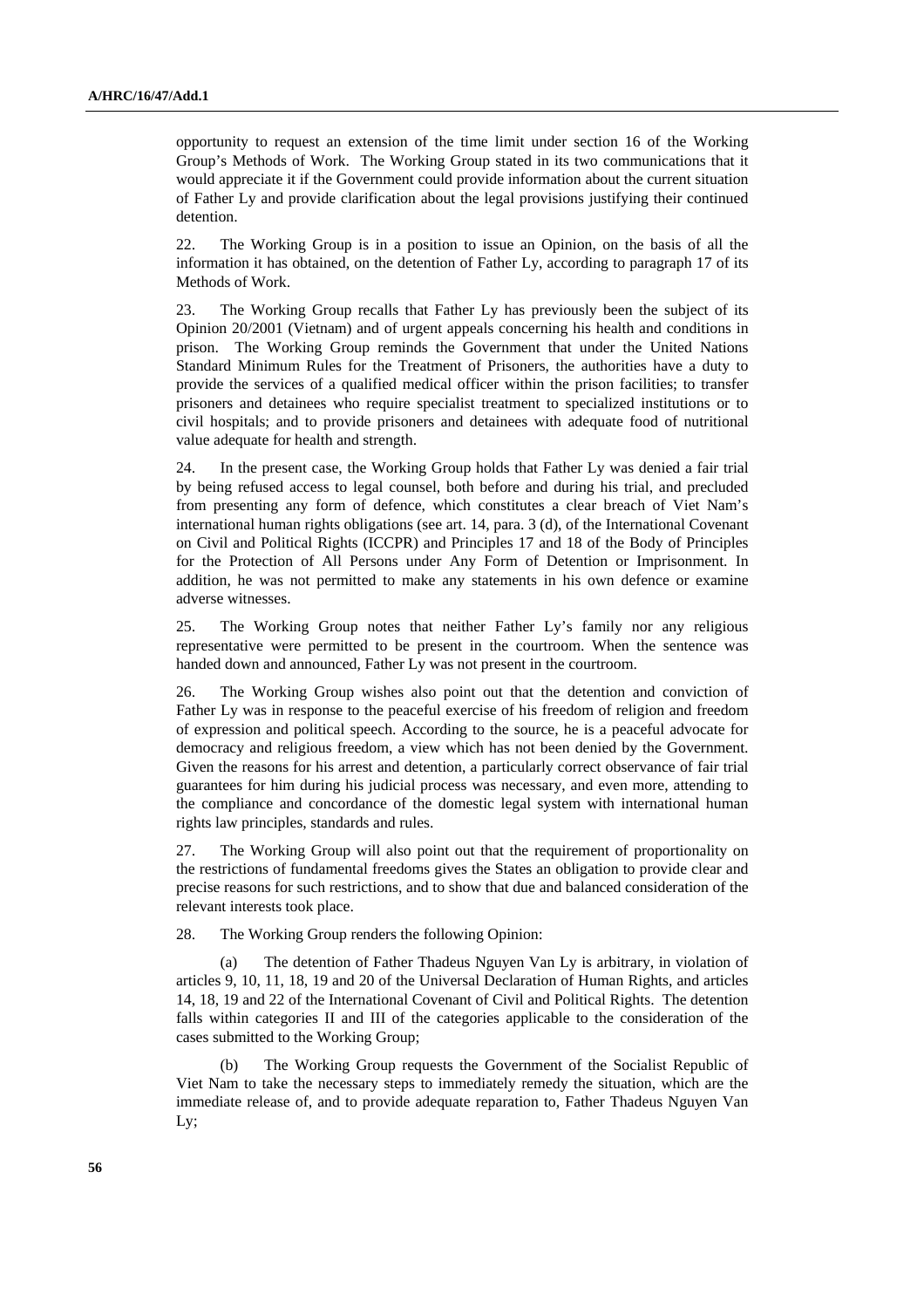(c) The Working Group wishes to emphasize that the duty to immediately release Father Ly will not allow any further detention for the same reasons, even if that eventual further actions taken against him should satisfy the international human rights obligations of the Socialist Republic of Viet Nam;

Furthermore, the duty to provide adequate reparation under article 8 of the Universal Declaration of Human Rights, in relation to article 9, paragraph 5, of the International Covenant on Civil and Political Rights, is based on the arbitrary detention that has taken place. Consequently, any subsequent proceedings or findings in this case and concerning this person can not limit the State's responsibility.

Adopted on 6 May 2010.

## **Opinion No. 7/2010 (Pakistan)**

## **Communication addressed to the Government on 8 June 2009**

 **Concerning Mr. Mubashar Ahmed, Mr. Muhammad Irfan, Mr. Tahir Imran, Mr. Tahir Mehmood and Mr. Naseer Ahmed** 

### **The State is a Party to the International Covenant on Civil and Political Rights**

1. (Same text as paragraph 1 of Opinion No. 18/2009)

2. The Working Group notes with appreciation the information received from the Government that the above-mentioned persons are not longer in detention.

3. The response from the Government was transmitted to the source, which did not communicate any comments.

4 Having examined the available information and without prejudging the nature of the detention, the Working Group decides to file the cases of Mr. Mubashar Ahmed; Mr. Muhammad Irfan; Mr. Tahir Imran; Mr. Tahir Mehmood and Mr. Naseer Ahmed under the terms of paragraph 17 (a) of its Methods of Work.

Adopted on 6 May 2010

## **Opinion No. 8/2010 (Islamic Republic of Iran)**

## **Communication addressed to the Government on 8 January 2010**

## **Concerning Mr. Isa Saharkhiz**

### **The State is a party to the International Covenant on Civil and Political Rights**

1. (Same text as paragraph 1 of Opinion No. 18/2009)

2. The Working Group regrets that the Government has not replied to the allegations of the source.

3. (Same text as paragraph 3 of Opinion No. 18/2009)

4. The Working Group would have welcomed the cooperation of the Government. It has not responded to the allegations transmitted to it in spite of the fact of having been requested to do it in two occasions, on 8 January and 26 April 2010. The Government has also not requested an extension of the delay to reply, as established in paragraph 16 of the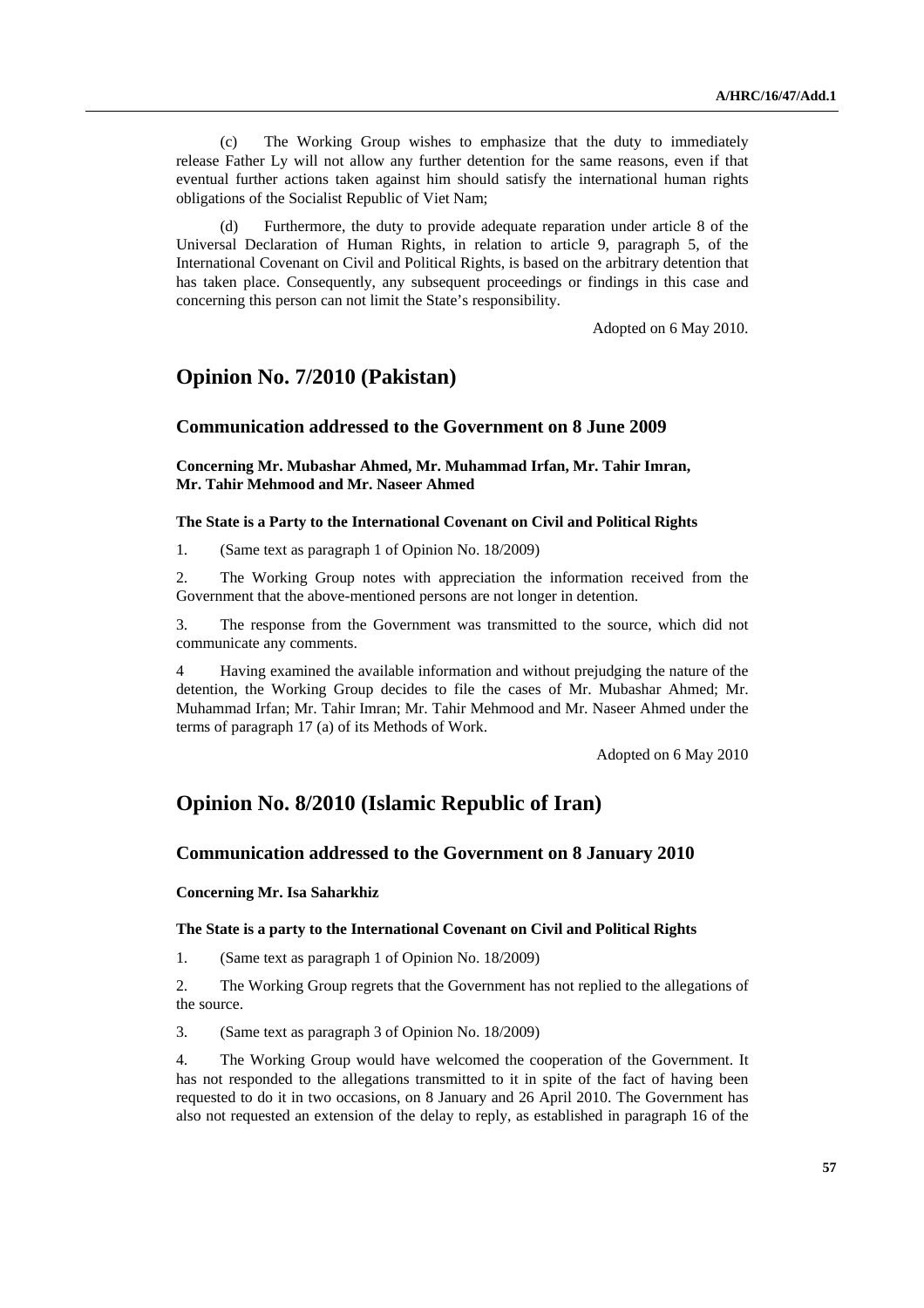Working Group's Methods of Work. In the absence of any information from the Government, the Working Group believes that it is in position to render an Opinion on the facts and circumstances of the case, since they have not been challenged by the Government.

5. According to the source, Mr. Isa Saharkhiz, an Iranian citizen, born in Abadan, Bushehr Province; 56 years old, is a political figure, a well-known journalist and a former editor for two prestigious news publications, the monthly magazine *Aftab*, and newspaper *Akhbar-e-Eghtesad.* His usual place of residence is Tehran.

6. Mr. Saharkhiz studied economics at the University of Tehran before moving to the United States of America, where he worked as the Chief Manager of the Islamic Republic News Agency (IRNA). In 1997, he was appointed Head of the Media Department at the Ministry of Culture and Islamic Guidance. According to the source, his term at the Ministry was dubbed "the spring of journalism". Mr. Saharkhiz eliminated the informal system of prepublication screening of certain periodicals, instead holding all publishers accountable for unlawful publications, or defamation, after their circulation. He also contributed to changing the law so that violations would be subjected to a public trial before a special press jury, rather than unofficial sanctions by State security services. These reforms were designed to prevent arbitrary State encroachment and to enhance press freedoms.

7. In 2006, Mr. Saharkhiz was previously detained for having given a speech praising the 1999 Iranian student movement of anti-government demonstrations which followed to the closure of *Salam* newspaper. Later Mr. Saharkhiz co-founded the Iran Association for the Defense of Press Freedom, a non-profit organization dedicated to the protection and promotion of a free press in the country. On 28 August 2008, he was elected to the executive committee for Iran's National Peace Council, an organization of leading civil society activists, lawyers, human rights defenders and artists. During the tenth presidential elections, he campaigned on behalf of candidate Karroubi, a former Speaker of the Majlis, acting as his foreign media campaign manager.

8. It was reported that Mr. Saharkhiz was arrested on 4 July 2009 in northern Iran by plainclothes members of the police and/or the Sepah-e-Pasdaran, the Revolutionary Guard Corps. Involvement may have also included the Basij militia. During the arrest, one of the agents struck Mr. Saharkhiz's chest with his knee, breaking two of his ribs. Mr. Saharkhiz was taken to an unknown destination and placed in an undisclosed detention centre. Mr. Saharkhiz was not informed of the charges against him and the legal basis of his detention.

9. Mr. Saharkhiz's arrest came two days after he printed articles criticizing the Iranian Government. He has on multiple occasions given speeches on the importance of the freedom of the press and of human rights, often criticizing the Government. According to the source, he was arrested on account of participating in Karroubi's political campaign for the recent presidential elections and for speaking out against the Government.

10. On 20 June 2009, his Tehran house was raided by four plainclothes agents. After the officers threatened to break the door, Mr. Saharkhiz's daughter, Mahtab, agreed to allow them in. The agents searched the house and seized Mr. Saharkhiz's computer and election campaign materials. At the time, Mr. Saharkhiz was travelling in northern Iran.

11. Mr. Saharkhiz was placed in solitary confinement for 62 days. During that time, he was prevented from obtaining access to an attorney and allowed only one communication with his family, on 23 July 2009. At that conversation, he informed his family that the agents refused to tell him what his offences were. He was interrogated numerous times without the assistance of counsel. Mr. Saharkhiz lost over 20 kilos and was reportedly subjected to police brutality. Later, he was transferred to Section 209 of Evin prison in Tehran under the surveillance of the Revolutionary Guard. Section 209 is a part of Evin prison which is run by the Ministry of Intelligence and not by the Ministry of Justice.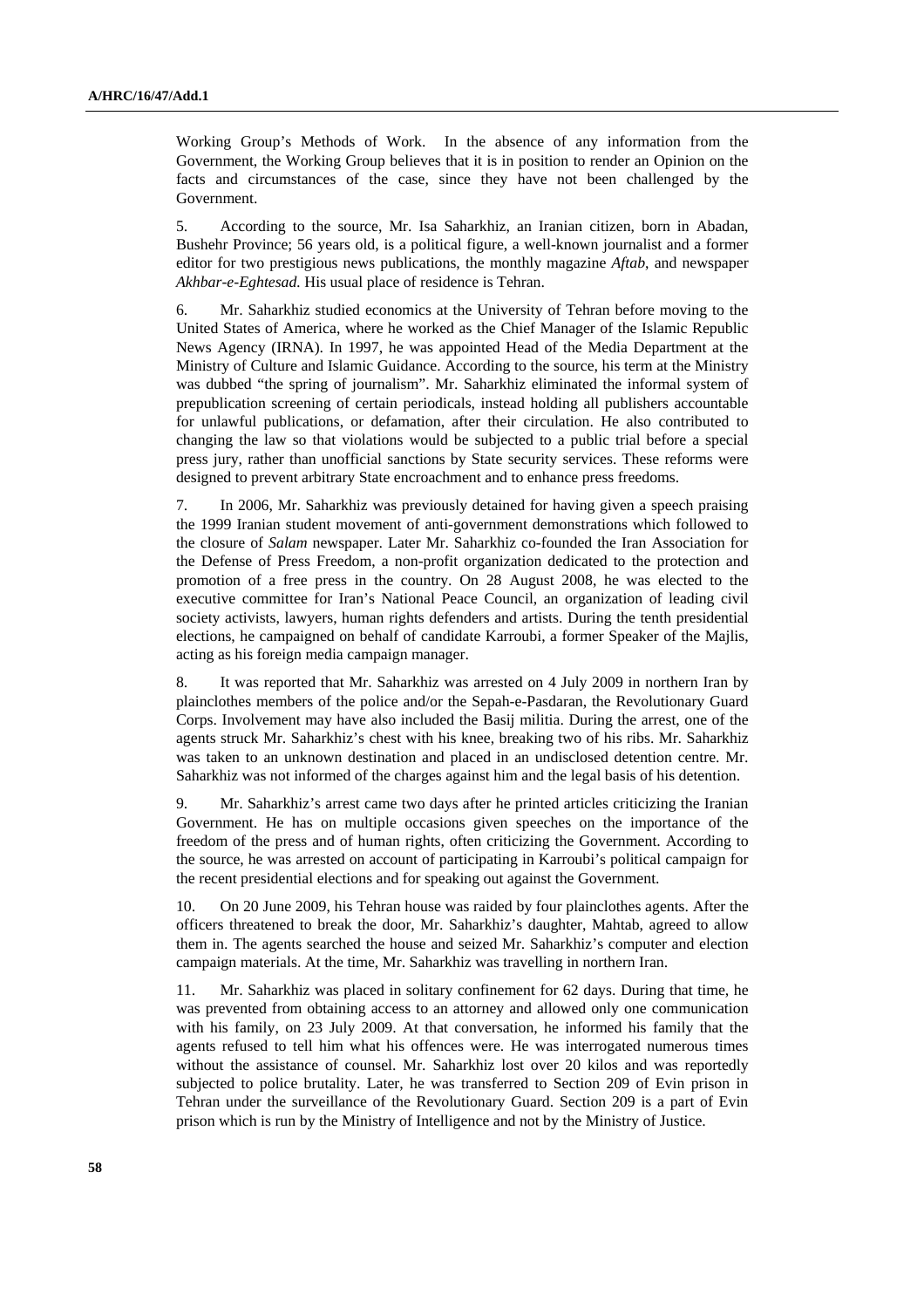12. Two months after his arrest, Mr. Saharkhiz was authorized to consult with an attorney. However, all communications with his attorney are monitored by the Revolutionary Guard and access is frequently denied.

13. According to the source, Mr. Saharkhiz's detention is contrary to the Iranian law, particularly article 32 of the Constitution of the Islamic Republic of Iran, which prohibits arbitrary arrest; article 35 of the Constitution, which establishes the right to legal counsel; article 128 of the Penal Procedure Code; and article 3 of the 2004 Act on Protection of Citizen's Rights and Respect to Legitimate Freedom.

#### *Working Group's deliberation*

14. It has not been refuted that Mr. Saharkhiz is a widely known political figure and a journalist. He has occupied very important administrative and managerial positions which allowed him to make his contribution to the consolidation of a free press in Iran.

15. It has not been discussed that Mr. Saharkhiz has suffered in the past several arrests and detentions in virtue of articles written for him; for his positions concerning the freedom of opinion and expression and the freedom of the press in the country, as well as in reason of the expression of his political views.

16. Following his last arrest in July 2009, he was held in detention in a secret section of Evin Prison. He was not informed about the charges brought against him nor about the legal basis justifying his arrest and detention.

17. The Working Group notes that Mr. Saharkhiz's arrest took place two days after the publication of an article written for him which was reportedly considered to be critic of the Government of Iran.

According to the source, Mr. Saharkhiz was held in incommunicado detention for 62 days following his arrest. During that period, he had no access to a defence lawyer and was authorized to see only once his family, on 23 July 2009. In that occasion, he advised his relatives that he had not been informed about the reasons for his arrest nor about the charges brought against him. These allegations have not been denied.

19. The analysis of the information submitted by the source also indicates that Mr. Saharkhiz has not been brought before a judge or a judicial authority and has not been able to contest the lawfulness of his detention. His right to a fair trial has been violated by the authorities by refusing to bring any charges against him and do not allow that he could be tried in a court of law.

20. On the basis of the allegations, not challenged by the Government, the Working Group considers that Mr. Saharkhiz's detention is characterized by the following elements:

 (a) Since July 2009, Mr. Saharkhiz is being persecuted without any precise and concrete reason, cause or motive, duly notified to him. He is consequently incapable of defending himself;

 (b) Given the absence of notification of any reason for his arrest, it is possible to consider that Mr. Saharkhiz is being persecuted in virtue of his professional, political or religious ideas, particularly taken into account that his last apprehension took place after publishing an article contrary to the Government's views;

Mr. Saharkhiz has not been notified of any charges or accusations brought against him. He has not been formally charged with any offence;

 (d) He has not been brought before a judge or a judicial authority. This fact has impeded him to challenge the lawfulness of his detention before a judicial authority;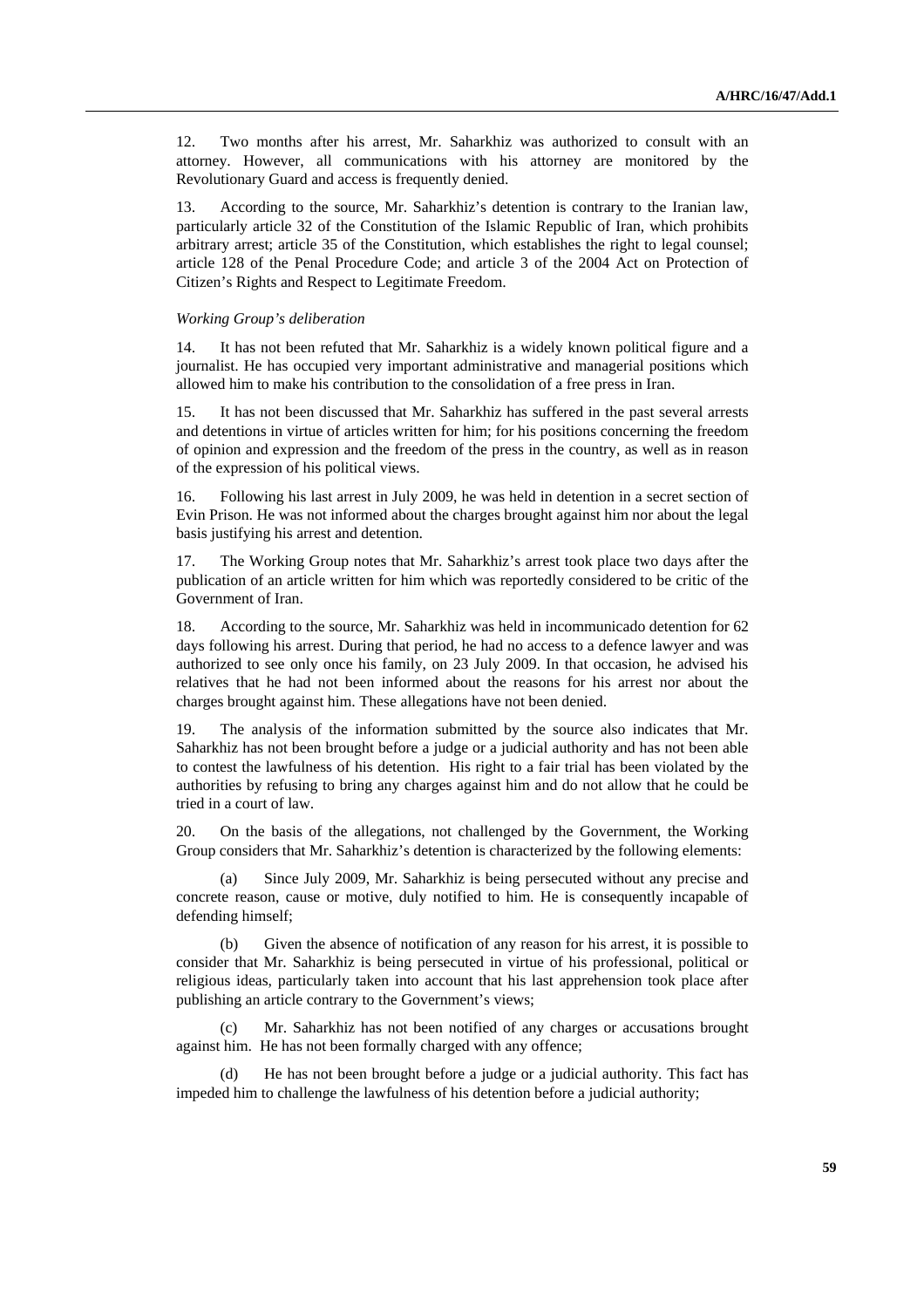(e) Mr. Saharkhiz has not had recourse to the assistance of a defence lawyer. He has been unable to prepare his defence in adequate conditions.

21. The Working Group notes that the authorities have not informed the detainee of the charges brought against him, have denied him access to a defence lawyer and have failed to bring him before a judge.

22. In the absence of a legal notification of the reasons for Mr. Saharkhiz's arrest and of the charges brought against him, and considering his past professional and political activities, it is possible to consider that Mr. Saharkhiz's arrest and detention are motivated in his exercise of the rights to free opinion and expression and to take part in the conduct of public affairs of his country.

23. The authorities exacerbated these violations by failing to provide him with a prompt hearing; with access to legal counsel; information about the charges brought against him; release pending trial and a fair trial. In addition, the authorities have failed to afford Mr. Saharkhiz the right of habeas corpus. His detention without trial also violates his right to be presumed innocent.

24. The Working Group considers that Mr. Saharkhiz's arrest and detention violates rights and fundamental freedoms established in articles 9, 10, 11, 18, 19 and 21 of the Universal Declaration of Human Rights and, *inter alia*, articles 9, 14 and 19 of the International Covenant on Civil and Political Rights, of which the Islamic Republic of Iran is a State Party.

25. In the light of the foregoing, the Working Group renders the following Opinion:

 The deprivation of liberty of Mr. Isa Saharkhiz is arbitrary and falls within categories II and III of the categories applicable to the consideration of cases submitted to the Working Group.

26. Having found the detention of Mr. Isa Saharkhiz to be arbitrary, the Working Group requests the Government to take the necessary steps to remedy the situation of Mr. Saharkhiz, and in particular:

- (a) To order his immediate an unconditional release;
- (b) To guarantee him a fair trial according to international standards;

 (c) To consider the eventual reparation to be granted to Mr. Saharkhiz for the no respect of the legal norms in his arrest and detention.

Adopted on 6 May 2010

## **Opinion No. 9/2010 (Israel)**

## **Communication addressed to the Government on 1 February 2010**

## **Concerning Mr. Wa'ad al-Hidmy**

#### **The State is a Party to the International Covenant on Civil and Political Rights**

1. (Same text as paragraph 1 of Opinion No. 18/2009)

2. According to its Methods of Work, the Working Group forwarded a communication to the Government on 29 May 2009. A reminder was also sent. The Government has not requested any extension of the time limit.The Working Group regrets that the Government has not replied within the 90-days deadline.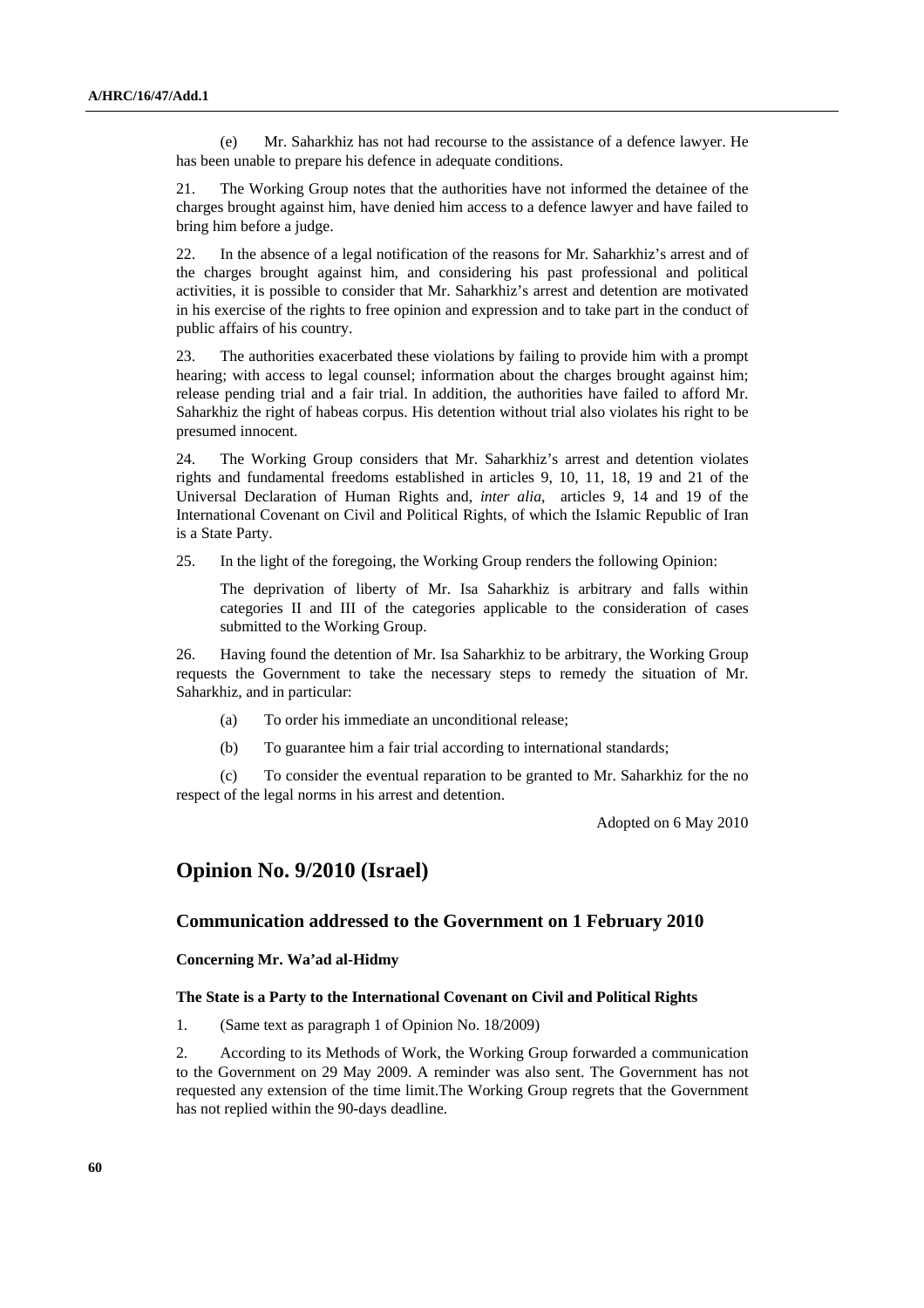3. (Same text as paragraph 3 of Opinion No. 18/2009)

4. The case was reported by the source to the Working Group on Arbitrary Detention as set out in the paragraphs below.

5. Mr Wa'ad al-Hidmy, born on 24 May 1991, is a pupil and a Palestinian resident at Surif Village, Hebron, West Bank, Occupied Palestinian Territory. He was arrested on 28 April 2008 by Israeli soldiers. The arrest took place at his family home in the village of Surif, near Hebron, West Bank.

6. According to the source, Israeli soldiers came to Mr. Al-Hidmy's home during the night and took him without informing him of the reasons for his arrest. Mr. Al-Hidmy was blindfolded, placed in a military vehicle, and told to "shut up."

7. Mr. Al-Hidmy was taken to the Israeli settlement of Karmi Zur in the West Bank, and later held at the Etzion Interrogation Centre, near Bethlehem in the West Bank, with other detainees in a room. Mr. Al-Hidmy was later interrogated for five minutes at Ofer Prison and accused of participation in demonstrations organized by "Islamic Jihad", an organization banned by the Israeli authorities, which he denied.

8. On 6 May 2008, still at Ofer Prison, Mr. Al-Hidmy received a document in Hebrew and was informed by the prison officer that it was an administrative detention order for a duration of six months. The source underlines that Mr. Al-Hidmy was taken back since he was expecting to be released as he had not confessed to any wrongdoing and was innocent. Two days later the Military Administrative Detention Court reduced the order from six months to four. The Military Administrative Detention Appeals Court rejected Mr. Al-Hidmy's appeal.

9. After this, Mr. Al-Hidmy has been served with a series of administrative orders extending his detention.

10. On 27 August 2008, three days before the expiry of the first order, Mr. Al-Hidmy received another order of four months, which upon review was reduced by the Military Administrative Detention Court to three months and upheld on appeal by the Military Administrative Detention Appeals Court.

11. On 26 November 2008, Mr. Al-Hidmy was issued with a third administrative detention order issued by the military commander for a duration of further four months, which was not reduced by the courts.

12. On 26 March 2009, after 11months, Mr. Al-Hidmy received a fourth order which was reduced by the Military Administrative Detention Court to three months.

13. On 21 June 2009, Mr. Al-Hidmy was served with a fifth administrative detention order of three months.

14. On 24 September 2009, Mr. Al-Hidmy was issued with his sixth administrative detention order by an Israeli military commander in the West Bank. The order was reviewed and confirmed by an Israeli military court on the same day.

15. Finally, according to the source, Mr. Al-Hidmy was allowed to see his parents for the first time on 14 June 2009. Until this time only his younger siblings had been allowed to visit him. He has never been clearly informed about any accusations against him.

16. The Working Group wishes to express its regrets over the Government's failure to reply within the 90-day deadline, and to note that the Government did not use the opportunity to request an extension of the time limit under section 16 of the Working Group's Methods of Work. The Working Group stated in its two communications that it would appreciate the Government providing information about the current situation of Mr. Al-Hidmy and clarification about the legal provisions justifying his continued detention.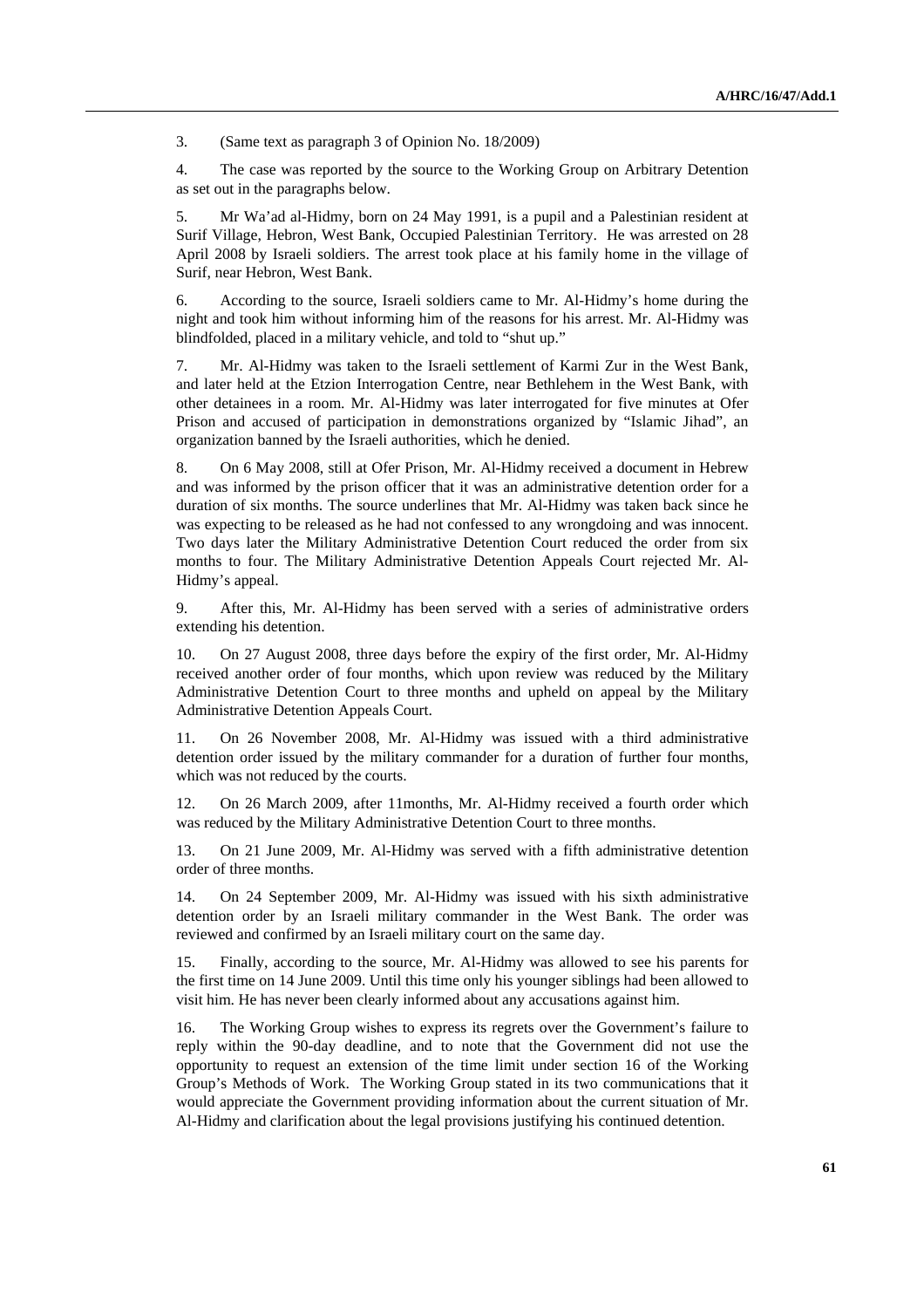17. The Working Group is in a position to provide an Opinion, on the basis of all the information it has obtained on the detention of Mr Al-Hidmy.

18. The Working Group notes that Israel has ratified the International Covenant on Civil and Political Rights (ICCPR), and that it has derogated from its obligations under article 9. The Working Group wishes to stress that the right to a fair trial is a fundamental right and that at its core is non-derogable. Any derogation must be subjected to the limitations that follow from the requirements of the principle of proportionality.

19. The first issue to consider is whether the right to a court hearing apply in this case. International human rights law requires the revision by a judicial court of the legality and the lawfulness of the detention, and that this hearing must occur promptly (see art. 9 of the Universal Declaration of Human Rights; the Body of Principles for the Protection of All Persons under Any Form of Detention or Imprisonment, Principle 11; and article 9 (3) of the ICCPR, which should be considered as customary international law and with a a core which is non-derogable).

20. The Working Group recalls the statements and observations of the Human Rights Committee, including its General Comment No. 29 and its concluding observations on reports submitted by Israel (see CCPR/C/79/Add.93 of 1998 and CCPR/CO/78/ISR of 2003).

21. In the latter concluding observations, the Human Rights Committee establishes in sub-section D titled "Principal subjects of concern and recommendations", that the applicability of the regime of international humanitarian law during an armed conflict does not preclude the application of the Covenant, including its article 4 which covers situations of public emergency that threaten the life of the nation.

22. The Human Rights Committee states: "Nor does the applicability of the regime of international humanitarian law preclude accountability of States parties under article 2, paragraph 1, of the Covenant for the actions of their authorities outside their own territories, including in occupied territories. The Committee therefore reiterates that, in the current circumstances, the provisions of the Covenant apply to the benefit of the population of the Occupied Territories, for all conduct by the State party's authorities or agents in those territories that affect the enjoyment of rights enshrined in the Covenant and fall within the ambit of State responsibility of Israel under the principles of public international law".

23. In paragraph 12, the Human Rights Committee welcomes the State party's decision to review the need to maintain the declared state of emergency and to prolong it on a yearly rather than an indefinite basis. However, the Committee "remains concerned about the sweeping nature of measures during the state of emergency, that appear to derogate from Covenant provisions other than article 9, derogation from which was notified by the State party upon ratification. In the Committee's opinion, these derogations extend beyond what would be permissible under those provisions of the Covenant which allow for the limitation of rights (e.g. articles 12, paragraph 3; 19, paragraph 3 and; 21, paragraph 3). As to measures derogating from article 9 itself, the Committee is concerned about the frequent use of various forms of administrative detention, particularly for Palestinians from the Occupied Territories, entailing restrictions on access to counsel and to the disclose of full reasons of the detention. These features limit the effectiveness of judicial review, thus endangering the protection against torture and other inhuman treatment prohibited under article 7 and derogating from article 9 more extensively than what in the Committee's view is permissible pursuant to article 4.

24. In the present case, the detention is a result of the exercise of the freedom to opinion and expression; of political free speech, and a prima facie violation of article 19 of the Universal Declaration of Human Rights and article 19 of the ICCPR. This requires a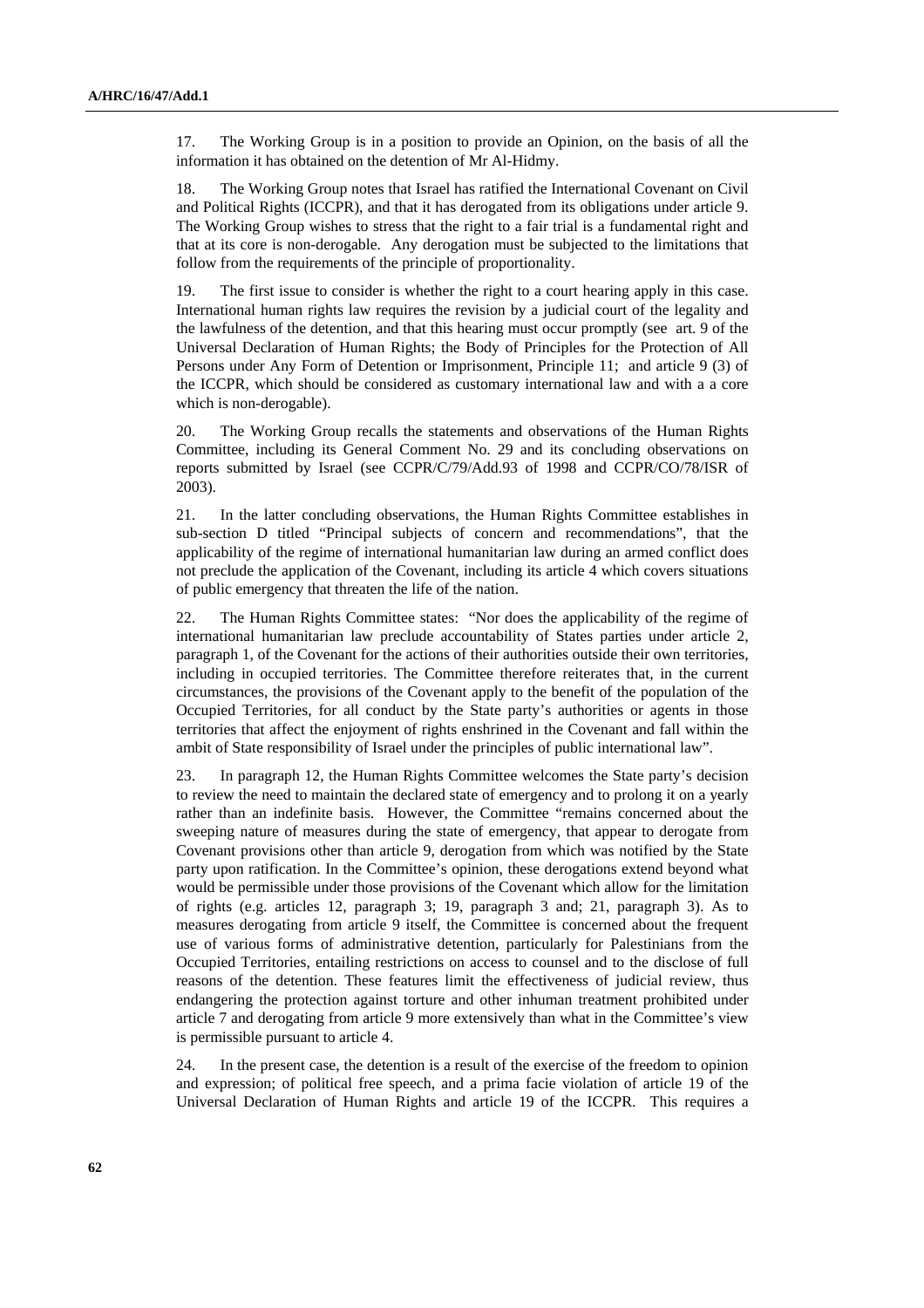particularly vigilant review of the fair trial guarantees, and even more so, given the domestic system compliance with international human rights standards.

25. The Working Group will point out that the detention of a teenager for two years based simply on accusations of having participated in demonstrations by an organization banned by the Israeli authorities, seems to be disproportionate in relation to any public emergency.

26. International humanitarian law cannot be used to produce legal black holes where individuals are denied the protection of both international human rights law and international humanitarian law.

27. The Working Group has also reviewed the relevant obligations of Israel under the Convention of the Rights of the Child. Mr Wa'ad al-Hidmy was under 18 when he was detained.

28. The Committee on the Rights of the Child in its concluding observations on Israel (See CRC/C/15/Add.195, paras. 62 and 63 of 2002 and in the report CRC/C/OPAC/ISR/CO/1 on consideration of reports submitted by Israel under article 8 of the Optional Protocol to the Convention on the Rights of the Child on the involvement of children in armed conflict, of 2010) states the following:

II. General measures of implementation

Non-discrimination

The Committee is concerned that Israeli legislation continues to discriminate in the definition of the child between Israeli children (18 years) and Palestinian children in the occupied Palestinian territory (16 years) according to Military Order No. 132.

The Committee reiterates its recommendation that the State party rescind the provision of Military Order No. 132 concerning the definition of the child and ensure that its legislation.

The Committee expresses concern that provisions in Military Orders (specifically no. 378 and 1591) continue to be in violation of international standards on the administration of juvenile justice and the right to a fair trial. The Committee furthermore notes with concern information regarding attempts to incorporate juvenile justice standards within military courts.

The Committee is gravely concerned over reports that more than 2 000 children, some as young as twelve, have been charged with security offenses between 2005 and 2009, held without charge for up to 8 days and prosecuted by military courts. The Committee is particularly concerned that children charged with security offences are subjected to prolonged period of solitary confinement and abuse in inhumane and degrading conditions, that legal representation and interpretation assistance is inadequate and that family visits are not possible as relatives are denied entry to Israel. The Committee is disturbed over information indicating that children have been subjected to administrative detention orders for renewable periods of up to six months. Finally, the Committee regrets the insufficient information provided by the State party on the above concerns.

Para 11 The Committee urges the State party to:

(a) Take prompt measures to comply with the fundamental principles of proportionality and distinction enshrined in humanitarian law, including the Fourth Geneva Convention of 1949, which set out the minimum standards for the protection of civilians in armed conflict.

29. Accordingly, the Working Group renders the following Opinion: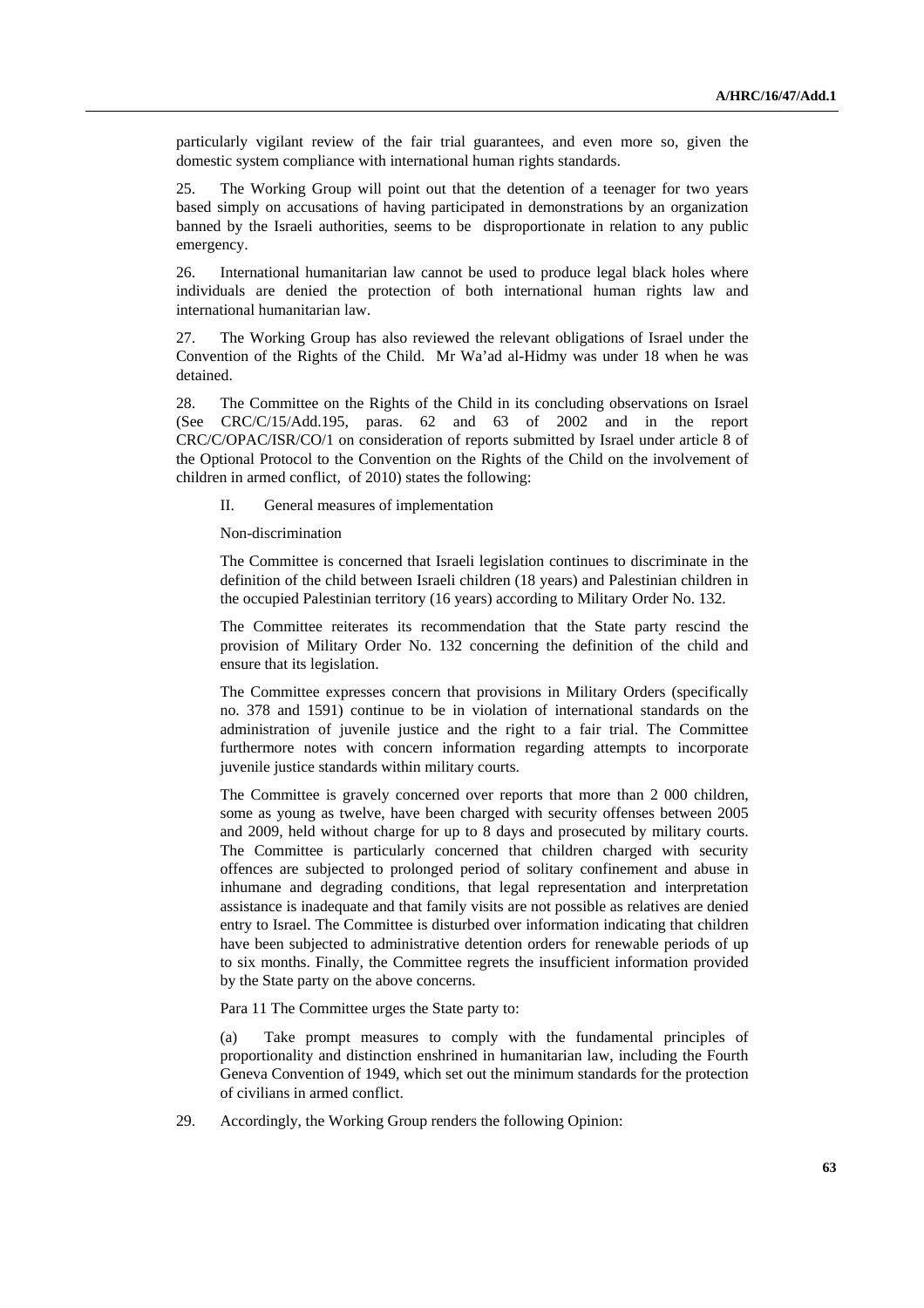The detention of Mr Wa'ad al-Hidmy is arbitrary, being in violation of articles 9, 10, 11, and 19 of the Universal Declaration of Human Rights, and articles 14 and 19 of the International Covenant of Civil and Political Rights. His detention falls within categories II and III of the categories applicable to the consideration of the cases submitted to the Working Group.

30. The Working Group requests the Government to take the necessary steps to remedy the situation, which are the immediate release of, and adequate reparation to, Mr Wa'ad al-Hidmy.

Adopted on 7 May 2010

## **Opinion No. 10/2010 (Singapore)**

## **Communication addressed to the Government on 11 January 2010**

#### **Concerning: Dr. Chee Siok Chin**

### **The State has not ratified the International Covenant on Civil and Political Rights**

1. (Same text as paragraph 1 of Opinion No. 18/2009)

2. According to its Methods of Work, the Working Group forwarded a communication to the Government on 11 January 2010. The Working Group conveys its appreciation to the Government for having replied within the 90-days deadline.

3. (Same text as paragraph 3 of Opinion No. 18/2009)

4. The case was reported by the source to the Working Group on Arbitrary Detention as follows:

5. Dr. Chee Siok Chin, born on 5 February 1966, citizen of Singapore; a human rights defender, pro-democracy activist and a leader of Singapore Democratic Party (SDP); usually residing at 2A Jalan Gelenggang, Singapore 578187; was arrested on 10 September 2006 in the vicinity of Suntec City in downtown Singapore, at or near the entrance of the City Hall MRT Station outside Raffles City Shopping Centre, North Bridge Road, and near the venue for the World Bank-International Monetary Fund (WB-IMF) meeting, which was held between 14 and 20 September 2006. She was arrested to together with five other flyer distributors, namely Mr. Gandhi Ambalam, Dr. Chee Soon Juan, Mr. Jeffrey George, Ms. Hakirat Kaur and Mr. Charles Tan.

6. The flyers announced the "Empower Singaporeans March and Rally" that was to be held the following week on 16 September 2006. The forces carrying out the arrest were officers of the Singapore Police Force. They did not show Dr. Chee Siok Chin and the five other flyer distributors the arrest warrant or decision to arrest that had been issued by unknown authorities at the Command Post of the Singapore Police Force.

7. At trial, arresting officers denied knowledge of what offence Dr. Chee Siok Chin and the other flyer distributors were committing at the time of their arrest. Dr. Chee Siok Chin was detained on 4 January 2010 under the orders of Singapore District Judge Ch'ng Lye Beng. She was detained at the Changi Women's Prison, 10 Tanah Merah Besar Road, Singapore 498834.

8. It is stated by the source that the District Judge found Dr. Chee Siok Chin, together with Mr. Gandhi Ambalam and Dr. Chee Soon Juan, guilty of distributing pamphlets criticizing the Government of Singapore led by the People's Action Party (PAP) without a permit and fined the three Singapore Democratic Party (SDP) leaders the maximum amount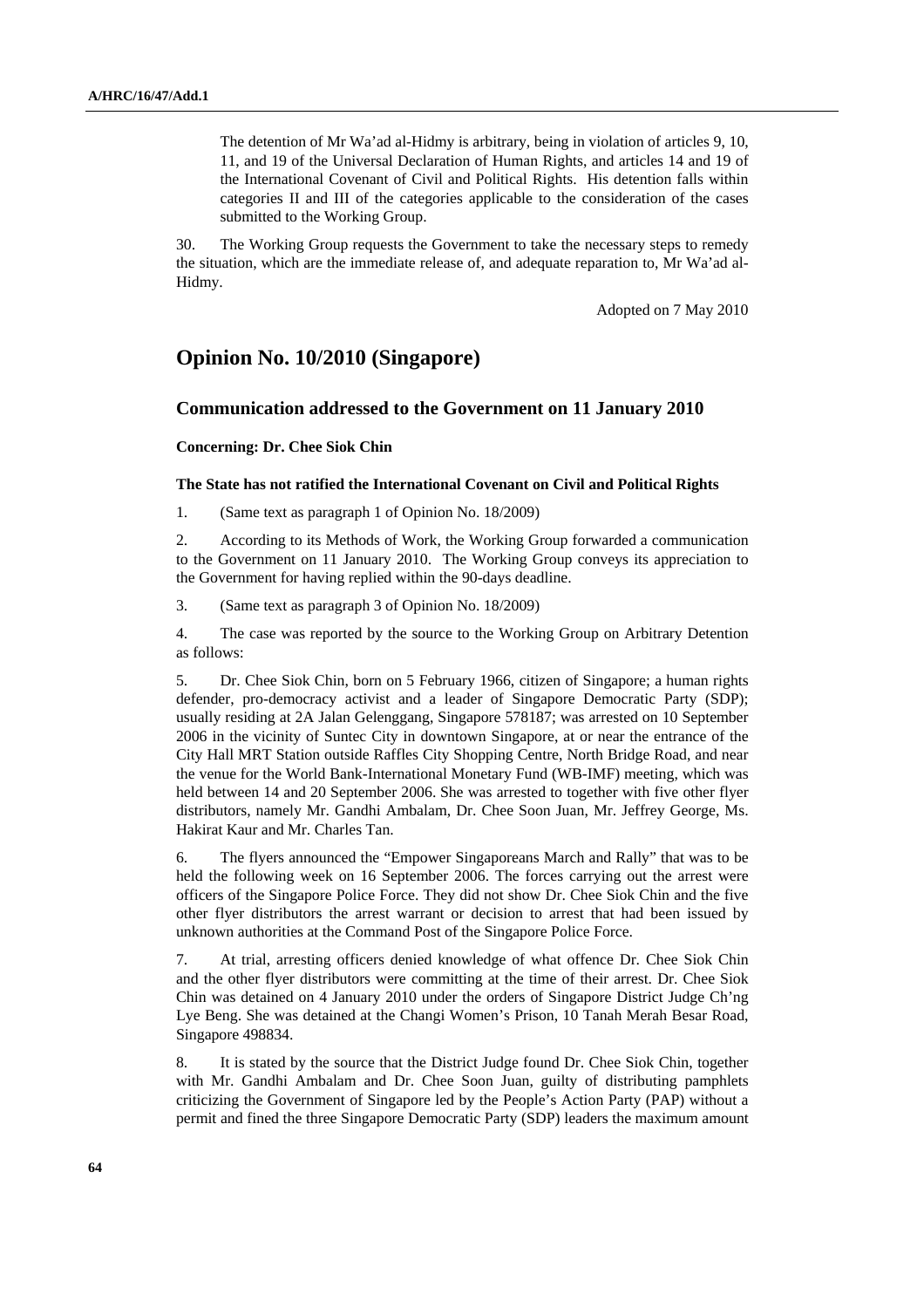of S\$ 1,000 each or one week's jail in default. The other three people arrested, Mr. George, Ms. Kaur and Mr. Tan, had earlier pleaded guilty and paid S\$ 1,000 fines.

9. The case of Dr. Chee Siok Chin was heard in the District of Court of Singapore, starting on 7 January 2009 and concluding on 18 December 2009. The verdict has been appealed, but Dr. Chee Siok Chin is serving her sentence because she cannot afford to pay the S\$ 1,000 fine, due to the fact that she is bankrupt, and also can point to no precedent established by the Singapore Courts that has ever overturned a verdict against a political dissident for exercising his or her right to challenge policies of the Government. Her appeal was filed simply with the intention to render the Judge to publicly state his reasons for the verdict, as he had declined to advance them after finding the defendants guilty as charged. He did, however, note that most of the evidence presented in the case was irrelevant.

10. At trial, Deputy Public Prosecutor Anandan Bala claimed that the defendants had demonstrated "opposition to the actions of the Government" and were therefore in violation of the law. Prosecutors in Dr. Chee Siok Chin's case took exception with the political wording of the flyer inviting citizens of Singapore to the rally. It read, in pertinent part:

"Tired of being a voiceless 2nd class citizen in your own country without any rights? Sick of the Ministers paying themselves millions of dollars while they tell you to keep making sacrifices for Singapore?"

11. The Prosecution, according to the source, also claimed that defendant Dr. Chee Siok Chin did not possess a permit to engage in such activity and that they "ought reasonably to have known" that a permit was required. According to Dr. Chee Siok Chin and the other defendants, "[t]he police state that permits are not required for distribution of flyers by 5 or more persons only if the assembly is for 'commercial causes' ".

12. The Charging Document, signed by Mark Chua, Senior Investigation Officer, Central Police Division, on 29 December 2008, inter alia, stated:

 "You are charged that you, on the 10th day of September 2006 at about 12:15 pm, in the vicinity of Raffles City Shopping Centre, North Bridge Road, Singapore, which is a public place, together with 5 persons did participate in an assembly intended to demonstrate opposition to the actions of the Government, which assembly you ought reasonably to have known was held without a permit under the Miscellaneous Offences (Public Order & Nuisance) (Assemblies & Processions) Rules, and you have thereby committed an offence punishable under Rule 5 of the said Rules."

13. In the Charging Document reference was made to the Singapore Miscellaneous Offences (Public Order and Nuisance) Act (Chapter 184, section 5 (1)) and the Miscellaneous Offences (Public Order & Nuisance) (Assemblies & Processions) Rules. Rule 5 of the Miscellaneous Offences Rules provides:

"Any person who participates in any assembly or processions in any public road, public place or place of public resort shall, if he knows or ought reasonably to have known that the assembly or processions is held without a permit, or in contravention of any term or condition of a permit, be guilty of an offence and shall be liable on conviction to a fine not exceeding S\$ 1,000."

14. Under the subsidiary legislation of the Miscellaneous Offences Rules a group of five or more persons intending to demonstrate support or opposition to the views of the Government would require a permit:

 "2. - (1) Subject to paragraph (2), these Rules shall apply to any assembly or procession of 5 or more persons in any public road, public place or place of public resort intended -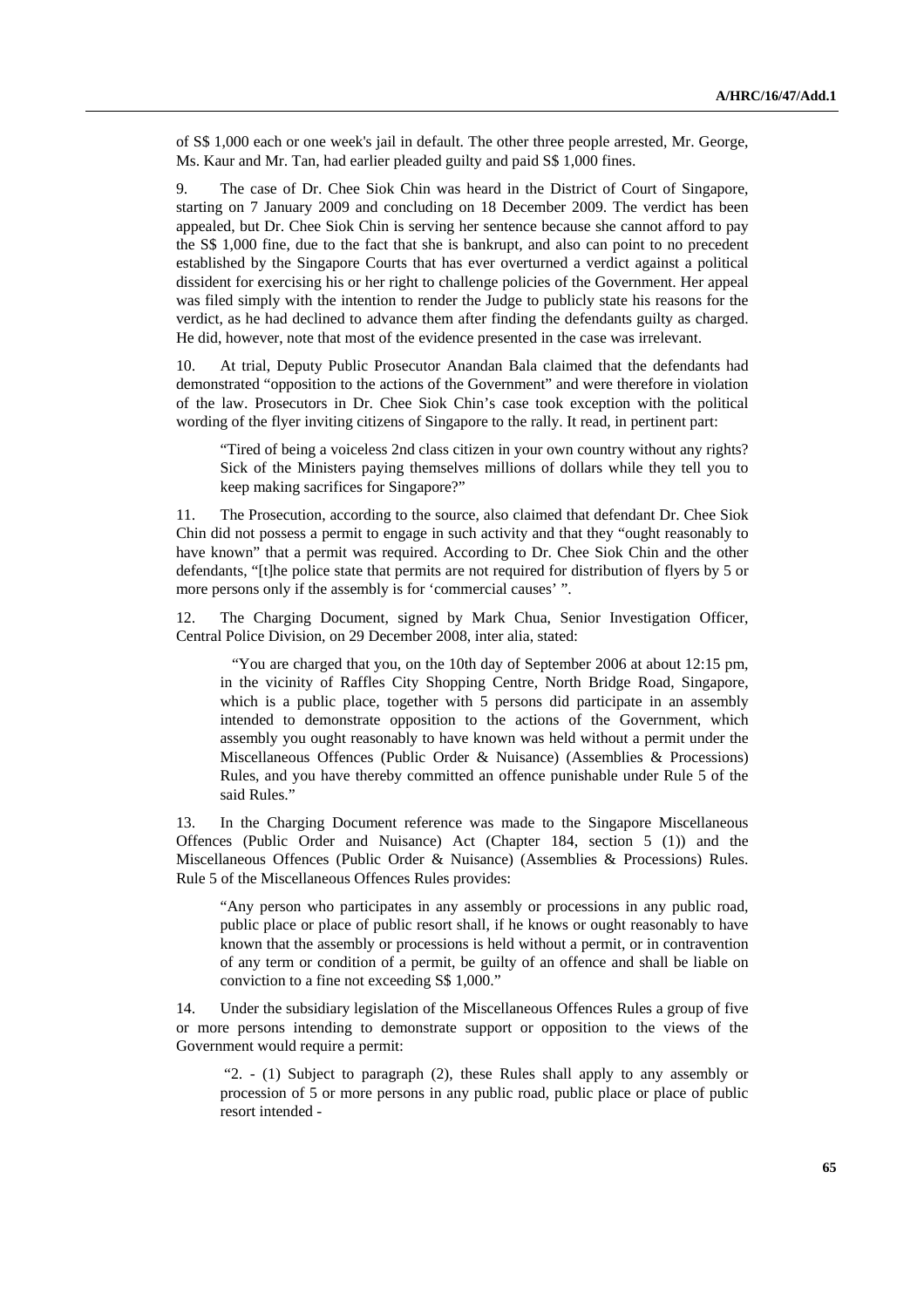- (a) to demonstrate support for or opposition to the views or actions of any person;
	- (b) to publicise a cause or campaign; or
	- (c) to mark or commemorate any event."

15. Dr. Chee Siok Chin was distributing flyers in public to inform citizens of Singapore of a rally to be held by members of the Singapore Democratic Party (SDP) in Hong Lim Park during the forthcoming World Bank-International Monetary Fund meeting.

16. At trial, several arresting officers admitted being uncertain what laws, if any, the flyer distributors had violated at the time of their arrest. During his cross-examination, one of the arresting officers testified that when police confronted the activists and warned them that they were committing an offence, the officers did not know what that offence was. His trial testimony was: "But after checking my law book, I realised that there could be an offence under the Miscellaneous Offences Act …. But I'm not sure". When asked whether the contents of the flyer he had seized constituted an offence, Sgt. Oh again testified that he was "unsure". When asked if by using the word "unsure" he meant that he did not know what the offence was, Sgt. Oh said, "Yes". And when asked whether he was still uncertain, even at trial, about what offence had been committed on the day of the arrest, he answered, "Yes".

17. Under cross-examination by Dr. Chee Siok Chin, one of Sgt. Oh's fellow officers at the scene of the arrest failed to identify what offence was being committed by any of the flyer distributors when he confronted Ms. Hakirat Kaur. When asked by Dr. Chee Siok Chin under cross-examination why Ms. Kaur was being accused of committing an offence, he answered, "I was under instructions".

18. Even a commissioned officer assigned to be on guard for signs of "public disorder incidents", testified that he was unaware what law he was being called to enforce on 10 September 2006. In fact, he told the court that the accused had not committed any offence. During cross-examination, Prosecutor Anandan Bala asked him, "From your observation of the defendants distributing flyers, they have not breached the peace?" He responded, "Correct". The prosecutor then asked, "As far as you're concerned, they have not committed a crime?" - "Based on my personal opinion, they are not committing an offence," he answered.

19. Dr. Chee Siok Chin maintains that she cannot reasonably be expected to know that a permit for distributing flyers was required by law when the arresting officers testified in court that they did not even know what offence she and others had committed, even while performing the arrests. The officers also testified to the fact that the distribution of flyers of various kinds and varieties was completely normal and considered lawful in Singapore. The police witnesses repeatedly testified at trial that when Dr. Chee Siok Chin and others were distributing flyers, they were orderly and did not pose any threat of any kind to public order. The source finally reports that, in 2003, the Singapore Minister for Home Affairs publicly stated, "The Government does not authorize protests and demonstrations of any nature".

20. The source argues that the arrest of Dr. Chee Siok Chin, Mr. Gandhi Ambalam, Dr. Chee Soon Juan, Mr. Jeffrey George, Ms. Hakirat Kaur and Mr. Charles Tan, was arbitrary, and that the detention of Dr. Chee Siok Chin, Mr. Gandhi Ambalam, and Dr. Chee Soon Juan, is arbitrary. It is in contravention of the right to equality before the law and equal protection of the law without any discrimination, the right to freedom of opinion and expression, and the right to freedom of peaceful assembly and association as guaranteed by articles 7, 19 and 20 of the Universal Declaration of Human Rights, the Body of Principles for the Protection of All Persons under Any Form of Detention or Imprisonment, and article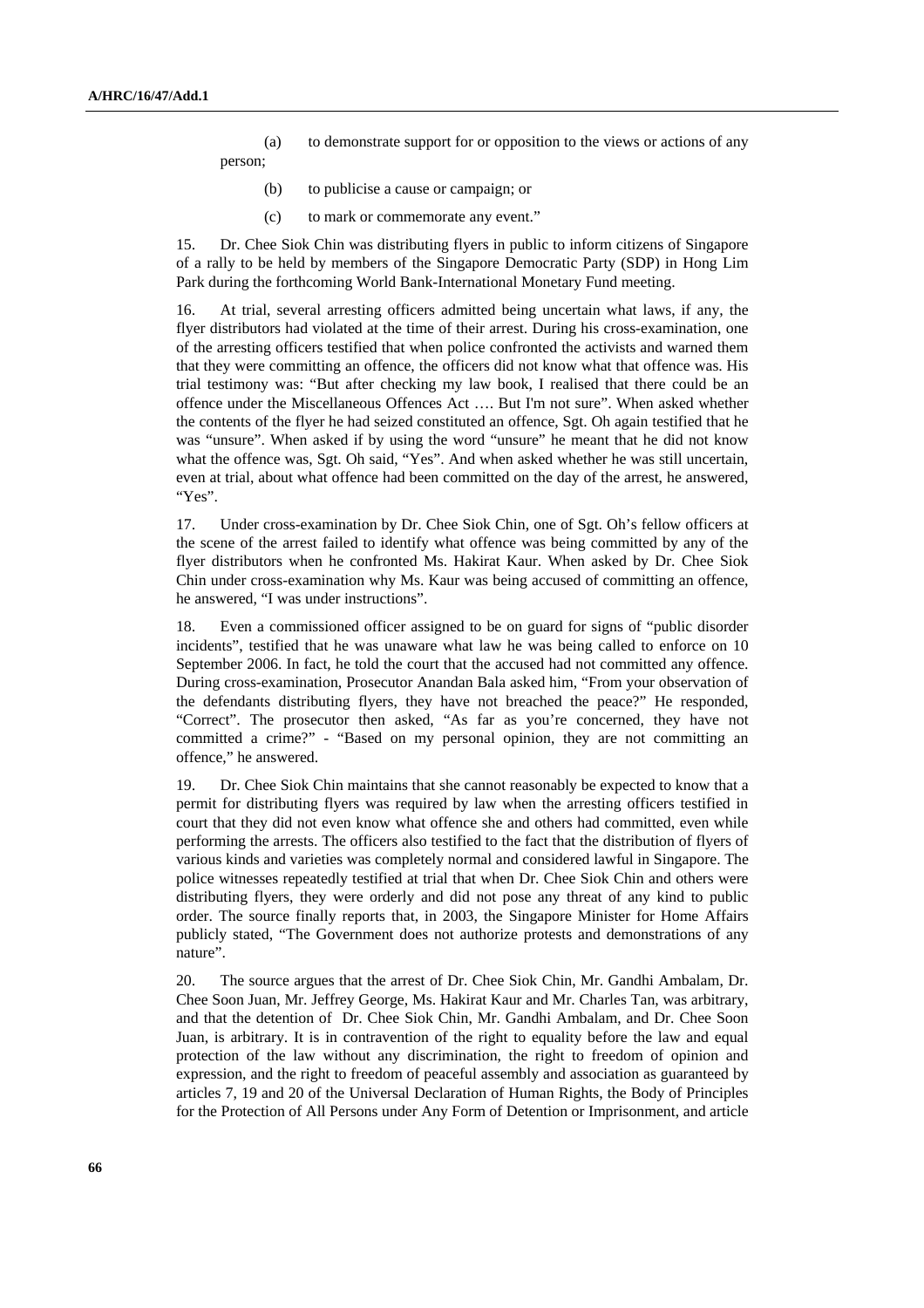14 of the Singapore Constitution, which states in relevant part that "a) every citizen of Singapore has the right to freedom of speech and expression; b) all citizens of Singapore have the right to assemble peaceably and without arms".

21. The only limitation placed on the rights of freedom of speech and expression under article 14 (a) of the Constitution grants Parliament the authority to impose by law "such restrictions as it considers necessary or expedient in the interest of the security of Singapore or any part thereof …. [and] public order or morality". The lone restriction placed on the rights to assemble peaceably and without arms under article 14 (b) of the Constitution grants Parliament the authority to curtail freedom of assembly "as it considers necessary or expedient in the interest of the security of Singapore or any part thereof or public order". Neither requirement has been met in the present case. The source further submits that a declination of these rights is inconsistent with article 4 of the Singapore Constitution according to which no law may be enforced, including an administrative act, which is "inconsistent with this Constitution" and "shall, to the extent of the inconsistency, be void." Consequently, the powers exercised by the Singapore Police Force were ultra vires of the Miscellaneous Offences Act, and therefore unconstitutional.

22. The source further argues that the Miscellaneous Offences Rules do not expressly forbid or restrict criticism of the Government of Singapore or its policies; neither does it draw a distinction between "commercial" and "political" causes, an issue raised during the trial: under cross-examination, Officer SI Yeo conceded that nowhere in Rule 2 did it expressly draw a distinction between "commercial" activities and a "march" or "rally". "The rule does not say," he finally admitted during the trial. Moreover, according to the source, the case at hand illustrates a practice of discrimination against political dissidents by both the Singapore police and courts, giving the appearance that their actions are unmoored from the Singapore Constitution.

23. The source finally submits that Dr. Chee Siok Chin has also been denied the right to leave Singapore in violation of article 13, paragraph 2, of the Universal Declaration of Human Rights, which asserts that "[e]veryone has the right to leave any country, including his own, and to return to his country." She has been declared a bankrupt by the Court as a result of her conviction on libel charges brought against her and her brother, Dr. Chee Soon Juan, by Lee Kwan Yew, based on an article "implying corruption in Singapore's Government that was published in a newsletter in 2006." The fine was S\$ 416,000. The Government has since refused her permission to leave Singapore, even for academic purposes.

#### *The Government's response*

24. The Government provided the Working Group with a timely detailed response with attachment of the excerpts from the relevant Singapore law and trial transcripts. It maintains that neither Ms. Chee Siok Chin nor any of the other two persons in her group were arrested or detained on 10 September 2006. They were charged for illegally assembly according to Rule 5 of the Miscellaneous Offences (Public Order and Nuisance; Assemblies and Processions) Rules (MOR). They were not charged for criticizing the Government or for the act of distributing flyers, both of which are not offences in Singapore. They were convicted by the Subordinate Court for illegal assembly and fined with S\$ 1,000 (approximately US \$ 715). Rather to pay the fine, the defendants chose instead on their own accord to serve a one-week term of imprisonment. Subsequently, they voluntarily surrendered themselves to the Court.

25. The Government states that, according to Article 14 of the Constitution, the right to freedom of speech and exprtession; the right to assembly peacefully and without arms, and the right to form associations, are guaranteed to all citizens, subject to restrictions imposed by Parliament in interest of the security or of public order. This is consistent with article 29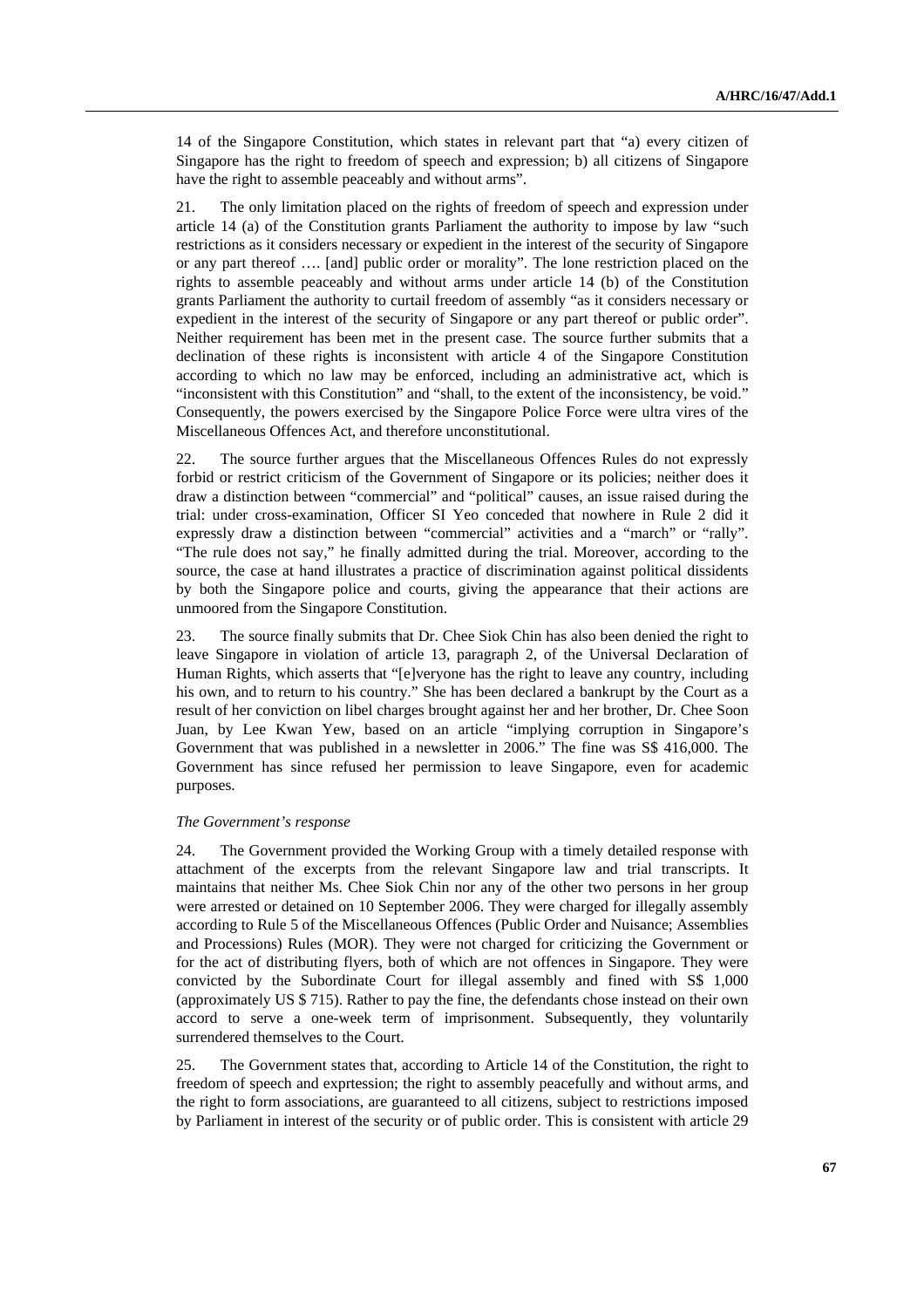(2) of the Universal Declaration of Human Rights and with resolution 1997/50 of the former Commission on Human Rights.

26. Domestic law provides for certains situations where a person will not be allowed to travel, even if she or he has a valid passport. One of these situations is when the person is an undischarged bankrupt. Under the Bankruptcy Act, Ms. Chee made 13 applications to travel overseas, of which six were approved.

 *The source's comments on the Government's response.* 

27. The source does not challenge the fact that these persons were convicted in accordance with domestic law. Rather, it contests the constitutionality of the Miscellaneous Offences Rules (MOR). According to the source, the Parliament cannot by law impose restrictions on the rights of freedom of speech and expression, and the right of freedom of assembly. Consequently, the source rejects the Deliberation of the Singapore High Court in that sense.

28. The source confirmed that these persons were living at liberty.

### *Disposition*

29. The Working Group recalls that paragraph 15 of resolution 1997/50 of the former Commission on Human Rights requires conformity of a domestic judicial decision with the relevant international standards. The mere conformity with domestic law itself cannot be used to justify a detention of an individual.

30. Taking in consideration that these persons are living at liberty and in conformity with paragraph 17 (a) of its Methods of Work, the Working Group decides to file the case.

Adopted on 7 May 2010

## **Opinion No. 11/2010 (Iraq)**

## **Communication addressed to the Government on 30 September 2009**

 **Concerning: Jalil Gholamzadeh Golmarzi Hossein; Azizollah Gholamizadeh; Homaun Dayhim; Mohammad Ali Tatai; Mohammad Reza Ghasemzadeh; Iraj Ahmadi Jihonabadi; Jamshid Kargarfar; Ebrahim Komarizadeh; Javad Gougerdi; Mehrban Balaee; Hamid Ashtari; Mehdi Zare; Mehdi Abdorrahimi; Hossein Sarveazad; Hossein Farsy; Ali Tolammy Moghaddam; Seyyed Hossein Ahmadi Djehon Abadi; Karim Mohammadi; Mir Rahim Ghorayshy Danaloo; Asad Shahbazi; Moshfegh Kongi; Ahmad Tajgardan; Jalil Forghany; . Ebrahim Malaipol; Gholam-Reza Khorrami; Mohsen Shojaee; Omid Ghadermazi; Manouchehr Majidi;Hassan Besharati; Ezat Latifi; Mostafa Sanaie; Habib Ghorab; Rahman Haydari; Mohammad Reza Hoshmand; Abbas Mohammadi; Gholamreza Mohammadzadeh; and Abbas Hussein Fili.** 

### **The State is a Party to the International Covenant on Civil and Political Rights.**

1. (Same text as paragraph 1 of Opinion No. 18/2009)

2. According to its Methods of Work, the Working Group forwarded a communication to the Government on 30 September 2009. A reminder was also sent. The Government has not requested any extension of the time limit. The Working Group regrets that the Government has not replied within the 90-day deadline.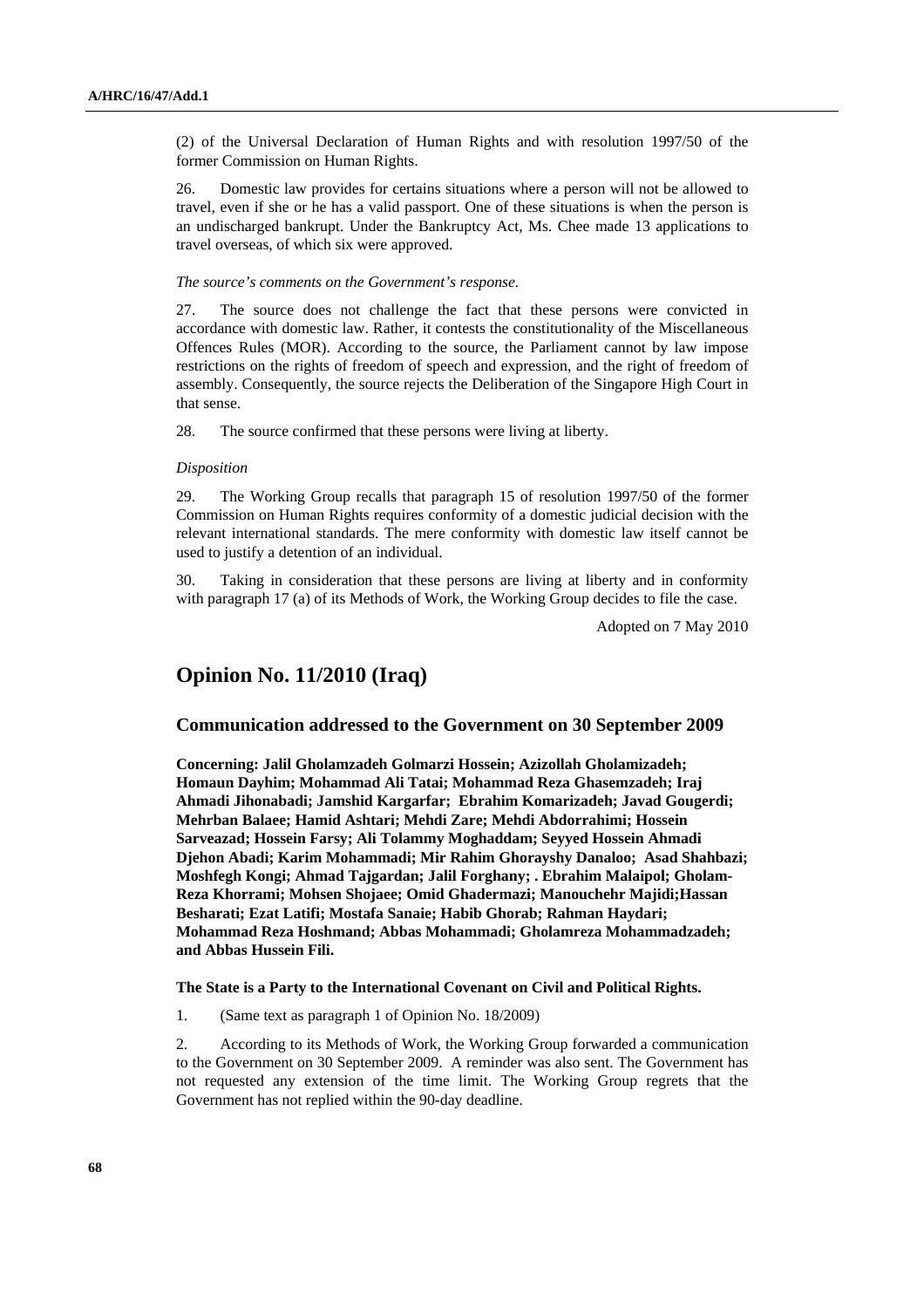3. (Same text as paragraph 1 of Opinion No. 18/2009)

4. The case summarized below was reported to the Working Group on Arbitrary Detention as set out in the paragraphs below.

- 5. The names of the 37 concerned persons were given as follows:
	- 1. **Jalil Gholamzadeh Golmarzi Hossein**, born on 10 July 1964;
	- 2. **Azizollah Gholamizadeh**; born on 18 November 1955;
	- 3. **Homaun Dayhim**, born on 5 May 1956;
	- 4. **Mohammad Ali Tatai**, born on 2 February 1954;
	- 5. **Mohammad Reza Ghasemzadeh**, born on 12 December 1956;
	- 6. **Iraj Ahmadi Jihonabadi**, born on 18 February 1954;
	- 7. **Jamshid Kargarfar**, born on 2 February 1956;
	- 8. **Ebrahim Komarizadeh**, born on 18 December 1959;
	- 9. **Javad Gougerdi**, born on 5 March 1950;
	- 10. **Mehrban Balaee**, born on 10 April 1963;
	- 11. **Hamid Ashtari**, born on 21 March 1962;
	- 12. **Mehdi Zare**, born on 25 March 1967;
	- 13. **Mehdi Abdorrahimi**, born on 10 June 1963;
	- 14. **Hossein Sarveazad**, born on 22 July 1960;
	- 15. **Hossein Farsy**, born on 20 June 1964;
	- 16. **Ali Tolammy Moghaddam**, born on 28 December 1960;
	- 17. **Seyyed Hossein Ahmadi Djehon Abadi**, born on 15 November 1956;
	- 18. **Karim Mohammadi**, born on 1 April 1961;
	- 19. **Mir Rahim Ghorayshy Danaloo**, born on 14 April 1964;
	- 20. **Asad Shahbazi**, born on 9 September 1958;
	- 21. **Moshfegh Kongi**, born on 21 March 1963;
	- 22. **Ahmad Tajgardan**, born on 25 January 1963;
	- 23. **Jalil Forghany**, born on 13 September 1964;
	- 24. **Ebrahim Malaipol**, born on 21 March 1967;
	- 25. **Gholam-Reza Khorrami**, born on 25 November 1955;
	- 26. **Mohsen Shojaee**, born on 15 April 1963;
	- 27. **Omid Ghadermazi**, born on 5 March 1968;
	- 28. **Manouchehr Majidi**, born on 19 February 1977;
	- 29. **Hassan Besharati**, born on 26 May 1962;
	- 30. **Ezat Latifi**, born on 1 September 1981;
	- 31. **Mostafa Sanaie**, born on 27 March 1955;
	- 32. **Habib Ghorab**, born on 24 March 1952;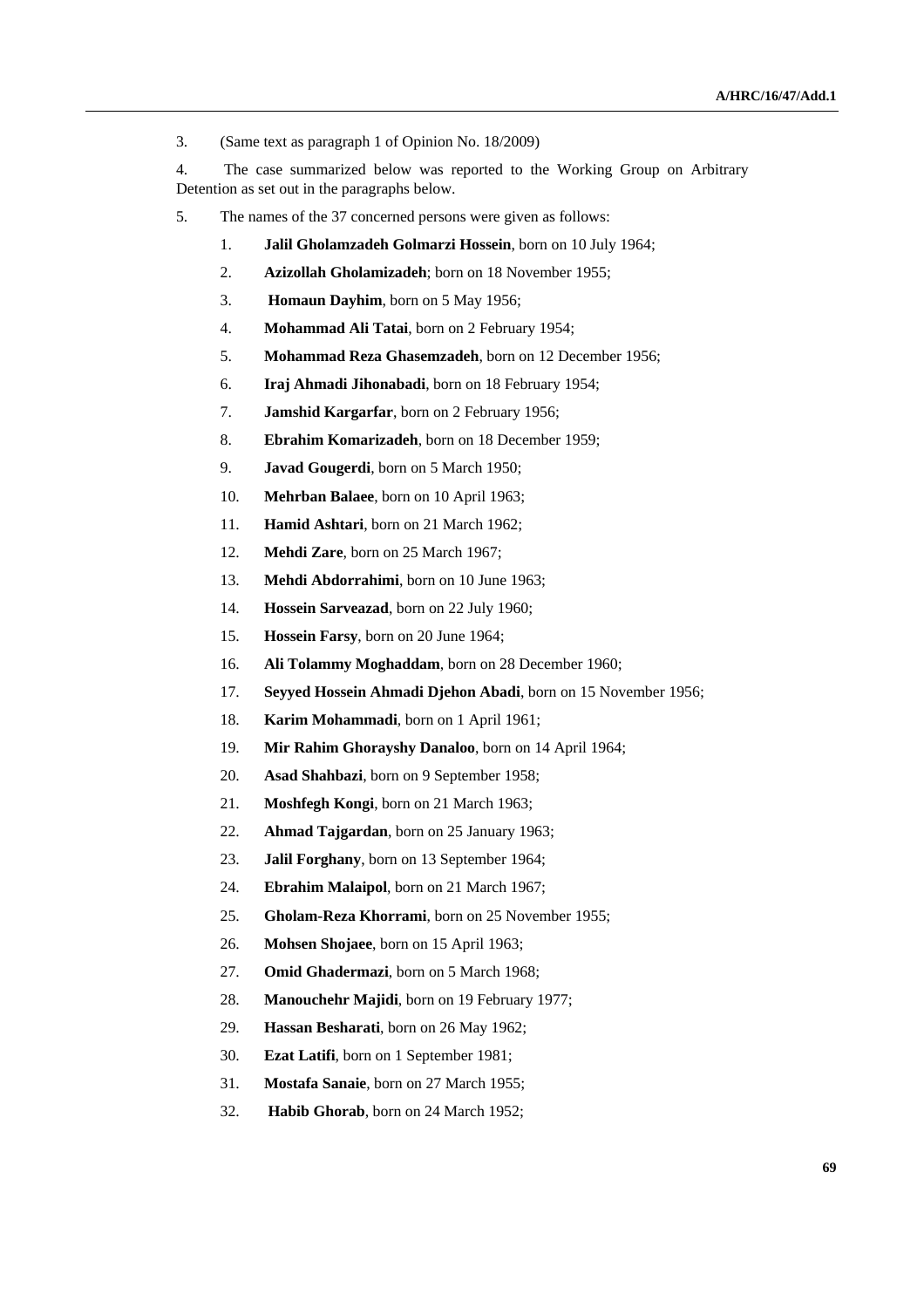- 33. **Rahman Haydari**, born on 1 December 1962;
- 34. **Mohammad Reza Hoshmand**, born on 7 December 1957;
- 35. **Abbas Mohammadi**, born on 20 June 1960;
- 36. **Gholamreza Mohammadzadeh**, born on 27 December 1953; and
- 37. **Abbas Hussein Fili**, aged 39.

6. According to the information received, on 28 July 2009, 37 residents of Ashraf camp were arrested by the police when they protested against the establishment of a police station in the camp. At least 32 of them were then transferred to the police station of Al-Khalis, in Diyala Province, north of Baghdad, where they were allegedly beaten by the police with wooden truncheons and metal cables on their chests, heads and hands, which resulted in seven persons being seriously injured (broken arms, hands and fingers; fractures of back and head bones).

7. These persons were later taken to the Iraqi army battalion compound just outside Ashraf, where they were put in a cell of 12 square metres.

8. It was reported that, during a transfer, one of the men, Mr. Ebrahim Malaipol, attempted to enter the back of a pickup truck, but was allegedly hit on his head by an officer of the Scorpion Special Force. As a result, he sustained a head injury and was in urgent need of medical treatment. Overall, at least seven persons were found by medical doctors to be in need of hospitalization, but they remain without adequate medical treatment.

9. It was said that Camp Ashraf has hosted some 3,400 members or supporters of the People's Mojahedeen Organization of Iran (PMOI), an Iranian opposition organization whose members have been resident in Iraq for many years. They were formerly under the protection of the Multi-National Forces-Iraq, enjoying the status of "Protected Persons" under the Fourth Geneva Convention. They rejected participation in, or support for terrorism; delivered all military equipment and weapons under their control or responsibility and assumed the engagement of rejecting violence and obeying the laws of Iraq and relevant United Nations dispositions while residing in Iraqi territory. This status was discontinued following the Status of Forces Agreement (SOFA) between the Governments of Iraq and the United States of America.

10. On 28 July 2009, the police entered the camp allegedly making an excessive use of the force. 11 residents were dead and more than 450 were injured during the violent clashes between the police forces and the residents.

11. On 30 September 2009, the above-mentioned 37 persons continued to be held at a police station in the town of Al-Khalis, in spite of a release order issued by the investigative judge of the Criminal Court of Diyala Province. On 24 August 2009, the investigative judge ordered the release of these persons on the grounds that they had no charges to answer.

12. On 16 September 2009, the investigative judge confirmed his previous ruling of 24 August 2009, ordering the release of these 37 people. The public prosecutor, who had appealed the investigative judge's first ruling, stated to have had no objection to their release without charge. However, the local police authorities in the town of Al-Khalis refused to release the detainees.

13. The Working Group notes that Police authorities have not provided any reason or legal justification for the continued detention of these 37 persons.

14. In addition, fears have been expressed concerning the possibility of a possible forcible return of these Iranian nationals to their country in circumstances where they would be at risk of serious human rights violations, including execution.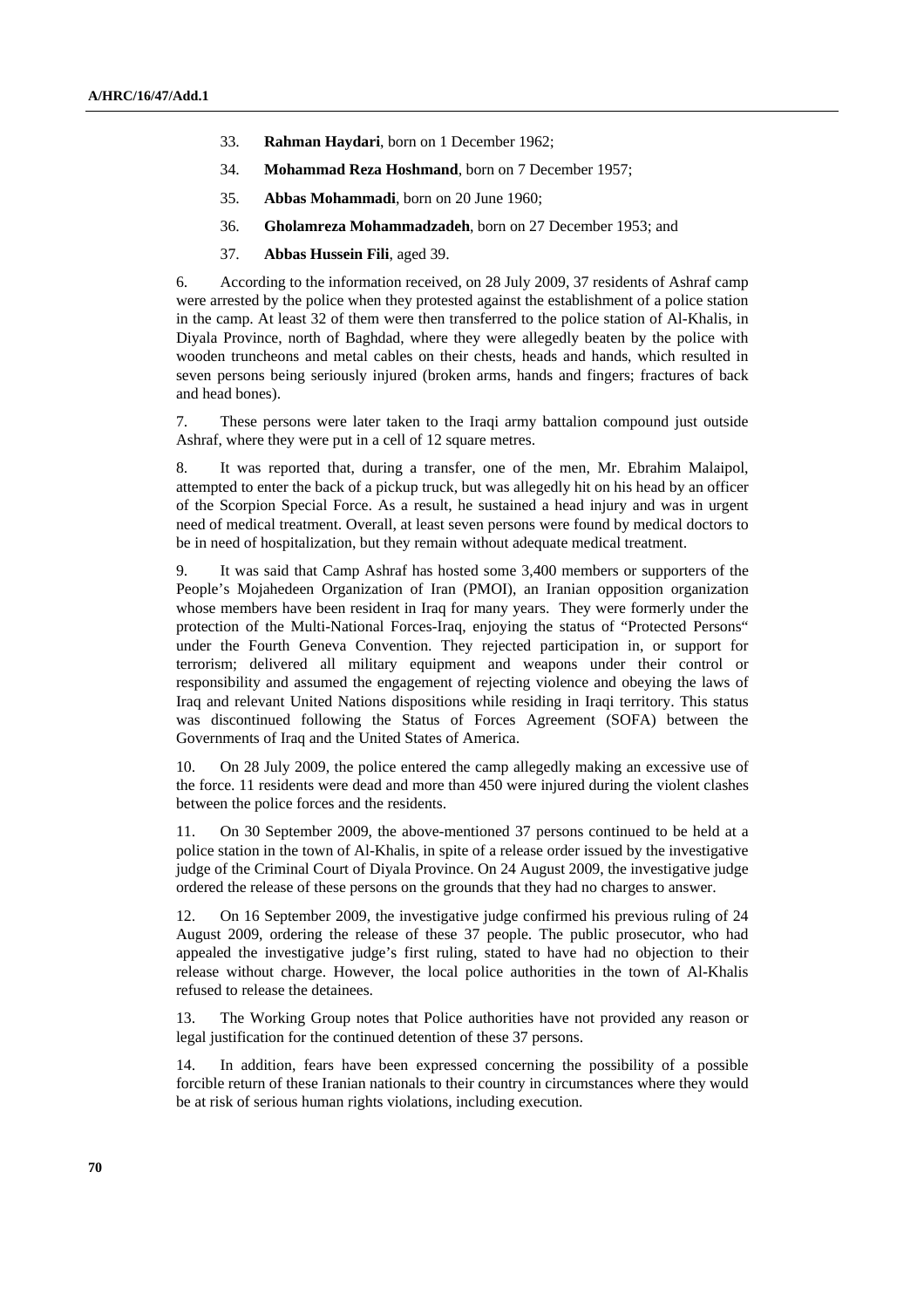15. The Working Group also notes that most of these persons are in a poor state of health and have been denied adequate medical treatment. It expresses its concern for their physical and mental integrity.

16. The Working Group considers that the arrest and detention of the above-mentioned 37 persons is arbitrary according to category III of the categories applicable to the consideration of cases, and contrary to the Universal Declaration of Human Rights and the International Covenant on Civil and Political Rights. These people have been arrested for unknown reasons and continue to be kept in detention despite two express judicial decisions ordering their release.

Adopted on 7 May 2010

# **Opinion No. 12/2010 (Myanmar)**

## **Communication addressed to the Government on 1 February 2010**

## **Concerning Ms. Aung San Suu Kyi**

## **The State is not a party to the International Covenant on Civil and Political Rights**

1. (Same text as paragraph 1 of Opinion No. 18/2009)

2. The Working Group regrets that the Government has not replied within the 90-days deadline.

3. (Same text as paragraph 3 of Opinion No. 18/2009)

4. The Working Group on Arbitrary Detention has already adopted five Opinions on **Ms. Aung San Suu Kyi** in 1992 (Opinion No. 8/1992, E/CN.4/1993/24, page 43), 2002 (Opinion No. 2/2002, E/CN.4/2003/8/Add.1, page 50), 2004 (Opinion No. 9/2004, E/CN.4/2005/6/Add.1, page 47), 2007 (Opinion No. 2/2007, A/HRC/7/4/Add.1, page 56), and 2008 (Opinion No. 46/2008, A/HRC/13/30/Add.1), declaring her detention to be arbitrary in contravention of Articles 9, 10, and 19 of the Universal Declaration of Human Rights.

5. Additional information on her case summarized hereinafter were reported by the source to the Working Group on Arbitrary Detention as set out in the paragraphs below.

6. On 14 May 2009, Ms. **Aung San Suu Kyi**, while serving a one-year extension of her term of house arrest at her home at Yangon, arrested by police officers, taken to Insein prison in Yangon, and charged with a new offense under Article 22 of the 1975 State Protection Law (*Pyithu Hluttaw* Law No. 3, 1975). Article 1 describes the State Protection Law as the "Law to Safeguard the State Against the Dangers of Those Desiring to Cause Subversive Acts". Article 22 states, that "any person against whom action is taken, who opposes, resists, or disobeys any order passed under this Law shall be liable to imprisonment for a period of three years to five years, or a fine of up to 5,000 kyats, or both". Ms. Suu Kyi's house arrest order was originally issued pursuant to articles 7 and 10 of the 1975 State Protection Law, which allow the Government to order, without charge or trial, the detention or restricted residence of anyone it believes is performing or might perform "any act endangering the sovereignty and security of the state or public peace and tranquillity".

7. The State Protection Law was adopted in accordance with article 167 of Myanmar's 1974 Constitution, article 167 states: "(a) Laws may be enacted imposing necessary restriction on the rights and freedoms of citizens to prevent in infringements of the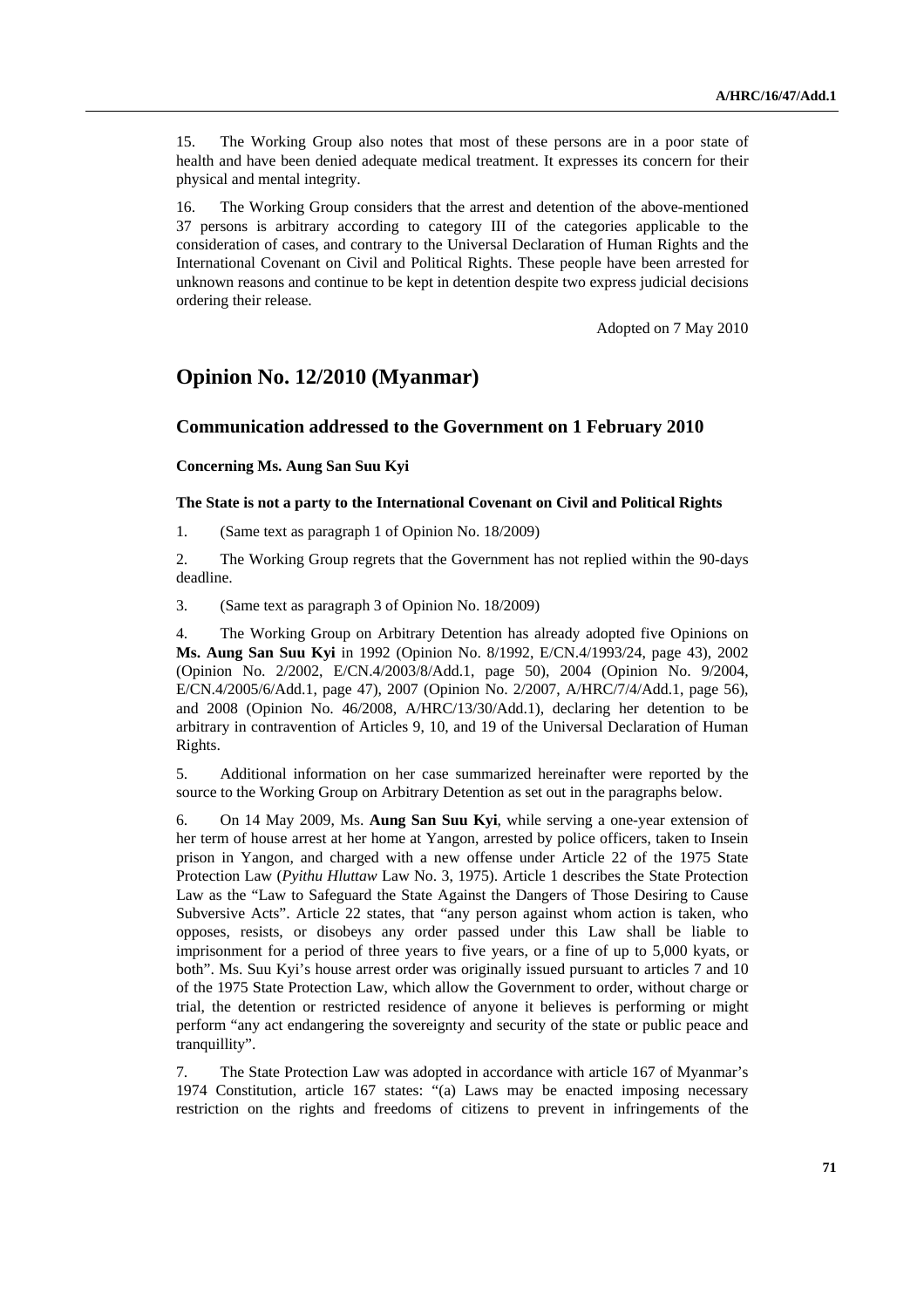sovereignty and security of the State . . . (b) Such a preventive law shall provide that the restrictive order shall only be made collectively by a body and that the order shall be regularly reviewed and modified as necessary". The Constitution itself was annulled when the military Government took power in 1988, and further invalidated by the alleged adoption of the new Constitution in the May 2008 referendum.

8. The source recalls that Ms. Suu Kyi was previously arrested in May 2003 and placed under a five-year term of house arrest that was declared to amount to arbitrary detention by the Working Group in its Opinions No. 9/2004 and 2/2007. This term of house arrest was renewed for one year on 28 May 2008, which was declared arbitrary by the Working Group in Opinion No. 46/2008, and expired on 27 May 2009, while Ms. Suu Kyi was under detention at Insein prison. While Ms. Suu Kyi was held there, she was allowed only one brief visit with individuals other than her lawyers, namely three foreign diplomats. Further, when Secretary-General Ban Ki-moon visited Myanmar on 3 and 4 July, he twice asked General Than Shwe to visit Ms. Suu Kyi, and was twice denied.

9. The source reports the factual events that lead to Ms. Suu Kyi's current regime of detention as follows: On the evening of 3 May 2009, an American citizen, Mr. John Yettaw, covertly entered the grounds of Ms. Suu Kyi's home. There were conflicting reports about how Mr. Yettaw gained access to the property. Early reports stated that Mr. Yettaw, a 53-year-old unemployed former military serviceman, swam across Inya Lake, which backs up to Ms. Suu Kyi's house. He reportedly accomplished this swim using homemade flippers and flotation devices. Other reports indicate that Mr. Yettaw told authorities that he "walked through" the lake, possibly along the lakeshore. According to the police complaint, Mr. Yettaw had made a similar swim on 30 November 2008, and left behind a copy of the Book of Mormon after Ms. Suu Kyi refused to see him. Mr. Yettaw later testified that after his November swim, police caught, questioned, and released him.

10. In relation to this occasion, Mr. Yettaw stated that "four or five" policeman saw him crossing the lake en route to Ms. Suu Kyi's house, and took no action against him other than throwing rocks. At the time, security around Inya Lake and the front of Ms. Suu Kyi's home was very tight. At approximately 5 a.m. on 4 May, Mr. Yettaw was discovered at the back of Ms. Suu Kyi's house by Ms. Suu Kyi's two friends and companions, Ms. Khin Khin Win and Ms. Win Ma Ma, a mother and daughter who are members of her party, the National League for Democracy. Mr. Yettaw, who is reportedly diabetic and suffers from asthma, told Ms. Suu Kyi's companions that he was exhausted and hungry, and they gave him food and reported his presence to Ms. Suu Kyi.

11. Ms. Suu Kyi then asked Mr. Yettaw to leave, but he refused, stating that he had leg cramps and was exhausted. Ms. Suu Kyi gave Mr. Yettaw "temporary shelter" in a groundfloor room, while she returned to her bedroom upstairs. She later testified that she did not report Mr. Yettaw to the authorities because she did not want to cause either Mr. Yettaw or the guards around her house getting in trouble. Instead, she planned to report Mr. Yettaw's visit to her doctor, Dr. Tin Myo Win, on his next allowed visit on 7 May. Ms. Suu Kyi had reported Mr. Yettaw's previous attempted visit in 2008 through Dr. Myo Win, and had faced no questions from the Government authorities at that time.

12. Prior to 4 May, Ms. Suu Kyi had had no contact with Mr. Yettaw, who testified that he had broken into Ms. Suu Kyi's home because he "had a dream" that Ms. Suu Kyi would be assassinated, and "came to warn her". On a video shot by Mr. Yettaw inside Ms. Suu Kyi's home upon his arrival and later shown at trial, Mr. Yettaw said that he had asked Ms. Suu Kyi for permission to take her picture, and she had refused. He stated in the video, "She looks frightened, and I am sorry about this". Mr. Yettaw remained at Ms. Suu Kyi's home on 4 May. He initially told Ms. Suu Kyi he would leave that evening under the cover of night, but then pleaded to stay another day due to continuing health problems.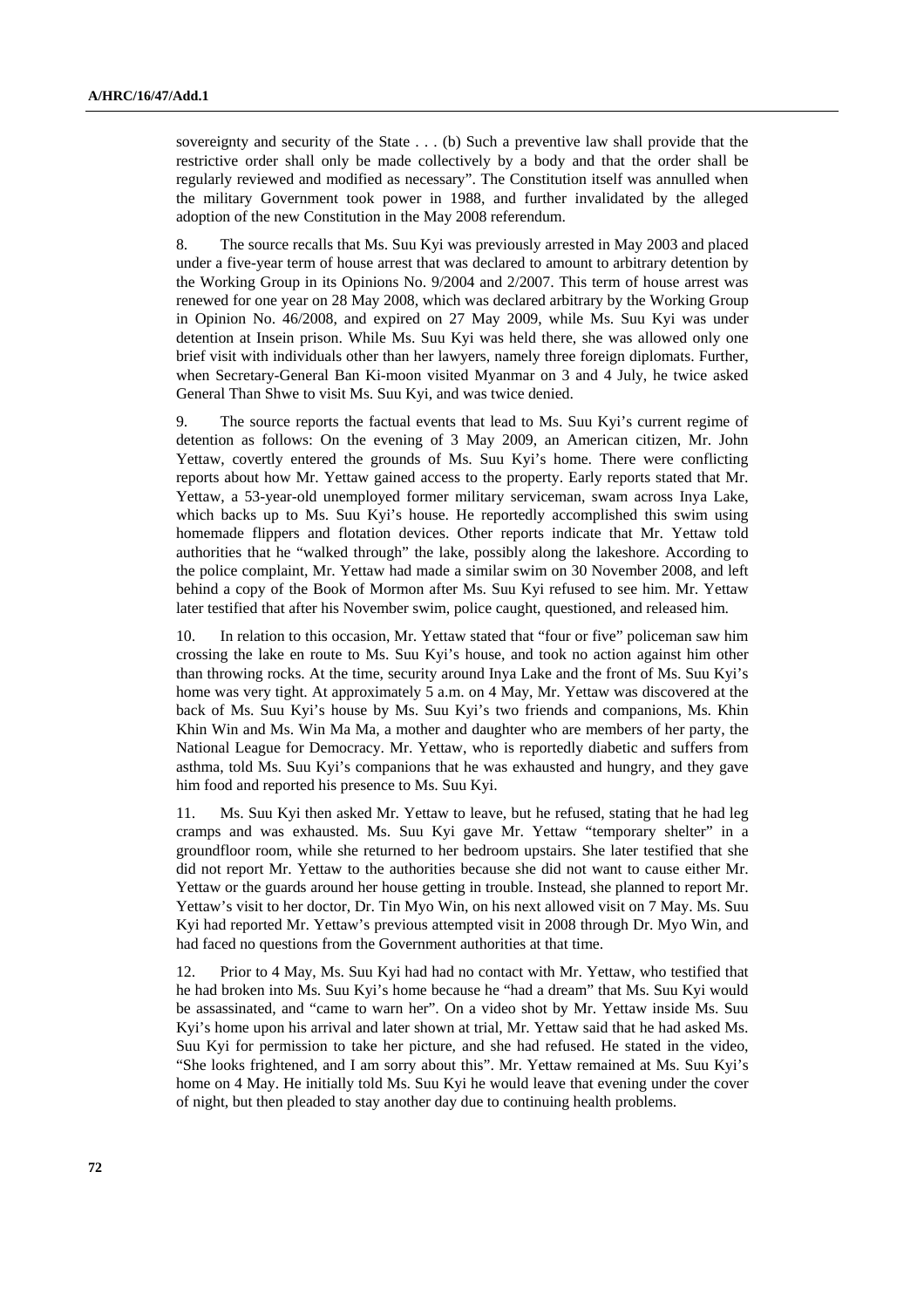13. At approximately 11:45 p.m. on 5 May, Mr. Yettaw left Ms. Suu Kyi's home. At dawn on 6 May, Mr. Yettaw was pulled from Inya Lake by security forces and arrested. Mr. Yettaw left behind a number of items at Ms. Suu Kyi's house, including two black chadors, two black scarves, colored pencils, and sunglasses. When later asked whether she had accepted these items as gifts, Ms. Suu Kyi stated that she did not know if Mr. Yettaw had forgotten to take the items or left them.

14. After Mr. Yettaw was arrested, police visited Ms. Suu Kyi's home, and appeared to accept her explanation of events. However, on 7 May, security officials denied Dr. Myo Win entry to her house when he arrived for a scheduled visit, and he was later taken from his home and arrested on unspecified charges.

15. On the next day, medical assistant Mr. Pyone Moe Ei was allowed to visit Ms. Suu Kyi at her home, and found that she had been unable to eat for three or four days, and was suffering from dehydration and low blood sugar. She was placed on an intravenous drip. Mr. Pyone Moe Ei was denied permission to visit Ms. Suu Kyi on 9 May, and was not allowed entry to her home for a follow-up visit until 11 May.

16. On the morning of 14 May, Ms. Suu Kyi and her two companions were taken from her home by armed convoy to Yangon's Insein Prison. There, all three were charged with breaching the terms of Ms. Suu Kyi's house arrest in violation of article 22 of the 1975 State Protection Law. Ms. Suu Kyi's companions were also charged under Section 109 of the Penal Code for aiding and abetting another in committing a crime.

17. On 11 August 2009, Ms. Suu Kyi was given a three-year term of imprisonment at hard labor, which was subsequently commuted to 18 months of house arrest. Before the trial Ms. Suu Kyi requested that her lead counsel, U Kyi Win, ask another prominent lawyer in Myanmar, Aung Thein, to join her legal team. On 14 May, Mr. Thein, who had previously served as counsel to a number of political activists, applied to the court to represent Ms. Suu Kyi. The following day, Mr. Thein's law license was revoked by the authorities.

18. Ms. Suu Kyi was permitted a defense team of three lawyers, but was allowed to consult with her counsel only sporadically. Ms. Suu Kyi was charged on 14 May, and was allowed only one hour to visit with her lead attorney on 16 May before the trial began two days later. It does not appear that Ms. Suu Kyi was allowed to meet with counsel between 18 and 25 May. On 25 May, the prosecution abruptly cancelled its remaining witnesses, forcing Ms. Suu Kyi to testify on 26 May without prior discussion with her counsel. The court then denied a defense request to consult with Ms. Suu Kyi privately. Ms. Suu Kyi was not granted another private meeting with counsel until 30 May, after the prosecution's witnesses had concluded testimony and the defense had called its one allowed witness.

19. During the month of June 2009, when Ms. Suu Kyi's legal team appealed the trial court's decision to reject three of the four defense witnesses, Ms. Suu Kyi appears to have been allowed to consult with counsel only three times. On 19 June, Ms. Suu Kyi's birthday, authorities specifically refused to allow counsel to meet with Ms. Suu Kyi. Similarly, when Ms. Suu Kyi's trial resumed in July 2009, she appeared to have been allowed to consult with counsel only twice. Counsel described the necessity of "negotiating" with the Government in order to obtain permission to meet with Ms. Suu Kyi, and permission to meet was again specifically refused at least once.

20. During her trial the judges rejected an application by Ms. Suu Kyi's lawyers for a public trial. The public was denied access to the courtroom, which was under heavy security by armed soldiers. The Government repeatedly barred access to diplomats and journalists seeking to attend the trial. The trial was open on only four occasions for a limited number of hours, and each time, only allowed entry to a small, hand-selected group of diplomats and/or domestic journalists.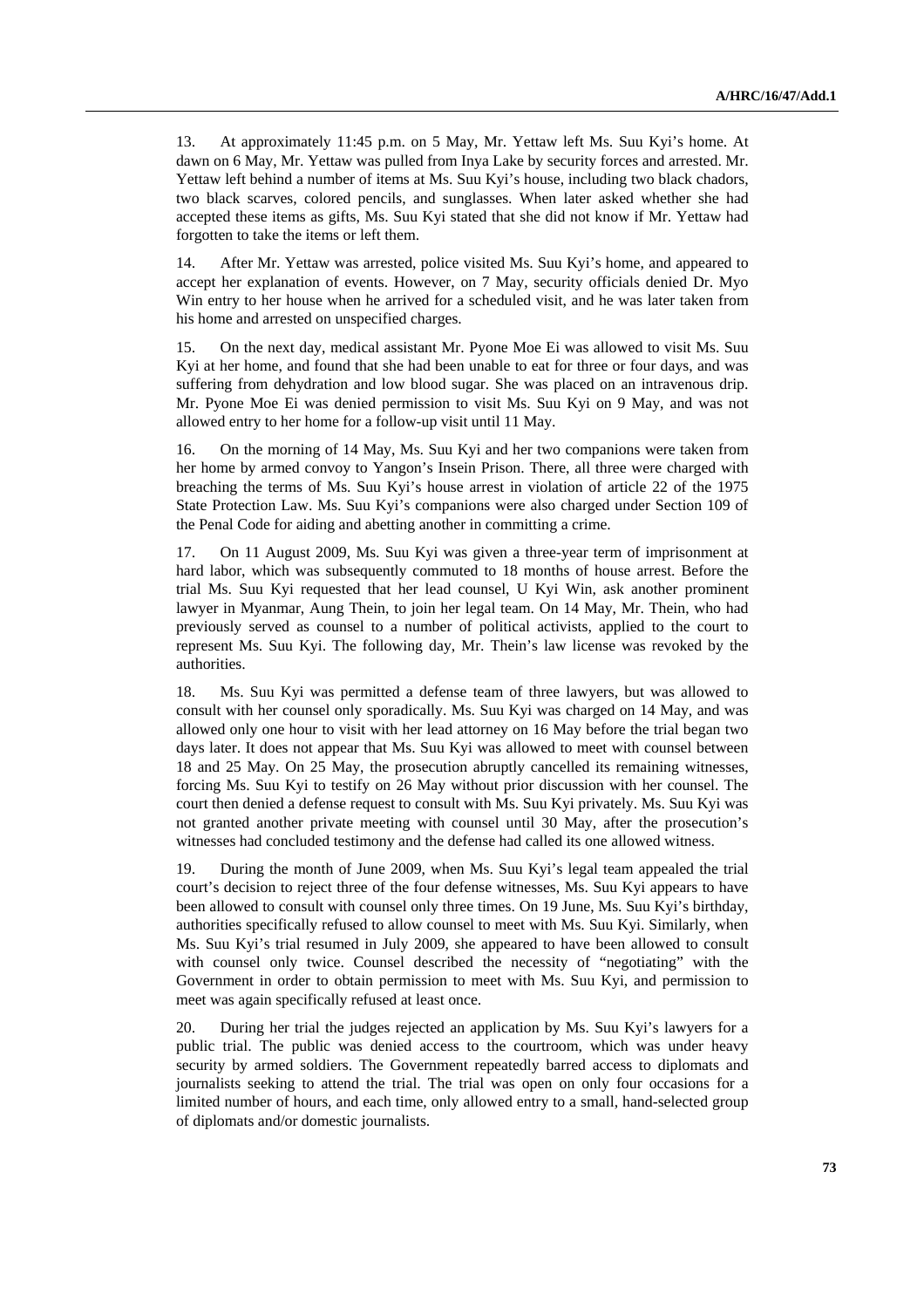21. When the Government briefly opened Ms. Suu Kyi's trial to selected spectators on 20 May, it was Ms. Suu Kyi's first public appearance in over a year. In addition to conducting largely secret proceedings, the Government closely censored media reports of the trial. Domestic journalists were told not to deviate from official reports of the trial proceedings, and on one occasion, officials from the National League for Democracy received a "formal warning" from authorities of Myanmar for criticism of the trial that was leaked to a blogger in Myanmar.

22. Of the five defense witnesses offered by Ms. Suu Kyi's legal team, the trial court permitted only two witnesses to testify. The court justified the rejection of the remaining three witnesses on the grounds that their testimony was aimed at "vexation or delay or for defeating the ends of justice". In contrast, the trial court approved 23 prosecution witnesses, and 14 took the stand. As such conduct was not in accord with the laws of Myanmar, Ms. Suu Kyi's legal team appealed the witness ban following which the wife of one of her lawyers, a government employee, was abruptly laid off without explanation in an apparent attempt to intimidate Ms. Suu Kyi's lawyers.

23. On appeal, the Divisional Court ruled to allow the testimony of a second defense witness, legal expert Khin Moe Moe, but maintained the disqualification of prominent journalist and former political prisoner Win Tin and the Vice Chairman of the National Legaue for Democracy, Mr. Tin Oo, who is under house arrest. The highest court of Myanmar upheld the lower courts' rejection of the remaining two witnesses. At the close of the trial, the lower court denied another defense request to present witness testimony from a fifth witness, a foreign ministry official, judging this testimony as "not important".

24. The source argues that Ms. Suu Kyi's current term of house arrest amounts to arbitrary deprivation of liberty.

25. The Working Group regrets that the Government has not replied to its communication in spite of the opportunity to do so.

26. The Working Group notes that Ms. Aung San Suu Kyi was sentenced for violating the terms of her previous term of house arrest which the Working Group has repeatedly found lacking legal basis (Opinions Nos. 9/2004, 2/2007 and 46/2008). Consequently, no charges can flow from the violation of the terms of this previous house arrest order. Further, even if this were not the case, no controlling body, acting in good faith, could find that her actions violated the terms of her house arrest.

27. However, there is no evidence to show that Ms. Suu Kyi or her companions knew Mr. Yettaw or welcomed his visit. To the contrary, all evidence clearly demonstrates that Mr. Yettaw was an uninvited trespasser on Ms. Suu Kyi's property. Ms. Suu Kyi did not invite Mr. Yettaw to her home, and indeed, did not know Mr. Yettaw at all.

28. Ms. Suu Kyi and her companions had no communications with Mr. Yettaw, let alone by phone or letter, until he breached security at the property and was no longer an "outside party". Ms. Suu Kyi and her companions took all reasonable steps to minimize their contact with him. As Ms. Suu Kyi and her companions were presumably incapable of physically forcing Mr. Yettaw to leave the grounds, their only "choice" to avoid communicating further with Mr. Yettaw would have been to alert the guards around Ms. Suu Kyi's house. Ms. Suu Kyi elected not to do so, fearing that both Mr. Yettaw and the guards would face punishment. Rather, Ms. Suu Kyi had planned to alert the Government to the security breach through her doctor's regular visit, as she did when Mr. Yettaw attempted to visit in November 2008.

29. Because Ms. Suu Kyi faced no inquiry or arrest based on this previous attempted visit, she had reason to believe that this method of reporting was acceptable to the Government.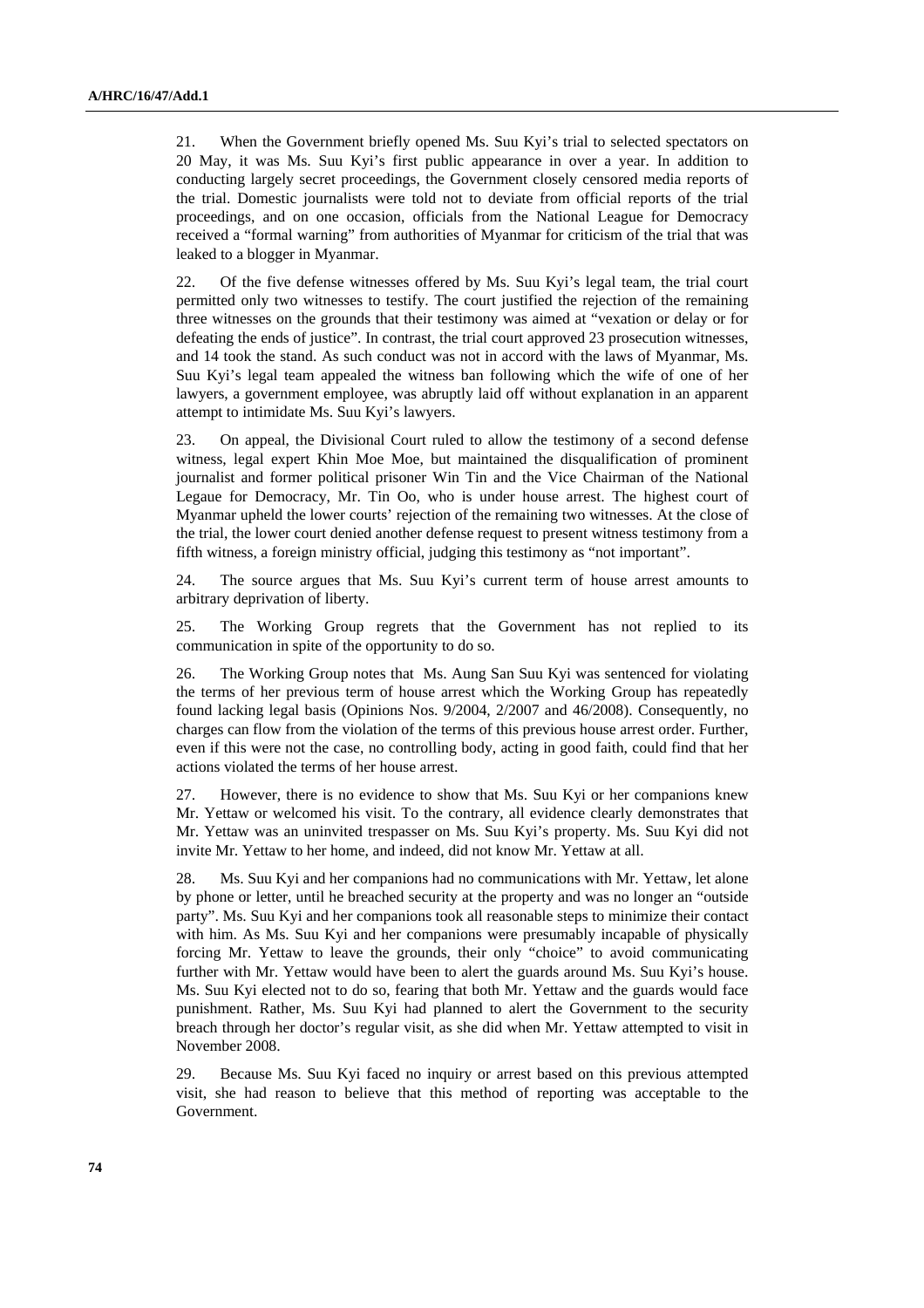30. Furthermore, Ms. Suu Kyi and her companions had no way of preventing Mr. Yettaw from breaching security at her home as this is under exclusive control of the Government. Indeed, among other charges, Mr. Yettaw was charged with "illegally entering a restricted zone". Reinforcing the exclusive control the Government had around Ms. Suu Kyi's home, National Police Chief, Mr. Khin Yee, announced that 20 security officials had been given either three-month prison sentences or demoted and transferred from their positions after Mr. Yettaw's unannounced visit.

31. The Working Group further notes that Ms. Suu Kyi's trial was conducted in violation of a number of international norms relating to the right to a fair trial as contained in article 10 of the Universal Declaration of Human Rights, Principles 15, 17(2), 18 and 19 of the Body of Principles for the Protection of All Persons under Any Form of Detention or Imprisonment, and article 37 of the Standard Minimum Rules for the Treatment of Prisoners. She was not judged by "an independent and impartial tribunal" as enshrined in article 10 of the Universal Declaration of Human Rights.

32. The former Special Rapporteur on the situation of human rights in Myanmar stated: "The administration of justice is greatly marked by constraints which are inconsistent with judicial independence and characteristic of a military dictatorship . . . In reality . . . the judiciary is far from independent" (E/CN.4/2000/38, para. 22). The current Special Rapporteur on Myanmar writes that "under the current functioning, the judiciary is not independent and is under the direct control of the Government and the military" (A/63/341, para. 103).

33. Since Ms. Suu Kyi was refused the right to present witnesses in her defence in a largely closed trial and to communicate with her legal counsel, she has been denied a fair and public hearing. She has been denied access to medical care in contravention of principle 24 of the Body of Principles for the Protection of All Persons under Any Form of Detention or Imprisonment and articles 24 and 25 of the Standard Minimum Rules for the Treatment of Prisoners. The Government has permitted Ms. Suu Kyi only sporadic visits from medical professionals during the past six years, despite Ms. Suu Kyi's need to address a number of serious health ailments.

34. The Working Group deems it necessary to recall that the Universal Declaration of Human Rights guarantees the right not to be arbitrarily detained, as well as the rights to due process and a fair trial, and to freedom of opinion, expression and assembly. None of these have been complied with.

35. In addition, the Working Group notes that a lawyer of the defence team for Ms. Aung San Suu Kyi and her co-accused had his licence revoked by the authorities. She was allowed to consult with her defence lawyers only sporadically. Most of the trial was conducted behind closed doors. The media was prevented from speaking to the defence lawyers. Only two of the five witnesses called by the defence were permitted to testify.

36. Ms. Aung San Suu Kyi was not informed of the reasons for her arrest; had no effective remedy to challenge her detention; no records were given to her; she was never informed of her rights; she has been denied communication with the outside world; and is being detained because of her political views.

37. In light of the foregoing, the Working Group renders the following opinion:

 The continuation of the deprivation of liberty of Ms. Aung San Suu Kyi is arbitrary, being in contravention of articles 9, 10, 19 and 20 of the Universal Declaration of Human Rights and falls within categories I, II and III of the categories applicable to the consideration of cases submitted to the Working Group.

38. The Working Group again requests the Government of the Union of Myanmar to implement its previous recommendations and to remedy the situation of Ms. Aung San Suu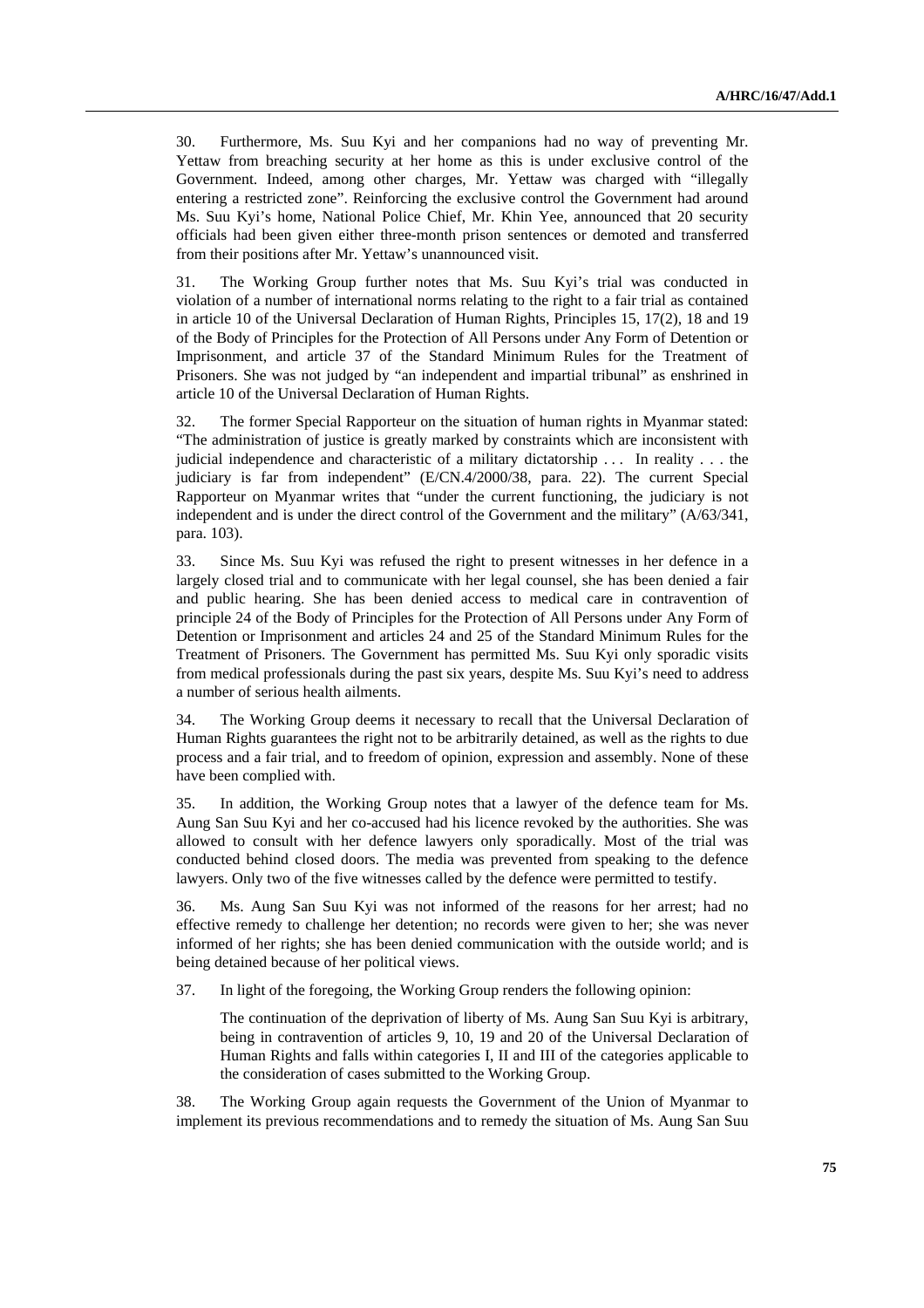Kyi in order to bring it into conformity with the norms and principles set forth in the Universal Declaration of Human Rights and to consider ratifying the International Covenant on Civil and Political Rights.

Adopted on 7 May 2010

# **Opinion No. 13/2010 (Palestinian Authority)**

## **Communication addressed to the Palestinian Authority on 3 February 2010**

#### **Concerning: Mr. Mohammad Abu-Shalbak**

1. (Same text as paragraph 1 of Opinion No. 18/2009)

2. The Working Group regrets that the Palestinian Authority has not replied within the 90-days deadline.

3. (Same text as paragraph 3 of Opinion No. 18/2009)

4. According to the source, Mr. Mohammad Abu-Shalbak, aged 46 years, a Palestinian usually residing at Othman bin Affan Street, Al-Berih city, West Bank, Occupied Palestinian Territory, was arrested on 19 July 2009 at around 2 p.m. at his parents' home of the same address by forces of the Palestinian General Intelligence Service. His arrest had been ordered by the Head of the Military Judiciary Committee on the same day. The order was presented to a court, but neither Mr. Abu-Shalbak nor his family was informed about its contents or the reasons for his arrest.

5. His mother is the only witness of the arrest carried out. She was sitting outside and saw an officer of the General Intelligence Service in plain clothes waiting in a white car in front of the house. When Mr. Abu-Shalbak arrived he was approached by the officer and requested to show his ID. Thereafter, Mr. Abu-Shalbak was orally informed that he was wanted by the General Intelligence Service and was not permitted to enter the house to inform his relatives. He could only shout to his mother on the street that he was being arrested. When his family arrived on the scene he had already been taken away.

6. Since his arrest, Mr. Abu-Shalbak has been detained by the General Intelligence Service at its building in Al-Ersal Street, Ramallah, West Bank. No reasons for his detention have been communicated to Mr. Abu-Shalbak or his family as the case file is classified and kept secret. Furthermore, his family was unaware about his place of detention for 15 days. Mr. Abu-Shalbak's family learned about his place of custody only through an unofficial source and was not allowed to visit him for 80 days. He has to date not been allowed access to his lawyer and no reasons for his arrest and detention for more than six months have been communicated by Palestinian authorities or are otherwise recognizable.

7. The first visit of Mr. Abu-Shalbak's relatives took place on 21 September 2009 and was supervised by an investigating officer. He permitted a visit of 10 minutes only, and ordered the family not to discuss anything related to the reasons for Mr. Abu-Shalbak's arrest or the conditions of his detention.

8. When Mr. Abu-Shalbak entered the office of the investigating officer, he was in bad condition, wearing dirty clothes, and having had lost about half his weight. He had a pale face, appeared to be afraid and had difficulties to stay focused. During the visit the investigating officer repeatedly interrupted the conversation so that his family could in fact only talk for two out of 10 minutes.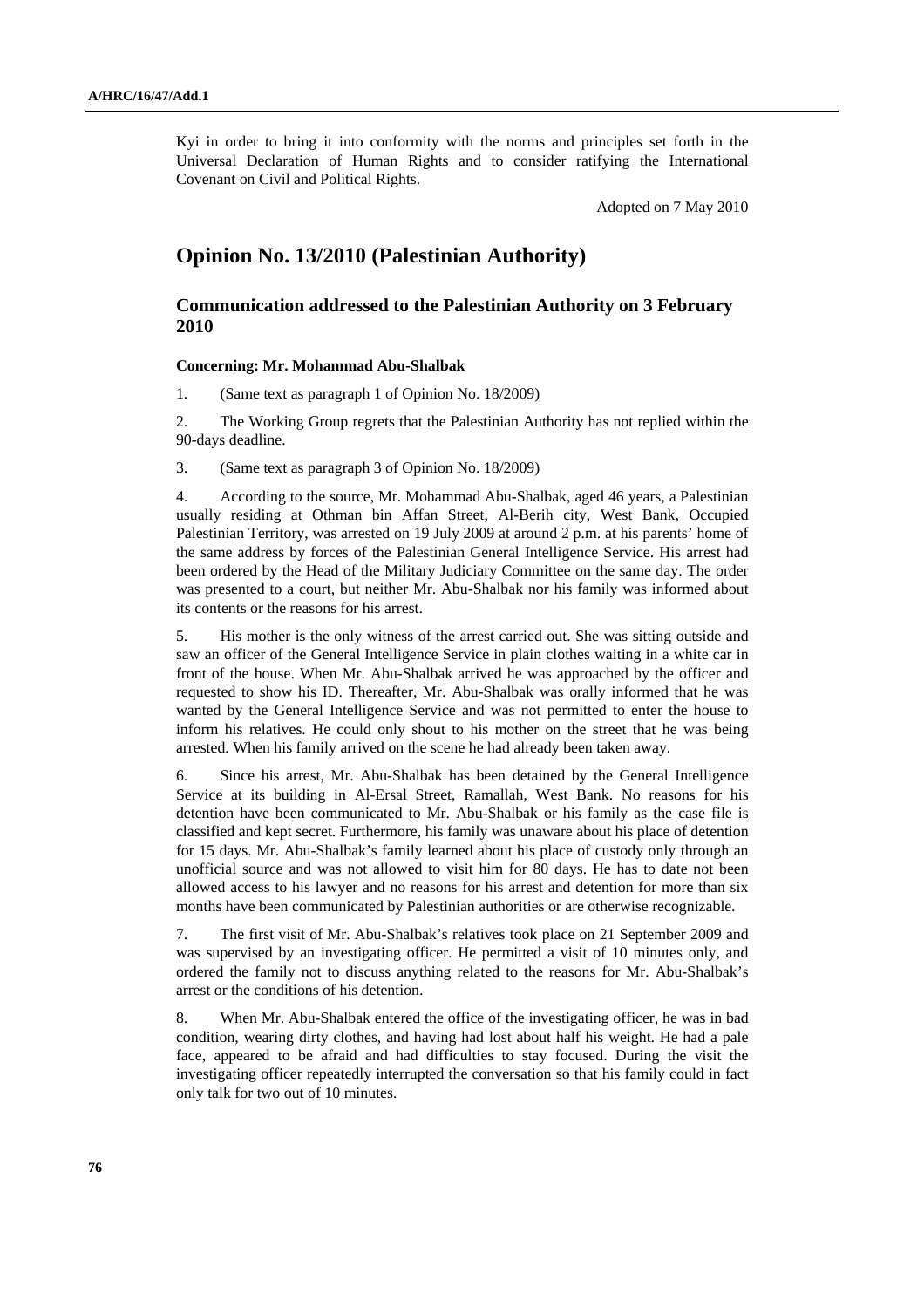9. On 4 October 2009, the Palestinian High Court of Justice issued a judicial decision stating that "after review of the documents of this case, we noticed that the detainee is a civilian person and has been detained based on an order by the Head of the Military Judiciary Committee on 19 July 2009, and has not been produced before the civilian prosecution within 24 hours of arrest. As this case is not under the mandate of military prosecution as identified in the Basic Law, article 101(2), therefore the court found that the decision of the Head of Military Judiciary Committee is considered as an abuse of his authority and violated the right to liberty of the detainee. Therefore, the arrest of this civil civilian was unlawful and the court decided to release him immediately".

10. Following this order, Mr. Abu-Shalbak was released on 7 October 2009, but rearrested eight hours later under a new arrest order issued by the Head of the Military Judiciary Committee. It is not known on what grounds Mr. Abu-Shalbak was rearrested, however, it is reported that in comparable cases different charges are put forward. Mr. Abu-Shalbak was returned to the detention centre at the General Intelligence Service in Al-Ersal Street, Ramallah.

11. During the few hours of his release, Mr. Abu-Shalbak informed his family about the conditions of detention he had been subjected to. He spent 43 days standing on his feet with his eyes blindfolded and his legs tied in a small and unhealthy cell, with one hour of rest daily. He was allowed to use the bathroom only once a day and was wearing the same clothes for two months without having been allowed to take a shower. His cell is hot in summer and cold in winter. Mr. Abu-Shalbak has suffered from abdominal cramps, anal fissures and toothaches as his front teeth were broken. The abdominal cramps became so severe that Mr. Abu-Shalbak was taken to the military medical services. Although the doctor ordered an abdominal ultrasound examination, the family was informed at a later visit that it had not been carried out.

12. Following his rearrest, his family contacted the Office of President Mahmoud Abbas; however, it has not received a response.

13. Since his rearrest, his family has tried to visit Mr. Abu-Shalbak every weekend. Most of the times they were denied access by the detaining authorities.

14. The Working Group notes that Mr. Mohammad Abu-Shalbak was arrested on 19 July 2009 at his father's home located in Al-Berih. No arrest warrant was shown to him by the captors pertaining to the Palestinian General Intelligence Service. Only he was told that his detention had been ordered by the Head of the Military Judiciary Committe. Neither he nor his relatives were informed on the reasons for his detention.

15. The Working Group further notes that Mr. Mohammad Abu-Shalbak is a civilian. On 4 October of the same year, the Palestinian High Court of Justice attended to his condition as a civilian and oredered his immediate release. Abu-Shalbak was released but eight hours later he was rearrested again under orders of the Head of the Military Judiciary Committe.

16. In several Opinions, the Working Group has considered that the deprivation of liberty of a civilian person ordered by a militar tribunal is a violation of the right of a civilian to be tried by an impartial and independent tribunal. In the present case the High Court considered that it "noticed that the detainee is a civilian person and has been detained based on an order by the Head of the Military Judiciary Committee on 19 July 2009, and has not been produced before the civilian prosecution within 24 hours of arrest".

17. According to the Working Group, the nature and composition of the tribunal is a fundamental element to consider in the guarantees of impartiality and independence established by article 10 of the Universal Declaration of Human Rights and article 14 of the International Covenant on Civil and Political Rights. The universal experience is that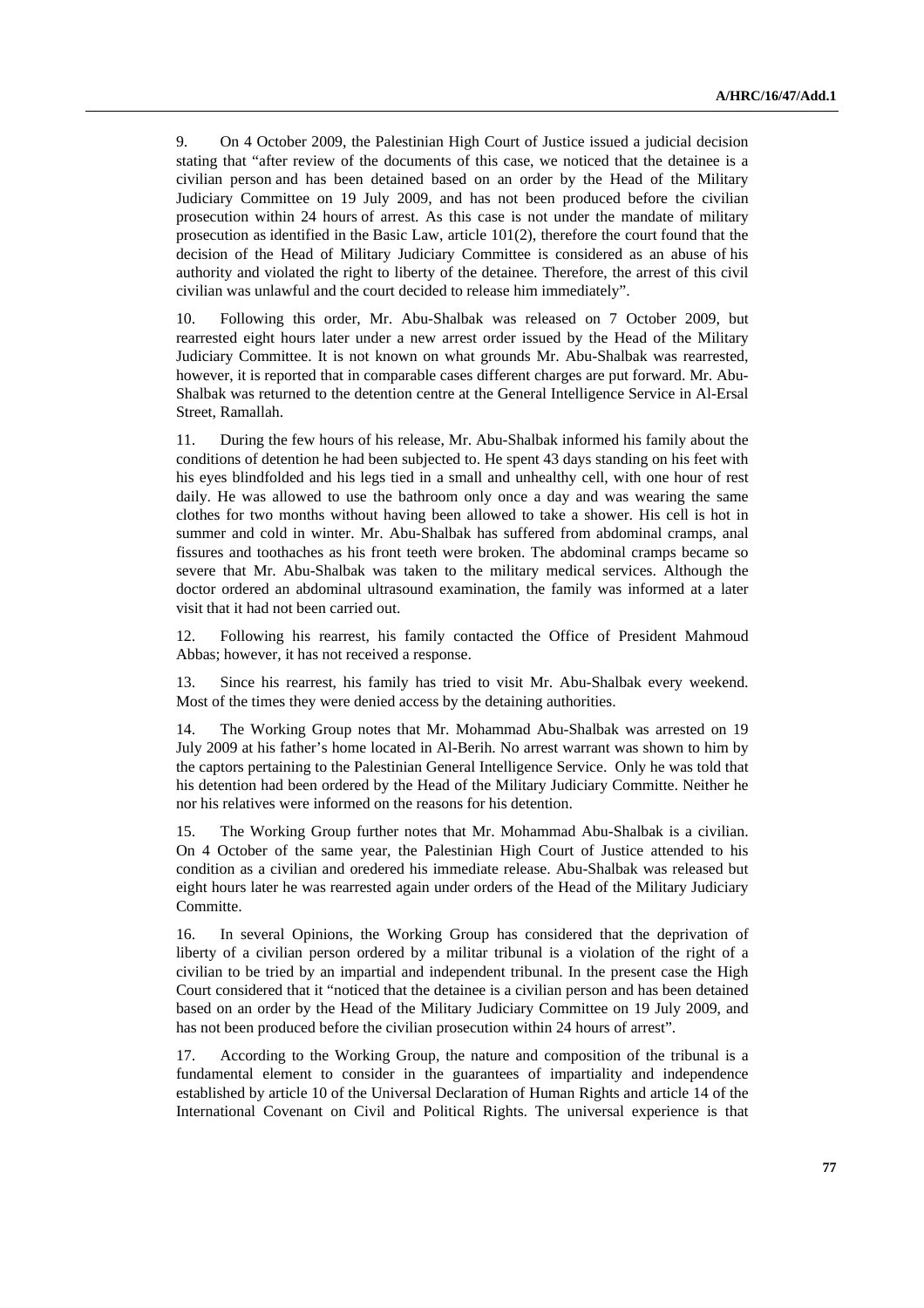military judges are, in reality and before all, military people acting as judges. The essential element which a court or judge must show is independence. In a military person, the main value is his or her obedience to and his or her dependence on his or her superiors in the command chain. Consequently, a military tribunal cannot guarantee the conditions of a fair trial or the guarantees or due process.

18. A similar opinion was expressed by the Human Rights Committee at its General Comment No. 32 of 2007 on article 14 of the International Covenant on Civil and Political Rights on the right to equality before courts and tribunals and to a fair trial (see CCPR/C/GC/32 (2007).According to the Committee, "While the Covenant does not prohibit the trial of civilians in military or special courts, it requires that such trials are in full conformity with the requirements of article 14 and that its guarantees cannot be limited or modified because of military or special character of the court concerned".

19. The Committee also notes that "the trial of civilians in military or special courts may raise serious problems as far the equitable, impartial and independent administration of justice is concerned. Therefore, it is important to take all necessary measures to ensure that such trials take place under conditions which genuinely afford the full guarantees stipulated in article 14. Trials of civilians by military or special courts should be exceptional, i.e. limited to cases where the State party can show than resorting to such trials is necessary and justified by objective and serious reasons, and where with regard to the specific class of individuals and offences at issue the regular civilian courts are unable to undertake the trials".

20. The Working Group notes that the Head of the Military Judiciary Committe did not order to respect the right of Mr. Abu-Shalbak to not be arbitrarily deprived of his liberty and to enjoy the guarantees established in article 14 of the International Covenant on Civil and Political Rights. An arrest warrant was not issued; he was not be brought without undue delay before a judicial authority; he was not promptly subjected to interrogation nor charged; he was not allowed to consult a defence lawyer; his family was not informed about his arrest; he was held in incommunicado detention; he was not given the possibility to prepare his defence. And when a Court found that these fundamentaklguarantees had been violated and, consequently, ordered his release, this judicial order was ignored and Mr. Abu-Shalbak was rearrested.

21. The conditions on which Mr. Abu-Shalbak is maintained in detention during more of nine months are also very serious: He is being held in incommunicado detention; he has not the right to receive visits; he has not the most elemental means to assure his subsistence while in detention.

22. Consequently, the Working Group considers that the arrest and detention of Mr. Mohammad Abu-Shalbak is arbitrary. He has been deprived of his right to a fair trial. Authorities have failed to produce Mr. Abu-Shalbak before the  $-$  competent  $-$  civilian prosecution within 24 hours of arrest.

23. The unlawfulness of Mr. Abu-Shalbak's detention was confirmed by the High Court of Justice. Despite the order for his release he was rearrested and remains in detention.

24. The Working Group issues the following Opinion:

 The privation of liberty of Mr. Mohammad Abu-Shalbak is arbitrary, because it is contrary to articles 9 and 10 of the Universal Declaration of Human Rights and correspond to categories I and III of the categories applicable by the Working Group in its consideration of individual cases.

25. Consequently with this Opinion, the Working Group requests the Palestinian Authority to remedy the situation of Mr. Mohammad Abu-Shalbak according to the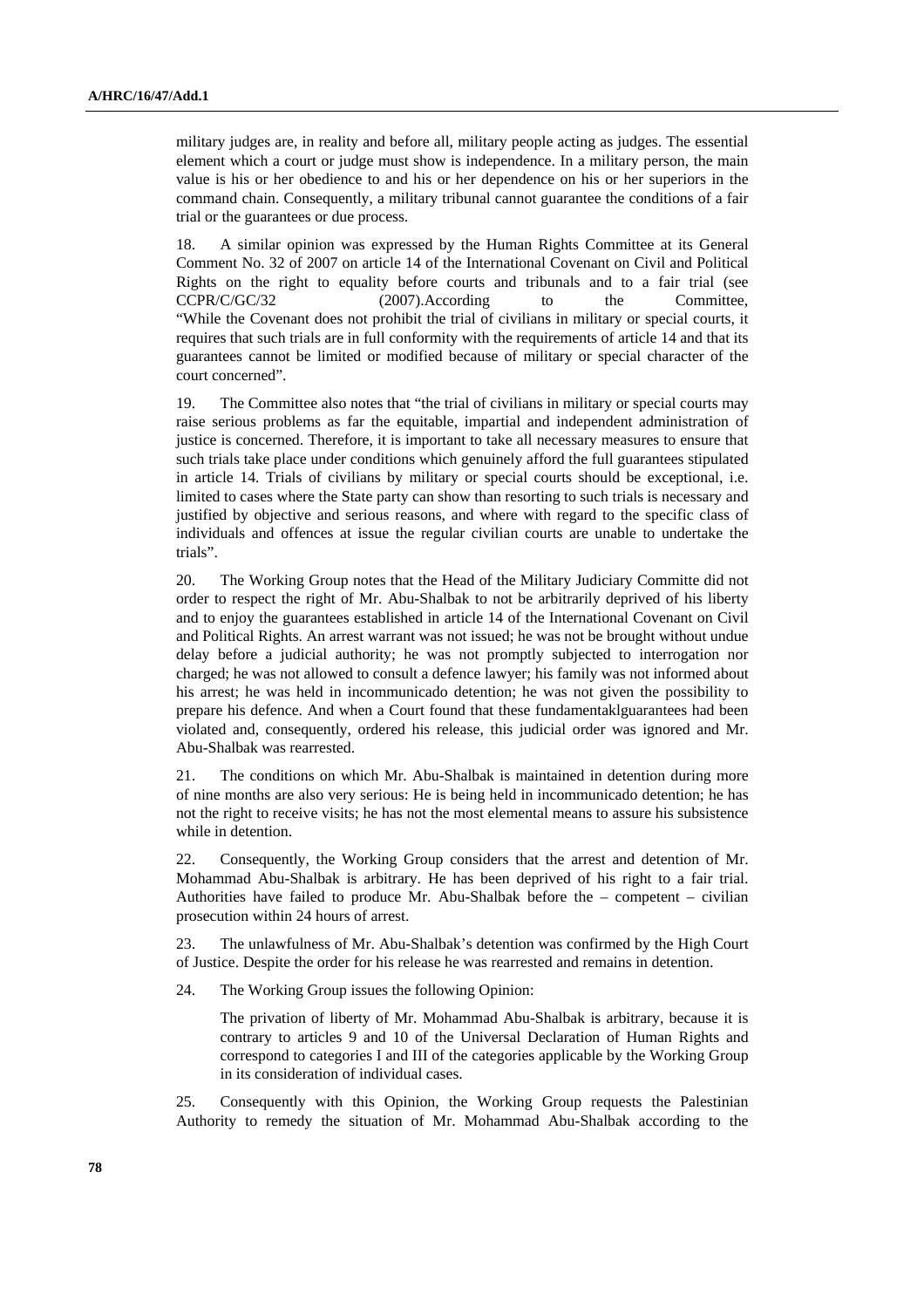principles enshrined in the Universal Declaration of Human Rights. In the circumstances of the case and taking into account the time he has been arbitrarily deprived of his liberty and the very bad conditions of his detention, the adequate remedies could be:

(a) The immediate unconditional release of Mr. Mohammad Abu-Shalbak;

 (b) Alternatively, his immediate release on bail and trial before and independent and impartial tribunal with all the guarantees of due process, human rights and the norms of international law;

 (c) To give him an adequate and effective reparation for the damage occasioned by his arbitrary detention.

26. The Working Group requests the Human Rights Council to consider adopting the Draft Principles governing the administration of justice through military tribunals elaborated by the expert of the former Sub-Commission on Human Rights, Emmanuel Decaux.

Adopted on 7 May 2010

## **Opinion No. 14/2010 (United Arab Emirates)**

### **Communication addressed to the Government on 17 December 2009**

### **Concerning: Mr. Nikola Milat**

#### **The State is not a party to the International Covenant on Civil and Political Rights**

1. (Same text as paragraph 1 of Opinion No. 18/2009)

2. The Working Group conveys its appreciation to the Government for having provided it with information concerning the allegations of the source.

3. (Same text as paragraph 3 of Opinion No. 18/2009)

4. The case summarized below was reported to the Working Group on Arbitrary Detention as follows:

5. Mr. **Nikola Milat**, born on 27 December 1974, a Serbian national, company owner, usually residing at Danat Al Rolla 114A, Bur Dubai, was arrested without a warrant on 22 April 2007 at his office in Dubai, Ayal Nasir Building, Flat No-M-05, Deira, by officers of the Dubai police. Since then he has remained in detention under the orders of the Public Prosecution of Dubai and the courts of Dubai. Mr. Nikola Milat was accused of being an accomplice in a robbery of 15 April 2007. He was alleged to have known the perpetrators, who are Serbian citizens and still at large. Mr. Nikola Milat denies any involvement in the robbery.

6. Following his arrest he was taken to the main police station in Dubai. There, he was interrogated for 10 days before being transferred to the Al Raifa police station. He had to sign three statements, each of which were issued in Arabic only, which he did not understand. Two statements were taken by police officers, the third one was made before the prosecutor five to seven days after his arrest. His respective interrogators required Mr. Nikola Milat to state that he knows who the perpetrators of the robbery are and that he knew about their plan but did not report the plan to the authorities. He was interrogated in English; some parts of the interrogation he understood, other parts he did not. The interrogations before the police took longer than permitted under the laws of the United Arab Emirates.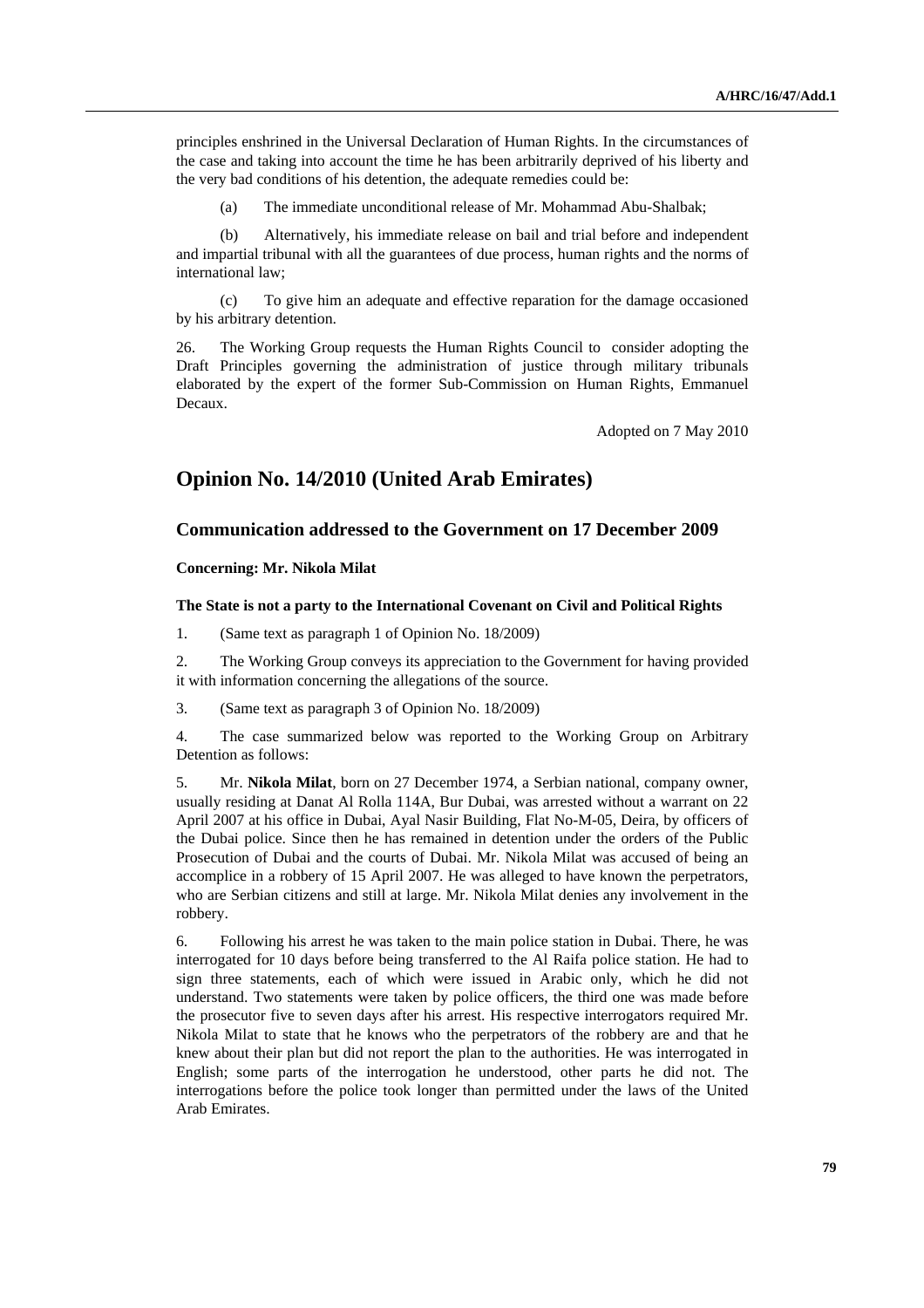7. Following the interrogation session with the prosecutor, upon his return to the police station, Mr. Nikola Milat's telephone was seized. He was not allowed to make phone calls or any other contact with the outside world. He was not able to arrange for a lawyer. Mr. Nikola Milat was granted access to a lawyer only after the police and public prosecutor interrogations.

8. Mr. Nikola Milat went on trial and was convicted by the Dubai Court of First Instance to a prison term of 10 years, judgement dated 8 June 2008 (Case No 7089 - Penal for the year 2009). The source has submitted an English translation of this judgement to the case file, which is made integral part thereof. The conviction was upheld by the Appeal Court of Dubai, judgement dated 23 November 2008, and by the Dubai Court of Cassation, judgement dated 2 February 2009. During the trial Mr. Milat asked the judge to give him the opportunity to speak, which was denied. The whole trial was conducted in Arabic, with no Serbian interpreters.

9. At the trial, Mr. Nikola Milat's lawyer applied for annulment of the statement he had given to the police since the police did not have valid permission of the prosecution to interrogate Mr. Nikola Milat. The lawyer also asked for annulment of the testimonies of police officers since during his interrogation, while he was still a suspect, no interpretation was available to understand the questions put to him by the police. Mr. Nikola Milat did not understand these questions, and he did not understand the statements made during his trial because of a lack of interpretation.

10. The sequestration officer asked Mr. Nikola Milat questions which were written down in a report submitted to the prosecution thereafter. The officer freely translated Mr. Nikola Milat's replies and added to his statements in order to render it possible to press charges against him.

11. Mr. Nikola Milat noted that he never provided visas to persons who committed the robbery in which he was the alleged accomplice. He also stated that he did not know the reason of their arrival to Dubai. The written statements did not contain what he had stated, rather the contrary of everything he had said. The police took his statements in the absence of his lawyer or an interpreter. When he asked for interpretation he was told that there is no time for arranging for an interpreter. Mr. Nikola Milat answered as much as he could and he was constantly repeating that he was not an accomplice in the robbery and that he does not know who organized and committed the robbery. Mr. Nikola Milat was never provided a copy of the statements assigned to him.

12. Mr. Nikola Milat's lawyer used the lack of information in a language Mr. Nikola Milat understands about the nature and cause of charges against him in his defence at all court hearings, and also in all statements for the Dubai media. No testimonies were ever registered in an official report. The source further reports that despite fingerprints being taken from Mr. Nikola Milat's apartment, office, car, computer, mobile phones, 18 witnesses being interrogated, not a single piece of evidence was found to link him with the persons who committed the robbery.

13. Serbian authorities were involved in the trial through its embassy in Egypt. The Serbian Consul was present at five court hearings and had the opportunity to speak with the judge and with representatives of the Ministry of Foreign Affairs in Dubai. Serbian authorities also provided a certificate that Mr. Nikola Milat had never been convicted before; this certificate, however, appears to be missing from his case file in the United Arab Emirates. Further, the Serbian Minister of Foreign Affairs addressed a letter to his counterpart in the United Arab Emirates.

14. On 30 December 2009, Mr. Nikola Milat was taken to court, where the judge requested his interpreter to explain to him that he had been sentenced for another ten years for the same crime for which he had previously been sentenced to 10 years. It is not clear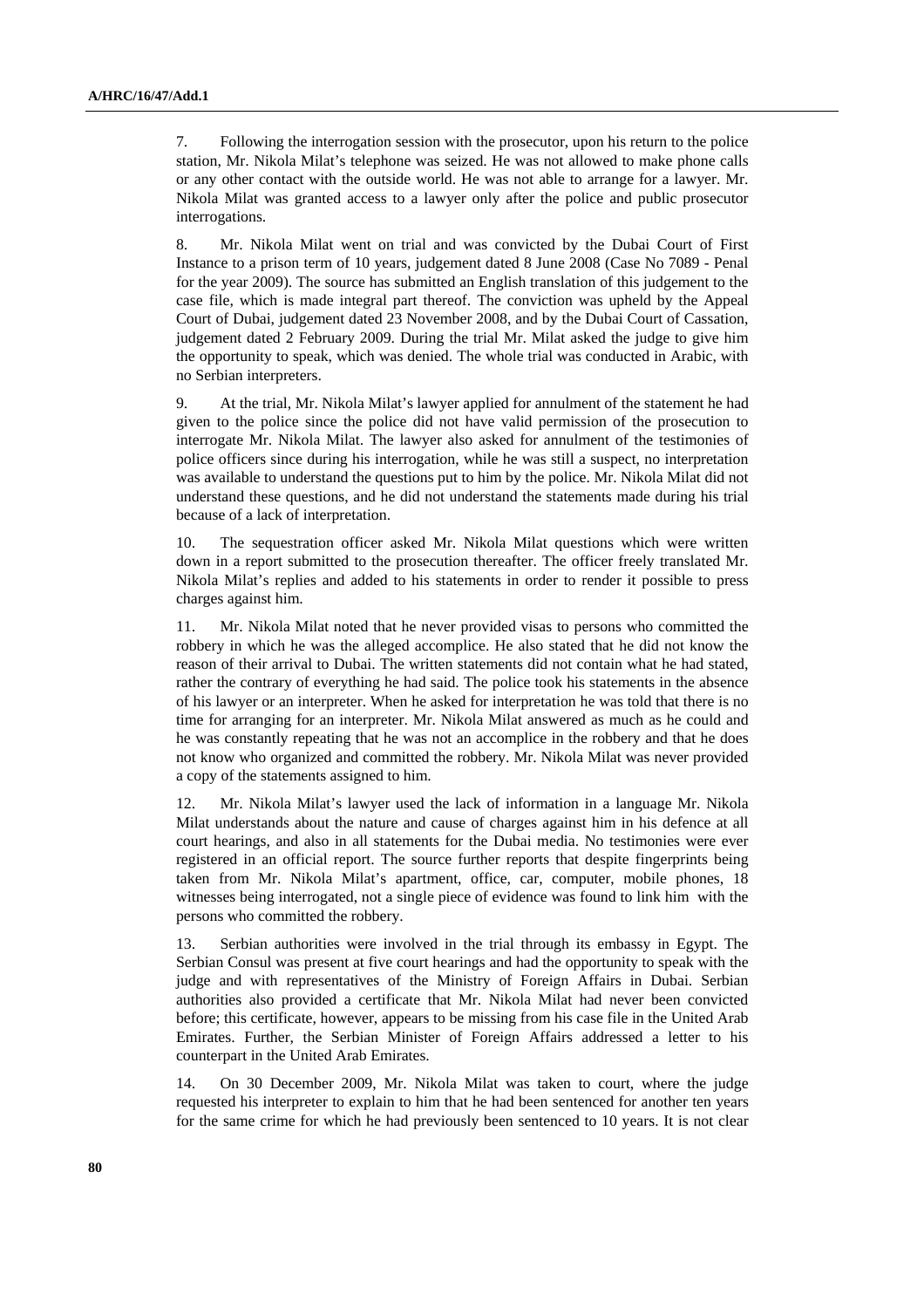whether this was the result of an increase of sentencing on appeal, or the result of a new trial, possibly on a separate charge. Mr. Nikola Milat was not represented by a lawyer and he was not brought to any court hearings prior to being informed of this new sentence.

15. Mr. Nikola Milat requested the judge through his interpreter to show him the charges, and to be represented by a lawyer. He was told that he would be brought before the court again on 11 January 2010.

16. Mr. Nikola Milat was able to contact his lawyer after returning from the court, who told him that the crime he was sentenced for carries a maximum penalty of three years of imprisonment, whereas his total tariff is now 20 years.

17. The source further informs that the nearest embassy of the Republic of Serbia in Cairo, Egypt, was never officially informed by authorities of the United Arab Emirates about the arrest, detention, trial and conviction of Mr. Nikola Milat, who is a Serbian citizen.

18. In its response on 16 Februrary 2010, the Government informed the Working Group the following: the trial was carried out in public, in the presence of Mr. Milat's lawyer and a Serbian translator, and with a right to a fair trial. The Court condemned Mr. Nikola Milat to a sentence of 10 years of imprisonment followed by an expulsion from the country. Mr. Nikola Milat appealed his sentence to the Court of appeals, which received the complaint and dismissed it completely. Mr. Nikola Milat appealed to the Court of Cassation which rejected the appeal.

19. In its comments to the Government's response, the source observed what follows in the paragraphs below.

20. Mr. Nikola Milat was arrested on 22 April 2007 and for the next 10 days, he did not meet the Prosecutor. Mr. Milat was interrogated by police officers day and night and he was denied any possibility to contact his family or his lawyer. Mr. Milat was obligated to sign the verbal statement in Arabic, a language which he does not speak, and that no interpreter was ever presented to him by the police.

21. After 10 days, Mr. Nikola Milat was taken to the Prosecutor who interrogated him also without an interpreter. For the next 30 days Mr. Nikola Milat was detained in another police station, without any possibility whatsoever to contact his family or his lawyer.

22. All of the interrogations that followed were conduced without an assistance of an interpreter, at the end of which Mr. Nikola Milat was obligated to sign another verbal statement written in Arabic in front of the Prosecutor. The entire procedure was conducted with consideration for these signed statements. Mr. Nikola Milat remains to this day, unaware of their contents.

23. Mr. Nikola Milat was subjected to 14 hearings which were conducted in Arabic, without a presence of an interpreter. During these hearings, Mr. Milat attempted to address the Court, but his attempts were in vane.

24. Mr. Nikola Milat was able to address the court only when the ambassador of his country was in the courtroom. Only in that occasion, the judge had initially dismissed Mr. Nikola Milat's case as there was no interpreter present. The ambassador provided the interpreter and conveyed his message to the Court, which only then accepted to hear for the first time the position of Mr. Nikola Milat.

25. It should be noted that paragraph 15 of the Methods of Work of the Working Group on Arbitrary Detention provides that "it shall request the Government to reply within 90 days after having carried out such inquiries as may be appropriate so as to furnish the Group with the fullest possible information". This provision is based on the fact that the Government is chiefly responsible for the matters pertaining the respect of human rights, as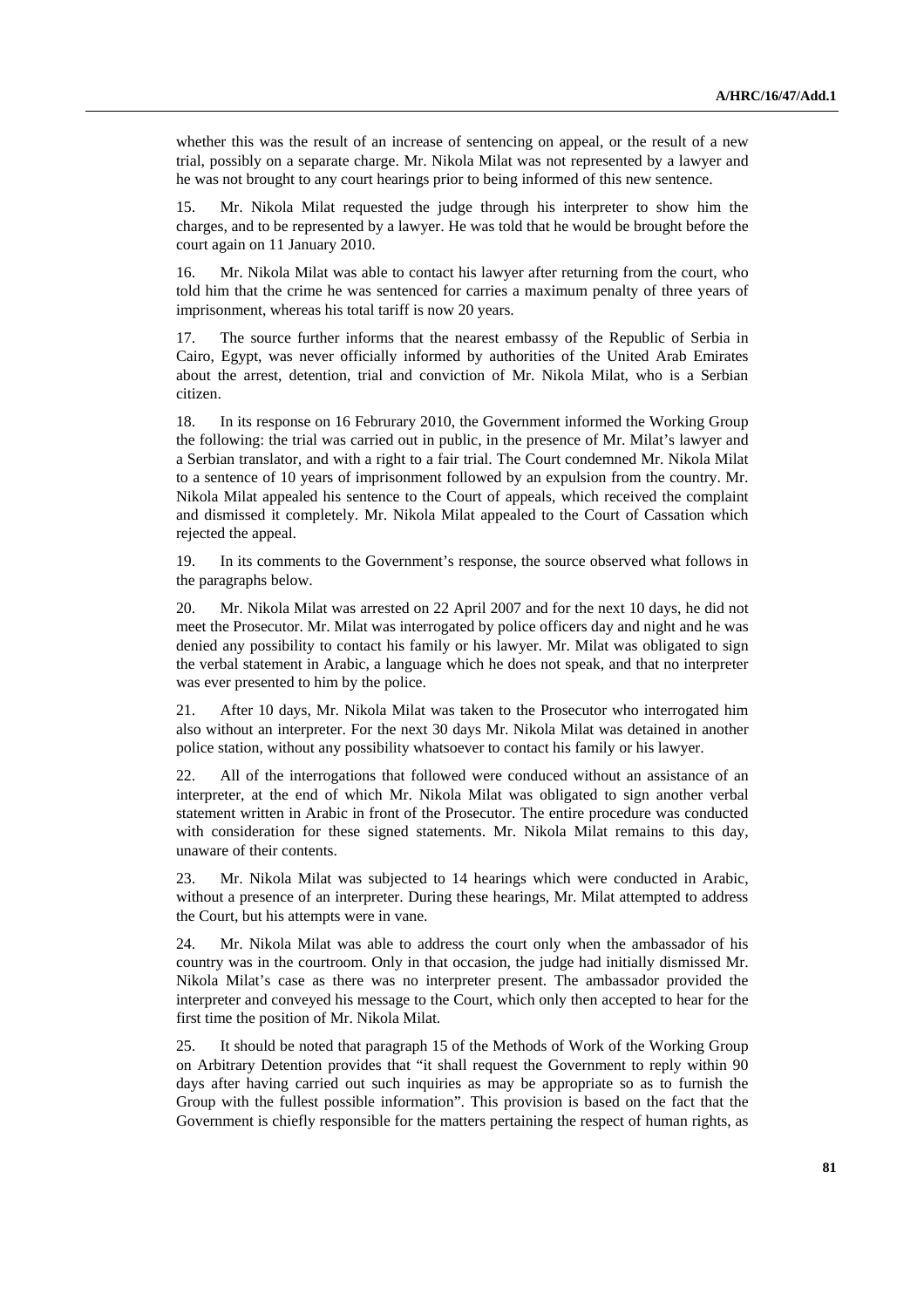it is the Government which undertakes the obligations in good faith in front of the international community.

26. In the light of the foregoing, the Working Group observes that the response submitted by the Government is questionable, given that its character is brief, generalized and incomplete. The Government, in fact, declares that the trial was public, in the presence of Mr. Nikola Milat's lawyer, and in the presence of a Serbian-language interpreter; but the Government fails to provide the information regarding the severe allegations regarding the fact that Mr. Milat was in the police custody for 10 days; that he was interrogated incessantly day and night; that Mr. Milat was not provided with a lawyer; that Mr. Milat was obligated to sign a verbal statement in a language he did not understand and in the absence of an interpreter; that he was interrogated again in front of the judicial Prosecutor, again in the complete absence of an interpreter and a legal representative, and for the period of 30 days.

27. All of the aforementioned deficiencies had repercussions on the judicial process conducted by the Court in regard of the case. The Government does provide information that an interpreter and a lawyer were present during the trial, but without elaborating on the respect of Mr. Milat's individual rights during this process.

28. In the light of the foregoing, the Working Group renders the following Opinion:

 The deprivation of liberty of Mr. Nikola Milat is arbitrary being in contravention of articles 9, 10 and 11 of the Universal Declaration of Human Rights and of 9 and 14 of the International Covenant on Civil and Political Rights and falls under the category III of the categories applicable to the consideration of cases submitted to the Working Group.

29. Consequent upon the Opinion rendered, the Working Group requests the Government to take necessary steps to remedy the situation, which, under the specific circumstances of this case, would be the immediate release of Mr. Nikola Milat; to provide for his right to compensation, and to secure a fair and public hearing by an independent and impartial tribunal if necessary.

30. The Working Group invites the Government to consider signing and ratifying the International Covenant on Civil and Political Rights, as soon as is practicable.

Adopted 31 August 2010

# **Opinion No. 15/2010 (Turkmenistan)**

## **Communication addressed to the Government on 19 March 2010**

 **Concerning: Messrs. Annakurban Amanklychev and Sapardurdy Khadzhied** 

#### **The State is a Party to the International Covenant on Civil and Political Rights**

1. (Same text as paragraph 1 of Opinion No. 18/2009)

2. The Working Group regrets that the Government has not replied within the 90-days deadline.

3. (Same text as paragraph 3 of Opinion No. 18/2009)

4. The case summarized hereinafter was reported by the source to the Working Group on Arbitrary Detention as set out in the paragraphs below.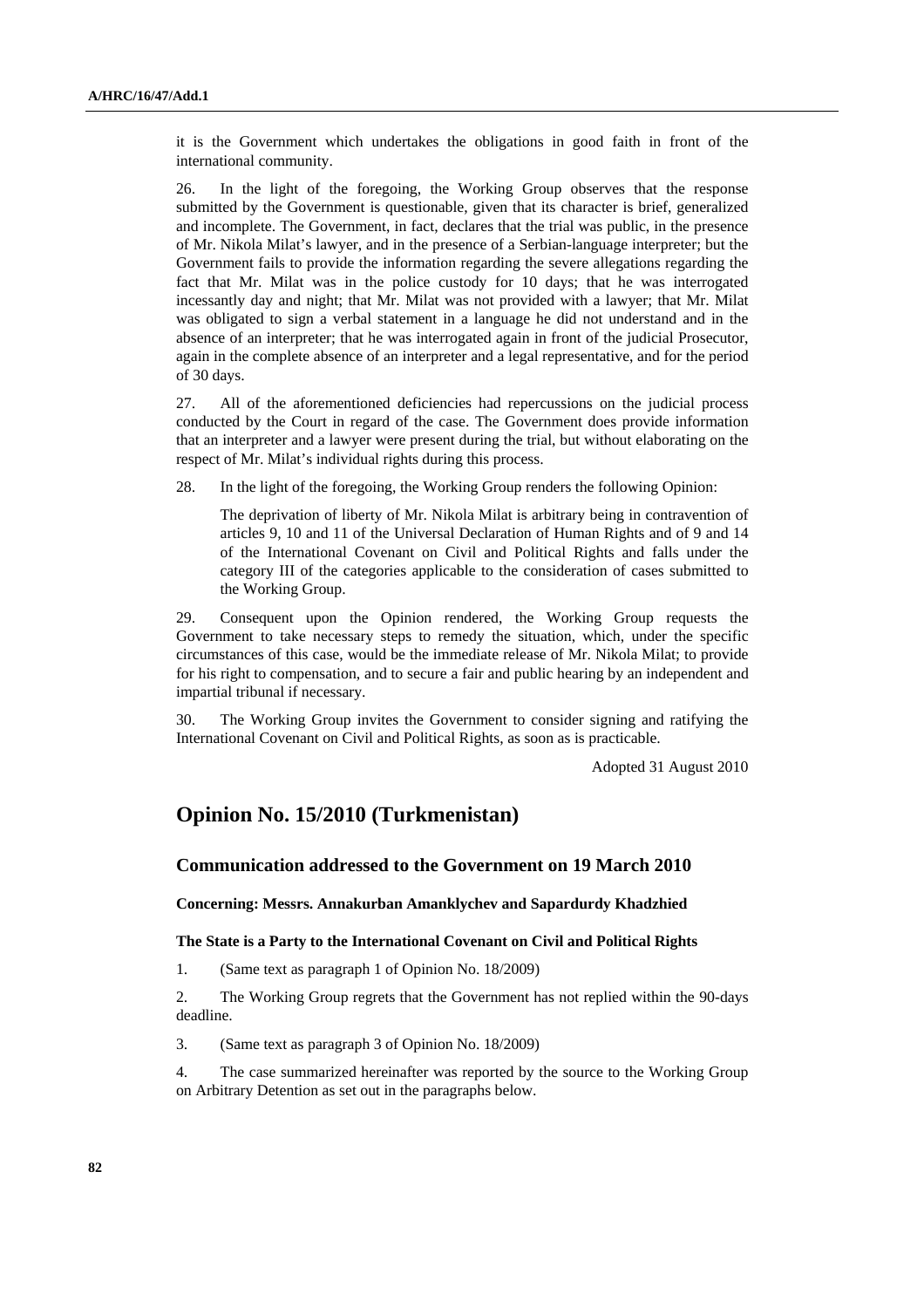5. Mr. Annakurban Atabalovich Amanklychev, born on 7 February 1971, a citizen of Turkmenistan, usually resident in Ashgabat, is an independent journalist, who has participated in human rights trainings focused on prison reform in Poland and Ukraine.

6. Mr. Sapardurdy Karlievich Khadzhiev, born on 15 August 1959, a citizen of Turkmenistan, usually resident in Ashgabat, is an independent journalist and a human rights defender, who has advocated for prison reform in Turkmenistan. Mr. Khadzhiev has denounced the alleged practice of arbitrary detention of opposition leaders and political dissidents. He has conducted interviews of former Turkmen political prisoners who were granted amnesty by the Turkmen Government, and investigated the whereabouts of political prisoners who have allegedly disappeared. Mr. Khadzhiev has also interviewed former prison employees about the conditions on which political prisoners are detained.

7. Both persons are members of the Turkmenistan Helsinki Foundation (THF), a Bulgaria-based human rights non-governmental organization which was established in 2003 to watch and protect human rights of the people of Turkmenistan and to sharp the attention to the human rights situation in the country.

8. Before their arrests, both persons worked with foreign journalists. At the time of their arrest, Mr. Amanklychev and Mr. Khadzhiev were working with French producers from Galaxie Presse on a documentary which criticized the Turkmen health-care and education systems, and the then-President Niyazov's personality cult, which was broadcast on France 2 on 28 September 2006. Previously, Mr. Amanklychev had also assisted the British Broadcasting Corporation (BBC) with recording a radio programme on Turkmen health care and human rights which was broadcast by the radio station on 17 November 2005.

9. According to the source, Mr. Amanklychev was arrested on 16 June 2006 at his home in Ashgabat by officials of the Ministry of National Security without being presented with an arrest warrant or informed about the reason of his arrest. Mr. Khadzhiev was arrested on 18 June 2006 at his home in Ashgabat by officials of the Ministry of National Security without being presented with an arrest warrant or informed on the reason of the arrest.

10. The source adds that a third individual, Ms. Ogulsapar Muradova, (Mr. Khadzhiev's sister), a reporter for Radio Free Europe/Radio Liberty and a former THF member, was also arrested on 18 June 2006. Ms. Muradova was allegedly tortured and died in Government custody. On 14 September 2006, Turkmen authorities informed Ms. Muradova's family that she had died of natural causes. However, her body shown signs of having been badly beaten, with a head wound, bruises from strangulation, puncture marks from injections, and a broken leg.

11. Mr. Khadzhiev and Mr. Amanklychev were held in incommunicado detention for over two months at the pretrial detention centre of the Ministry of National Security. They were allegedly subjected to torture and other physical abuse while in Government custody. The two individuals were held in solitary confinement and deprived of food, water, medical treatment, and often prohibited from using the lavatory. They were administered psychotropic drugs, and threatened with harm to their families if they did not cooperate. Soon after their arrests, an official from the Interior Ministry told Mr. Amanklychev's family that "you wouldn't recognize him. After three days of uninterrupted questioning, he is simply unrecognizable".

12. Mr. Amanklychev's private attorney, Mr. Kakazhan Kadyrov, and Mr. Khadzhiev's private attorney, Mr.Ata Mukhamedov, were deprived of basic information related to their clients. Both attorneys learned of the espionage charges brought against their clients on 18 June 2006, from a televised broadcast by the Minister of National Security. They only learned of the munitions-related charges against their clients a few days before the trial. In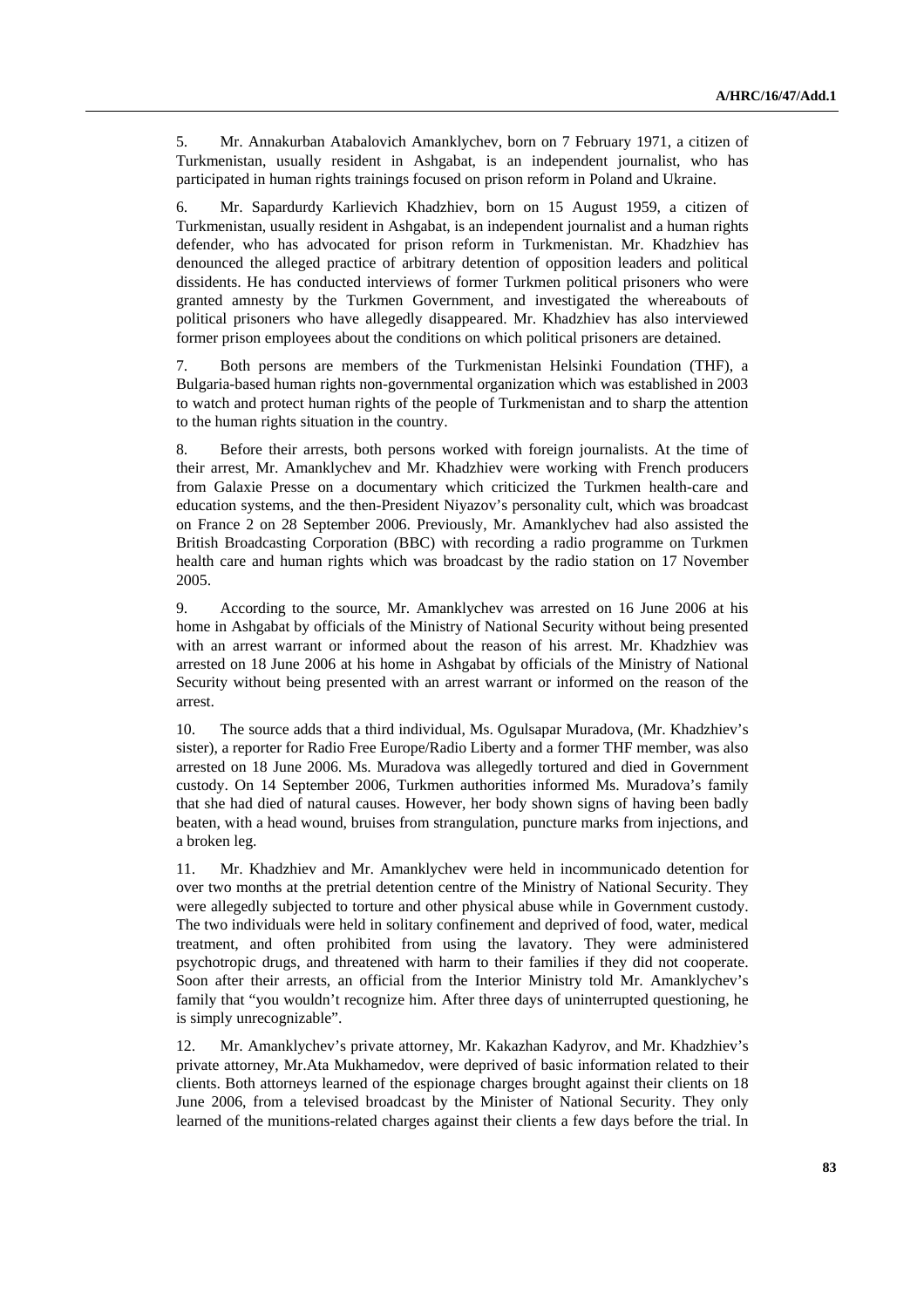addition, Mr. Kadyrov and Mr. Mukhamedov were not informed of the trial date of these persons until just before it occurred.

13. On 12 July 2006, the two individuals were formally charged with possession of illegal munitions. According to the source, the attorneys appointed to Mr. Amanklychev and Mr. Khadzhiev by the Turkmen Government did not act in their interests. They avoided meeting with their clients and tried to convince them to confess to the reportedly false charges.

14. On 25 August 2006, the two individuals were tried in Court. It was a brief *in camera* trial which reportedly lasted only a few minutes. The Court denied Mr. Amanklychev and Mr. Khadzhiev's requests to call witnesses on their behalf. Soldiers and police officers controlled the Court, preventing the defendants' relatives and other members of the public from accessing. Mr. Amanklychev and Mr. Khadzhiev were summarily convicted and sentenced to six to seven years of imprisonment.

15. Mr. Khadzhiev and Mr. Amanklychev were both accused by the then-President Saparmyrat Niyazov and the then Minister of National Security Geldimukhammet Asyrmukhammedov of "conspiring with foreigners to destabilize the State".

16. Mr. Amanklychev was accused by the then-Minister of National Security Mr. Asyrmukhammedov in a television broadcast of "trying to collect defamatory information about Turkmenistan and to cause discontent among people on instructions of traitors of the Motherland and foreign-based centers of destabilization". He was further accused by Mr. Asyrmukhammedov of being trained in Ukraine for "intelligence gathering and sabotage in Turkmenistan, as well as on the methods used in the 'Orange Revolution' in Ukraine". In a Government-sponsored news article, Mr. Amanklychev was accused of involvement in 'subversive acts and collection of defamatory information in Turkmenistan in order to create public dissatisfaction".

17. In a speech on television, President Niyazov announced: "We don't know why (Mr. Khadzhiev and Mr. Amanklychev) are engaged in such dirty business in Turkmenistan, a peaceful country where justice is ruling and where nobody is disgraced … Let people condemn the traitors. The entire population is proud of their Motherland, whereas they are trying to harm it. Go ahead with your fight against such people".

18. The two above-mentioned persons were denied the ability to receive visitors until 2009. Currently, Mr. Amanklychev is allowed to be visited by his wife just twice per year. Mr. Khadzhiev is only allowed to be visited by his sister once a year. Mr. Amanklychev and Mr. Khadzhiev are currently detained in the Caspian Sea desert area in Turkmenistan, known for its extreme climate.

19. The source asserts that the detention of Mr. Khadzhiev is related to his family relations. Mr. Khadzhiev's brother, Mr. Annadurdy Khadzhiev, is an opposition leader, and his sister-in-law, Ms. Tajigul Begmedova, is the head of the THF. Both of them currently are living in exile in Bulgaria. The source asserts that the arrests of the two individuals were ordered and directed by high officials in the Government of Turkmenistan, including the then-President of Turkmenistan, Saparmyrat Niyazov, and the then-Minister of National Security, Geldimukhammet Asyrmukhammedov.

20. Moreover, the source alleges that the individuals are detained based on false accusations and fabricated evidence. Even the Government accused them of espionage and treason in public, they were never charged with such crimes. The public statements by Government officials mentioned above confirm that the arrest and detention of the individuals result from their journalism-related and human rights activities. The statements further suggest that the munitions-related charges were fabricated. It was reported that Mr.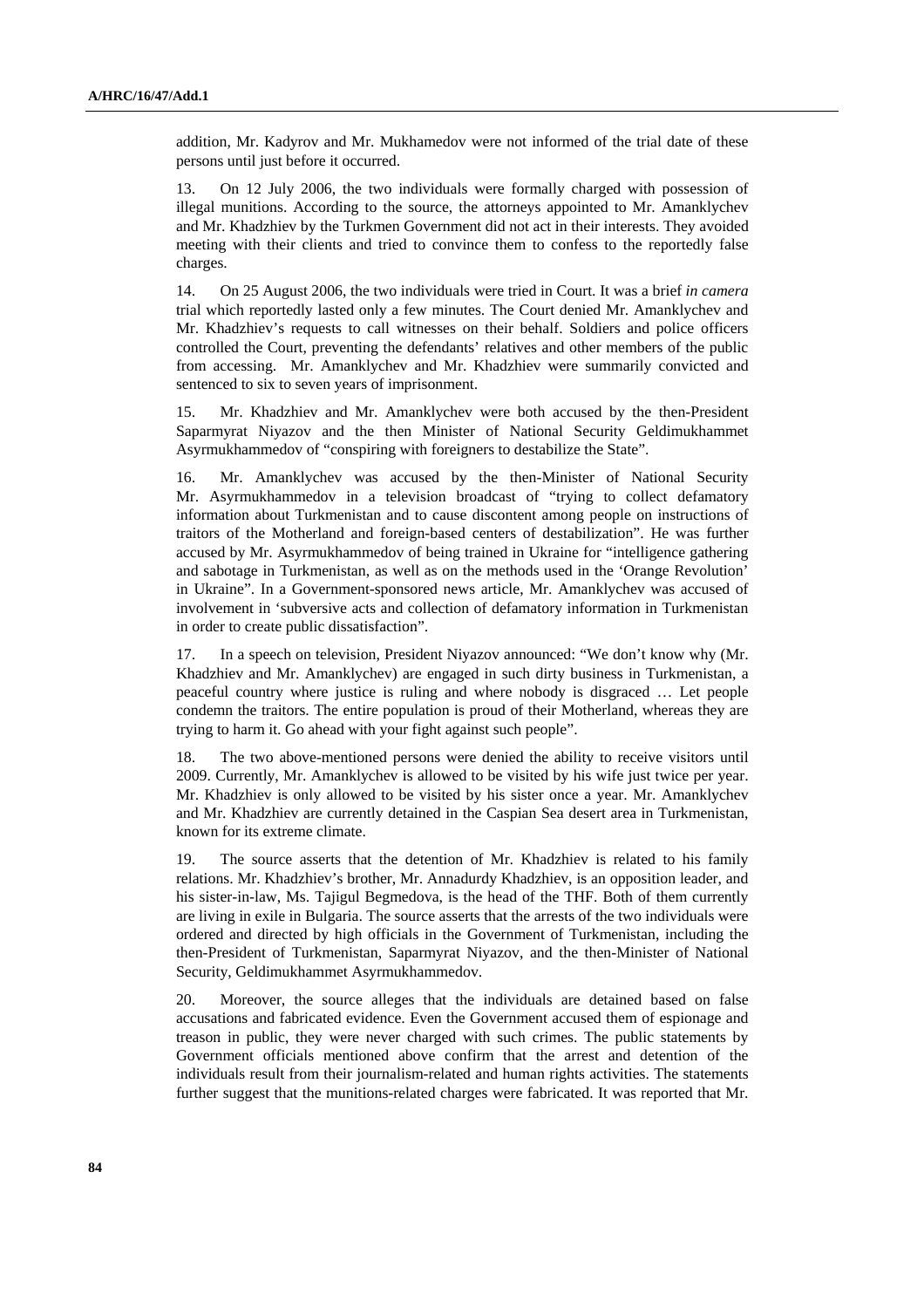Amanklychev's family members observed security officers tossing a parcel into Mr. Amanklychev's car on the day of his arrest.

21. The source concerns about the health conditions of Mr. Amanklychev and Mr. Khadzhiev. It was reported that both persons are suffering from ailments affecting the stomach, kidneys, legs and joints. Mr. Amanklychev has also a blood pressure problem.

22 The above-summarized allegations were transmitted to the Government by letter dated 19 March 2010. The Government has not responded to these allegations within the 90-day period established in the Working Group's methods of work. The Government has neither requested an extension of that period, a possibility available to all Governments established in paragraph 16 of the methods of work. Consequently, the Working Group esteems it is in a position to issue an Opinion on the basis of all the elements brought to its attention.

23. The Working Group notes that both Mr. Amanklychev as Mr. Khadzhiev are independent journalists and human rights defenders. Both are militants in a nongovernmental organization (NGO) which tries to improve the human rights situation in the country. Before their arrests, they were working with foreign journalists in the elaboration of press articles, documentary films and radio programs on some aspects related to their activities.

24. At the moment of their arrests, they were not presented with legal arrest warrants nor informed about the reasons for their detention. They were held in incommunicado detention in inhuman conditions. Their defence lawyers were not allowed to have access to the judicial files and learned the charges brought against their clients from a television broadcast by the Minister of National Security. They were not informed of the trial date until just before it occurred. According to the source, the public defenders, assigned by the authorities in substitution of the lawyers, avoided meeting with their clients and tried to convince them to confess to the false charges. In addition, the public defenders were not allowed to call witnesses on behalf of their clients.

25. Mesrrs. Amanklychev and Khadzhiev were finally charged with possession of illegal munitions and later with espionage and conspiration with foreign Powers to destabilize the country. Their trial was held *in camera*, in a small court room, without hearing witnesses in favour of the defendants. They were summarily sentenced to six to seven years of imprisonment. At the same time, a vast television campaign was launched by the authorities against them, in order to affect their image and their human rights work before the general public.

26. The Government took knowledgment of these particular serious and detailed allegations but has not provided the Working Group with information on this case. In these conditions, the Working Group esteems that the detention of Mr. Amanklychev and Mr. Khadzhiev is arbitrary because it results from the individuals' exercise of their fundamental rights to freedom of expression, freedom of association and of their right to work in favor of the protection and promotion of human rights.

27. Mr. Amanklychev and Mr. Khadzhiev have also been denied of their rights to a fair trial which is in violation of articles 9 and 14 of the International Covenant on Civil and Political Rights and articles 10 and 11 of the Universal Declaration of Human Rights.

28. Consequently, the Working Group considers that the detention of Messrs. Amanklychev and Khadzhiev is arbitrary, being in violation of articles 9, 10, 11, 19 and 20 of the Universal Declaration of Human Rights and articles 9, 14, 19 and 22 of the International Covenant on Civil and Political Rights, falling within categories II and III of the categories applied by the Working Group.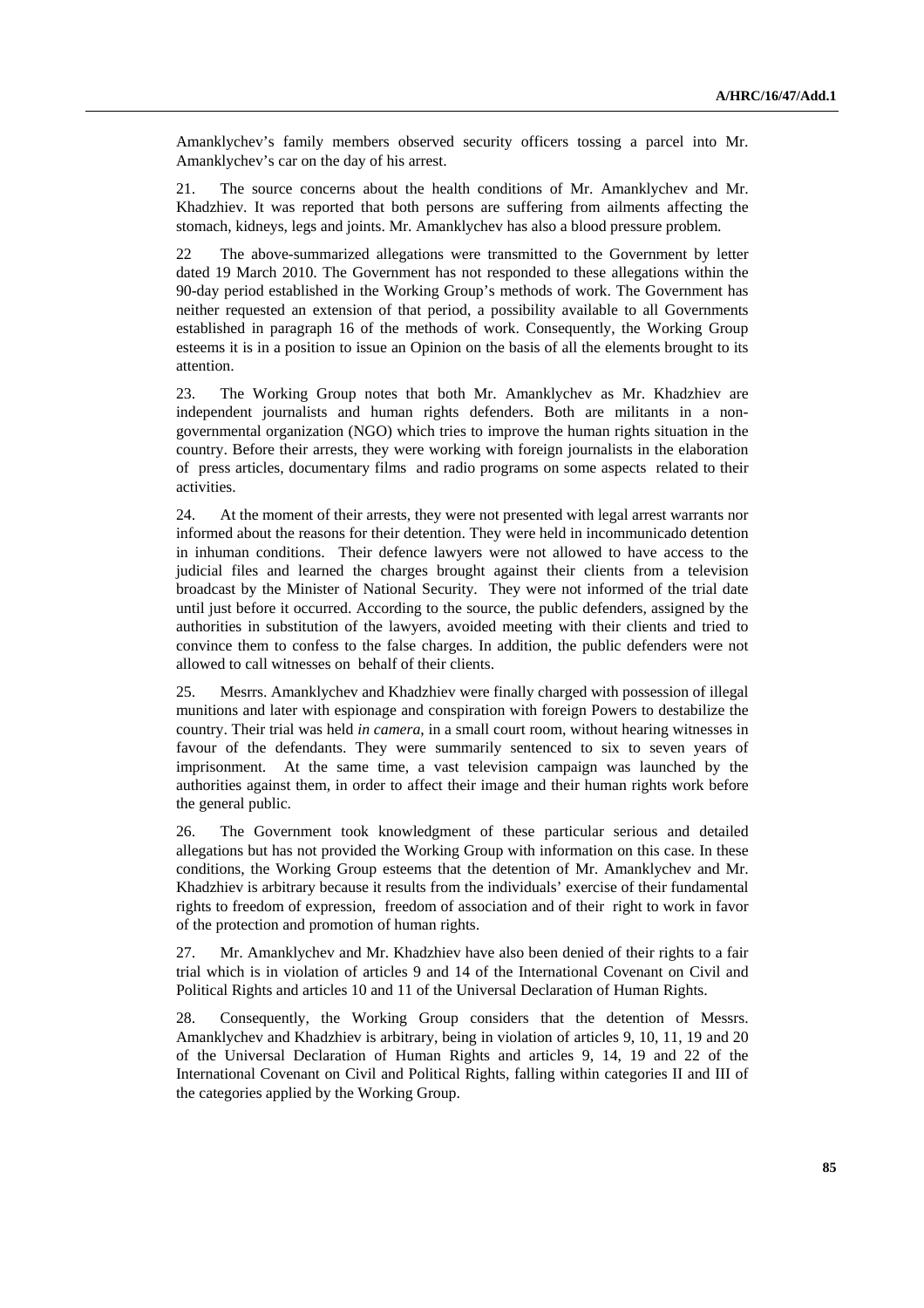29. The Working Group ask the Government to cooperate with the Working Group as established in its resolution 6/4 of 28 September 2007, and in particular:

- (a) To proceed to the immediate release of the above-mentioned two persons;
- (b) To proceed with the reparation of damages, through financial compensation.

Adopted on 31 August 2010

## **Avis n° 16/2010 (Liban)**

### **Communication adressée au Gouvernement le 24 mars 2010**

 **Concernant: MM. Abdulkarim Idane Ibrahim Al Samara'i et Shehabeldin Othman Yehya Othman.** 

#### **L'État est partie au Pacte international relatif aux droits civils et politiques**

1. Voir le texte du paragraphe 1 de l'avis n° 29/2009.

2. Par lettre en date du 24 Mars 2010, le Gouvernement a été régulièrement saisi et avait 90 jours pour répondre. Aucune réaction n'a été enregistrée de sa part, et il n'a pas non plus demandé de délai supplémentaire pour répondre comme le lui permet le paragraphe 16 de nos méthodes de travail. Dans ces conditions, le Groupe de travail s'estime en mesure de rendre un avis.

3. Voir le texte du paragraphe 3 de l'avis n° 29/2009.

4. Au regard de ce qui précède, les deux intéressés, M. Abdulkarim Idane Ibrahim Al Samara'i et Shehabeldin Othman Yehya Othman, sont tous deux demandeurs d'asile et régulièrement enregistrés auprès du Haut-Commissariat pour les réfugiés(HCR). Ils sont poursuivis pour entrée illégale sur le territoire et usage de faux documents. Si le premier a été jugé et condamné (et finit de purger sa peine), le second n'a jamais été inculpé ni présenté devant un tribunal.

5. Le Groupe de travail a toujours considéré que dès lors qu'un migrant en situation irrégulière est arrêté, le principe de proportionnalité exige que la mesure d'arrestation soit prise en dernier recours, que, dans cette hypothèse, la détention ne soit pas un moyen de dissuasion et que sa durée maximale soit fixée par la loi. Surtout, il convient que cette détention soit ordonnée ou approuvée par un juge et qu'elle fasse l'objet d'un examen régulier quant à sa légalité et à son caractère raisonnable, conformément aux dispositions des articles 9 et 10 de la Déclaration universelle des droits de l'homme. En conséquence, tout détenu doit être informé des raisons de sa détention et de ses droits, y compris le droit de contester la légalité de sa détention, dans une langue qu'il comprend, et avoir le droit d'accès à un avocat. Cependant, les personnes reconnues comme réfugiées ne doivent en aucune manière faire l'objet d'une détention.

6. En l'espèce, les deux intéressés qui sont enregistrés auprès du HCR n'ont pas bénéficié des garanties procédurales susmentionnées et continuent à être détenus de manière anormalement longue. Le premier reste en détention alors qu'il a fini de purger sa peine et le second n'est toujours pas passé en jugement.

7. Le Groupe de travail estime, sur la base de ces éléments, que la détention des personnes susmentionnées est arbitraire et contrevient aux catégories I et III de ses méthodes de travail.

8. En conséquence, il prie le Gouvernement :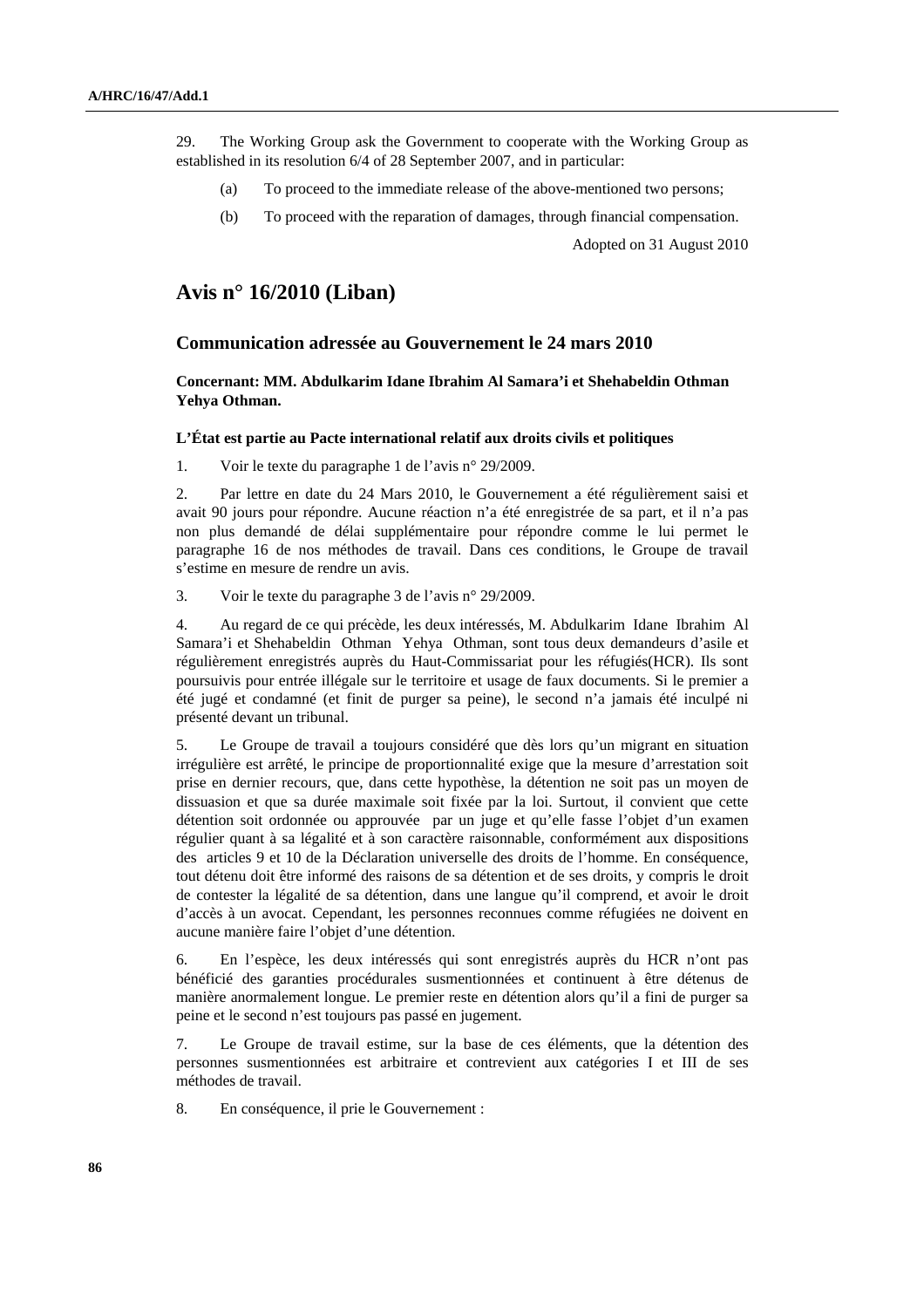- a) De coopérer avec le Groupe de travail comme l'y invite la résolution;
- b) De procéder à la libération immédiate des intéressés;
- c) De prendre en considération leur statut de demandeurs d'asile;
- d) D'envisager la réparation de leur préjudice éventuel.

Adopté à Genève le 31 août 2010

## **Opinion No. 17/2010 (Yemen)**

### **Communication addressed to the Government on 17 March 2010**

#### **The State is a Party tothe International Covenant on Civil and Political Rights**

1. (Same text as paragraph 1 of Opinion No. 18/2009)

2. The Working Group regrets that the Government has not replied within the 90-days deadline.

3. (Same text as paragraph 3 of Opinion No. 18/2009)

4. The case summarized hereinafter was reported by the source to the Working Group on Arbitrary Detention as follows:

5. Mr. Azzam Hassan Ali, born on 22 October 1972, a citizen of Yemen, holding a Yemeni national ID card with the number 03010007596 issued on 26 April 2005 by the Personal Affairs Department of Aden Governorate, lives in Block 22, No. 124, Al Mansoora Department, Aden Governorate, Yemen.

6. Mr. Hassan Ali was arrested on 20 October 2007, after presenting himself at the Political Security headquarters of Al Mansoora to check in with them, as he did once a month after his previous arrests. Mr. Hassan Ali was then held during four months in incommunicado detention, tied up in chains, at the Political Security headquarters.

7. In January 2008, Mr Hassan Ali was transferred to the Central Prison of Al Mansoora, where he was detained with convicted individuals, although he remained without charge or any other legal proceedings, nor did he have access to a lawyer.

8. Mr. Hassan Ali has been detained for two years and four months without charge. Seeing no changes in his situation in the near future, Mr. Hassan Ali allegedly decided to undertake a hunger strike.

9. On 25 January 2010, Mr. Hassan Ali was transferred to Fatah Prison in the Al Tawahi Directorate, a high-security prison run by Political Security where the media could not have access to information concerning his case.

10. Mr. Hassan Ali was previously arrested twice by the Yemeni security services, in 2005 and 2006, respectively, for reasons unknown to the family. He was released without charge both times after the arrests.

11. The source concerns about the health condition of Mr. Hassan Ali as he will allegedly continue his hunger strike until he is released.

12. The source alleges that the prolonged detention of Mr. Hassan Ali is arbitrary because that it is devoid of any legal basis. Mr. Hassan Ali has not been charged with any crime. The source further argues that Mr. Hassan Ali should be either released immediately or his case should be started with relevant legal proceedings.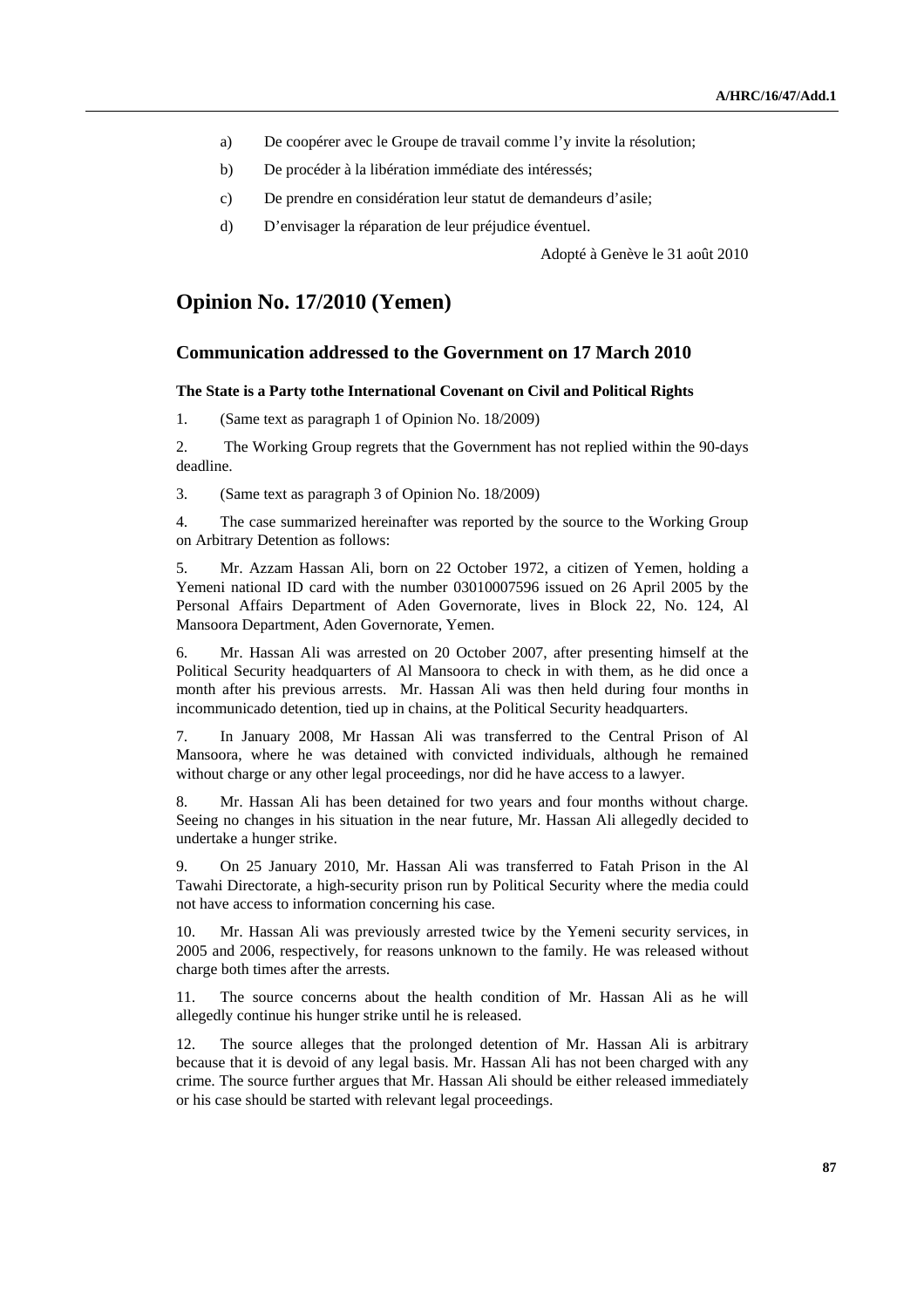13. Given that the Government has not replied to the allegations submitted by the Working Group and has not requested an extension of the delay to reply, as contempled in paragraph 16 of the Working Group's methods of work, the Working Group esteems that it is in condition to render an Opinion.

14. The Working Group considers that Mr. Azzam Hassan Ali presented himself to the Political Security headquarters of the Police for reasons of judicial control. He was arrested and held in incommunicado detention during four months. He has been detained for two years and four months without charges; without having been brought before a judge; without possibilities to prepare his defence and to have a fair trial before an independent and impartial tribunal; and without having the services of a defence lawyer.

15. Consequently, the Working Group renders the following Opinion:

 The detention of Mr. Azzam Hassan Ali is arbitrary and contrary to articles 9, 10 and 11 of the Universal Declaration of Human Rights and 9 and 14 of the International Covenant on Civil and Political Rights and falls under categories I and III of the categories applied by the Working Group.

16. The Working Group asks the Government to cooperate with the Working Group as established in the Human Rights Council resolution 6/4 of 28 September 2007, and in particular:

(a) To proceed to the immediate release of the above-mentioned person;

 (b) To proceed to the reparation of the occasioned damages, through the correspondent compensation.

Adopted on 31 August 2010

# **Avis n° 18/20010 (Mauritanie)**

### **Communication adressée au Gouvernement le 14 avril 2010**

 **Concernant: M. Hanevy Ould Dahah** 

### **L'État est partie au Pacte international relatif aux droits civils et politiques**

1. Voir le texte du paragraphe 1 de l'avis n° 18/2009.

2. Le Groupe de travail déplore que le Gouvernement ne lui ait pas fourni l'information demandée.

3. Voir le texte du paragraphe 3 de l'avis n° 18/2009.

4. M. Hanevy Ould Dahah, âgé de 33 ans, journaliste, marié, citoyen mauritanien, résidant à Nouakchott, père de deux enfants, a été arrêté à Nouakchott le 18 juin 2009 par des hommes en tenue civile sans qu'un mandat de justice ne lui soit présenté et sans être informé des motifs de son arrestation.

5. M. Hanevy Ould Dahah a été menotté et conduit à la brigade de gendarmerie puis dans un commissariat de police à Nouakchott. Placé en garde à vue, M. Hanevy Ould Dahah n'a pas été en mesure de recevoir la visite de ses proches ni celle de son avocat, alors que ce droit est garanti par les dispositions du droit interne et en particulier par l'article 58 du Code pénal mauritanien.

6. Selon les informations reçues, son arrestation est intervenue après qu'une plainte pénale a été déposée par le candidat à l'élection présidentielle, M. Ibrahima Moctar Sarr,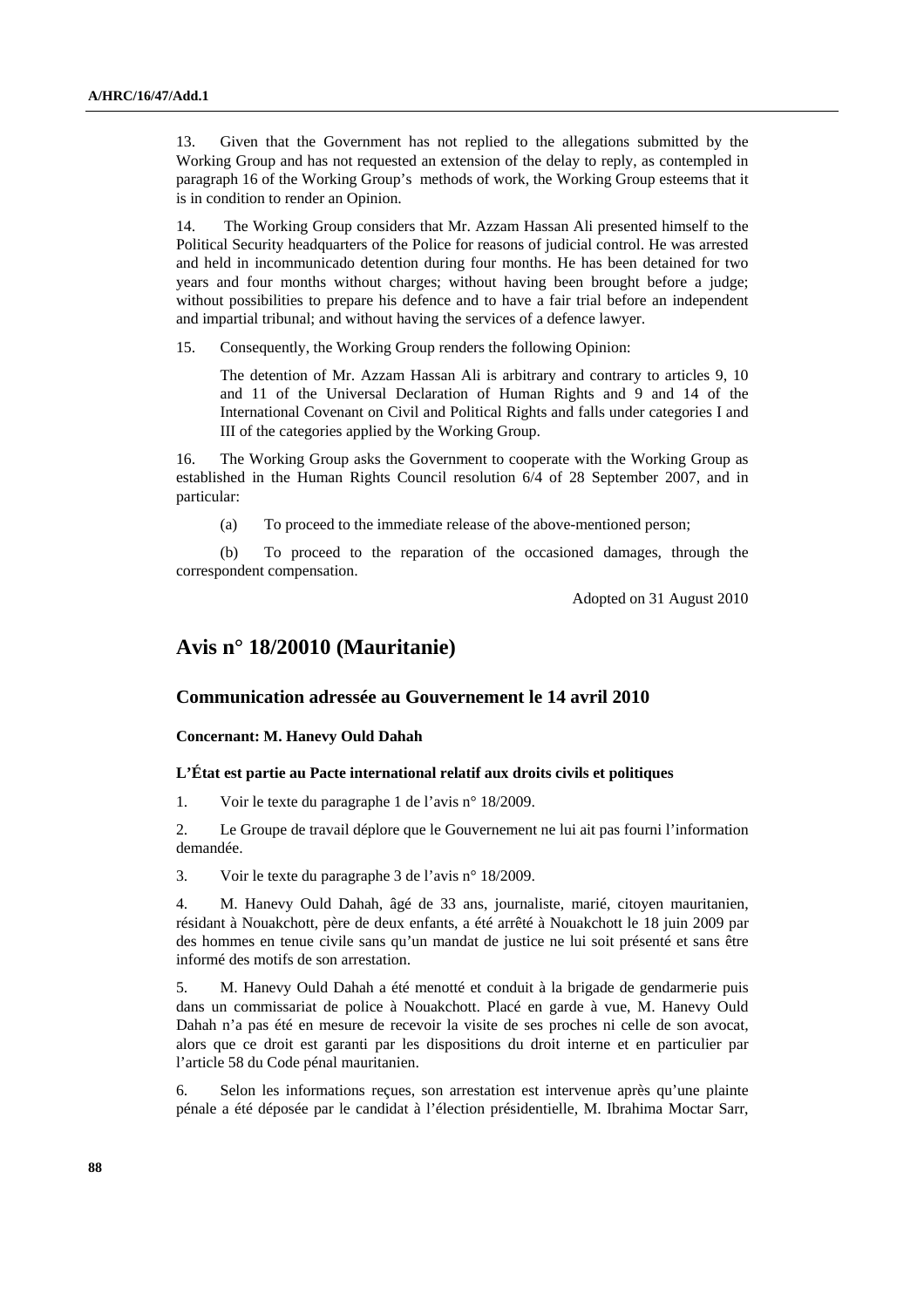Président du parti Alliance pour la justice et la démocratie/Mouvement pour la rénovation (AJD/MR), faisant suite à un article qui était paru sur le site d'information *Taqadoumy* sur l'origine de sa fortune. Déféré devant le parquet de Nouakchott le 24 mai 2009, M. Hanevy Ould Dahah a été inculpé «d'atteinte aux bonnes mœurs» et placé en détention provisoire.

7. Le 19 août 2009, M. Hanevy Ould Daha a été condamné sur ce chef d'accusation par le Chambre correctionnelle du tribunal à six mois de prison ferme et maintenu en détention à la prison de Dar Naim à Nouakchott.

8. Il aurait dû, en conséquence, être libéré le 24 décembre 2009 à la fin de sa période légale d'emprisonnement. Cependant, il est toujours maintenu en détention alors qu'il a déjà purgé la totalité de sa peine de prison. Les autorités judiciaires ont refusé de se prononcer sur la raison pour laquelle cette personne est maintenue en détention. M. Hanevy a entamé une grève de la faim qu'il n'a interrompue que le 13 janvier 2010 pour protester contre son maintien en détention sans base légale.

9. Le 14 janvier 2010, la Cour Suprême de Mauritanie, saisie d'un pourvoi en cassation introduit par le parquet contre le jugement du 19 août 2009, a cassé cette décision et prononcé le renvoi de l'accusé devant la même juridiction, dont la composition a été modifiée, pour être jugé de nouveau.

10. Selon la source, la Cour Suprême, la plus haute juridiction de contrôle du pays, aurait cependant dû relever d'office le caractère arbitraire du maintien en détention de M. Hanevy et ordonner sa libération immédiate, ce qu'elle s'est abstenue de faire.

11. Le Gouvernement n'a pas estimé devoir répondre, malgré le délai de 90 jours qui lui a été imparti, et n'a pas non plus sollicité de délai supplémentaire comme le lui permet le paragraphe 16 des méthodes de travail du Groupe, qui, dans ces conditions, est en mesure de rendre un avis.

12. L'article 14 du Pacte international relatif aux droits civils et politiques, dans son dernier alinéa, dispose que: «Nul ne peut être poursuivi ou puni en raison d'une infraction pour laquelle il a déjà été acquitté ou condamné par un jugement définitif conformément à la loi et à la procédure pénale de chaque pays» .

13. La Mauritanie, qui est partie au Pacte, est tenue par cette disposition.

14. Placé sous mandat de dépôt le 24 Mai 2009 et condamné à six mois de prison, M. Hanevy Ould Dahah aurait dû être libéré le 24 décembre 2009 si aucune autre poursuite n'est exercée contre lui.

15. L'arrêt de la Cour Suprême qui a cassé le jugement ne peut avoir pour conséquence que l'ouverture d'une nouvelle procédure de jugement ; mais en attendant l'issue de cette procédure, M. Dahah, qui a fini de purger sa peine, doit être libéré conformément aux dispositions précitées.

16. Le maintien en détention de cette personne, sans aucune base légale en droit interne, est arbitraire et contrevient aux dispositions des articles 9 et 10 de la Déclaration universelle des droits de l'homme ainsi qu'aux articles 9 et 14 du Pacte international relatif aux droits civils et politiques auquel la République islamique de Mauritanie est partie.

17. Elle pourrait également constituer une violation de la liberté d'opinion et d'expression de l'intéressé, consacrée par les articles 19 de la Déclaration universelle des droits de l'homme et du Pacte international relatif aux droits civils et politiques.

18. La détention actuelle de M. Dahah sans aucun fondement légal est considérée par le Groupe de travail comme une détention arbitraire qui contrevient à la catégorie I de ses méthodes de travail.

19. En conséquence, le Groupe de travail prie le Gouvernement: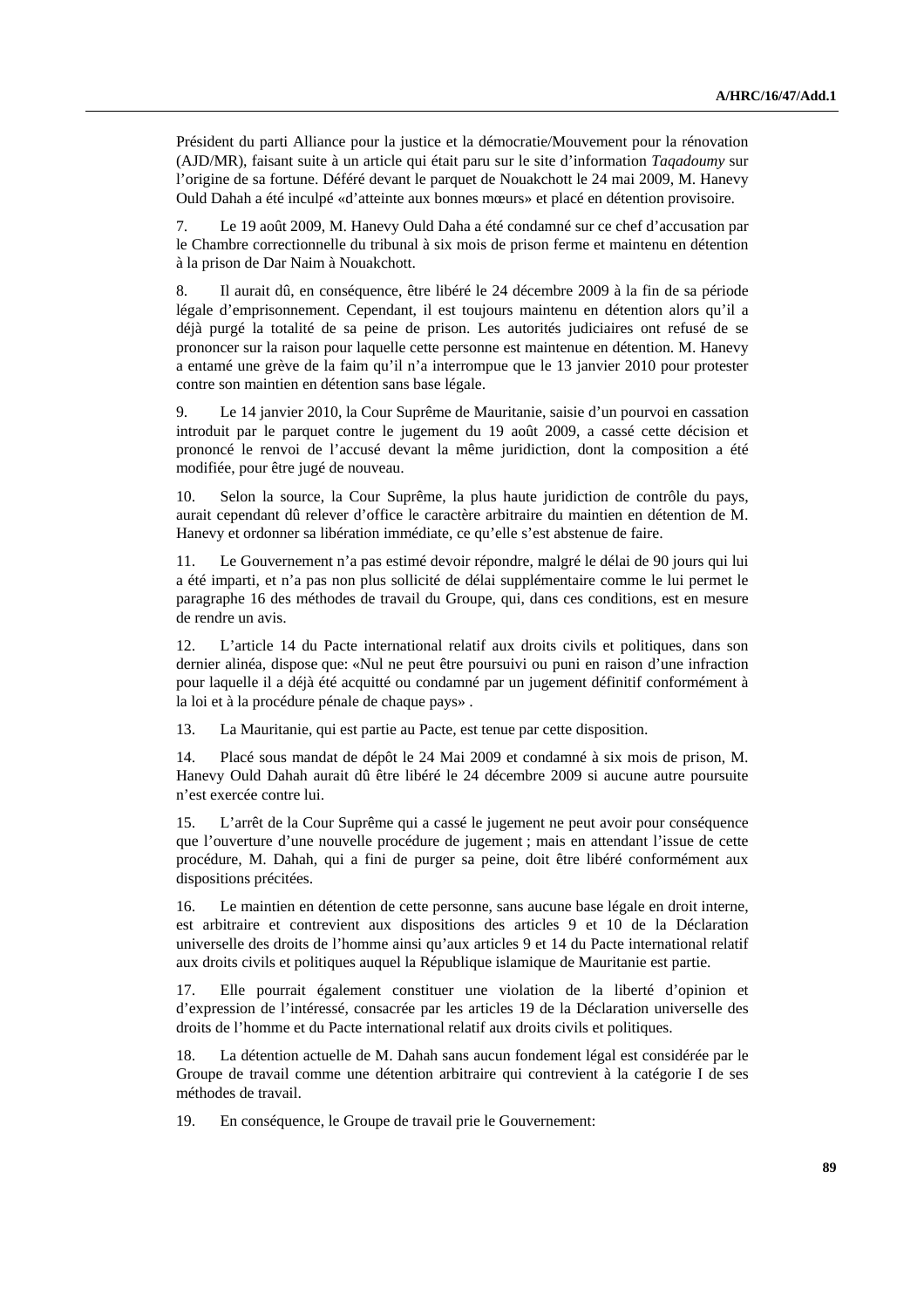- a) De coopérer avec le Groupe de travail comme l'y invite la résolution;
- b) De bien vouloir procéder à la libération immédiate de l'intéressé;

 c) D'envisager éventuellement la réparation du préjuge qu'il aurait subi du fait de cette situation.

Adopté le 31 août 2010

## **Opinión N.º 19/2010 (Perú)**

### **Comunicación dirigida al Gobierno el 22 de febrero de 2010**

 **Relativa a: 1) Pedro Condori Laurente; 2) Claudio Boza Huanhuayo; y 3) Eloy Martín Poma Canchán.** 

### **El Estado es parte en el Pacto Internacional de Derechos Civiles y Políticos.**

1. (Texto del párrafo 1 de la opinión Nº 19/2009)

2. El Grupo de Trabajo lamenta que el Gobierno no le proporcionase la información solicitada, a pesar de las haberla requerido por carta de 22 de febrero de 2010.

3. (Texto del párrafo 3 de la opinión Nº 19/2009)

4. Según la fuente, el Sr. Pedro Condori Laurente, de nacionalidad peruana, nacido el 5 de agosto de 1966, Secretario General del Sindicato Unitario de Trabajadores Mineros de la Compañía Minera Casapalca, fue detenido el 9 de septiembre de 2009 cuando salía del local del Ministerio de Trabajo sito en Avenida Salaverry 655, Jesús María, Lima, luego de participar en una negociación laboral en su condición de dirigente sindical.

5. El Sr. Claudio Boza Huanhuayo, de nacionalidad peruana, Secretario de Seguridad e Higiene del Sindicato de Trabajadores Mineros de Casapalca, fue detenido el 23 de septiembre de 2009.

6. El Sr. Eloy Martín Poma Canchan, dirigente del Sindicato de Trabajadores Mineros de Casapalca, fue detenido el 23 de septiembre de 2009.

7. Se informa de que estas tres personas fueron detenidas en virtud de un mandato de detención emitido por el Juzgado Mixto de Matucana. Pese a que les correspondería estar recluidas en una prisión de Lima, se encuentran detenidas en el Penal de Aucallama en el Distrito de Huaral, penal que presentaría malas condiciones físicas para el alojamiento de prisioneros. Además de estar afectando a su salud, su ubicación en dicho penal afecta también al derecho de los detenidos a contactar con sus abogados defensores, a preparar su defensa en juicio, a recibir visitas de sus parientes y a atender a sus obligaciones sindicales y familiares.

8. Según la fuente, estas personas han sido acusadas de ser responsables de la muerte del capitán de la Policía Nacional del Perú (PNP) Giuliano Villarreal Lobatón, quien falleció por impacto de una piedra durante una manifestación de los trabajadores mineros de Casapalca ocurrida a las 6.30 horas del 24 de noviembre de 2008 en el kilómetro 114,850 de la Carretera Central. La acusación judicial se fundamenta en el artículo 111 del Código Penal, que tipifica la figura de homicidio culposo.

9. La fuente afirma que el 17 de mayo de 2008, el Sindicato de Trabajadores Mineros de Casapalca firmó un acta con la Compañía Minera Casapalca. La empresa habría incumplido los términos de los acuerdos contenidos en dicha acta y se habría negado a dialogar con el Sindicato. Ante esta situación, en noviembre de 2008, el Sindicato decretó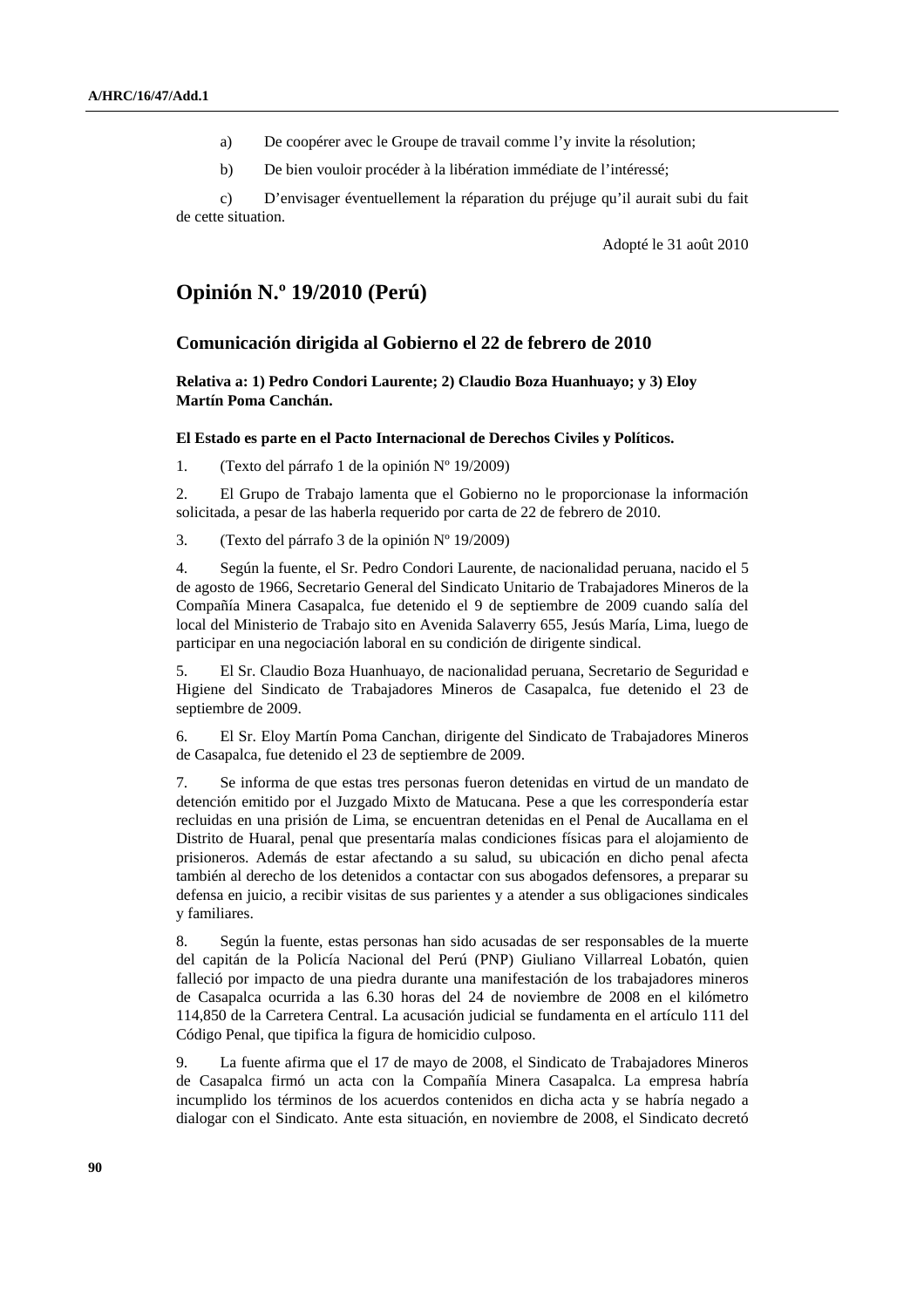una paralización de labores. Durante una de las manifestaciones que tuvieron lugar el 24 de noviembre, un grupo de exaltados lanzó piedras desde lo alto de una montaña con el objeto de bloquear el tránsito en una carretera. Una de éstas impactó en el capitán Villarreal Lobatón, ocasionándole la muerte. Se ignora quién fue el responsable de esta acción.

10. Pese a tratarse de dirigentes sindicales, que participan frecuentemente en negociaciones laborales en el Ministerio de Trabajo, muchas veces ante la presencia de la ministra del ramo y que tienen domicilio y trabajo conocido, la medida de detención habría sido ordenada por el juez en aplicación del artículo 135 del Código Procesal Penal alegando un riesgo posible de fuga.

11. Según la fuente, la decisión judicial de privación de libertad de estas personas es arbitraria, puesto que no tiene fundamento en los principios de proporcionalidad y razonabilidad. La detención preventiva debe decretarse como último recurso. El Juez tenía la posibilidad de decretar otras medidas cautelares para salvaguardar el debido proceso, teniendo en cuenta las personas acusadas, su riesgo de fuga y los indicios. Estas medidas incluyen la comparecencia simple; la comparecencia restringida y la detención domiciliaria. Por estas razones, la defensa ha interpuesto un recurso de apelación contra el mandato de detención ante la Segunda Sala Penal de Reos en Cárcel con el objeto de obtener su sustitución por una medida de comparecencia. Sin embargo, la Sala Penal todavía no ha resuelto este recurso.

12. Según la fuente, del auto de procesamiento no se desprende ninguna acción u omisión por parte de estas personas en los incidentes que dieron origen a la muerte del capitán Villarreal. No existe ningún medio probatorio ni ningún testigo que vincule a estos trabadores con la muerte del policía. Ni siquiera ha podido acreditarse que se encontrasen en el lugar de los hechos. Al contrario, está demostrado que el Sr. Pedro Condori se encontraba en Lima cuando se produjo la muerte del capitán Villarreal. La esposa del Sr. Poma Canchán precisa que éste se encontraba en su vivienda cuando se produjo la muerte del capitán Villarreal.

13. La fuente precisa que la realización de un reclamo laboral no implica que se avalen o respalden hechos de violencia. No es posible plantear autoría mediata o coautoría en delitos que no son dolosos. En este caso, no existía intención de causar daño.

14. La detención de estas personas no está orientada a esclarecer y sancionar la muerte del Capitán Villarreal Lobatón, ni a encontrar a los verdaderos responsables de su muerte, sino que se trata, más bien, de un caso de "criminalización de la protesta social". Toda protesta social es una práctica inherente a una sana vida democrática y no se la puede reprimir con los mecanismos legalmente establecidos para castigar delitos y crímenes. Los ciudadanos ven en la protesta social la única alternativa para hacer valer sus derechos ante el inadecuado funcionamiento de los canales institucionales.

15. Según la fuente, tras años de negociaciones en el Ministerio de Trabajo, prácticamente todos los mineros que operan en la Compañía Minera Casapalca se encuentran subcontratados; reciben una pésima alimentación y salarios muy reducidos, pese a trabajar durante 12 horas consecutivas, y no cuentan con adecuada cobertura frente a accidentes laborales ni enfermedades ocupacionales. La Compañía Minera Casapalca ha sido ya sancionada en el pasado en la vía administrativa por las prácticas de despedir a trabajadores sindicalizados.

16. La privación arbitraria de libertad de estas tres personas constituye también un medio para atentar contra sus derechos a la libertad de opinión y de expresión, a la libertad de asociación, a ejercer sus derechos como dirigentes sindicales y a participar en la vida política del país.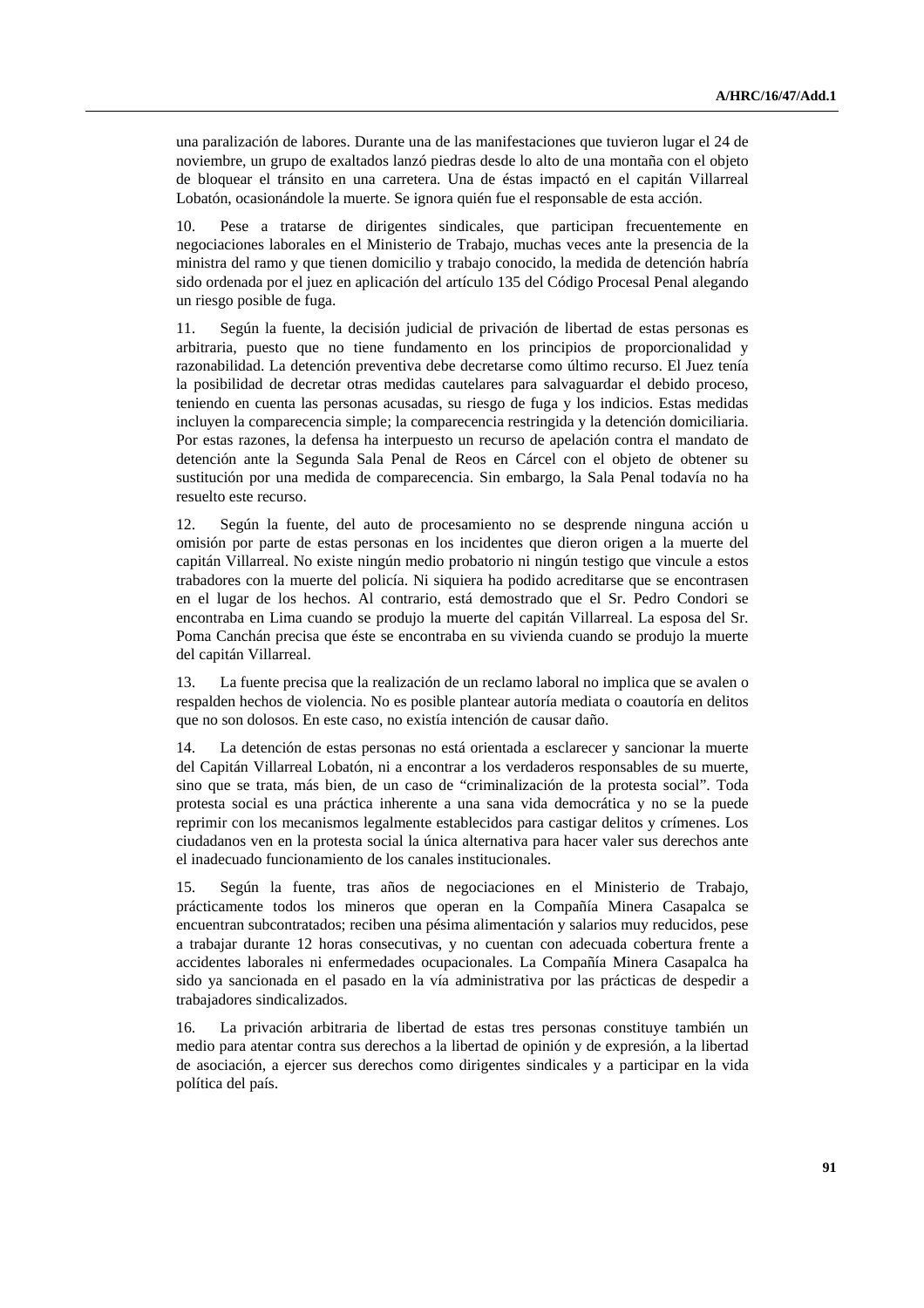17. El auto de procesamiento emitido contra estas tres personas ha incurrido en una vulneración del principio acusatorio al ampliar el sustento fáctico contenido en la denuncia fiscal. Ésta se limita a argumentar en torno al papel como dirigentes de los procesados en el Sindicato y a su supuesto rol en la organización de la protesta llevada a cabo el 24 de noviembre de 2008. Sin embargo, el auto de procesamiento emitido por el juez amplía el sustento fáctico establecido en la denuncia fiscal, entrando a hacer consideraciones sobre la supuesta presencia de los procesados en el lugar de los hechos. La fuente recuerda que el principio acusatorio determina la sujeción del juez al sustento fáctico establecido por el Ministerio Público. Según la Ejecutoria Suprema de 13 de abril de 2007, Queja N.° 1678- 2006 Lima, el objeto del proceso lo fija el Ministerio Público. La decisión judicial debe ser absolutamente respetuosa de la acusación fiscal en orden a sus límites fácticos.

18. Los hechos deben estar fijados en la acusación fiscal, lo que constituye un límite infranqueable para el juez (Acuerdo Plenario N° 11-2005/ESV-22, Pleno Jurisdiccional de los Vocales de lo Penal de la Corte Suprema, 2005; Ejecutoria Suprema de 21 de abril de 2005, R.N. N.° 224-2005, Sullana). Esta vulneración del principio acusatorio es de tal gravedad que debe determinar la nulidad total del auto de procesamiento.

19. El auto de procesamiento y la denuncia fiscal vulneran también el principio de imputación necesaria, que es la llave que posibilita una defensa adecuada. No se señala si a los procesados se les incrimina como autores directos del delito; como cómplices; o como instigadores del mismo, o bajo cualquier otra modalidad de participación.

20. El auto de procesamiento ha vulnerado también el principio de motivación de las resoluciones judiciales, violando el derecho de defensa de los procesados. El derecho a que las resoluciones judiciales sean razonadas garantiza que la decisión adoptada no sea fruto de la arbitrariedad, del voluntarismo judicial o acaso consecuencia de un proceso deductivo irracional, absurdo o manifiestamente irrazonable (Sentencia del Tribunal Constitucional de 25 de septiembre de 2001; EXP. N° 458-2001-HC/TC Lima, Fundamentos 1 y 2).

21. La fuente agrega que no resulta conforme a derecho adjudicar responsabilidad penal a los procesados por su simple participación en la organización de una protesta social.

22. Dado que el Gobierno no proporcionó información alguna al Grupo de Trabajo, éste deberá emitir la presente Opinión sobre la base de la información proporcionada por la fuente.

23. No obstante, el Grupo de Trabajo, antes de emitir su Opinión, procedió a realizar averiguaciones sobre el estado actual de las personas cuya detención se denunció, imponiéndose que las tres personas fueron liberadas por los jueces que las juzgaban. En efecto, en el proceso por la muerte del oficial de policía (por homicidio culposo) les fue concedida la excarcelación bajo caución, y finalmente el juez dicto sobreseimiento del proceso, y aunque la parte civil —la viuda del policía— apeló, no han vuelto a ser detenidos.

24. En el segundo proceso seguido en contra de Pedro Condori Laurente y otra persona por la que no se ha recibido comunicación al Grupo de Trabajo, en el que la acusación consistió en entorpecimiento del funcionamiento de los servicios públicos debido a un bloqueo de carreteras, y por el que el Sr. Condori estuvo tres meses preso, se le concedió la libertad bajo fianza de la que aún goza.

25. En estas circumstancias, y atendiendo a que ni el Gobierno ni la fuente han demostrado un real interés en colaborar con el Grupo de Trabajo proporcionando las informaciones relevantes sobre la libertad de las personas incluidas en la comunicación que han sido obtenidas por el Grupo de Trabajo por sus propias investigaciones—, el Grupo de Trabajo decide que, encontrándose los detenidos liberados, procede archivar el caso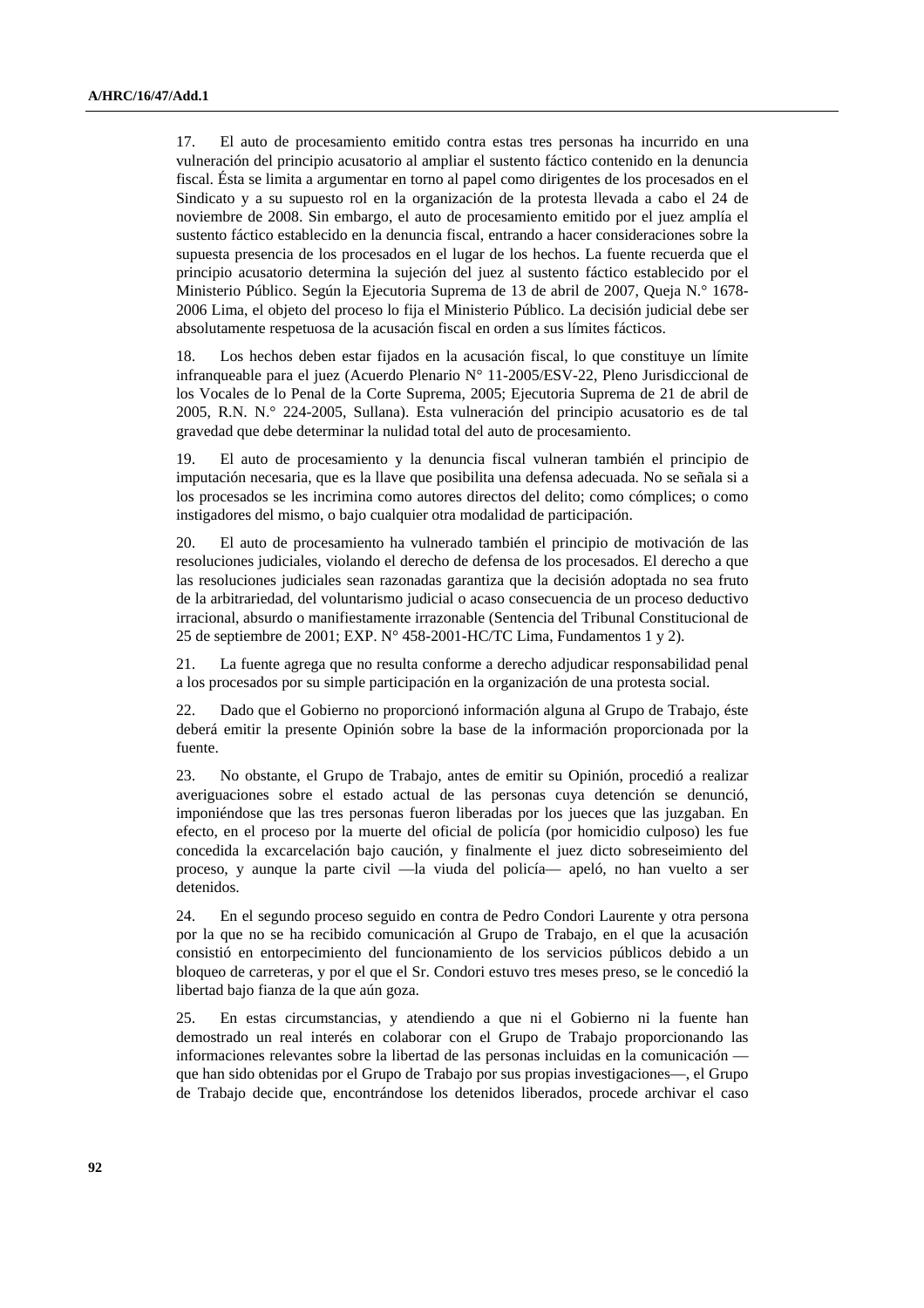conforme a lo establecido en el inciso *a* del párrafo 17 de sus Métodos de Trabajo. Se da así por cerrado este asunto, por encontrarse los involucrados en libertad.

Aprobada el 1.º de septiembre de 2010

## **Opinión N.º 20/2010 (República Bolivariana de Venezuela)**

## **Comunicación dirigida al Gobierno de la República Bolivariana de Venezuela el 17 de marzo de 2010**

### **Relativa a: María Lourdes Afiuni Mora**

### **El Estado es Parte en el Pacto Internacional de Derechos Civiles y Políticos.**

1. (Texto del párrafo 1 de la opinión Nº 19/2009)

2. El Grupo de Trabajo agradece al Gobierno por haberle proporcionado oportuna información.

3. (Texto del párrafo 3 de la opinión Nº 19/2009)

4. Según la fuente, la Sra. María Lourdes Afiuni Mora, de 46 años de edad, de nacionalidad venezolana, Jueza Titular del Juzgado de Primera Instancia Penal Ordinario, designada jueza del Tribunal 31.º de Control del Área Metropolitana de Caracas, decretó el 10 de diciembre de 2009 una medida cautelar menos gravosa en favor del Sr. Eligio Cedeño. Concretamente, la Sra. Afiuni decretó la libertad bajo caución del Sr. Cedeño, quien se encontraba en prisión provisional sin ser sometido a juicio durante más de dos años y medio.

5. La Audiencia pertinente en el proceso seguido en contra del Sr. Cedeño, convocada para el 8 de diciembre de 2009, fue diferida a solicitud del Ministerio Público, quien planteó la imposibilidad de asistir al acto. La Sra. Afiuni acordó convocar nuevamente la audiencia para el 10 de diciembre de 2009. Sin embargo, los representantes del Ministerio Público tampoco se presentaron. De conformidad con la ley, la Sra. Afiuni convocó a los presentes en el tribunal (defensores, representantes de la Procuraduría General de la República e imputado) a trasladarse a la Sala de Juicio en el Palacio de Justicia. La continua inasistencia del Ministerio Público demostraba, según la fuente, su falta de interés en la situación de una persona en detención preventiva durante casi tres años y en aplicar la debida celeridad al proceso, a lo que, como Ministerio Público, estaba obligado.

6. La Sra. Afiuni decretó la liberación bajo caución del Sr. Cedeño en pleno ejercicio de sus funciones jurisdiccionales, disponiendo una medida cautelar menos gravosa, que incluía la prohibición del Sr. Cedeño de salir del territorio nacional, la retención de su pasaporte y la de presentarse al juzgado cada 15 días. La medida se impuso regularmente en el expediente número 31C-15.197-09, en cumplimiento del Código Orgánico Procesal Penal y teniendo a la vista la Opinión N.º 10/2009 (República Bolivariana de Venezuela) emitida por el Grupo de Trabajo sobre la Detención Arbitraria el 1.º de septiembre de 2009. En dicha Opinión, el Grupo de Trabajo consideró que la prolongada detención provisional del Sr. Cedeño durante más de dos años y medio era arbitraria. La jueza consideró que el Sr. Cedeño era víctima de una situación evidente de retardo procesal.

7. Minutos después de emitir su resolución, la Sra. Afiuni fue arrestada en la propia sede del tribunal por elementos de la Policía de Seguridad Pública adscritos a la Dirección de los Servicios de Inteligencia y Prevención (DISIP, actualmente Servicio Bolivariano de Inteligencia [SEBIN]), quienes no mencionaron ni el motivo de la detención ni qué autoridad la había ordenado. Los agentes policiales no mostraron orden judicial alguna. Se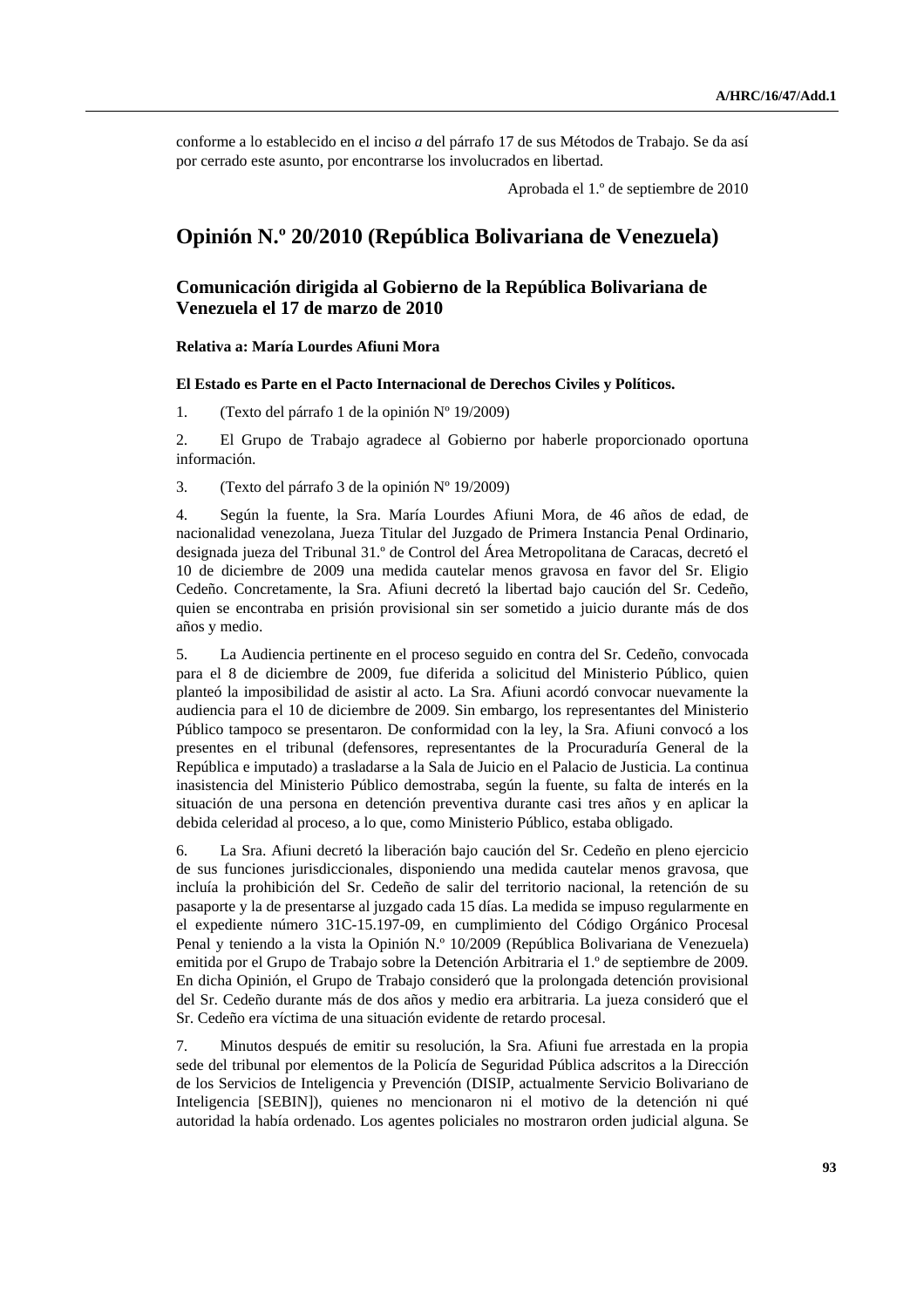afirma que el SEBIN tiene como función la persecución de los delitos políticos y está adscrito al Ministerio del Poder Popular para Relaciones Interiores y Justicia.

8. La Sra. Afiuni fue arrestada junto con los alguaciles judiciales Rafael Rondón y Carlos Lotuffo, en las instalaciones del Palacio de Justicia del Área Metropolitana de Caracas, específicamente en la sede de su tribunal, y fue conducida a la sede del SEBIN, ubicada en la Avenida Victoria, Sector Roca Tarpeya, Caracas.

9. La orden de arresto le fue comunicada al día siguiente de su detención, el 11 de diciembre de 2009. Fue suscrita por el Tribunal 50.º de Control del Circuito Judicial Penal del Área Metropolitana, a cargo de la Sra. Leyvis Azuaje Toledo, mencionándose la comisión de irregularidades que permitieron la liberación del Sr. Cedeño.

10. Según la fuente, la decisión emitida por la Sra. Afiuni es una decisión interlocutoria susceptible de ser recurrida por el Ministerio Público de acuerdo al principio de impugnabilidad objetiva consagrado en el artículo 433 del Código Orgánico Procesal Penal, concordante con el párrafo 4 del artículo 447 del mencionado cuerpo legal. Es claro que el Ministerio Público tenía a su alcance medios legalmente establecidos para hacer oposición a la decisión de liberación bajo caución. No obstante, no recurrió a ninguno de los recursos legales que tenía a su alcance.

11. La jueza designada para sustituir a la jueza Afiuni Mora revocó la medida cautelar de libertad bajo fianza en favor del Sr. Cedeño, y libró orden de captura en su contra.

12. Durante la Audiencia de Presentación que tuvo lugar el 12 de diciembre de 2009, la Fiscal 56.ª Nacional, Sra. Alicia Monroy, imputó a la Sra. Afiuni la comisión de los delitos de corrupción propia; abuso de autoridad; asociación para delinquir y favorecimiento de evasión, delitos tipificados en el Código Penal, la Ley Orgánica contra la Delincuencia Organizada y la Ley contra la Corrupción. El 50.º Tribunal de Control del Área Metropolitana de Caracas acogió las imputaciones.

13. Según la fuente, altas autoridades del Poder Ejecutivo se refirieron a la detención de la Sra. Afiuni solicitando que "se la condenase a la pena máxima, a 30 años de prisión", aun cuando fuese necesaria una nueva legislación para alcanzar ese fin. El objetivo era "evitar acciones similares por parte de otros jueces". Estas declaraciones fueron transmitidas por televisión y radio. Según la fuente, estas declaraciones constituyen una indebida intromisión del Poder Ejecutivo en asuntos del Poder Judicial y perjudican gravemente los principios de Separación de Poderes, Independencia del Poder Judicial, Independencia e Imparcialidad de los jueces y la presunción de inocencia, de la que debe gozar todo ciudadano y la jueza Afiuni Mora.

14. Según la fuente, tampoco se cumple en este caso el requisito establecido por el artículo 256 del Código Orgánico Procesal Penal para privar a una persona de su libertad. No existe ningún elemento de peligrosidad. Tampoco parece vislumbrarse que pueda acreditarse ninguna presunta responsabilidad penal.

15. El 18 de diciembre de 2009, la Sra. Afiuni fue trasladada a las instalaciones de la prisión de mujeres del Estado Miranda, conocida como Instituto Nacional de Orientación Femenina (INOF), ubicada en la localidad de Los Teques, donde se encuentran internadas varias detenidas de particular peligrosidad, algunas condenadas a prisión por la propia Sra. Afiuni. Durante los meses que la Sra. Afiuni lleva privada de libertad, ha sido objeto de varios atentados contra su vida por las reclusas del INOF.

16. Su particular condición de funcionario público ubica a la Sra.Afiuni en una situación de peligro inminente con respecto a las internas que se encuentran recluidas en dicho centro penitenciario. Durante su permanencia en dicha prisión ha sido objeto de varios intentos de agresión e incluso de una tentativa de varias internas de prenderle fuego y quemarla viva. Ante las medidas cautelares relativas a la protección de su vida e integridad personal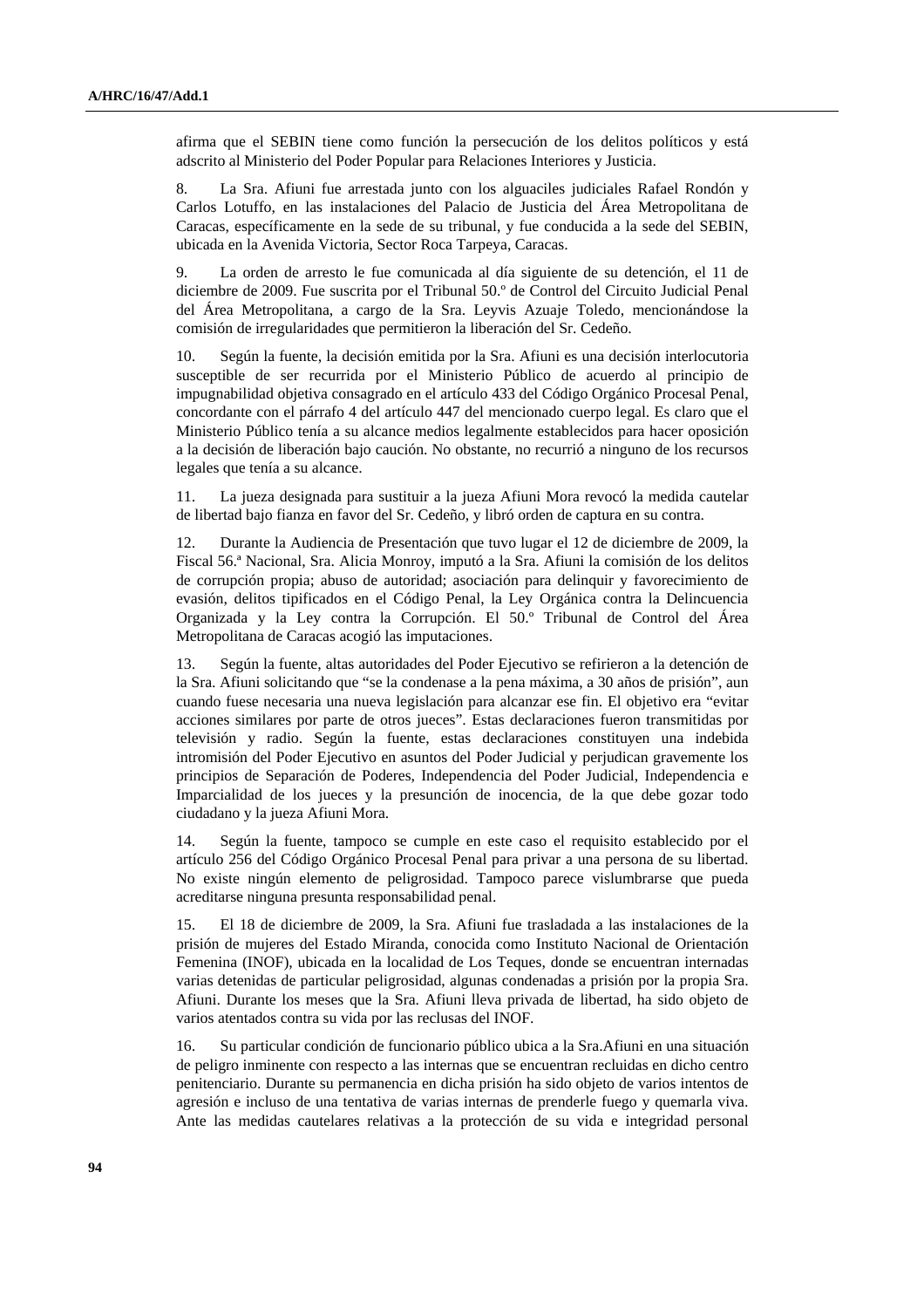acordadas por la Comisión Interamericana de Derechos Humanos el 11 de enero de 2010, la Sra. Afiuni fue trasladada a un lugar de la prisión que presenta una mayor seguridad relativa, aunque sigue siendo un ambiente hostil y evidentemente peligroso.

17. Según la fuente, ello constituye una violación del artículo 46 de la Constitución Política de la República Bolivariana de Venezuela, que proclama que toda persona tiene derecho a que se respete su integridad física, psíquica, y moral, pero también su derecho a permanecer recluida en un lugar que garantice su seguridad, dada su condición de funcionaria judicial que durante varios años ha dictado medidas privativas de libertad y ha dictado condenas a reclusas que se encuentran en el mencionado centro penal.

18. La fuente considera que el arresto y la detención provisional de la Jueza María Lourdes Afiuni Mora son arbitrarios y contrarios a lo dispuesto por la Constitución Política de la República Bolivariana de Venezuela que garantiza los principios de separación de poderes, independencia del poder judicial, e independencia e imparcialidad de los jueces en el ejercicio de sus funciones. El artículo 334 de la Constitución Política reconoce el deber de los jueces de respetar los derechos humanos para hacer respetar la Constitución.

19. La Sra. Afiuni se limitó a aplicar criterios similares a los contenidos en la Opinión 10/2009 (Venezuela) emitida por el Grupo de Trabajo sobre la Detención Arbitraria. Ordenó la libertad bajo fianza de una persona que había estado más de dos años y medio en detención preventiva, en situación de evidente exceso de carcelería, retardo procesal y violación del principio de presunción de inocencia, según el cual toda persona tiene derecho a ser presumida inocente mientras no haya sido declarada culpable mediante sentencia judicial firme y ejecutoriada. El Ministerio Público, que no estuvo presente en la audiencia en la cual la jueza Afiuni Mora decretó la liberación bajo fianza, pudo haber impugnado dicha resolución, en lugar de recurrir a la presentación de cargos penales contra la jueza. Según la fuente, dichos cargos no debieron nunca ser presentados.

20. La Sra.Afiuni no solamente ha sido injustamente privada de su libertad por haber emitido una resolución judicial concordante con la opinión de un órgano de las Naciones Unidas, sino que su vida y su integridad física y psíquica han sido puestas en serio peligro.

21. Se agrega que la detención de la Sra. Afiuni ha tenido un efecto seriamente negativo en la moral de los magistrados, jueces y funcionarios del Ministerio Público.

22. La fuente reitera que toda persona tiene derecho a ser juzgada por un juez independiente e imparcial y que en el ejercicio de sus funciones los jueces deben ser autónomos e independientes de los órganos del Estado. Sólo deben obediencia a la ley y al derecho.

23. La fuente informa también que la sede del Juzgado fue allanada sin la presencia de la Sra. Afiuni por elementos de la Policía de Seguridad Pública, lo que constituye una seria violación de la ley que afectaría de nulidad el proceso en curso.

24. Diversos recursos presentados para lograr el respeto al derecho a la libertad de la Sra. Afiuni o para obtener su traslado a un lugar de reclusión más seguro no han dado resultado. Recursos de revocación interpuestos en la Audiencia de Presentación fueron desestimados en la misma Audiencia. Dos recursos de amparo sobre el derecho a la vida y a la integridad física de la Jueza fueron declarados sin lugar. Una denuncia contra la jueza actuante Leyvis Azuaje por abuso de autoridad fue desestimada.

25. En su completo y documentado informe de respuesta —que el Grupo de Trabajo agradece y valora— el Gobierno sostiene que:

 a) La jueza Afiuni Mora está acusada por el hecho de haber concedido, en la audiencia del 10 de diciembre de 2009, una medida de restricción de la libertad del procesado Eligio Cedeño menos gravosa que la prisión preventiva en que se encontraba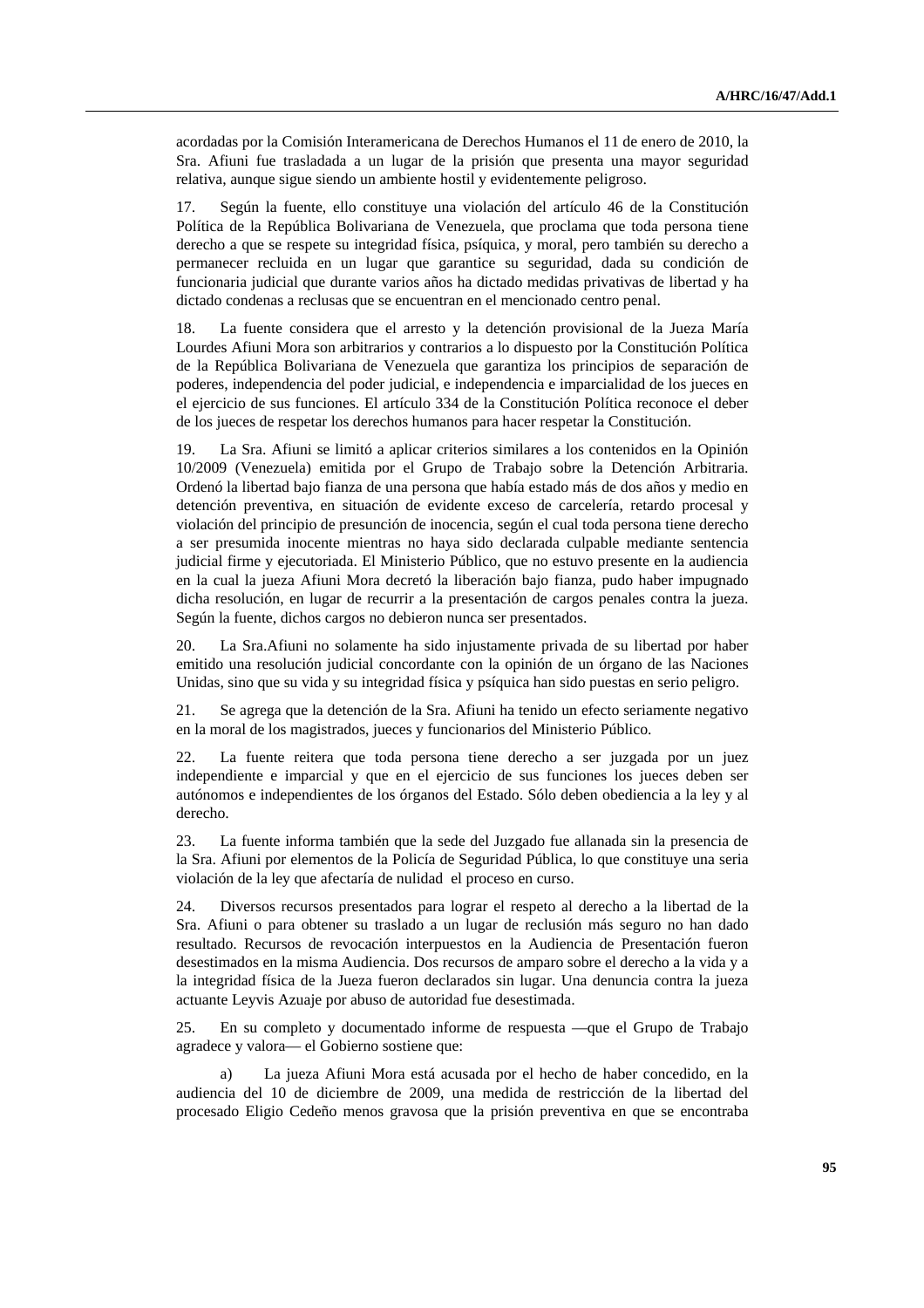desde hacía dos años y medio (fue detenido el 8 de febrero de 2007), lo que constituiría la presunta comisión de los delitos de corrupción propia; abuso de autoridad; favorecimiento de la evasión y asociación para delinquir, delitos todos contemplados en la Ley contra la Corrupción, en el Código Penal y en Ley contra la Delincuencia Organizada;

 b) La Jueza realizó la audiencia del 10 de diciembre de 2010 —en la que se concedió la medida menos gravosa que la privación de libertad, consistente en la libertad provisional bajo caución, con prohibición de salir del país y con retención de su pasaporte y la obligación de ir a firmar cada 15 días— sin la presencia del Ministerio Público, cuya presencia era obligatoria;

 c) La resolución de medidas restrictivas de libertad menos gravosas importa un desconocimiento de una resolución de la Corte Constitucional de 20 de octubre de 2009 recaída en una acción de amparo deducida por el Ministerio Público que impedía a la jueza adoptar medidas procesales mientras dicho recurso no fuese resuelto. E importa también un desconocimiento de la sentencia condenatoria firme dictada en el mismo proceso contra Eligio Cedeño, en la que se condenaba a un cómplice de éste, Gustavo Arraiz, a la pena de seis años de privación de libertad;

 d) No es efectivo que la detención y juzgamiento de la jueza Afiuni hayan sido consecuencia de haber ésta dispuesto una medida menos gravosa que la privación de libertad del procesado Eligio Cedeño basándose en la Opinión 10/2009 (República Bolivariana de Venezuela) del Grupo de Trabajo, de 1.º de septiembre de 2009;

Tampoco es efectivo que "minutos después de emitir su resolución" la jueza fuera arrestada en la propia sede del tribunal por elementos de elementos de la seguridad pública, sin orden judicial, ni que la orden le haya sido comunicada al día siguiente, es decir el 11 de diciembre de 2009;

 f) Ninguno de los hechos alegados como atentados contra la vida de la jueza ni los varios intentos de agresión por otras reclusas en su centro de detención han ocurrido;

. g) El Grupo de Trabajo adoptó la Opinión N.º 10/2009 teniendo en consideración sólo los argumentos de la fuente, los que fueron total y categóricamente desvirtuados por el Estado venezolano en su nota verbal de 14 de diciembre de 2009 (esto es, después de emitida la Opinión);

 h) No controvierte el Gobierno el hecho que el Sr. Cedeño llevase ya cumplidos más de dos años y medio de privación de libertad sin haber sido sometido a juicio, sino que sostiene que ello se debió a la dificultad de la investigación de su caso. En realidad, Eligio Cedeño estuvo en prisión preventiva durante dos años, 10 meses y tres días.

26. El estudio de los antecedentes presentados por la fuente y por el Gobierno, y prescindiendo de los hechos nuevos aportados por la fuente en su escrito de observaciones a la respuesta gubernamental fechado el 25 de agosto de 2010, por no haber sido considerados en la comunicación que el Grupo de Trabajo envió al Gobierno, permite al Grupo de Trabajo concluir que los hechos que llevaron a la detención y procesamiento de la jueza María Lourdes Afiuni Mora se desarrollaron de la siguiente manera:

La jueza convocó a las partes del juicio penal seguido en contra del Sr. Eligio Cedeño (defensa y Ministerio Público) para una audiencia el día 8 de diciembre de 2009 para resolver sobre la concesión al reo de medidas menos gravosas que la privación de libertad, situación en la que se encontraba ya por dos años, 10 meses y tres días;

 b) La audiencia no se realizó, pues la jueza accedió a la petición del Ministerio Público de postergarla, quedando todas las partes notificadas que la audiencia se realizaría el 10 de diciembre;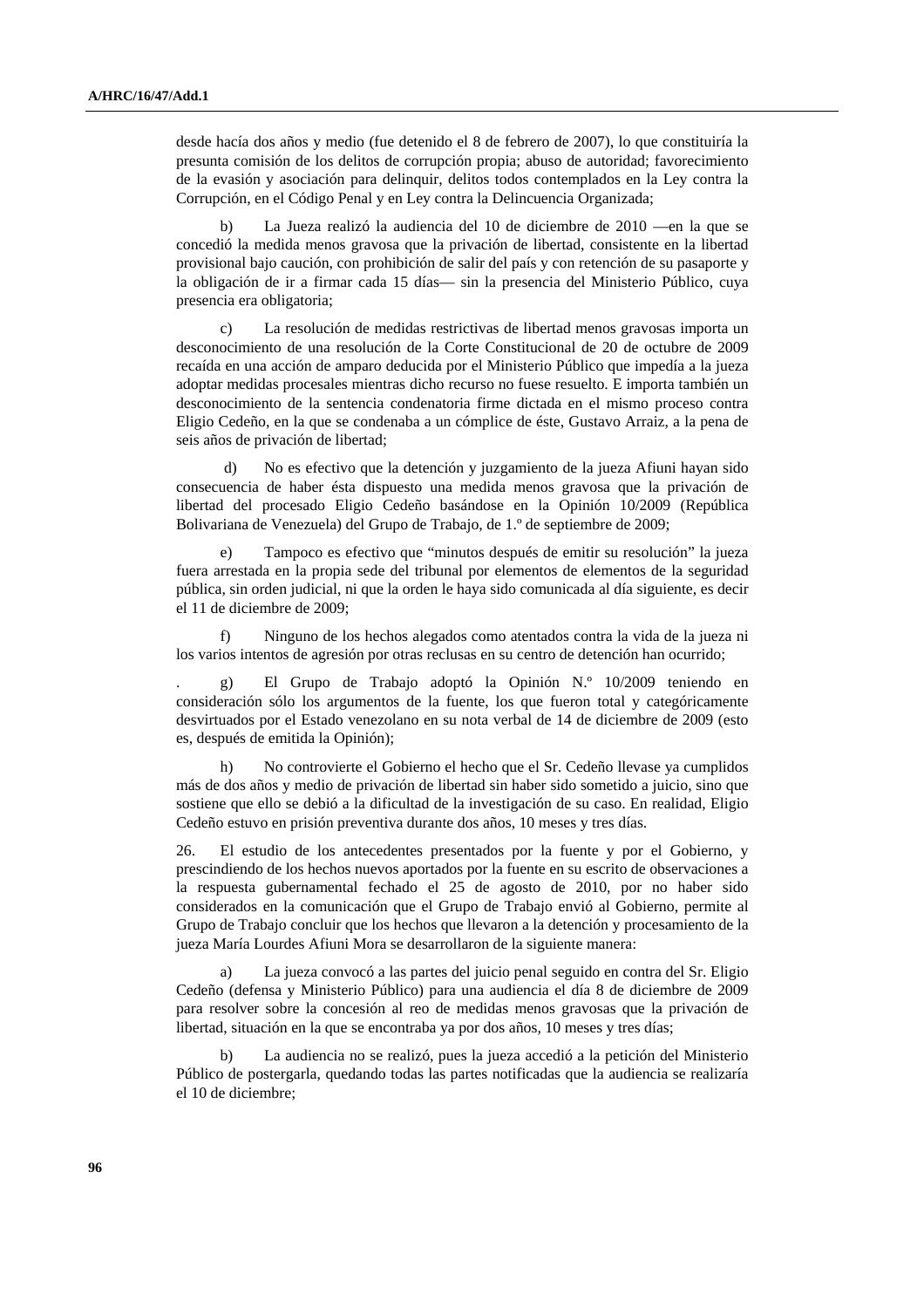c) El día fijado se realizó la audiencia (denominada de diferimiento), luego de retardarla por más de una hora por ausencia del Ministerio Público, a las 11.20 horas, concurriendo la parte del reo, pero el Ministerio Público;

 d) En estas circunstancias la audiencia se realizó con la sola presencia del reo y su defensa;

 e) La jueza, atendido el tiempo que el reo llevaba privado de libertad, sustituyó la medida de privación de ella por la menos gravosa de libertad provisional, con la obligación de comparecer al tribunal cada 15 días, siéndole prohibido abandonar el país, para lo cual se dio orden de retención de su pasaporte;

 f) "Minutos después de emitir su resolución" (según la fuente), entre las 12.00 y las 13.00 horas (según la Jueza) o en un momento que no precisa la respuesta del Gobierno, funcionarios adscritos al Servicio Bolivariano de Inteligencia Nacional (SEBIN, antiguamente DISIP) detuvieron a la jueza en su despacho (según la fuente) o en un lugar que no se indica en la respuesta del Gobierno;

 g) No se exhibió a la jueza la orden de detención (según la fuente), la que según el Gobierno fue entregada al Tribunal, atendido lo avanzado de la hora, después de las 18.00 horas de ese día.

27. De la narración de hechos, que se desprende fundamentalmente de la respuesta del Gobierno y de los documentos que transcribe, así como por los antecedentes de la fuente transmitidos al Gobierno en la comunicación de 17 de marzo de 2010, aparece claro que la detención de la magistrada, alrededor de las 13.00 horas del día 10 de diciembre de 2010 fue una consecuencia de haber concedido la libertad bajo fianza y con prohibición de abandonar el país a una persona procesada; hecho que, desde el punto de vista del Gobierno, constituye los delitos de corrupción propia; abuso de autoridad; favorecimiento para la evasión y asociación para delinquir, delitos todos contemplados en la Ley contra la Corrupción, en el Código Penal y en Ley contra la Delincuencia Organizada.

28. A este respecto, el Grupo de Trabajo debe recordar que, conforme a lo dispuesto en el artículo 9 del Pacto Internacional de Derechos Civiles y Políticos, toda persona goza del derecho humano a la libertad personal; a ser informada, "en el momento de su detención, de las razones de la misma" y a ser notificada "sin demora de la acusación formulada" en su contra; así como a ser juzgada dentro de un plazo razonable o a ser puesta en libertad. Y se agrega que "la prisión preventiva de las personas que hayan de ser juzgadas no debe ser la regla general, pero su libertad podrá estar subordinada a garantías que aseguren la comparecencia del acusado en el acto del juicio, o en cualquier momento de las diligencias procesales y, en su caso, para la ejecución del fallo".

29. Del expediente se destaca que cuando la jueza Afiuni Mora asumió el caso, éste había sido llevado por otros jueces que poco habían avanzado en la investigación, lo que se tradujo en una inusualmente larga privación de libertad.

30. A este respecto debe considerarse que los Principios Básicos relativos a la Independencia de la Judicatura, adoptados por el Séptimo Congreso de las Naciones Unidas sobre Prevención del Delito y Tratamiento del Delincuente, celebrado en Milán (Italia) del 26 de agosto al 6 de septiembre de 1985, y confirmados por la Asamblea General en sus resoluciones 40/32 de 29 de noviembre de 1985 y 40/146 de 13 de diciembre de 1985, consideran que "los jueces son los encargados de adoptar la decisión definitiva con respecto a la vida, la libertad, los derechos, los deberes y los bienes de los ciudadanos" (párrafo 6 del preámbulo). Siendo esta misión la más importante de su mandato, es obvio para el Grupo de Trabajo que la jueza no tenía ninguna otra alternativa legal que acoger la petición de sustitución de la prisión preventiva de quien llevaba poco menos de tres años en esa condición, por una medida más benigna. Por lo demás, la privación preventiva de la libertad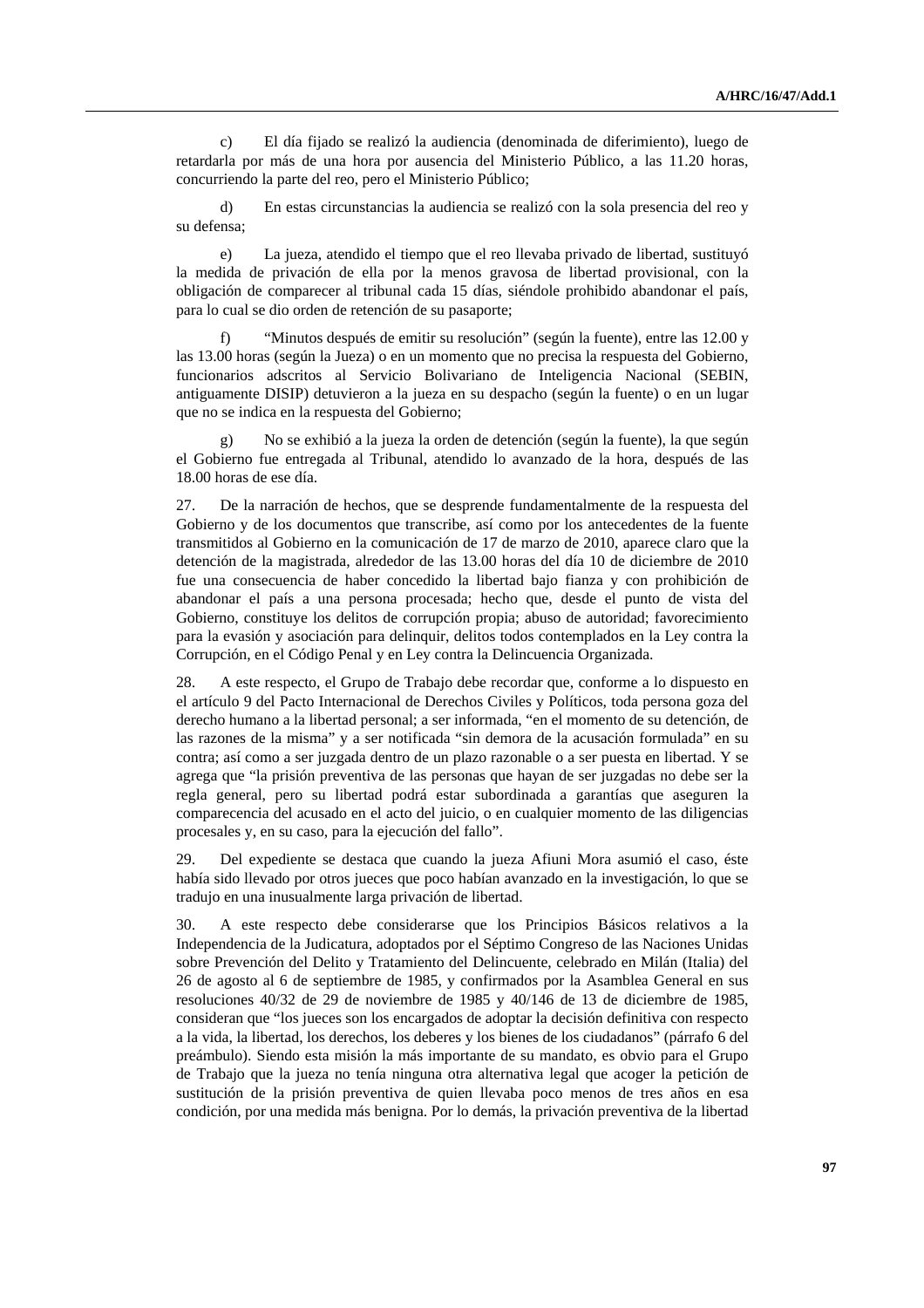es esencialmente revocable, y el hecho que una sentencia dictada con anterioridad, en otro momento procesal y con otros antecedentes, haya dispuesto la mantención del arresto, en nada impide que, en un momento posterior y con otros antecedentes, el juez pueda —en rigor, deba— disponer su revocación. Y, desde luego, lo obrado respecto de un inculpado ya condenado en caso alguno puede significar que otro, solamente procesado, deba continuar en prisión preventiva. Las responsabilidades penales son individuales y las condiciones de procesado y condenado son enteramente diferentes.

31. Por lo demás, así lo ordena imperativamente el artículo 256 del Código Orgánico Procesal Penal de la República Bolivariana de Venezuela, al sostener que "siempre que los supuestos que motivan la privación judicial preventiva de libertad puedan ser razonablemente satisfechos con la aplicación de otra medida menos gravosa para el imputado, el tribunal competente, de oficio o a solicitud del Ministerio Público o del imputado, deberá imponer en su lugar, mediante resolución motivada, alguna de las siguientes medidas: …" (y cita esas medidas, entre las cuales estaban las aplicadas por la jueza Afiuni Mora en el proceso contra Cedeño).

32. El cargo que se le formula de haber realizado la audiencia sin la presencia del Ministerio Público es del todo inconsistente: la audiencia debió haberse realizado el día que se había designado —el 8 de diciembre de 2009—, pero se suspendió a petición del Ministerio Público que quedó notificado de comparecer para a nueva audiencia, que se fijó a su propia demanda. Al no hacerlo, y luego de una hora de espera, la jueza estuvo obligada a resolver.

33. A juicio del Grupo de Trabajo, la sustitución de la prisión preventiva por la de libertad bajo caución y con arraigo en el país, fue una determinación prudente que, junto con reconocer el derecho humano a ser juzgado en libertad, garantiza "la comparecencia del acusado en el acto del juicio, o en cualquier momento de las diligencias procesales y, en su caso, para la ejecución del fallo". Resolver un asunto judicial dando cumplimiento al derecho internacional de los derechos humanos no puede considerarse de modo alguno favorecimiento de la evasión, ni corrupción, ni abuso de autoridad y menos asociación para delinquir. Si el liberado logró fugarse no es responsabilidad del juez que lo liberó, y deberá buscarse las responsabilidades en quienes estaban obligados a impedir el abandono del país, como lo ordenó la sentencia.

34. El Grupo de Trabajo adoptó su Opinión 10/2009 y la mantiene, pues la prolongada privación de libertad esperando juicio por dos años y seis meses (en aquel momento) constituye la situación contemplada en sus Métodos de Trabajo como una detención arbitraria de categoría III. No obstante, es claro que al resolver como lo hizo, la jueza, en su función de integrante de un Poder del Estado de la República Bolivariana de Venezuela, dio cumplimiento al derecho internacional, lo que le ha significado que hoy sea, por ello, privada de libertad, paradójicamente, por otro integrante del mismo Poder del Estado.

35. Conviene agregar que la fuente señala que la jueza Afiuni "fue arrestada en la sede del tribunal por elementos de la Policía de Seguridad Pública adscritos a la Dirección de los Servicios de Inteligencia y Prevención […] quienes no mencionaron ni el motivo de la detención ni qué autoridad la había ordenado. Los agentes policiales no mostraron orden judicial alguna". El Gobierno en su respuesta califica estas afirmaciones como una "intención descarada de la fuente de inducir a error sobre la exacta apreciación de los hechos que llevaron a que se dictara orden de aprehensión". Sin embargo, el Grupo de Trabajo nota que es el propio Gobierno quien confirma la versión de la fuente, al sostener que la orden de detención en contra de la Sra. Afiuni fue depositada por la Policía en la Unidad de Recepción y Distribución de Documentos Penales del Palacio de Justicia a las 20.00 horas de ese día, 10 de diciembre y que le fue presentada recién el día 12 de diciembre en la Audiencia de Presentación del Aprehendido. La explicación que da el Gobierno es que el día 10 la Jueza no fue aprehendida, sino que ella y dos alguaciles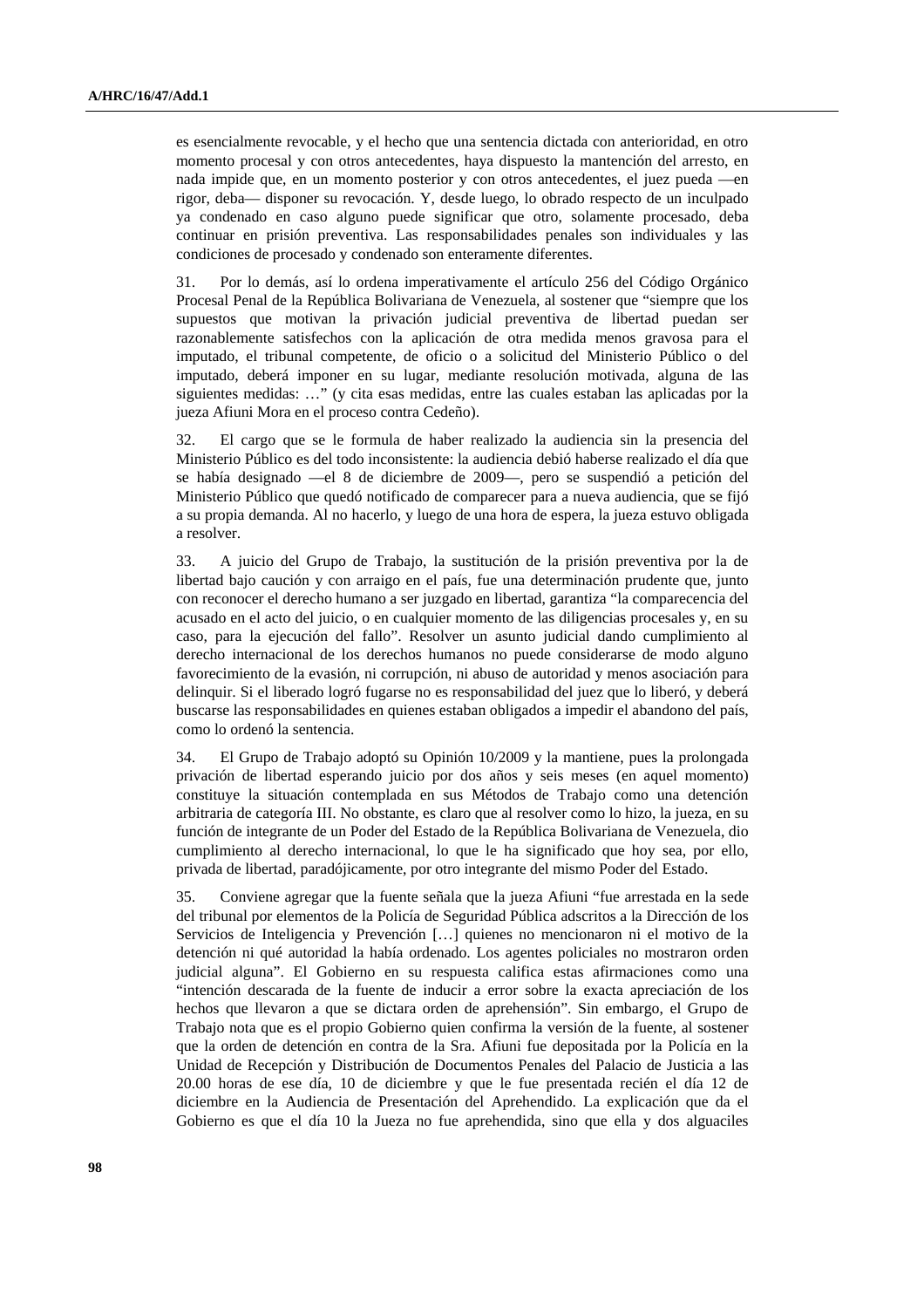"fueron trasladados a la sede de la Dirección de los Servicios de Inteligencia (DISIP) sólo con la finalidad de indagar en torno a la investigación por la posible comisión de un hecho punible y no es sino cuando ese Tribunal emitió las órdenes de aprehensión… pasadas las seis horas de la tarde y recibidas en la sede del órgano judicial siendo las 8 horas de la noche…". Confirma también el Gobierno lo sostenido por la fuente en cuanto el despacho judicial de la jueza fue allanado, hecho que dice haber ocurrido por orden de la fiscal Monroy en la búsqueda de evidencias de un hecho ilícito. A juicio del Grupo, la jueza estaba detenida desde el mediodía del día 10 de diciembre, pues el traslado a la sede de la DISIP se hizo en condición de persona privada de libertad, sin que se le hubiese presentado orden de aprehensión y sin haber sido informada de los motivos ni la autoridad que así lo dispuso. Esta ausencia de orden previa de arresto permite al Grupo de Trabajo considerar que se ha producido la causal de arbitrariedad de la detención contemplada en la Categoría I de sus Métodos de Trabajo. Tal situación importa una privación de libertad que tiene el carácter de arbitraria.

36. Sostiene el Gobierno que no son efectivos los supuestos atentados contra la vida y la integridad física o psíquica contra la Sra. Afiuni en su recinto de detención, de parte del resto de la población penal, en la que se incluyen personas que fueron encarceladas por órdenes de la Sra. Afiuni, y que motivaron no sólo la preocupación del Grupo de Trabajo, sino también de gran parte de la comunidad internacional. De hecho:

 a) El Presidente del Grupo de Trabajo, conjuntamente con la Relatora Especial sobre la independencia de los magistrados y abogados y la Relatora Especial sobre la situación de los defensores de los derechos humanos, todos mecanismos del Consejo de Derechos Humanos, dirigieron al Gobierno de la República Bolivariana de Venezuela un llamamiento urgente el 16 de diciembre de 2009 a este respecto;

 b) El Relator Especial sobre las ejecuciones extrajudiciales, sumarias o arbitrarias, la Relatora Especial sobre la independencia de los magistrados y abogados y la Relatora Especail sobre la situación de los defensores de los derechos humanos enviaron el 1.º de abril de 2010 un segundo llamamiento urgente al Gobierno para el debido resguardo de los derechos de la Sra. Afiuni, sin que se haya recibido respuesta a la fecha de adopción de esta Opinión;

 c) El Relator Especial sobre el derecho de toda persona al disfrute del más alto nivel posible de salud física y mental y el Relator Especial sobre la Tortura y otros tratos o penas crueles, inhumanos o degradantes hicieron lo propio el 26 de julio de 2010. Esta tercera comunicación tampoco ha tenido respuesta del Gobierno al momento de la adopción de la presente Opinión.

37. La Alta Comisionada de las Naciones Unidas para los Derechos Humanos, Navi Pillay, participando en Seúl en la Décima Conferencia Bienal de la Asociación Internacional de Mujeres Jueces (IAWJ), luego de manifestar que las juezas y los jueces "también pueden utilizar el análisis experto y el contenido de los informes de los relatores temáticos especiales del Consejo de Derechos Humanos", expresó su "solidaridad con las colegas judiciales que han sido atacados o encarcelados por sus gobiernos, no necesariamente porque ellas son mujeres, sino por su integridad y convicción. Estoy preocupada en particular, manifestó, por Birtukan Mideksa en Etiopía y por María Lourdes Afiuni en Venezuela".

38. Durante la misma reunión en Seúl y en ocasión del 14.º período de sesiones del Consejo de Derechos Humanos en junio de 2010 en Ginebra, la Relatora Especial sobre la independencia de los magistrados y abogados, Gabriela Knaul, llamó también la atención sobre la condición de riesgo a su integridad física en que se encontraba la jueza Afiuni Mora.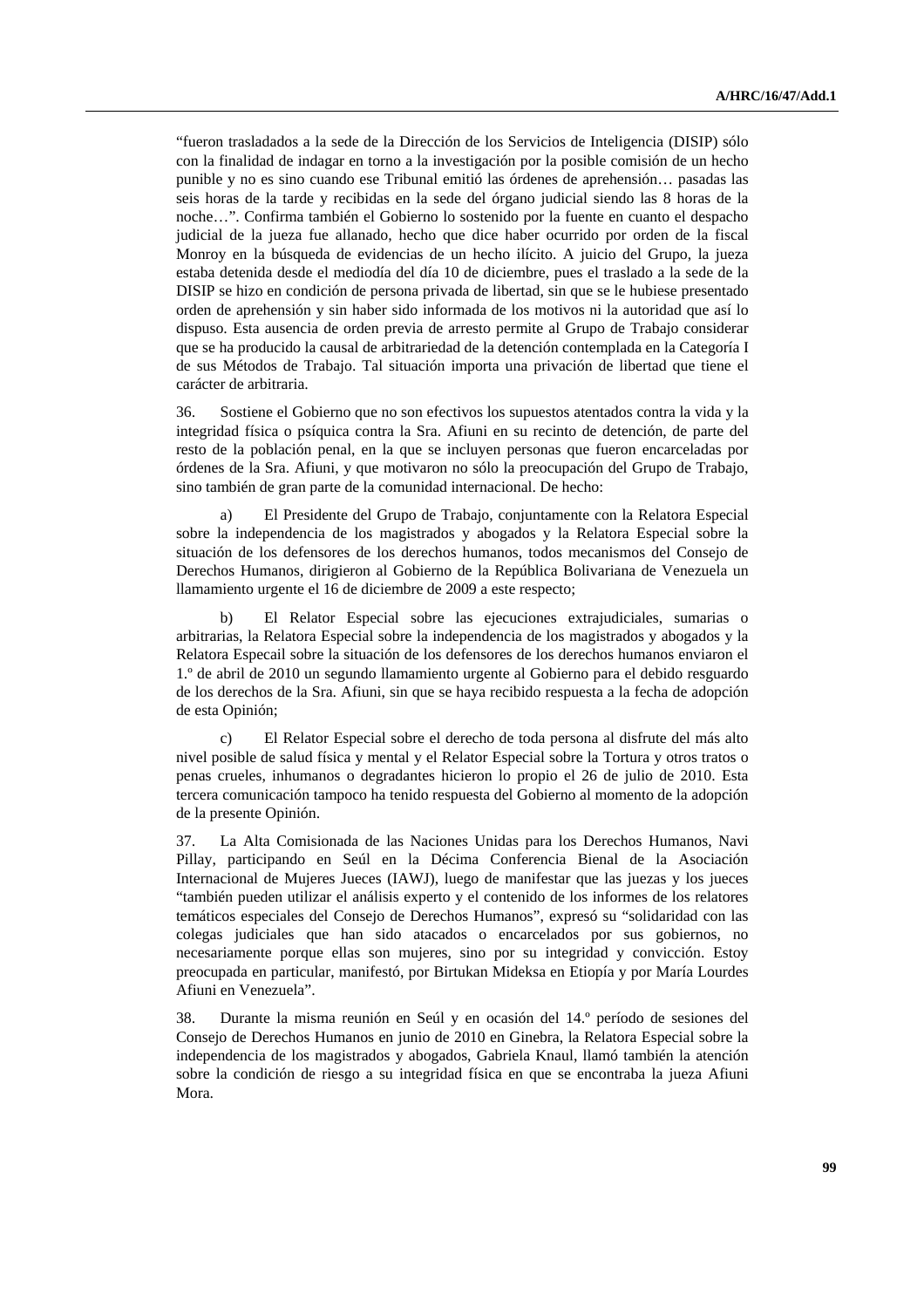39. Del mismo modo, la Comisión Interamericana de Derechos Humanos concedió medidas cautelares a la Sra. Afiuni Mora, considerando que su integridad física e, incluso, su vida, estaban en riesgo en el lugar de su actual reclusión. Estas medidas (MC 380/09) de 11 de enero de 2010 fueron concedidas con el fin que el Gobierno garantizase la vida y la integridad física de la Sra. Afiuni, debiendo trasladarla a un lugar seguro, solicitando que el Gobierno informase a la Comisión sobre las acciones adoptadas a fin de esclarecer judicialmente los hechos que justifican la adopción de dichas medidas cautelares.

40. El Gobierno en su respuesta niega los hechos que motivaron tanta preocupación internacional, e informa al Grupo de Trabajo de que ha adoptado todas las medidas necesarias para la protección física de la Sra. Afiuni. El Grupo de Trabajo agradece al Gobierno la información proporcionada y la adopción de las medidas de protección requeridas. La mayor información sobre estos hechos que entrega la fuente en su escrito de comentarios y observaciones a la respuesta gubernamental de 25 de agosto de 2010 no ha sido considerada en esta Opinión, por no haber estado esos hechos incluidos en la comunicación inicial ni en la consiguiente comunicación del Grupo de Trabajo al Gobierno.

41. El Grupo de Trabajo considera que la función de juzgar es una de las manifestaciones más nobles del derecho humano a la libertad de expresión y opinión a que se refieren los artículos 19 de la Declaración Universal de Derechos Humanos y del Pacto Internacional de Derechos Civiles y Políticos. Ejerciendo esta libertad es como satisface su mandato en nombre del pueblo, por lo que para un juez es aún más apremiante la prohibición de ser molestado por sus decisiones. Esto hace que las medidas adoptadas en su contra por órganos del Estado constituyan una vulneración del ejercicio de este derecho. De este modo, también la detención de la jueza Afiuni Mora constituye una manifestación de arbitrariedad de la privación de la libertad conforme a la Categoría II de las categorías aplicadas por el Grupo.

42. Ninguno de los recursos interpuestos por la Sra. Afiuni en resguardo de sus derechos en el plano interno ha sido satisfecho conforme a las exigencias de los artículos 8 y 10 de la Declaración Universal y el párrafo 3 del artículo 2 y el artículo 9 del Pacto, de modo que los derechos al recurso efectivo para el restablecimiento del derecho a la libertad personal y la legalidad de la prisión han sido también conculcados.

43. El derecho humano a ser juzgado en libertad, consagrado en el párrafo 3 del artículo 9 del Pacto Internacional de Derechos Civiles y Políticos, ha sido también violado, encontrándose la Sra. Afiuni ya en prisión preventiva por 10 meses.

44. La resolución sobre la libertad del Sr. Eligio Cedeño dio origen a que las más altas autoridades de la República Bolivariana de Venezuela demandaran que "se condenase a la Jueza a la pena máxima de 30 años de prisión"; a que se le calificara de "bandida", y a que se dijera que "habrá que hacer una ley porque es mucho, mucho más grave un juez que libera a un bandido que el bandido mismo". Este hecho público y notorio fue explicado en la respuesta del Gobierno como "presuntas menciones injuriosas por parte del Jefe del Ejecutivo venezolano, pero en todo caso, las consideraciones y reacciones del mandatario nacional son muestra de su claro compromiso por la erradicación de la corrupción en todos los niveles y ámbitos del poder público". Estas declaraciones "fueron posteriores a la detención decretada, y obedecieron sin duda a la bochornosa actuación de esta ciudadana en el caso del banquero Eligio Cedeño".

45. El Grupo de Trabajo entiende que estas declaraciones importan una fuerte presión e injerencia del Poder Ejecutivo sobre el Judicial, que afectan muy seriamente la independencia de este último. Los jueces que están y estarán encargados de juzgar a la Jueza Afiuni Mora han de sentir esta presión, de modo tal que el juicio no será conducido por jueces independientes ni imparciales, lo que constituye una causal de arbitrariedad de la detención, según la Categoría III de los Métodos de Trabajo ya citados.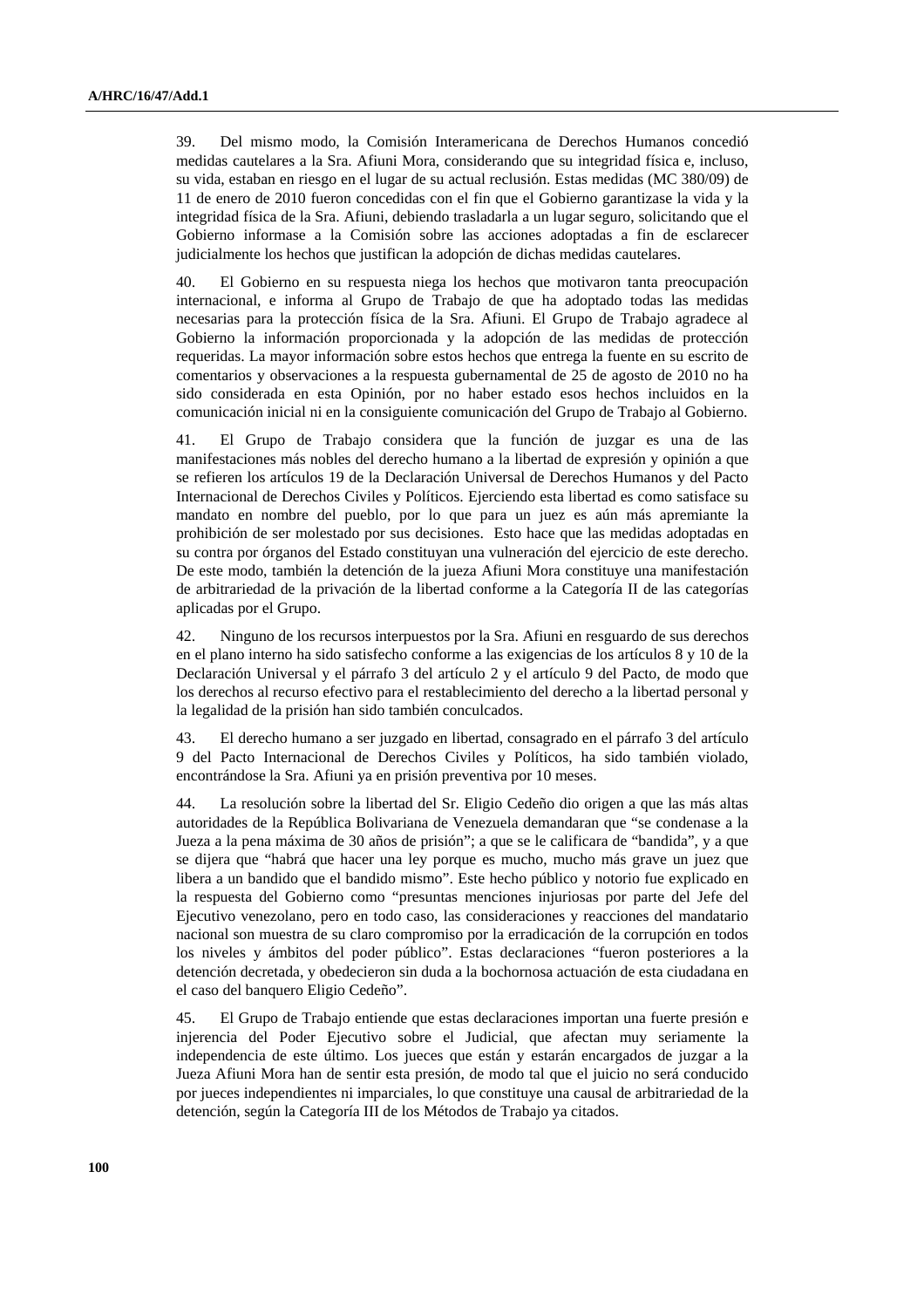46. Por lo dicho con anterioridad, al ser la Sra. Afiuni arrestada alrededor del mediodía del 10 de diciembre de 2009 en las dependencias del Juzgado en el que ejercía, se ha vulnerado su derecho a ser informada de las razones de su arresto y de notificación de la orden pertinente (artículos 11 de la Declaración Universal, y 9.1 y 9.2 y 14.3 *a* del Pacto), lo que importa la consideración de arbitrariedad, según la Categoría I de las consideradas por los Métodos de Trabajo del Grupo de Trabajo

47. El Grupo de Trabajo desea, finalmente, fijar su posición respecto a la afirmación del Gobierno en cuanto que para adoptar su Opinión  $N^{\circ}$  10/2009 "solo tuvo en consideración los argumentos expresados por los defensores del citado banquero", versión que "ha sido total y categóricamente desvirtuada por el Estado venezolano en nota de 14 de diciembre de 2009, "si bien es cierto que la respuesta del Gobierno venezolano se produjo después" de la adopción de la Opinión (después de septiembre de 2009). El Gobierno sostiene que a partir del 14 de diciembre de 2009, el Grupo de Trabajo "tuvo a su disposición los objetivos y contundentes argumentos jurídicos expresados en nota de esa fecha, a pesar de lo cual el Presidente [del Grupo de Trabajo] optó por incluir una mención expresa a la referida Opinión 10/2009 en la presentación del Informe el 9 de marzo 2010 durante el 13.º período de sesiones del Consejo de Derechos Humanos".

48. De la misma respuesta gubernamental se transparenta que el Grupo de Trabajo nunca tuvo a la vista una respuesta del Gobierno. Pero otra cosa es que su Presidente-Relator, cumpliendo su obligación de presentar el informe anual del Grupo de Trabajo al Consejo de Derechos Humanos el 9 de marzo de 2010, se refiriera al caso de la jueza Afiuni Mora. A esa época, la Opinión ya tenía tres meses de haber sido adoptada, y el Presidente-Relator del Grupo de Trabajo no tiene poder alguno de modificar una Opinión del mismo. Al mismo tiempo, la intensa preocupación que el caso ha planteado en la comunidad internacional forzaba que en su intervención ante el Consejo, el Presidente-Relator hiciera una mención específica del caso, del mismo modo como la Alta Comisionada y la Relatora Especial sobre la independencia de los magistrados y abogados lo hicieran durante la Décima Conferencia Bienal de de la IAWJ. El Grupo de Trabajo respalda absoluta y unánimemente a su Presidente-Relator por su intervención ante el Consejo.

49. Habida cuenta de lo que antecede, el Grupo de Trabajo emite la siguiente Opinión:

 La privación de libertad de la jueza María Lourdes Afiuni Mora es arbitraria, ya que contraviene lo dispuesto en los artículos 3, 9, 10, 11, 12 y 23 de la Declaración Universal de Derechos Humanos y los artículos 9, 10 y 14 del Pacto Internacional de Derechos Civiles y Políticos, del cual la República Bolivariana de Venezuela es Parte, y corresponde a las Categorías I, II y III aplicables al examen de los casos presentados al Grupo de Trabajo.

50. Consecuente con la Opinión emitida, el Grupo de Trabajo pide al Gobierno de la República Bolivariana de Venezuela que ponga remedio a la situación de la Sra. María Lourdes Afiuni Mora de conformidad con las disposiciones de la Declaración Universal de Derechos Humanos. El Grupo de Trabajo cree que, en las circunstancias del caso y teniendo en cuenta el prolongado período de tiempo que ha estado privada de libertad, los remedios adecuados deben ser:

 a) La liberación inmediata de la Sra. Afiuni, disponiéndose al mismo tiempo que reasuma el cargo de magistrada que se encontraba ejerciendo al momento de su arresto y el despacho judicial, con todos sus derechos;

 b) Alternativamente, someter a la Sra. Afiuni a un proceso seguido según las reglas del debido proceso de derecho, y gozando la detenida de su derecho humano a la libertad provisional;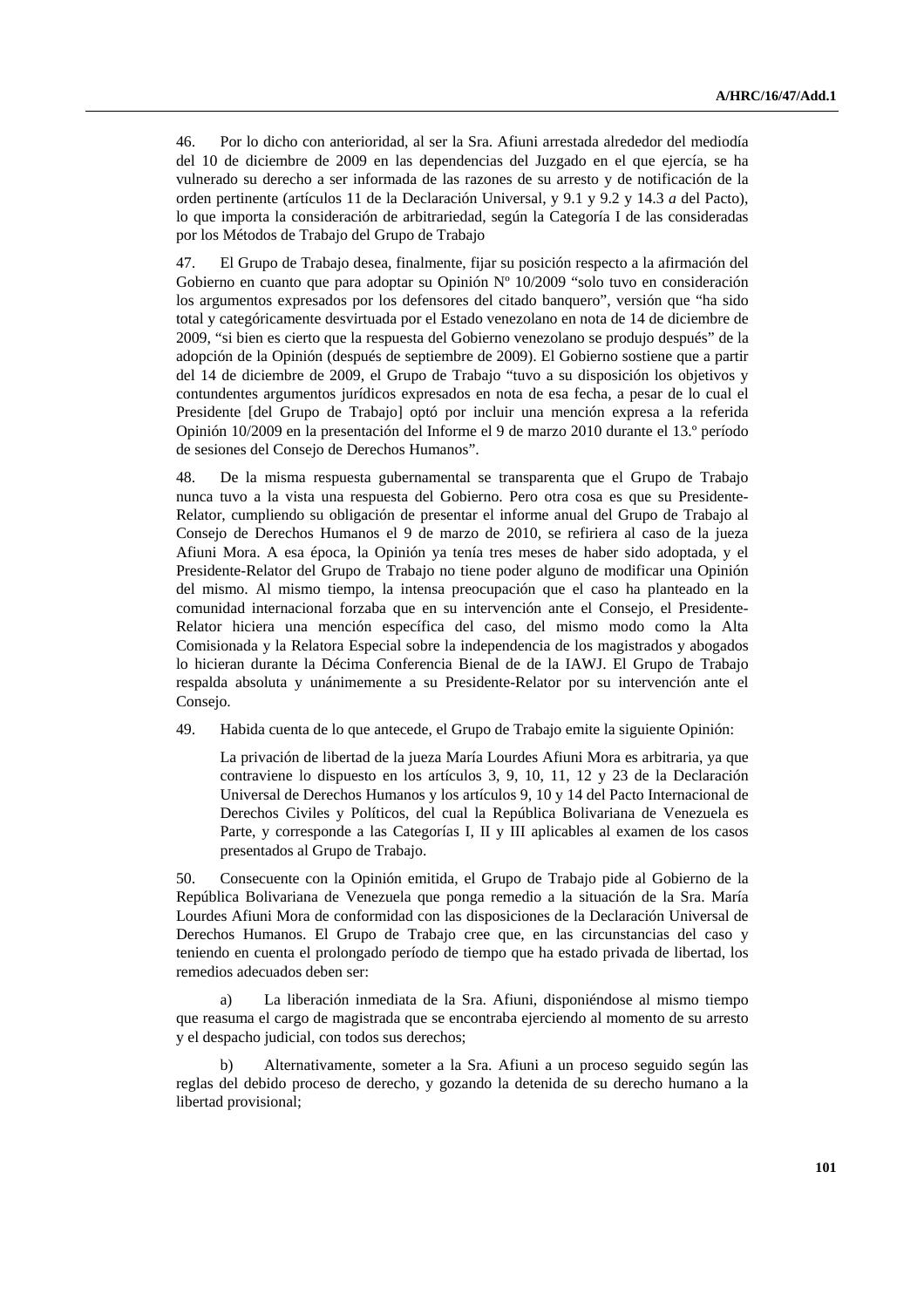c) Brindar alguna forma de reparación efectiva a la Sra. Afiuni por los daños causados por su detención arbitraria.

Adoptada el 1.º de septiembre de 2010

# **Opinion No. 21/2010 (Egypt)**

### **Communication addressed to the Government on 2 February 2010**

 **Concerning: Abdul Mohamed Gamal Heshmat, Hosni Omar Ali Omaar, and 10 other individuals.** 

### **The State is a party to the International Covenant on Civil and Political Rights**

1. (Same text as paragraph 1 of Opinion No. 18/2009)

2. The Working Group conveys its appreciation to the Government for having provided it with information in its reply concerning the allegations of the source.The Working Group regrets that the Government has not replied within the 90-day deadline.

3. (Same text as paragraph 3 of Opinion No. 18/2009)

4. The case summarized hereinafter was reported by the source to the Working Group on Arbitrary Detention as set out in the paragraphs below.

5. According to the source, this case concerns a recent increase of mass arrests and detention, which it considers to be arbitrary, occurring in the Arab Republic of Egypt and targeting the leadership and activists of the "Muslim Brotherhood", a banned political party in Egypt.

6. In particular, the source reported of the arrests the following two individuals alongside with 10 other members of the "Muslim Brotherhood":

- Mr. Mohamed Gamal Heshmat, 54 years old, a renowned doctor in Egypt and an important member of the Arab Doctors Syndicate, who was arrested on 26 September 2009;
- Mr. Hosni Omar Ali Omaar; 49 years old; a civil engineer with the Directorate of Irrigation of AI Bahira. He was a candidate in the last parliamentary elections.Was arrested on 26 September 2009.

7. In its original submission, the source also referred to arbitrary detention of Mr. Ashraf Abdel Ghaffar and Mr. Abdul Moneim Aboul Fatouh, who were also accused of belonging to the "Muslim Brotherhood". The Working Group, however, could not form an opinion as to the arbitrariness of their detention for the following reasons:

 (a) In its subsequent comments, the source consented with the Government's information, that Mr. Ghaffar was also accused of and detained in July 2009 for allegedly laundering money raised abroad. He was released in November 2009. The source in his comments provided additional information related to Mr. Ghaffar case (such as the reference to the report of the financial committee), which the Working Group has not had an opportunity to include in its original request for information from the Government;

 (b) As to Mr. Abdul Moneim Aboul Fatouh, although he was listed in the original submission among those detained members of the "Muslim Brotherhood", there was no further reference to the circumstances of his case neither in the Government's response nor in the subsequent source's comments on the response. The Working Group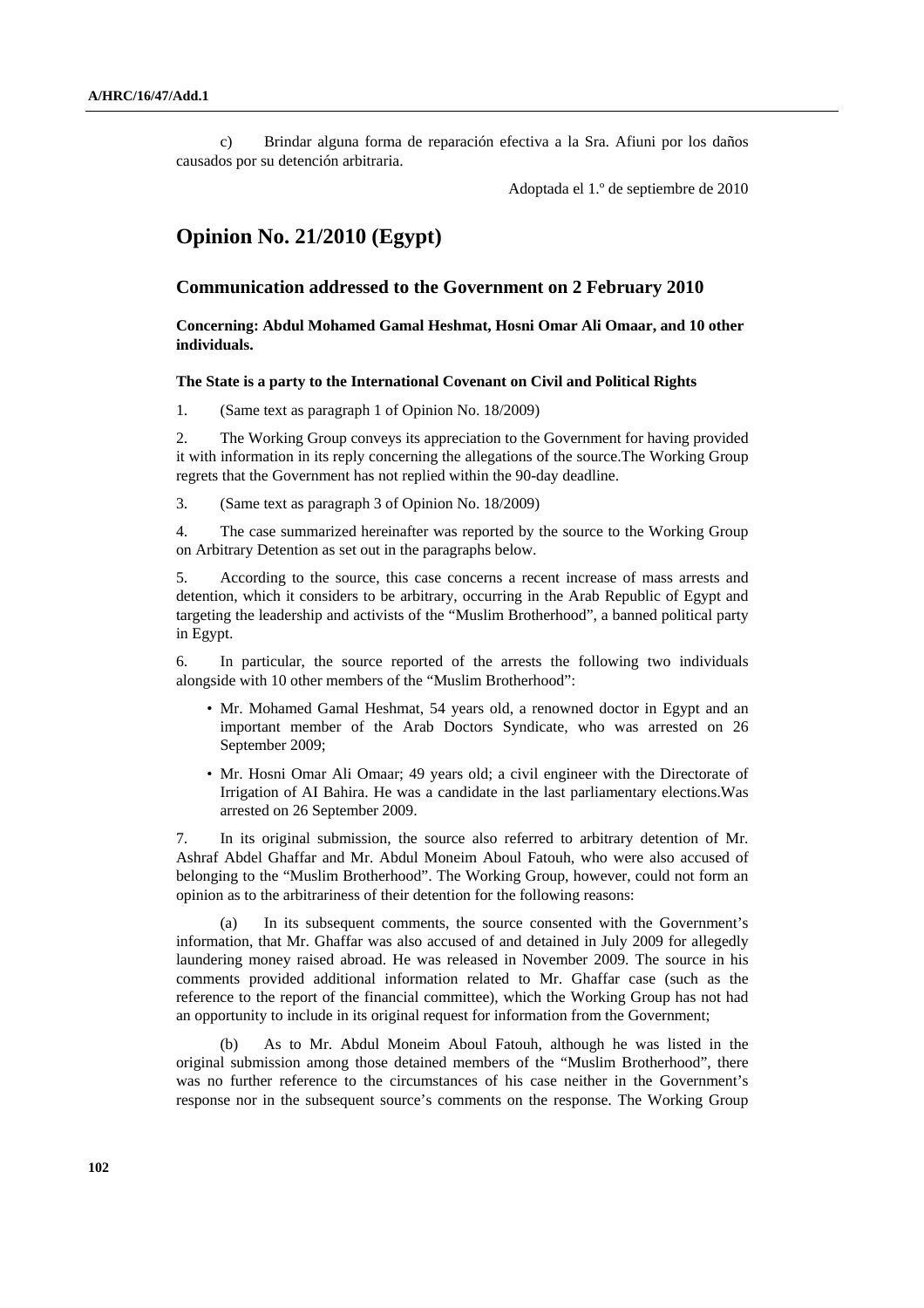has not had sufficient information as to circumstances of his detention to form an opinion on its arbitrariness or otherwise.

8. Mr. Mohamed Gamal Heshmat and Mr. Hosni Omar Ali Omaar were accused of belonging to the "Muslim Brotherhood", and being "dangerous to public security and order". The Egyptian authorities invoke article 3 (1) of Law 162 of 1958, which is the Emergency Law. It not only permits the arrest and detention of criminal suspects, but also of "persons who are 'dangerous to public security and order".

9. However, in this regard the source points out that the Special Rapporteur on Countering Terrorism stated in his report of 14 October 2009 on his country mission to Egypt that "the lack of a clear indication in the law as to what exactly constitutes a threat to public security and order is at variance with the principle of legality".

10. The source considers that the arrest and detention of a large number of political opponents is an excess caused by the Emergency Law. The state of emergency is allegedly in place to combat terrorism in Egypt, yet the arrests carried out often target members of the "Muslim Brotherhood", who have no link to any terrorist activities.

11. According to the source, since July 2009, successive waves of arrests have been occurring in Egypt, systematically aimed at the "Muslim Brotherhood" leadership and their sympathizers. The majority of those arrested are between the age of 40 and 55 and hold high-profile positions in the companies and institutions in which they work. Many of them work in charity or other forms of associations and all are members of the "Muslim Brotherhood". They all hold positions of considerable influence and this puts many of them in a promising position for being successfully elected to Parliament.

12. The source submits that the arrest and detention of these two individuals is arbitrary, being devoid of a recognizable legal basis.

13. In addition, the source argues that the arrest and detention of these individuals results from the exercise of their rights to hold opinions, of the right to freedom of thought, opinion, expression, belief and assembly, and the right to take part in the conduct of public affairs, as guaranteed by articles 18, 19, 20 and 21 of the Universal Declaration of Human Rights and articles 18, 19, 21, 22 and 25 of the International Covenant on Civil and Political Rights.

14. In November 2010, parliamentary elections are scheduled to be held in Egypt, and the source is concerned that the current trend of arrests and detention is motivated, in particular, by a desire to silence or at least disrupt the plans by the leaders of the "Muslim Brotherhood", Egypt's largest opposition movement, to submit their candidacies for these elections and run successful election campaigns.

15. The source states that in the runup to the 2008 municipal elections, Egypt's security forces conducted mass arrests on a similar scale to those occurring at present, targeting mainly "Muslim Brotherhood" members who had submitted their candidacies as independents. The source reports that, in total, 831 leading members or sympathizers of the movement were arrested around the country, establishing a pattern.

16. The Government in its response described the legal procedures through which the two above-mentioned individuals were detained. According to the response, the two individuals were released.

17. According to the response, Mr. Mohamed Gamal Heshmat and Mr. Hosni Omar Ali Omaar, together with 10 other Muslim Brotherhood members, had been arrested on 26 September 2009 and charged with the membership of an illegal organization and possession of written material and publications designed to promote and raise awareness of this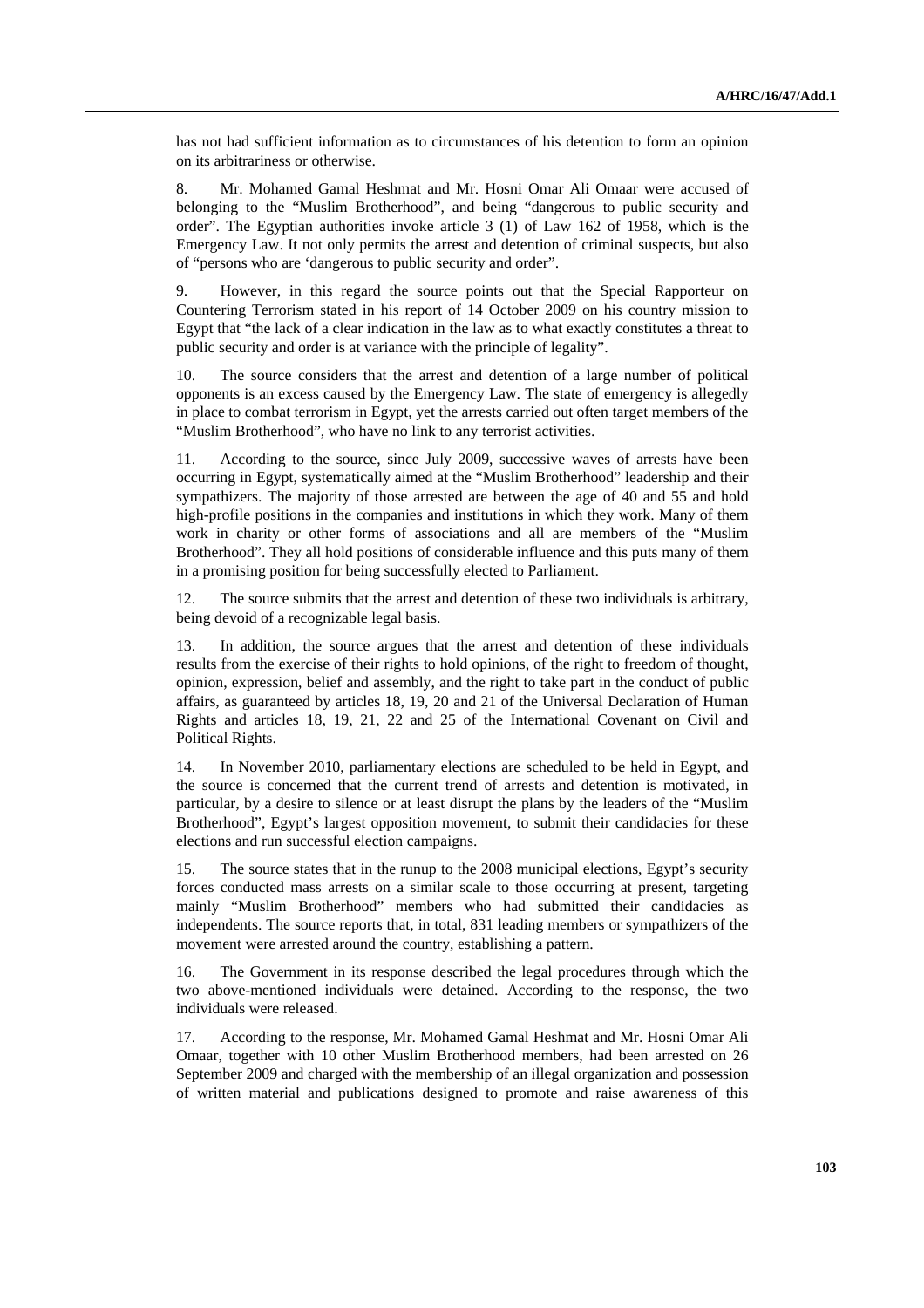organization's beliefs.These individuals were released on 5 October 2009 further to a court order.

18. The source confirms that the two individuals were indeed released due to a lack of evidence against them.

19. The source maintains that the Egyptian authorities continued persecution of these individuals as a result of the exercise of their right to the freedom of thought, opinion and expression, as guaranteed by article 19 of the International Covenant.

20. The source emphasized that that these individuals were rearrested following the Government's response to the Working Group stating that they had been released.

21. In particular, Mr. Ali Omaar was released in January 2010, following five months of detention which the authorities justify in their response to the Working Group as required for "investigations", which found no evidence to justify his deprivation of liberty. However, Mr. Ali Omaar was again arrested by the SSI on 18 March 2010. On 22 March, the criminal court of Damanhour, having considered his case, ordered his immediate release for lack of any evidence justifying his continued detention. Despite this release order, the SSI kept him in detention, and the Ministry of the Interior issued an administrative detention order. The source concludes that Mr. Hosni Omar Ali Omaar's detention between September 2009 and January 2010 as well as his current detention are arbitrary as they lack any legal basis and because they are a direct result of his exercising of his right to the freedom of opinion and expression.

22. Mr. Mohamed Gamal Heshmat, originally arrested on 26 September 2009, was released on 26 November 2009, following the prosecution's findings that there was no evidence against him, and thus his deprivation of liberty had no legal basis. However, according to the source, he was rearrested by SSI forces on 3 May 2010, after the Government sent its response to the Working Group, under the same accusations of belonging to a prohibited organization, the Muslim Brotherhood. He is currently detained in Bourj al Arab prison, in particularly difficult conditions. He has undertaken a hunger strike in protest at his rearrest and the conditions of his arrest and detention. The source states that Mr. Heshmat has not been presented before a judge or been tried. Accordingly, the source considers that Mr. Mohamed Gamal Heshmat was detained arbitrarily between 26 September and 26 November 2009 and is again detained arbitrarily, as his detention cannot be justified and as it results from his exercising of his right to freedom of opinion and expression.

23. The source contends that the fact that the Government states in its response to the Working Group that these individuals were investigated in different ways, and yet all were released without officially been charged or tried, shows that there was insufficient evidence against them to justify their detentions. Their rearrests and continued prosecution on the same charges is thus not driven by evidence but motivated by a desire on the part of the authorities to hinder their potential for organizing any campaign for their election to Parliament in November 2010.

24. The source concludes that, in light of the elements confirmed by the Government's response to the Working Group and the further clarifications on the current situations provided above, the detention of Messrs. Hosni Ali Omaar and Mohamed Gamal Heshmat have been arbitrary as there is no legal justification for it, and it results from the exercising of their right to freedom of opinion and expression.

25. The Working Group reiterates its prior considerations on similar cases of detention in Egypt (such as its Opinions No. 3/2007 and 27/2008, as well as the views of the Committee against Torture and the Committee on Economic, Social and Cultural Rights, on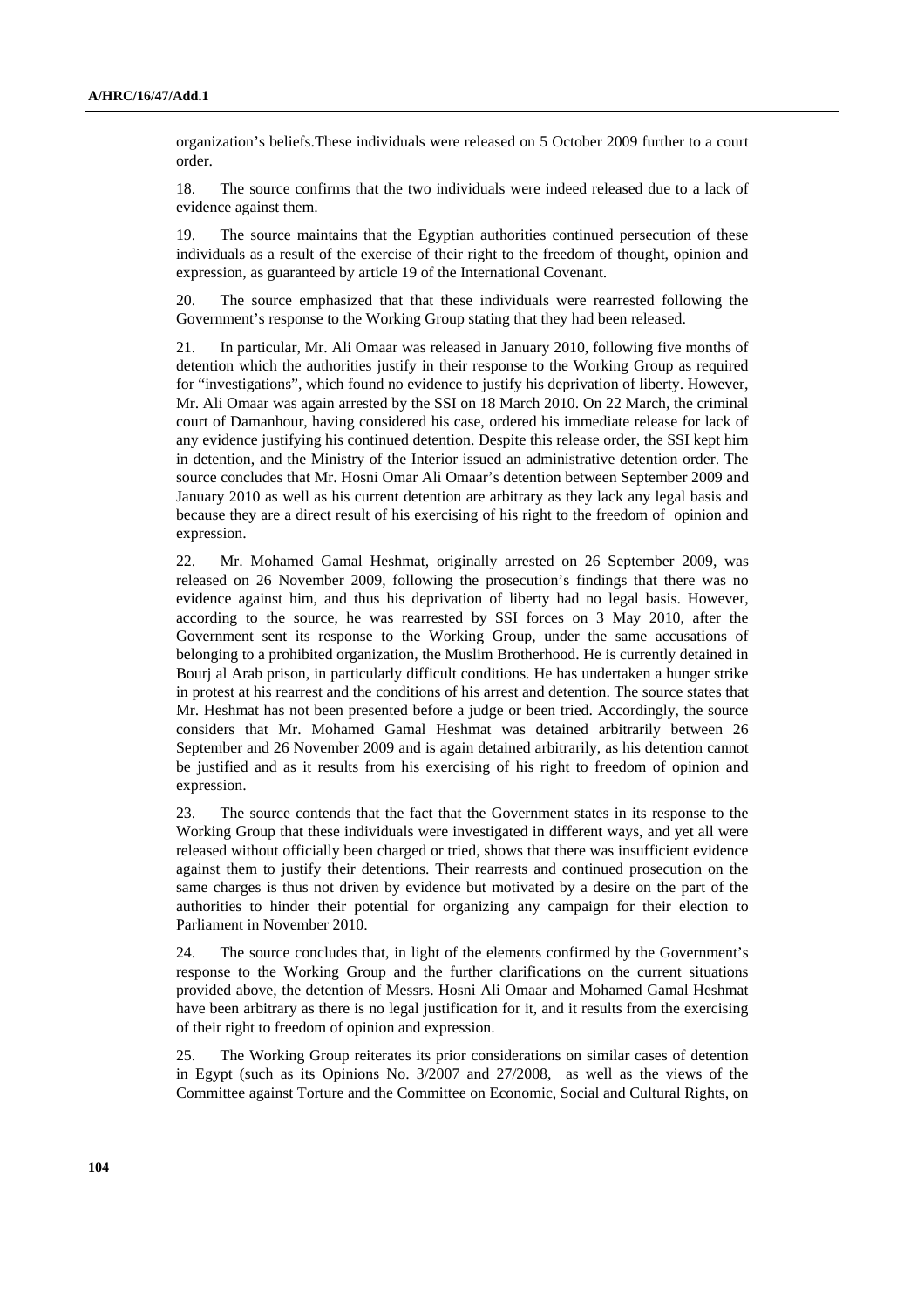the situation caused by the declaration of state of emergency in Egypt since 6 October 1981 (see, for instance, CAT/C/CR/29/4, para.5, and E/C.12/1/Add.44, para.10).

26. In particular, the Working Group, in its Opinion No. 27/2008, paragraph 82, recalled that pursuant to articles 9 and 10 of the Universal Declaration and articles 9 and 14 of the International Covenant everyone is entitled in full equality to a fair and public hearing by an independent and impartial tribunal. This shall be interpreted as meaning that if such independent and impartial judicial authority decides that an order issued by an administrative authority is not appropriate, those arrested should be immediately released. An arrest of these individuals again under the same charges by administrative authorities will have no legal basis and will imply a non-observance of a judicial decision.

27. The Working Group also concurs with the position taken by the Human Rights Committee in its general comment No. 29 (2001) that the principles of legality and the rule of law require that fundamental requirements of fair trial must be respected during the state of emergency and that in order to protect non-derogable rights, the right to take proceedings before a court and to enable the court to decide without delay on the lawfulness of detention, must not be diminished by a State party's decision to derogate from the Covenant. This implies that release orders of courts competent to exercise control over the legality of detention must be honoured by the Government even in a state of emergency.

28. In its Opinion No. 21/2007, paragraph 19, as well as on earlier occasions (Opinion No. 5/2005 (Egypt), paragraph 19; Decision No. 45/1995 (Egypt), paragraph 6; and Decision No. 61/1993 (Egypt), paragraph 6), the Working Group considered that maintaining a person in administrative detention once his release has been ordered by a court competent to exercise control over the legality of detention, renders the deprivation of liberty arbitrary.

29. The Working Group reiterates its opinion that, in such cases, no legal basis can be invoked to justify the detention, least of all an administrative order of the Executive issued to circumvent a judicial decision ordering the release.

30. In the current case before the Working Group, Mr. Ali Omaar had been released in January 2010, and then was rearrested by the SSI on 18 March 2010. On 22 March 2010, the criminal court of Damanhour ordered his immediate release. However, despite the judicial order, the SSI kept him in detention, and the Ministry of Interior issued an administrative detention order against him.

31. The Working Group also refers to the report of 14 October 2009 of the Special Rapporteur on the promotion and protection of human rights and fundamental freedoms while countering terrorism, Martin Scheinin, on his mission to Egypt (17 to 21 April 2009). It is emphasized in the report (para. 20), that the lack of a clear indication in the Emergency Law as to what exactly constitutes a threat to public security and order is at variance with the principle of legality. This deficiency, according to the report, coupled with the fact that SSI officers in practice enjoy carte blanche in deciding on whom to arrest and that terrorist suspects are in many cases detained without receiving sufficiently detailed information, if any, on the reason for their detention, is incompatible with article 9 (2) of the International Covenant and seriously diminishes any real possibility for the detainee to contest the legality of detention, as stipulated by article 9 (4). The Special Rapporteur expressed particular concern as to the widespread practice that persons are not actually released after a release order is given, but are transferred by SSI officers to non-official premises or police stations where they are held illegally until a new detention order is given.

32. Indeed, in the current case, the Government did not further specified what crimes the holding of "extremist ideas" may constitute and in what way the activities of Mohamed Gamal Heshmat, Hosni Omar Ali Omaar, and the 10 other individuals pose a threat to the stability and public security of the country. Such allegations are inconclusive if the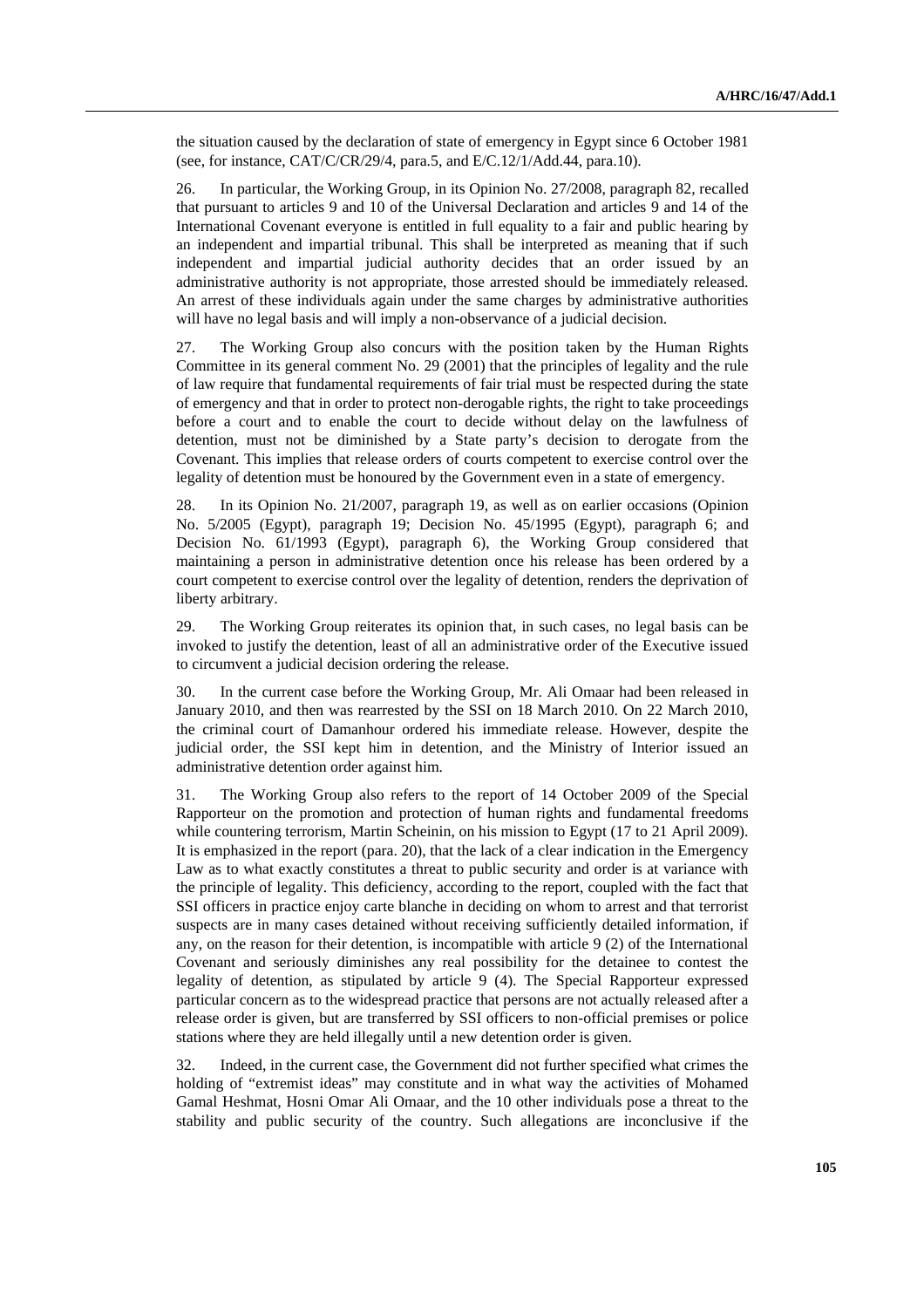individuals concerned are unaware of what exact crimes they are accused of, especially in view of courts' orders for their release. In the absence of such specifications the Working Group has no reason to question the allegation of the source that their detention is solely connected to the exercise of their right to freedom of opinion and expression as guaranteed by article 19 of the International Covenant. Accordingly, the detention of Mohamed Gamal Heshmat and Hosni Omar Ali Omaar, as well as of the 10 other individuals detained with them was arbitrary (category II).

33. In fact, Mohamed Gamal Heshmat had been released in November 2009 and was rearrested by SSI in May 2010, after the Government sent its response to the Working Group, under the same accusations of belonging to a prohibited organization, the Muslim Brotherhood. He remains in detention and has not been presented before a judge or been tried.

34. In the light of the foregoing, the Working Group renders the following Opinion:

 The deprivation of liberty of Messrs. Mohamed Gamal Heshmat and Hosni Omar Ali Omaar has been arbitrary, being in contravention of articles 9 and 19 of the International Covenant on Civil and Political Rights, to which Egypt is a Party, and falls within categories I and II of the categories applicable to the consideration of the cases submitted to the Working Group.

35. Consequent upon the Opinion rendered, the Working Group requests the Government to take the necessary steps to remedy the situation of Mohamed Gamal Heshmat and Hosni Omar Ali Omaar and bring it into conformity with the standards and principles set forth in the Universal Declaration of Human Rights and the International Covenant on Civil and Political Rights.The Working Group believes that the adequate remedy would be their immediate release.

Adopted on 1 September 2010

## **Opinion No. 22/2010 (Egypt)**

### **Communication addressed to the Government on 2 February 2010**

### **Concerning: Mr. Abdel Hakim Abdel Raouf Hassan Soliman**

#### **The State is a Party to the International Covenant on Civil and Political Rights**

1. (Same text as paragraph 1 of Opinion No. 18/2009)

2. The Working Group conveys its appreciation to the Government for having provided it with information concerning the allegations of the source.

3. (Same text as paragraph 3 of Opinion No. 18/2009)

4. In the light of the allegations made, the Working Group welcomes the cooperation of the Government. The Working Group transmitted the reply provided by the Government to the source, and has received its comments.

5. The Working Group believes that it is in a position to render an Opinion on the facts and circumstances of the case, in the light of the allegations made and the response of the Government thereto, as well as the observations by the source.

6. Mr. **Abdel Hakim Abdel Raouf Hassan Soliman**, born in 1965, a citizen of Egypt, resident in Abu Rish, Damanhur, Al Bahira Governorate, working as a cotton expert; was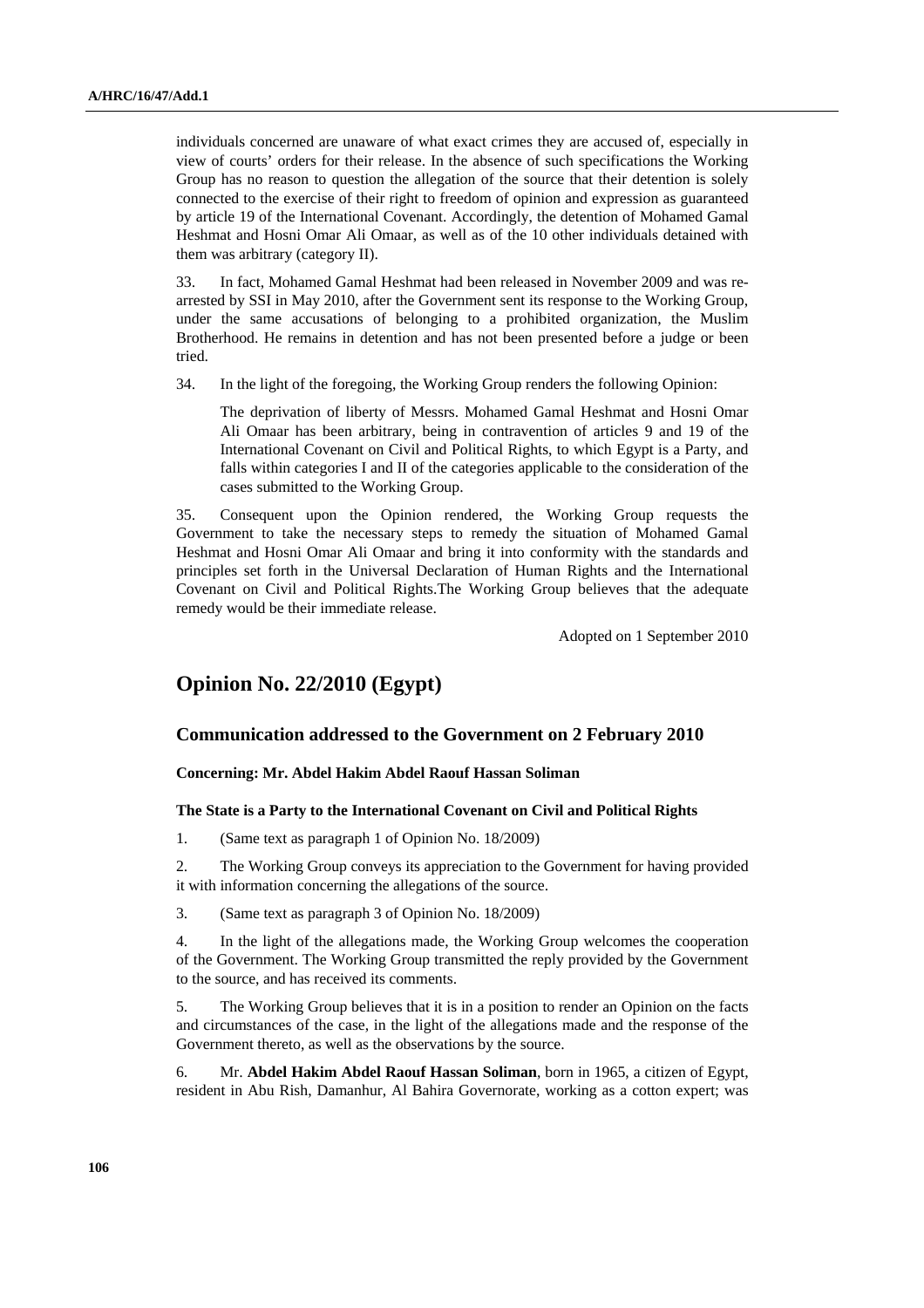initially arrested on 17 May 2009, and according to the source remains detained to this day at Wadi Natroun Prison.

7. Mr. **Abdel Hakim Abdel Raouf Hassan Soliman** was initially arrested without a warrant on 17 May 2009 together with other 26 individuals at Mr. Ahmed Ali Hussein Eid's home by agents from the Special Security forces of the State Security Investigation (SSI), the General Intelligence and the General Security. Ten persons arrested have since then been released. The names of the 16 individuals presumed to still be in detention were given as follows:

- (a) Emad Mohamed Fathi Abdelhafez;
- (b) Ahmed Ali Hussein Eid;
- (c) Hani Mohamed Gaber El Bakatouchi;
- (d) Mohamed Abdel Nazir Mohamed Etman;

 (e) Mohamed Ahmed Hakim Abdel Rashid Abdel Moawad;(f) Mohamed Ahmed Abdel Mawogoud Mohamed;

- (g) Ashraf Mohamed Nagib El Kateb;
- (h) Magdy Zaky Atya Oda;
- (i) Mohamed Mamdouh Ali Salman;
- (j) Mohamed El Esawi El Zahabi;
- (k) Mohamed Hassan El Sayed Abou Hassan;
- (l) Mohamed Abdel Monem Ibrahim Zeidan;
- (m) Mohamed Hassan Mahmoud El Sakhawy;
- (n) Aboul Fotouh Mohamed Abou El Yazid Aboulfoutouh;
- (o) Osama Mohamed Ibrahim Soliman; and
- (p) Amine Abdullah Ali Al Naggar.

8. On 18 May 2009, Mr. **Abdel Hakim Abdel Raouf Hassan Soliman** was accused of belonging to the "Muslim Brotherhood" in application of the Emergency Law No. 162 of 1958. Following his initial arrest, Mr. **Abdel Hakim Abdel Raouf Hassan Soliman** was detained at Sahrawi Prison 2 in Wadi al Natroun, with intermittent transfers to the cells of the Supreme State Security Prosecution in Cairo, until 27 July 2009.

9. On 27 July 2009, the Damanhur Criminal Court ordered Mr. **Abdel Hakim Abdel Raouf Hassan Soliman**'s release given the lack of evidence against him. However, he was immediately re-arrested upon an administrative detention order issued by the Ministry of the Interior by officers from the SSI and detained at their headquarters until 3 August 2009. On that day, Mr. **Abdel Hakim Abdel Raouf Hassan Soliman** was transferred to Wadi Natroun Prison.

10. The source alleges that the detention of Mr. **Abdel Hakim Abdel Raouf Hassan Soliman** is arbitrary and his continuous detention is devoid of any legal basis as a release order was issued by a court. The source further argues that the lack of a foreseeable trial and the exceptional nature of possible future jurisdictions in Mr. **Abdel Hakim Abdel Raouf Hassan Soliman**'s case, the military court or the Supreme State Security Court, are in violation of article 14, para. 2 (c), and 14, para. 5, of the International Covenant on Civil and Political Rights.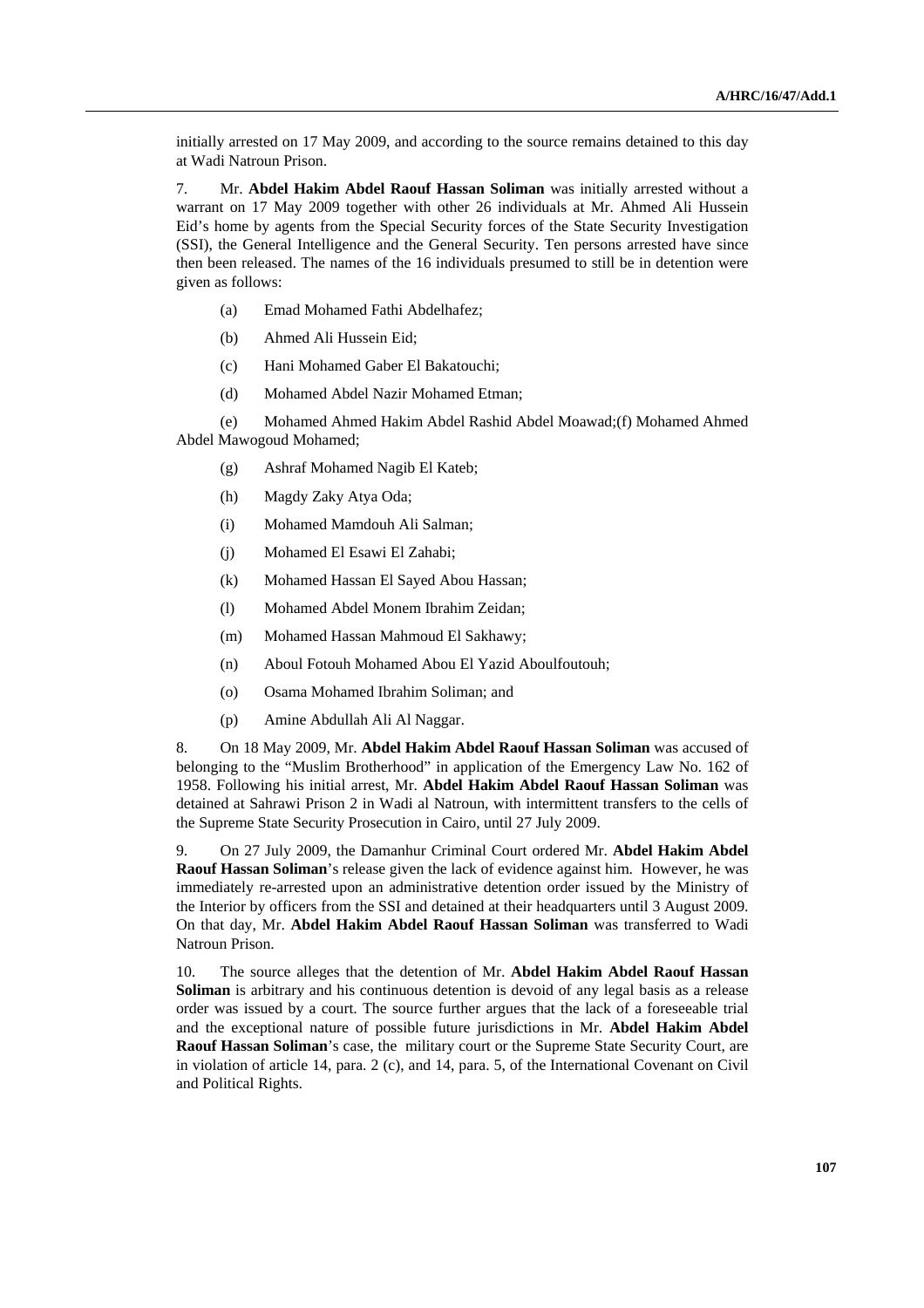11. In its response, the Government informs that the arrests of Mr. **Abdel Hakim Abdel Raouf Hassan Soliman** and 26 other people on 18 May 2009, were related to the charges of being members of an illegal organization, the Muslim Brotherhood, and possession of written material and publications which promote that organisation's beliefs. The response states that all 26 people were released between 12 July 2009 and 26 July 2009 on orders from the Office of the Public Prosecutor and the courts.

12. The Government refuted the allegations that these Muslim Brotherhood members were arrested to prevent them from standing in the forthcoming elections and considers these allegations to be without any basis in fact.

13. The Government does not provide any response to information received from the source about the immediate rearrest of Mr. **Abdel Hakim Abdel Raouf Hassan Soliman**, about his detention in the headquarters of the SSI, and his subsequent transfer to Wadi Natroun Prison.

14. In the light of the foregoing, the Working Group reiterates the provisions set forth in the its previous Opinion 21/2010 (Egypt) concerning Abdul **Mohamed Gamal Ahmed Heshmat Abdalhamid, Hosni Omar Ali Omaar and 10 other persons.** The Working Group, furthermore, recalls its considerations in previous cases of detention within the territory of Egypt, such as Opinions 3/2007 and 27/2008, as well as the views of the Committee against Torture and the Committee on Economic, Social and Cultural Rights, on the situation caused by the declaration, on 6 October 1981, of the state of emergency in Egypt and renewed since then (documents CAT/C/CR/29/4, par. 5 and E/C.12/1/Add.44, para. 10).

15. In its Opinion 27/2008, paragraph 28, the Working Group recalled that pursuant to articles 9 and 10 of the Universal Declaration of Human Rights and articles 9 and 14 of the International Covenant on Civil and Political Rights, everyone is entitled in full equality to a fair and public hearing by an independent and impartial tribunal. This shall be interpreted as meaning that if such independent and impartial judicial authority decides that a detention order issued by an administrative authority is not appropriate, those arrested should be immediately released. Consequently, if the police or the security forces arrest these individuals again under the same charges, the new arrest by the administrative authorities will have no legal basis.

16. The Working Group also concurs with the position taken by the Human Rights Committee in its general comment No. 29 of 2001, that the principles of legality and the rule of the law require that fundamental requirements of fair trial must be respected during the state of emergency and that, in order to protect non-derogable rights, the right to take proceedings before a court and to enable the court to decide without delay on the lawfulness of detention, must not be diminished by a State party's decision to derogate from the Covenant. Release orders of courts competent to exercise control over the legality of detention must be honored by the Government even in a state of emergency.

17. In its Opinion 21/2007, paragraph 19, as well as on earlier occasions set forth in Opinion 5/2005, paragraph 19, Decision 45/1995 (Egypt), paragraph 6, and Decision 61/1993 (Egypt), paragraph 6; the Working Group considered that maintaining a person in administrative detention once his release has been ordered by the court competent to exercise control over the legality of detention, renders the deprivation of liberty arbitrary.

18. The Working Group reiterates its view that, in such cases, no legal basis can be invoked to justify the detention, least of all an administrative order of the Executive issued to circumvent a judicial decision ordering a release.

19. The Working Group also refers to the report dated 14 October 2009 of the Special Rapporteur on the promotion and protection of human rights and fundamental freedoms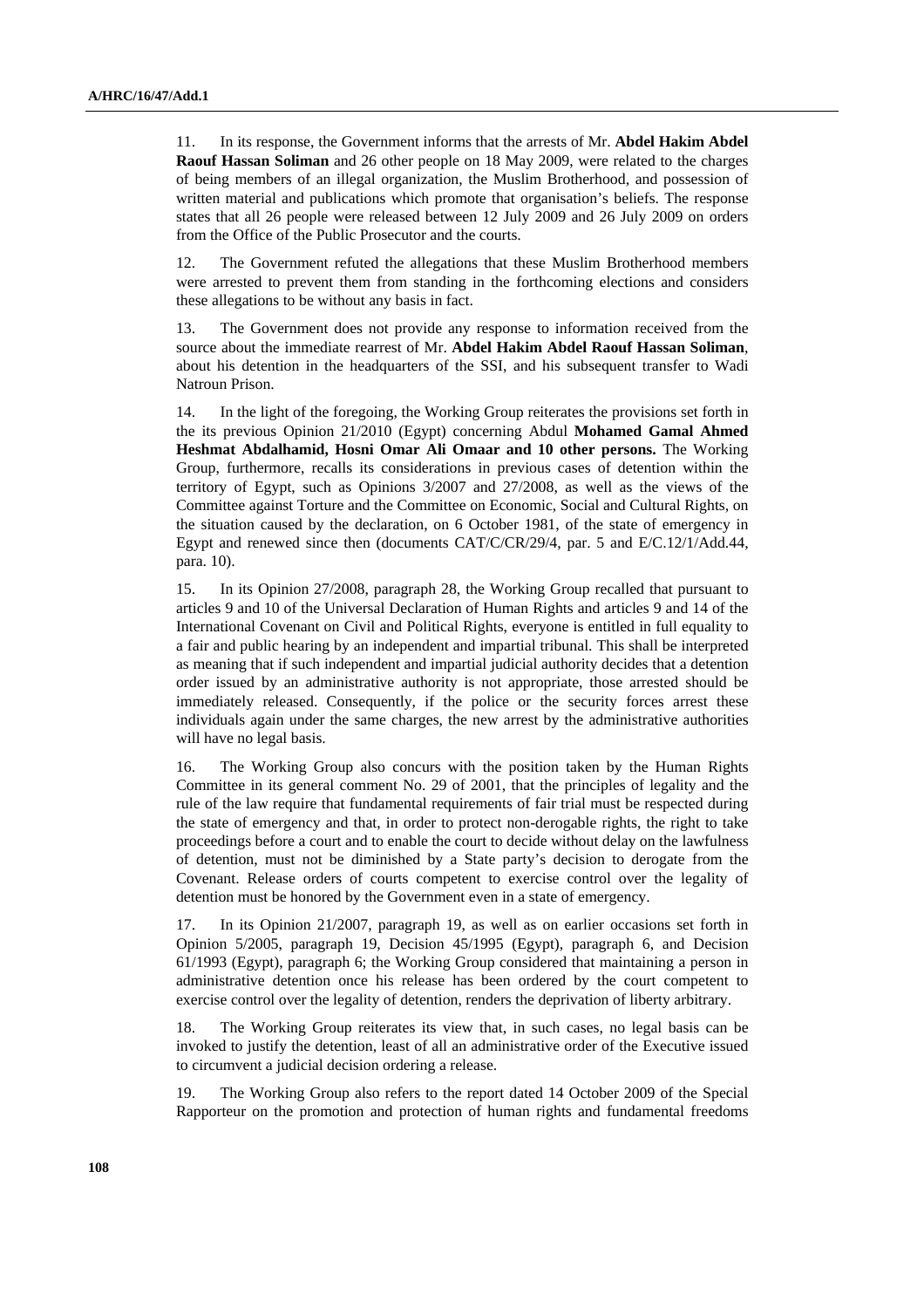while countering terrorism, Martin Scheinin, on its mission to Egypt (from 17 to 21 April 2009). It is emphasized in the report (para. 20), that the lack of a clear indication in the Emergency Law as to what is considered to be a threat to public security and order, violates the principle of legality. When combined with the fact that SSI officiers, in practice, enjoy a "carte blanche" in deciding to whom arrest or rearrest, and that terrorist suspects are in many cases detained without receiving sufficiently detailed information, if any, on the reasons for their detention, this results incompatible with article 9, paragraph 2, of the International Covenant on Civil and Political Rights and seriously diminishes any real possibility for the detainee to contest the legality of detention, as stipulated by article 9, paragraph 4. The Special Rapporteur expressed particular concern as to the widespread practice that persons are not actually released after a release order is given, but are instead transferred by SSI officers to non-official premises or police stations, where they are held illegally until a new detention order is given.

20. The Working Group notes that, in the current case, the Government has not refuted the information from the source about the immediate re-arrest and current administrative detention of Mr. **Abdel Hakim Abdel Raouf Hassan Soliman.** 

21. This establishes a violation of article 9 of the International Covenant on Civil and Political Rights to which the Arab Republic of Egypt is a party, and an arbitrary deprivation of liberty where it is clearly impossible to invoke any legal basis justifying the deprivation of liberty, according to category I of the categories applicable to the cases submitted to the Working Group.

22. The Government's reply to the allegations 'that these Brotherhood members were arrested to prevent them from standing in the forthcoming elections' as being "without any basis in fact", does not assist the Working Group in its deliberation. The Government's reply does not provide any support for this assertion. Thus, the Working Group has not been provided with clear reasons to question the allegation of the source that the detention of Mr. **Abdel Hakim Abdel Raouf Hassan Soliman** and others intends to limit their exercise of the right to freedom of opinion and expression as guaranteed by article 19 of the Universal Declaration of Human Rights and the International Covenant on Civil and Political Rights. The arbitrary detention also falls within category II of the categories applicable to the cases submitted to the Working Group.

23. In the light of the foregoing, the Working Group renders the following Opinion:

 The deprivation of liberty of Mr. **Abdel Hakim Abdel Raouf Hassan Soliman** is arbitrary, being in contravention of articles 9 and 19 of the Universal Declaration of Human Rights and of articles 9 and 19 of the International Covenant on Civil and Political Rights, and falls within categories I and II of the categories applicable to the consideration of the cases submitted to the Working Group.

24. Consequent upon the Opinion rendered, the Working Group requests the Government to take the necessary steps to remedy the situation, which, under the circumstances of this case, would be the immediate release of Mr. **Abdel Hakim Abdel Raouf Hassan Soliman**.

Adopted on 2 September 2010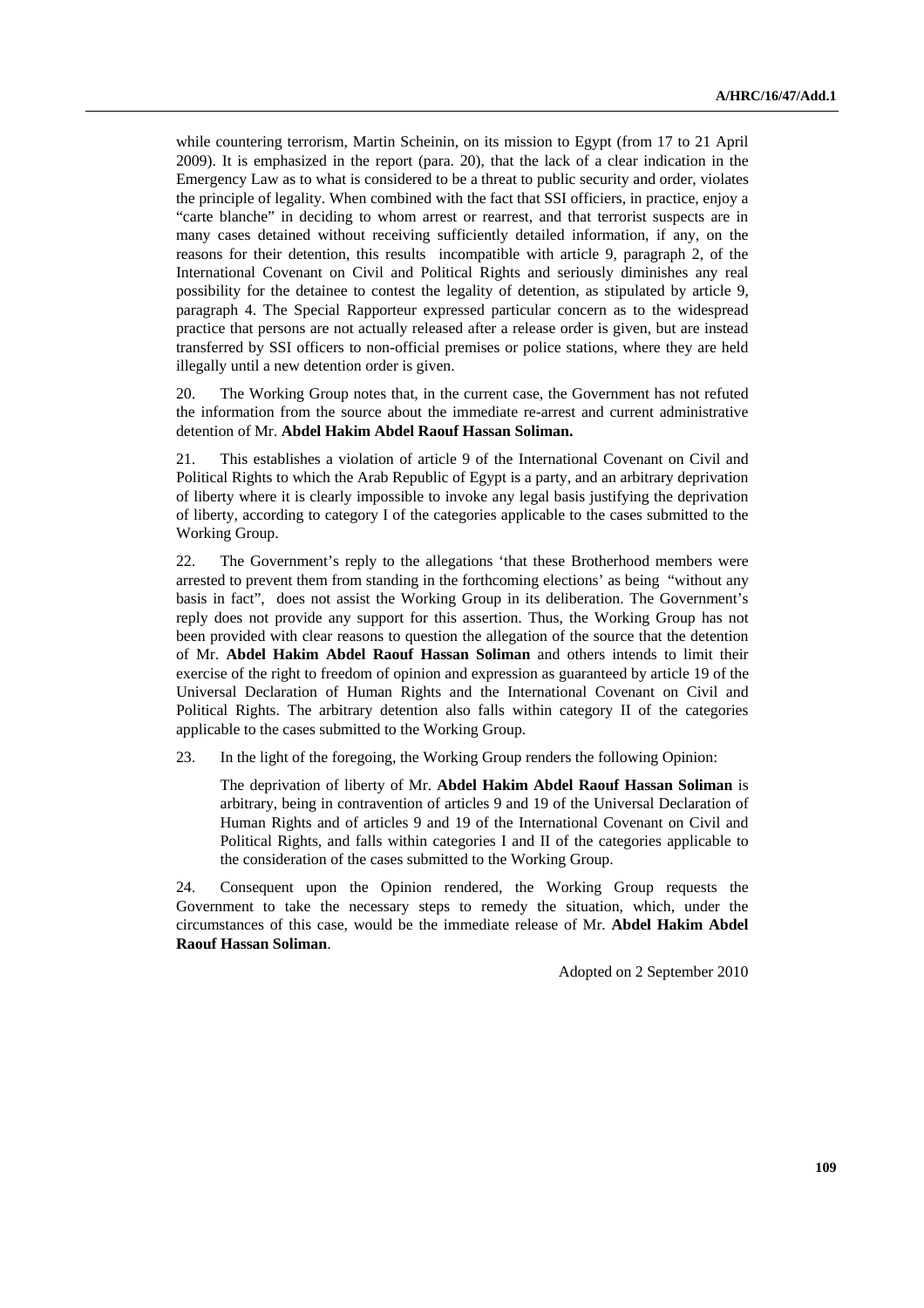## **Opinion No. 23/2010 (Myanmar)**

## **Communication addressed to the Government on 10 March 2010**

 **Concerning: Mr. Kyaw Zaw Lwin, a.k.a. Nyi Nyi Aung** 

## **The State has not ratified the International Covenant on Civil and Political Rights**

1. (Same text as paragraph 1 of Opinion No. 18/2009)

2. The Working Group notes that the Government has replied to a previous urgent appeal sent on 16 December 2009 but not to the communication dated 10 March 2010 concerning its regular procedure.

3. (Same text as paragraph 3 of Opinion No. 18/2009)

4. The case summarised hereinafter was reported by the source to the Working Group on Arbitrary Detention as follows:

5. Mr. Kyaw Zaw Lwin, a.k.a. Nyi Nyi Aung, an American citizen, was arrested in Rangoon on 3 September 2009, after he disembarked a flight from Bangkok, by Special Branch and military intelligence officers.

6. Kyaw Zaw Lwin was taken to various interrogation centres and later to the Insein Central Prison.

7. On 24 September 2009, the State media carried reports accusing him of involvement in a terrorist plot.

8. Kyaw Zaw Lwin was charged of cheating and forgery under Section 420 of the Penal Code. On 14 October 2009, Presiding Judge U Than Lwin opened the trial in Mingalardon Township Court. According to the source, under Section 468 of the Penal Code, read with Section 463, there must be intent to commit forgery for the purpose of cheating. However, on 5 January 2010, Police Captain Than Soe admitted in Court that the accused at no time produced the supposedly forged card and nor do the Police have any record of his having used a forged card or of any intent to use one, so there was no act or intent to act upon which to lay this charge.

9. Subject was also charged with the commission of acts against Foreign Exchange Regulation Act, 1947, Section 24 (1), on a complaint of the Airport Customs Investigation Unit. The trial started on 30 October 2009 and took place before the Yangon Southern District Court. This foreign exchange charge is, according to the source, also baseless because personnel of Military Affairs Security (MAS) intercepted and took away Kyaw Zaw Lwin even before he had given any declaration forms to Customs. The next day, 4 September, personnel came to take forms from the concerned office and then returned them, completed, to the Airport Customs. The Assistant Director of the Customs Department, U Khin Maung Cho, openly admitted in Court this illegal procedure. He was the fifth Prosecution witness.

10. Lastly, Kyaw Zaw Lwin was charged with the commission of acts against Section 6 (3) of the Residents of Burma Registration Rules, 1951. According to the source, being Kyaw Zaw Lwin an American citizen and a resident in the United States, these ruled do not apply to him. This third trial was held at a special court in Insein Central Prison, which was in violation of Section 2 (e) of the Judiciary Act 2000. There is no law which permits trials to be conducted inside a special closed court in a jail.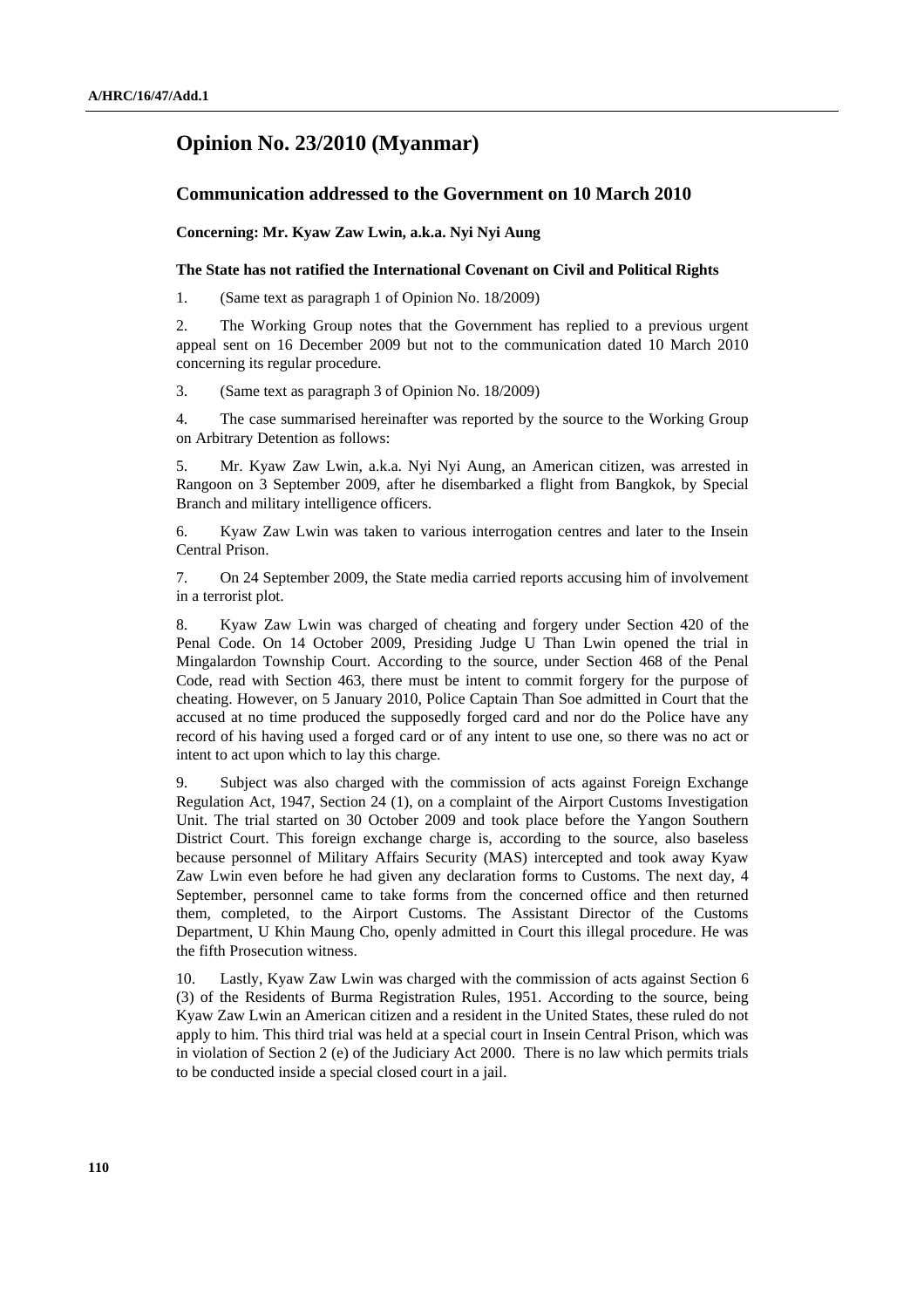11. The source denounces that Kyaw Zaw Lwin was tortured while in custody. He was assaulted and denied food and sleep. He has also been kept in a tiny space adjacent to dog pens.

12. The source further denounces that the authorities are intent upon using possible judicial sentences passed through Courts as a means to pursue other forms of cruel and inhuman treatment in prisons and other places of custody.

13. The source alleges that the detention of Kyaw Zaw Lwin is arbitrary because it is based on totally unfounded charges and oriented to punish him with cruel and inhuman treatment while in prison. His detention is in violation of Articles 9 and 10 of the Universal Declaration of Human Rights.

14. The Working Group notes that the Government has replied to a previous urgent appeal sent on 16 December 2009 but not to the communication dated 10 March 2010 concerning its regular procedure. The Government has not replied within the 90 days deadline, nor has requested an extension of the delay to respond as stipulated in paragraph 16 of the Working Group's Methods of Work.

15. In its reply to the urgent appeal, the Government reports that this person was arrested under charges of forging an identity card and failing to declare currency at customs. In addition, he was also charged with violating immigration law for not formally renouncing his earlier nationality and for not giving back his Myanmar's identity card to the authorities.

16. The Government added that the legislation of the Union of Myanamr was fully respected in this case. All international standards concerning the arrest and detention of this person were respected, as well as those concerning the gathering and collection of evidence; testimonies of witnesses; legal aid and competent and impartial tribunal. Diplomatic representatives from the United States of America were authorized to assist to the hearings. Thus, the principles contained in articles 9 and 10 of the Universal Declaration of Human Rights were fully respected.

17. The Working Group thanks the Government for its response to the urgent appeal, which was accompanied of annexes concerning the attention to the detainee's health; as well as to several visits to him carried out by his relatives, lawyers and Consular representatives.

18. The Working Group notes that the Government has not explained the reeason to hold three different judicial processes for each of the three charges. The three alleged infractions are related to the same person and were discovered at the same time. It has not explained why one of the judicial processes was carried out in closed sessions. It has not informed neither why one of the processes took place before a Special, not an ordinary, Court.

19. The Working Group recalls that everyone is entitled in full equality to a fair and public hearing by and independent and impartial tribunal in the determination of any criminal charge brought against him, as stitpulated in Article 10 of the Universal Declaration of Human Rights.

20. A judicial process in closed sessions, before a Special Court, without explicit reasons, on common criminal charges, did not appear consistent with the principles and norms contained in the Universal declaration of Human Rights nor with the international human rights standards. Consequently, the Working Group considers that the detention of Kyaw Zaw Lwin is arbitrary and corresponds to category III of the categories applied by the Working Group.